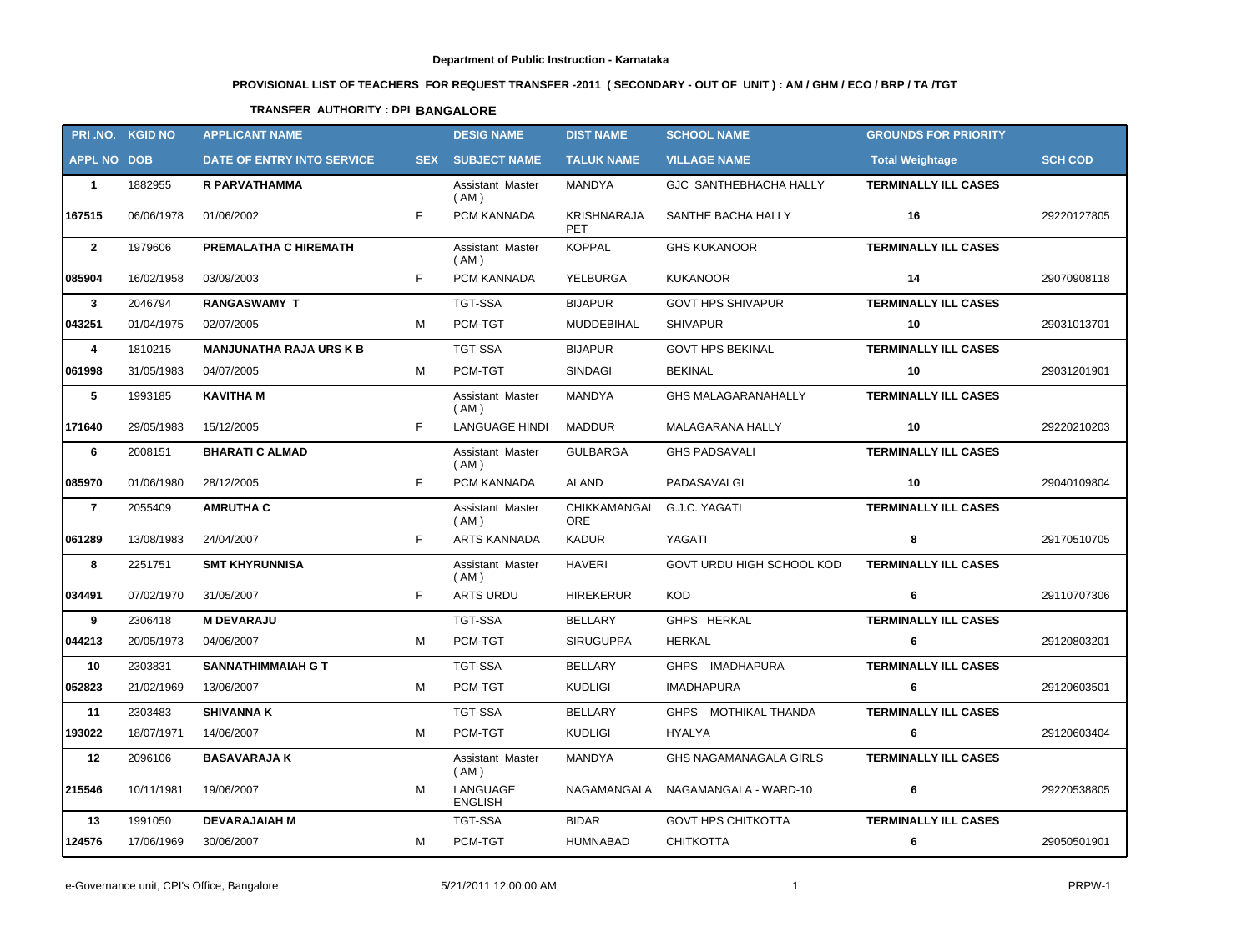| 14     | 2115257    | <b>KAVITHA C NANDIHALLI</b> |   | Assistant Master<br>(AM)   | <b>RAICHUR</b>                   | GOVT HIGH SCHOOL PAGADADINNI TERMINALLY ILL CASES           |                                          |             |
|--------|------------|-----------------------------|---|----------------------------|----------------------------------|-------------------------------------------------------------|------------------------------------------|-------------|
| 084736 | 01/05/1982 | 03/07/2007                  | F | LANGUAGE<br><b>ENGLISH</b> | <b>SINDHANUR</b>                 | PAGADADINNI                                                 | 6                                        | 29060809806 |
| 15     | 1799436    | <b>BHYRAPPA G</b>           |   | <b>TGT-SSA</b>             | <b>HAVERI</b>                    | <b>GHPS CHIKKAHULYAL</b>                                    | <b>TERMINALLY ILL CASES</b>              |             |
| 178129 | 08/08/1969 | 13/07/2007                  | м | PCM-TGT                    | HANAGAL                          | <b>CHIKKAHULYAL</b>                                         | 6                                        | 29110502801 |
| 16     | 2274537    | <b>VEENAMS</b>              |   | <b>TGT-SSA</b>             | <b>CHIKKODI</b>                  | K.H.P.G.S.                                                  | <b>TERMINALLY ILL CASES</b>              |             |
| 155357 | 20/05/1978 | 25/08/2007                  | F | PCM-TGT                    | <b>HUKKERI</b>                   | <b>PACHAPUR</b>                                             | 6                                        | 29300707802 |
| 17     | 1904139    | <b>VENKATESHAMURTHY M D</b> |   | Assistant Master<br>(AM)   | <b>GULBARGA</b>                  | <b>GOVT HS GOUNAHALLI</b>                                   | <b>TERMINALLY ILL CASES</b>              |             |
| 079820 | 20/07/1970 | 01/08/2002                  | м | PCM KANNADA                | <b>JEWARGI</b>                   | <b>GOUNALLI</b>                                             | 4                                        | 29040603102 |
| 18     | 2293490    | <b>MARUGOJAPPA S</b>        |   | Assistant Master<br>(AM)   | <b>DAKSHINA</b><br>KANNADA       | GHS, BOLANTHIMOGRU                                          | <b>TERMINALLY ILL CASES</b>              |             |
| 055708 | 04/06/1980 | 22/08/2008                  | M | LANGUAGE<br><b>KANNADA</b> | <b>BANTWAL</b>                   | <b>VITTAL</b>                                               | 4                                        | 29240108117 |
| 19     | 1075020    | <b>MAHESWARAPPA S</b>       |   | Assistant Master<br>(AM)   | CHIKKAMANGAL<br><b>ORE</b>       | <b>G.J.C CHOWLAHIRIYURU</b>                                 | PHISICALLY HANDICAPPED (> 40%)           |             |
| 133294 | 01/06/1966 | 16/08/1988                  | M | LANGUAGE<br><b>KANNADA</b> | <b>KADUR</b>                     | <b>CHOWLIHIRIYUR</b>                                        | 39.5                                     | 29170506808 |
| 20     | 1131478    | <b>C NIRMALAMMA</b>         |   | Assistant Master<br>(AM)   | <b>BANGALORE</b><br>SOUTH        | <b>GHS DOMMALUR</b>                                         | PHISICALLY HANDICAPPED (> 40%)           |             |
| 030183 | 10/09/1963 | 29/09/1992                  | F | LANGUAGE<br><b>KANNADA</b> | SOUTH3                           | DOMMALUR W NO 72                                            | 22                                       | 29200902318 |
| 21     | 2108354    | YALLANAGOUDA R RAYANAGOUDRA |   | TGT-SSA                    | <b>BELGAUM</b>                   | K.H.P.S. CHANNAPUR                                          | PHISICALLY HANDICAPPED (> 40%)           |             |
| 199496 | 05/06/1968 | 20/06/2007                  | М | PCM-TGT                    | <b>RAMDURG</b>                   | CHANNAPUR                                                   | 6                                        | 29011101303 |
| 22     | 1991568    | <b>RAJAPPA B</b>            |   | Assistant Master<br>(AM)   | <b>BIDAR</b>                     | <b>GOVT HS WARWATTI (B)</b>                                 | PHISICALLY HANDICAPPED (> 40%)           |             |
| 036093 | 20/05/1980 | 28/06/2007                  | м | PCM KANNADA                | <b>BHALKI</b>                    | <b>WARWATTI</b>                                             | 6                                        | 29050313607 |
| 23     | 2252192    | <b>ARUNA B</b>              |   | Assistant Master<br>(AM)   | <b>HAVERI</b>                    | GOVT HIGH SCHOOL GUDIHONATTI PHISICALLY HANDICAPPED (> 40%) |                                          |             |
| 012363 | 22/08/1981 | 29/06/2007                  | F | LANGUAGE<br><b>KANNADA</b> | RANNEBENNUR                      | <b>GUDIHONNATTI</b>                                         | 6                                        | 29111403207 |
| 24     | 2325087    | <b>C KEMPARAJU</b>          |   | Assistant Master<br>(AM)   | <b>KOLAR</b>                     | <b>COMPOSIT GHS CHIKKA</b><br><b>THIRUPATHI</b>             | PHISICALLY HANDICAPPED (> 40%)           |             |
| 225735 | 15/12/1973 | 14/08/2008                  | М | <b>CBZ KANNADA</b>         | <b>MALUR</b>                     | CHIKKA THIRUPATHI                                           | 4                                        | 29190907803 |
| 25     | 2243040    | <b>PRAKASHAUB</b>           |   | Assistant Master<br>(AM)   | AR                               | CHAMARAJANAG GPUC SANTHEMARAHALLI                           | PHISICALLY HANDICAPPED (> 40%)           |             |
| 165675 | 12/02/1978 | 23/08/2008                  | М | <b>ARTS KANNADA</b>        | <b>CHAMARAJA</b><br><b>NAGAR</b> | SANTHE MARAHALLI                                            | 4                                        | 29270119808 |
| 26     | 2352970    | <b>GANESH TADAKANAHALLI</b> |   | Assistant Master<br>(AM)   | RAMANAGARA                       | <b>G HS ATTHIHALLI</b>                                      | PHISICALLY HANDICAPPED (> 40%)           |             |
| 064326 | 01/06/1981 | 23/08/2008                  | М | LANGUAGE<br><b>KANNADA</b> | KANAKAPURA                       | ATTHIHALLI                                                  | 4                                        | 29210812402 |
| 27     | 2243389    | VANI B C                    |   | Assistant Master<br>(AM)   | AR.                              | CHAMARAJANAG GHS JYOTHIGOWADANAPURA                         | <b>PHISICALLY HANDICAPPED (&gt; 40%)</b> |             |
| 125151 | 19/04/1975 | 04/09/2008                  | F | <b>LANGUAGE HINDI</b>      | CHAMARAJA<br><b>NAGAR</b>        | JOTHIGOWDAN PURA                                            | 4                                        | 29270113302 |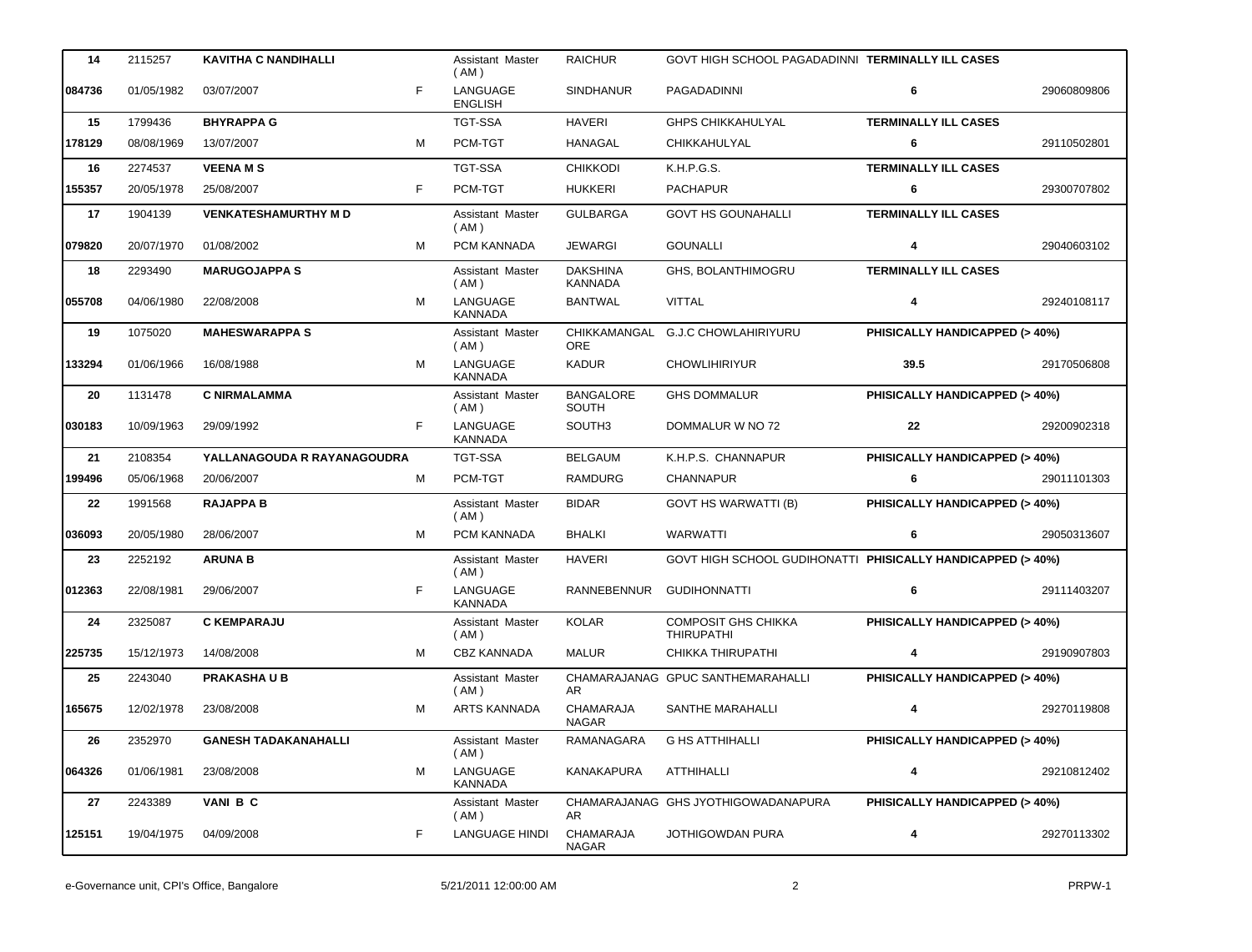| 28     | 1077835    | <b>SANGYA NAIK MD</b>  |    | Assistant Master<br>(AM)          | <b>ORE</b>                        | CHIKKAMANGAL G.H.S. Y. MALLAPURA | PHISICALLY HANDICAPPED (> 40%)             |             |
|--------|------------|------------------------|----|-----------------------------------|-----------------------------------|----------------------------------|--------------------------------------------|-------------|
| 240301 | 10/07/1963 | 27/09/1984             | м  | ARTS KANNADA                      | <b>KADUR</b>                      | Y MALLAPURA                      | $\mathbf{2}$                               | 29170514002 |
| 29     | 1909544    | <b>GIRIJAMMA V</b>     |    | Assistant Master<br>( AM )        | <b>CHITRADURGA</b>                | GOVT.PU COLLEGE BOYS             | <b>WIDOWS</b>                              |             |
| 114159 | 10/08/1968 | 15/09/2004             | F  | <b>LANGUAGE HINDI</b>             | <b>CHITRADURGA</b>                | CHITRADURGA CITY                 | 12                                         | 29130130321 |
| 30     | 2287403    | <b>SHASHIKALA D</b>    |    | Assistant Master<br>(AM)          | <b>GULBARGA</b>                   | <b>GHS ITAGA</b>                 | <b>WIDOWS</b>                              |             |
| 055172 | 19/03/1977 | 02/07/2008             | F  | <b>CBZ KANNADA</b>                | <b>JEWARGI</b>                    | <b>ITAGA</b>                     | 4                                          | 29040605304 |
| 31     | 1907437    | CHANDRASHEKHARAIAH H M |    | Assistant Master<br>(AM)          | <b>BELLARY</b>                    | <b>GHS CHIKKAJAIGNUR</b>         | <b>DEFENCE CASES</b>                       |             |
| 062320 | 01/06/1964 | 14/02/2004             | м  | <b>LANGUAGE HINDI</b>             | <b>HOSPET</b>                     | <b>CHIKKAJAIGANUR</b>            | 14                                         | 29120500902 |
| 32     | 1914320    | <b>SUDHAT</b>          |    | Assistant Master<br>(AM)          | <b>BIDAR</b>                      | <b>GOVT H.S HALBARGA</b>         | <b>DEFENCE CASES</b>                       |             |
| 039797 | 17/08/1977 | 09/01/2004             | F  | LANGUAGE<br><b>ENGLISH</b>        | <b>BHALKI</b>                     | <b>HALIPURGA</b>                 | 12                                         | 29050304502 |
| 33     | 2303236    | <b>NT BHAGYA SHREE</b> |    | <b>TGT-SSA</b>                    | <b>BELLARY</b>                    | <b>GHPS GUDADHUR</b>             | <b>DEFENCE CASES</b>                       |             |
| 055723 | 05/03/1980 | 03/05/2007             | F. | PCM-TGT                           | <b>BELLARY EAST</b>               | <b>GUDADHUR</b>                  | 8                                          | 29120904001 |
| 34     | 1940044    | POONAM B N DSOUZA      |    | <b>TGT-SSA</b>                    | <b>DAKSHINA</b><br><b>KANNADA</b> | GMUPS, NALYAPADAVU               | <b>DEFENCE CASES</b>                       |             |
| 047055 | 11/12/1981 | 02/05/2005             | F  | PCM-TGT                           | MANGALORE<br><b>CITY</b>          | WARD NO-21                       | 6                                          | 29240300902 |
| 35     | 2094192    | <b>NETHRAVATHI R N</b> |    | Assistant Master<br>(AM)          | <b>MANDYA</b>                     | GHS BALLEKERE                    | <b>DEFENCE CASES</b>                       |             |
| 005044 | 28/03/1982 | 07/06/2007             | F  | PCM KANNADA                       | <b>KRISHNARAJA</b><br><b>PET</b>  | BALLEKERE1                       | 6                                          | 29220103006 |
| 36     | 1883678    | <b>MANJULA H B</b>     |    | Assistant Master<br>(AM)          | <b>MANDYA</b>                     | <b>GJC BANNANGADI</b>            | <b>DEFENCE CASES</b>                       |             |
| 248037 | 21/07/1972 | 01/06/2002             | F  | <b>LANGUAGE HINDI</b>             | PANDAVAPURA                       | <b>BANNANGADI</b>                | 0                                          | 29220601804 |
| 37     | 1326075    | <b>S SHIVANNA</b>      |    | Assistant Master<br>(AM)          | <b>BELLARY</b>                    | <b>GHS, K M HALLI</b>            | HUSBAND AND WIFE BOTH IN GOVERNMENT        |             |
| 130232 | 23/02/1963 | 09/07/1993             | м  | LANGUAGE<br><b>ENGLISH</b>        | <b>KUDLIGI</b>                    | KENCHA MALLANA HALLI             | 34                                         | 29120604607 |
| 38     | 1387568    | <b>BHAGYALAXMI H S</b> |    | Assistant Master<br>(AM)          | CHIKKAMANGAL<br>ORE               | <b>GHS KAMMARADI</b>             | HUSBAND AND WIFE BOTH IN GOVERNMENT        |             |
| 131430 | 23/06/1969 | 14/09/1994             |    | <b>CBZ KANNADA</b>                | <b>KOPPA</b>                      | CHAVALAMANE                      | 32                                         | 29170200105 |
| 39     | 1383374    | <b>PUSHPAVATHI</b>     |    | Assistant Master<br>(AM)          | <b>UDUPI</b>                      | <b>GPUC HOSANGADI</b>            | <b>HUSBAND AND WIFE BOTH IN GOVERNMENT</b> |             |
| 068268 | 20/07/1970 | 14/12/1994             | F  | ARTS KANNADA                      | <b>KUNDAPURA</b>                  | <b>HOSANGADI</b>                 | 32                                         | 29160306208 |
| 40     | 1352006    | <b>SUMANTHA H C</b>    |    | Assistant Master<br>(AM)          | <b>KODAGU</b>                     | <b>G PU COLLEGE IGOOR</b>        | HUSBAND AND WIFE BOTH IN GOVERNMENT        |             |
| 115151 | 15/04/1974 | 15/07/1994             | F  | LANGUAGE<br>KANNADA               | <b>SOMAVARPET</b>                 | <b>KAJUR</b>                     | 30                                         | 29250208804 |
| 41     | 1144723    | R N VASANTHA           |    | Graduate Head<br>Master(GHM)      | <b>BANGALORE</b><br>RURAL         | <b>G MPGS VIJAYAPURA</b>         | HUSBAND AND WIFE BOTH IN GOVERNMENT        |             |
| 008813 | 01/05/1969 | 16/12/1988             | F  | <b>GHM-ARTS</b><br><b>KANNADA</b> | DEVANAHALLI                       | <b>VIJAYAPURA</b>                | 29.5                                       | 29210317007 |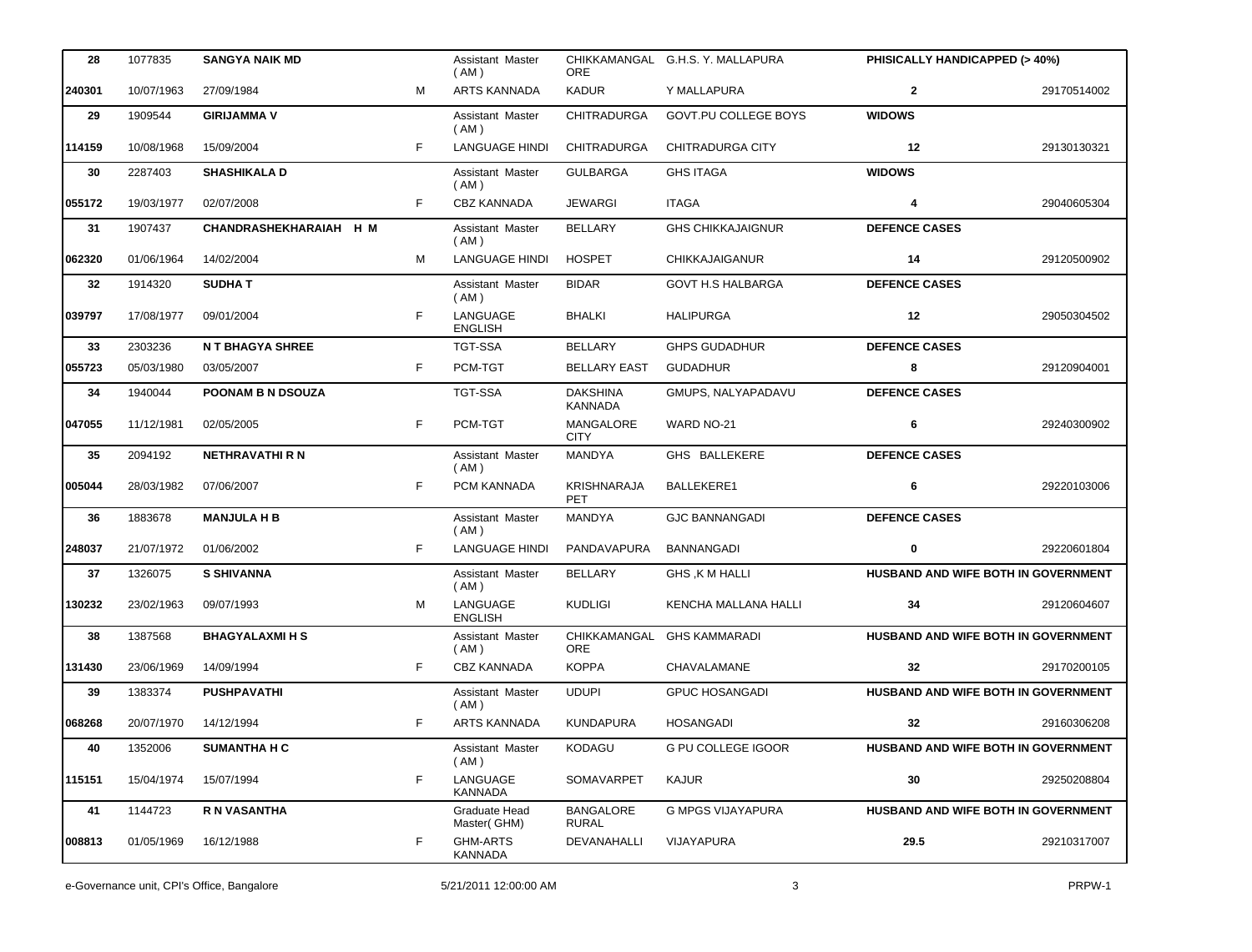| 42     | 1069218                                    | <b>RAMADASAPPA TV</b>        |   | Graduate Head<br>Master(GHM) | <b>MANDYA</b>                     | GHPS HALA HALLY (EXTENSION) |      | HUSBAND AND WIFE BOTH IN GOVERNMENT        |
|--------|--------------------------------------------|------------------------------|---|------------------------------|-----------------------------------|-----------------------------|------|--------------------------------------------|
| 090777 | 09/08/1967                                 | 30/11/1989                   | M | KANNADA -<br><b>GENERAL</b>  | MANDYA SOUTH WARD 21              |                             | 29.5 | 29220420102                                |
| 43     | 1468133                                    | <b>WINNIE GABRIEL DSOUZA</b> |   | Assistant Master<br>(AM)     | <b>SIRSI</b>                      | <b>GHS KOLSIRSI</b>         |      | HUSBAND AND WIFE BOTH IN GOVERNMENT        |
| 019259 | 21/11/1963                                 | 07/09/1998                   | F | <b>LANGUAGE HINDI</b>        | <b>SIDDAPUR</b>                   | <b>KOLSIRSI</b>             | 24   | 29100616603                                |
| 44     | 1699894                                    | <b>C R VEERESHA</b>          |   | Assistant Master<br>(AM)     | <b>CHITRADURGA</b>                | GPU COLLEGE P.R. PURA       |      | HUSBAND AND WIFE BOTH IN GOVERNMENT        |
| 036756 | 22/08/1976                                 | 24/08/1998                   | M | LANGUAGE<br><b>ENGLISH</b>   | CHALLAKERE                        | PARASHARAMPURA              | 22   | 29130213914                                |
| 45     | 1490074                                    | <b>SRIDHARABABU G K</b>      |   | Assistant Master<br>(AM)     | <b>KOLAR</b>                      | <b>GJC MULBAGAL</b>         |      | HUSBAND AND WIFE BOTH IN GOVERNMENT        |
| 059073 | 06/04/1977                                 | 02/11/1998                   | M | <b>LANGUAGE HINDI</b>        | MULBAGAL                          | MULBAGAL                    | 22   | 29191033437                                |
| 46     | 1685085                                    | <b>PUSHPA</b>                |   | Assistant Master<br>(AM)     | <b>BANGALORE</b><br><b>RURAL</b>  | <b>G HS JALIGE</b>          |      | HUSBAND AND WIFE BOTH IN GOVERNMENT        |
| 001948 | 01/06/1969                                 | 12/11/1998                   | F | <b>LANGUAGE HINDI</b>        | DEVANAHALLI                       | <b>JALIGE</b>               | 22   | 29210304206                                |
| 47     | 1866787                                    | <b>SIDDAGANGAMMAY</b>        |   | Assistant Master<br>(AM)     | <b>HASSAN</b>                     | <b>GPUC SANENAHALLY</b>     |      | HUSBAND AND WIFE BOTH IN GOVERNMENT        |
| 056588 | 20/07/1974                                 | 07/06/1999                   | F | LANGUAGE<br><b>KANNADA</b>   | <b>BELUR</b>                      | SANENAHALLY                 | 22   | 29230417802                                |
| 48     | 1620119                                    | <b>K NARASIMHAMURTHY</b>     |   | Assistant Master<br>(AM)     | <b>BANGALORE</b><br><b>RURAL</b>  | <b>G HS BARADIMANDIGERE</b> |      | HUSBAND AND WIFE BOTH IN GOVERNMENT        |
| 180377 | 05/07/1972                                 | 10/12/1998                   | M | <b>LANGUAGE HINDI</b>        | NELAMANGALA                       | <b>BOODIHAL</b>             | 20   | 29210116002                                |
| 49     | 1838903                                    | <b>K SRIMALA</b>             |   | Assistant Master<br>(AM)     | <b>HASSAN</b>                     | <b>GHS BANNUR</b>           |      | <b>HUSBAND AND WIFE BOTH IN GOVERNMENT</b> |
| 162168 | 03/10/1976                                 | 27/01/2000                   | F | <b>LANGUAGE HINDI</b>        | ARAKALAGUDU                       | <b>BANNUR</b>               | 20   | 29230217303                                |
| 50     | 2038014                                    | <b>LJJAYANTHI</b>            |   | Assistant Master<br>(AM)     | RAMANAGARA                        | <b>G HS TUGANI</b>          |      | HUSBAND AND WIFE BOTH IN GOVERNMENT        |
| 111777 | 01/07/1969                                 | 05/06/2003                   | F | LANGUAGE<br><b>KANNADA</b>   | <b>KANAKAPURA</b>                 | <b>TUNGANI</b>              | 14   | 29210808804                                |
| 51     | 1882412                                    | <b>JAGADAMBA M R</b>         |   | Assistant Master<br>(AM)     | <b>MANDYA</b>                     | <b>GJC KIKKERI</b>          |      | HUSBAND AND WIFE BOTH IN GOVERNMENT        |
| 056057 | 24/01/1976                                 | 29/11/2003                   | F | <b>LANGUAGE HINDI</b>        | KRISHNARAJA<br><b>PET</b>         | <b>KIKKERI</b>              | 14   | 29220118014                                |
| 52     | 1907966                                    | <b>SL VIJAYAKUMARI</b>       |   | Assistant Master<br>(AM)     | <b>BELLARY</b>                    | <b>GHS WEST KALVI</b>       |      | HUSBAND AND WIFE BOTH IN GOVERNMENT        |
| 122088 | 11/08/1972                                 | 07/02/2004                   | F | <b>LANGUAGE HINDI</b>        | HADAGALI                          | <b>SOVENA HALLI</b>         | 14   | 29120204507                                |
| 53     | 1884430                                    | <b>USHA G R</b>              |   | Assistant Master<br>(AM)     | <b>MANDYA</b>                     | <b>GJC NARAYANAPURA</b>     |      | HUSBAND AND WIFE BOTH IN GOVERNMENT        |
| 121071 | 01/08/1978                                 | 11/02/2004                   | F | <b>CBZ KANNADA</b>           | PANDAVAPURA                       | NARAYANA PURA1              | 14   | 29220610904                                |
| 54     | 1974499                                    | DAVOOD ALI R A               |   | Assistant Master<br>(AM)     | <b>HASSAN</b>                     | <b>GHS BIDARE</b>           |      | <b>HUSBAND AND WIFE BOTH IN GOVERNMENT</b> |
| 027860 | 12/04/1978                                 | 12/02/2004                   | F | PCM KANNADA                  | CHANNARAYAPA BIDARE<br>TNA        |                             | 14   | 29230521302                                |
| 55     | 1974499                                    | DAVOOD ALI R A               |   | Assistant Master<br>(AM)     | <b>HASSAN</b>                     | <b>GHS BIDARE</b>           |      | <b>HUSBAND AND WIFE BOTH IN GOVERNMENT</b> |
| 033736 | 12/04/1978                                 | 12/02/2004                   | м | PCM KANNADA                  | CHANNARAYAPA BIDARE<br><u>TNA</u> |                             | 14   | 29230521302                                |
|        | e-Governance unit, CPI's Office, Bangalore |                              |   | 5/21/2011 12:00:00 AM        |                                   | 4                           |      | PRPW-1                                     |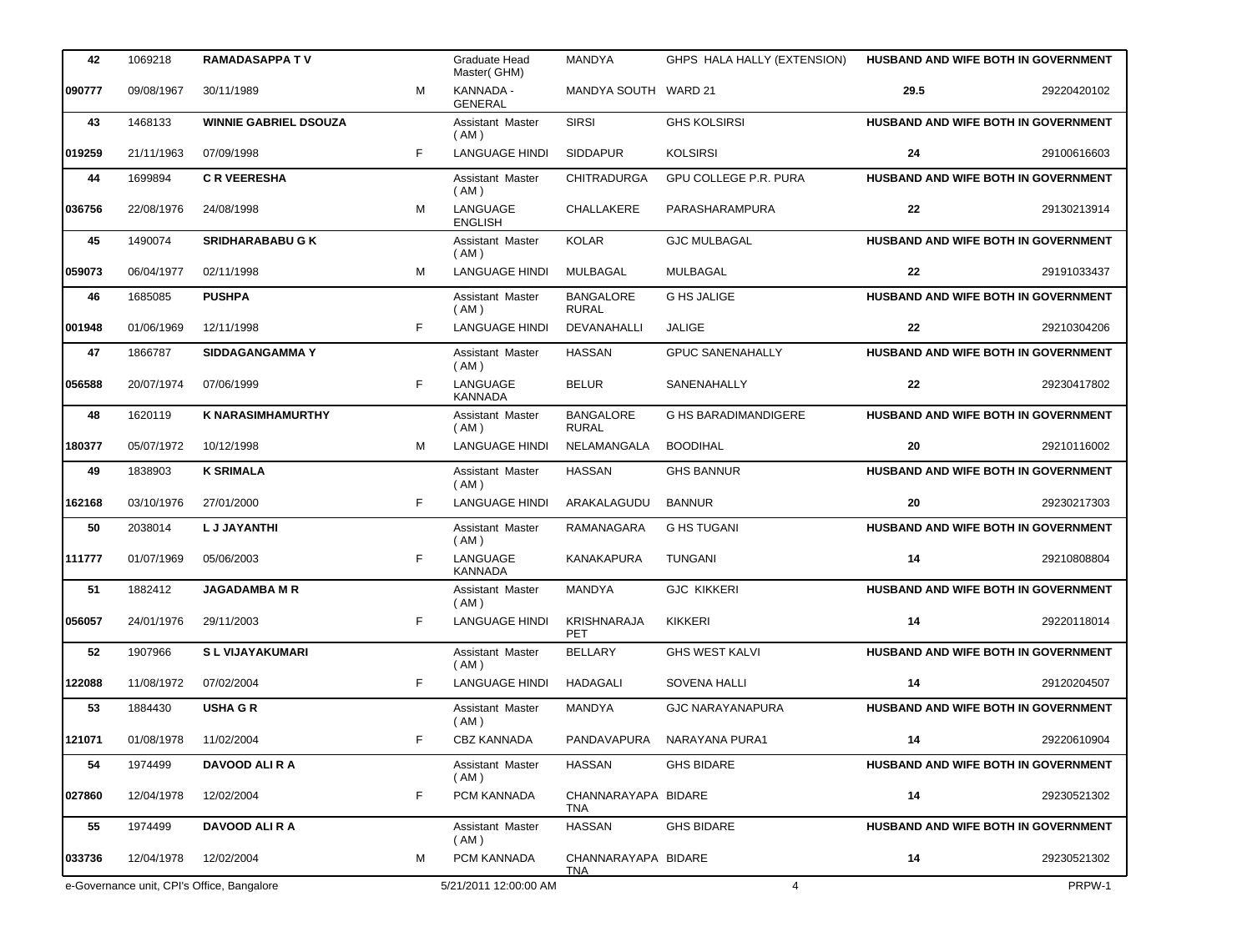| 56     | 1943988    | ANANDA D S             |    | Assistant Master<br>( AM )  | <b>RAICHUR</b>                    | GOVT HIGH SCHOOL ANWARI        | <b>HUSBAND AND WIFE BOTH IN GOVERNMENT</b> |             |
|--------|------------|------------------------|----|-----------------------------|-----------------------------------|--------------------------------|--------------------------------------------|-------------|
| 124723 | 30/05/1979 | 12/02/2004             | м  | LANGUAGE HINDI              | LINGASUGUR                        | ANWAR                          | 14                                         | 29060501302 |
| 57     | 1973445    | <b>NIRMALAKUMARI</b>   |    | Assistant Master<br>( AM )  | <b>HASSAN</b>                     | <b>GJC HIRISAVE</b>            | HUSBAND AND WIFE BOTH IN GOVERNMENT        |             |
| 021116 | 25/06/1968 | 05/06/2004             | F. | LANGUAGE<br><b>ENGLISH</b>  | CHANNARAYAPA HIRISAVE<br>TNA      |                                | 12                                         | 29230534607 |
| 58     | 1974039    | <b>GAJANAN</b>         |    | Assistant Master<br>(AM)    | <b>HASSAN</b>                     | <b>GJC KONANURU</b>            | HUSBAND AND WIFE BOTH IN GOVERNMENT        |             |
| 127506 | 29/11/1977 | 10/08/2004             | M  | LANGUAGE<br><b>SANSKRIT</b> | ARAKALAGUDU                       | <b>KONANUR</b>                 | 12                                         | 29230202508 |
| 59     | 1909278    | <b>MANJULA TV</b>      |    | <b>TGT-SSA</b>              | <b>BELLARY</b>                    | <b>GMHPS KOMBLI</b>            | HUSBAND AND WIFE BOTH IN GOVERNMENT        |             |
| 129053 | 10/12/1976 | 02/05/2005             | F  | PCM-TGT                     | HADAGALI                          | <b>KOMBLI</b>                  | 12                                         | 29120202802 |
| 60     | 1796449    | <b>SUMITHRAKS</b>      |    | <b>TGT-SSA</b>              | <b>HAVERI</b>                     | <b>GOVT HIGH SCHOOL AKKUR</b>  | <b>HUSBAND AND WIFE BOTH IN GOVERNMENT</b> |             |
| 127491 | 16/03/1978 | 02/05/2005             | F. | PCM-TGT                     | <b>HAVERI</b>                     | <b>AKKUR</b>                   | 12                                         | 29110607302 |
| 61     | 1945350    | <b>MANJULA</b>         |    | <b>TGT-SSA</b>              | <b>RAICHUR</b>                    | <b>GHPS GUNJAHALLI</b>         | HUSBAND AND WIFE BOTH IN GOVERNMENT        |             |
| 083293 | 19/02/1979 | 02/05/2005             | F  | PCM-TGT                     | <b>SINDHANUR</b>                  | <b>GUNJAJAHALLI</b>            | 12                                         | 29060804901 |
| 62     | 1809596    | <b>MANJUNATHA M</b>    |    | <b>TGT-SSA</b>              | <b>BIJAPUR</b>                    | <b>GOVT KBHPS BYAKOD</b>       | <b>HUSBAND AND WIFE BOTH IN GOVERNMENT</b> |             |
| 064557 | 18/06/1979 | 02/05/2005             | м  | PCM-TGT                     | <b>BASAVAN</b><br><b>BAGEWADI</b> | <b>BYAKOD</b>                  | 12                                         | 29030302301 |
| 63     | 1999374    | <b>REVATHIV</b>        |    | <b>TGT-SSA</b>              | <b>CHIKKODI</b>                   | K.H.P.S.                       | HUSBAND AND WIFE BOTH IN GOVERNMENT        |             |
| 091441 | 15/04/1980 | 02/05/2005             | F  | PCM-TGT                     | <b>HUKKERI</b>                    | AMMANAGI                       | 12                                         | 29300700801 |
| 64     | 1796464    | <b>ROOPAS</b>          |    | TGT-SSA                     | <b>HAVERI</b>                     | <b>GHPS VEERAPUR</b>           | <b>HUSBAND AND WIFE BOTH IN GOVERNMENT</b> |             |
| 029247 | 25/04/1980 | 02/05/2005             | F  | PCM-TGT                     | <b>HIREKERUR</b>                  | <b>VIRAPUR</b>                 | 12                                         | 29110711701 |
| 65     | 1909147    | <b>SUMITRA NULI</b>    |    | TGT-SSA                     | <b>BELLARY</b>                    | GHPS MEERAKORANA HALLI         | <b>HUSBAND AND WIFE BOTH IN GOVERNMENT</b> |             |
| 222808 | 01/06/1980 | 02/05/2005             | F  | PCM-TGT                     | HADAGALI                          | NAGATHI BASAPURA               | 12                                         | 29120204003 |
| 66     | 1978787    | <b>RAGHAVENDRA S</b>   |    | <b>TGT-SSA</b>              | <b>KOPPAL</b>                     | <b>GHPS SINGANHAL</b>          | HUSBAND AND WIFE BOTH IN GOVERNMENT        |             |
| 037904 | 19/06/1980 | 02/05/2005             | м  | PCM-TGT                     | <b>GANGAVATHI</b>                 | SINGANHAL                      | 12                                         | 29070213202 |
| 67     | 1966879    | VANI H V               |    | <b>TGT-SSA</b>              | YADGIRI                           | <b>GOVT HPS GURUSUNAGI</b>     | HUSBAND AND WIFE BOTH IN GOVERNMENT        |             |
| 095960 | 07/07/1980 | 02/05/2005             | F. | PCM-TGT                     | <b>SHAHAPUR</b>                   | <b>GURUSUNAGI</b>              | 12                                         | 29330715801 |
| 68     | 1909154    | <b>UMADEVINC</b>       |    | <b>TGT-SSA</b>              | <b>BELLARY</b>                    | GHPS KENCHAMMANA HALLI         | <b>HUSBAND AND WIFE BOTH IN GOVERNMENT</b> |             |
| 089304 | 18/07/1981 | 02/05/2005             | F. | PCM-TGT                     | HADAGALI                          | M.KALLA HALLI                  | 12                                         | 29120203801 |
| 69     | 1796403    | <b>SYED MUSTAFA K</b>  |    | TGT-SSA                     | <b>HAVERI</b>                     | <b>GHPUS GUTTAL</b>            | <b>HUSBAND AND WIFE BOTH IN GOVERNMENT</b> |             |
| 025755 | 21/07/1981 | 02/05/2005             | м  | PCM-TGT                     | <b>HAVERI</b>                     | GUTTAL                         | 12                                         | 29110600704 |
| 70     | 1809781    | <b>SWETHA B M</b>      |    | TGT-SSA                     | <b>BIJAPUR</b>                    | <b>GOVT HPS CHIKKAGALAGALI</b> | <b>HUSBAND AND WIFE BOTH IN GOVERNMENT</b> |             |
| 065090 | 22/10/1981 | 02/05/2005             | F. | PCM-TGT                     |                                   | BIJAPUR RURAL CHIKK GALAGALI   | 12                                         | 29030501901 |
| 71     | 1909311    | <b>BRAMARA A</b>       |    | <b>TGT-SSA</b>              | BELLARY                           | <b>GHPS ULUVATHI</b>           | <b>HUSBAND AND WIFE BOTH IN GOVERNMENT</b> |             |
| 053443 | 17/11/1981 | 02/05/2005             | F. | PCM-TGT                     | HAGARIBOMMAN ULUVATHI<br>AHALLI   |                                | 12                                         | 29120304901 |
| 72     | 1810131    | <b>GEETHANJALI B V</b> |    | TGT-SSA                     | <b>BIJAPUR</b>                    | <b>GOVT HPS SARUR</b>          | HUSBAND AND WIFE BOTH IN GOVERNMENT        |             |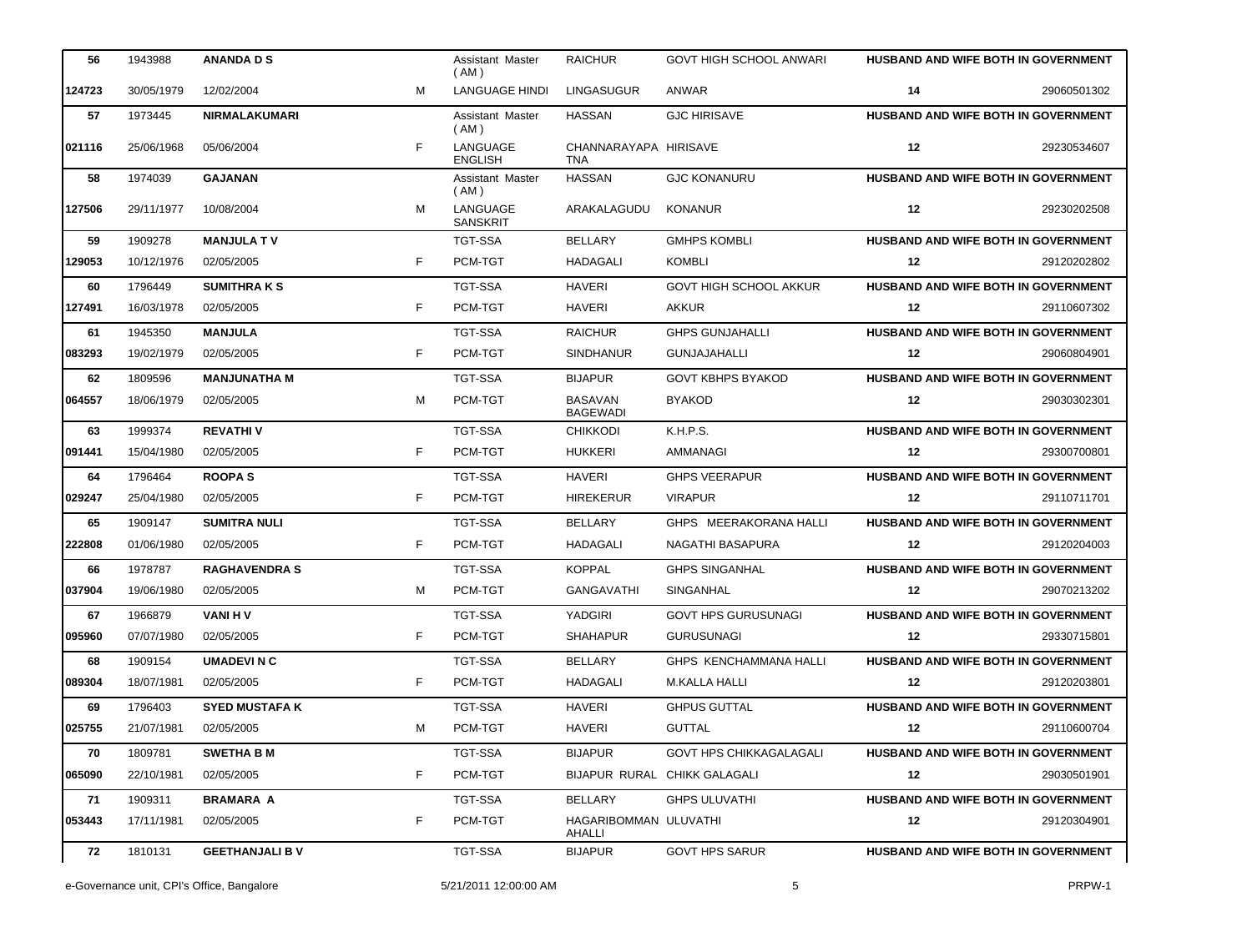| 048412 | 22/03/1982                                 | 02/05/2005                                   | F | PCM-TGT                    | MUDDEBIHAL                              | <b>SARUR</b>                                                     | 12 | 29031013201                                |
|--------|--------------------------------------------|----------------------------------------------|---|----------------------------|-----------------------------------------|------------------------------------------------------------------|----|--------------------------------------------|
| 73     | 1908995                                    | <b>SEEMA</b>                                 |   | <b>TGT-SSA</b>             | <b>BELLARY</b>                          | <b>GHPS PINJAR HEGGADAL</b>                                      |    | HUSBAND AND WIFE BOTH IN GOVERNMENT        |
| 053084 | 01/05/1983                                 | 02/05/2005                                   | F | PCM-TGT                    | AHALLI                                  | HAGARIBOMMAN PINJAR HEGGADAL                                     | 12 | 29120304401                                |
| 74     | 1797385                                    | <b>KHALID UNNISA</b>                         |   | <b>TGT-SSA</b>             | <b>HAVERI</b>                           | <b>GHPUBS TUMMINAKATTI</b>                                       |    | HUSBAND AND WIFE BOTH IN GOVERNMENT        |
| 071518 | 01/02/1971                                 | 04/05/2005                                   | F | PCM-TGT                    | RANNEBENNUR                             | TUMMINAKATTI                                                     | 12 | 29111410301                                |
| 75     | 1954190                                    | <b>CHAYA SHAMASUNDAR</b>                     |   | Assistant Master<br>(AM)   | <b>SHIMOGA</b>                          | SILVER JUBILEE GPUC NEW TOWN HUSBAND AND WIFE BOTH IN GOVERNMENT |    |                                            |
| 058945 | 12/11/1975                                 | 04/03/2004                                   | F | LANGUAGE<br><b>ENGLISH</b> | BHADRAVATI                              | WARD 17                                                          | 10 | 29150117308                                |
| 76     | 1945726                                    | <b>KIRAN C P</b>                             |   | <b>TGT-SSA</b>             | <b>RAICHUR</b>                          | <b>GHPS KAKARAGAL</b>                                            |    | HUSBAND AND WIFE BOTH IN GOVERNMENT        |
| 066479 | 01/03/1978                                 | 27/06/2005                                   | M | PCM-TGT                    | <b>DEVADURGA</b>                        | KAKARAGAL                                                        | 10 | 29060108701                                |
| 77     | 1945448                                    | <b>NATARAJA H N</b>                          |   | <b>TGT-SSA</b>             | <b>RAICHUR</b>                          | <b>GMHPS RMADURGA</b>                                            |    | HUSBAND AND WIFE BOTH IN GOVERNMENT        |
| 038545 | 01/06/1980                                 | 27/06/2005                                   | M | PCM-TGT                    | <b>DEVADURGA</b>                        | RAMADURGA                                                        | 10 | 29060114801                                |
| 78     | 1978689                                    | <b>SHIVALINGAIAH</b>                         |   | <b>TGT-SSA</b>             | <b>KOPPAL</b>                           | <b>GHPS METHAGAL</b>                                             |    | HUSBAND AND WIFE BOTH IN GOVERNMENT        |
| 078711 | 10/04/1974                                 | 28/06/2005                                   | M | PCM-TGT                    | <b>KOPPAL</b>                           | METHAGAL                                                         | 10 | 29070312501                                |
| 79     | 1978673                                    | <b>PRADEEPA KUMARA D</b>                     |   | <b>TGT-SSA</b>             | <b>KOPPAL</b>                           | <b>GHPS BELURU</b>                                               |    | HUSBAND AND WIFE BOTH IN GOVERNMENT        |
| 061584 | 22/07/1976                                 | 28/06/2005                                   | M | PCM-TGT                    | <b>KOPPAL</b>                           | <b>BELUR</b>                                                     | 10 | 29070301601                                |
| 80     | 2305019                                    | <b>JYOTHI S</b>                              |   | <b>TGT-SSA</b>             | <b>BELLARY</b>                          | <b>GHS GADDIKERI</b>                                             |    | HUSBAND AND WIFE BOTH IN GOVERNMENT        |
| 089080 | 05/05/1977                                 | 28/06/2005                                   | F | PCM-TGT                    | <b>HAGARIBOMMAN GADDIKERI</b><br>AHALLI |                                                                  | 10 | 29120301806                                |
| 81     | 1979165                                    | <b>RAMESH S</b>                              |   | <b>TGT-SSA</b>             | <b>KOPPAL</b>                           | <b>GHPS ADAVIBHAVI.H</b>                                         |    | <b>HUSBAND AND WIFE BOTH IN GOVERNMENT</b> |
| 096078 | 10/06/1982                                 | 28/06/2005                                   | м | PCM-TGT                    | <b>KUSTAGI</b>                          | ADAVIBHAVI                                                       | 10 | 29070400102                                |
| 82     | 1987782                                    | <b>SUNANDA BAIS</b>                          |   | <b>TGT-SSA</b>             | <b>BIDAR</b>                            | <b>GOVT HPS KUMAR CHINCHOLLI</b>                                 |    | HUSBAND AND WIFE BOTH IN GOVERNMENT        |
| 089857 | 12/07/1972                                 | 29/06/2005                                   | F | PCM-TGT                    | <b>HUMNABAD</b>                         | <b>KUMAR CHINCHOLLI</b>                                          | 10 | 29050504901                                |
| 83     | 1967362                                    | <b>LATHAN</b>                                |   | <b>TGT-SSA</b>             | <b>GULBARGA</b>                         | <b>GOVT HPS HARNOOR</b>                                          |    | HUSBAND AND WIFE BOTH IN GOVERNMENT        |
| 049205 | 29/04/1976                                 | 29/06/2005                                   | F | PCM-TGT                    | JEWARGI                                 | <b>HARNUR</b>                                                    | 10 | 29040604402                                |
| 84     | 1909200                                    | <b>SHAILAJA T</b>                            |   | <b>TGT-SSA</b>             | BELLARY                                 | <b>GHPS SANAPURA</b>                                             |    | HUSBAND AND WIFE BOTH IN GOVERNMENT        |
| 152620 | 11/04/1980                                 | 29/06/2005                                   | F | PCM-TGT                    | <b>HOSPET</b>                           | SANAPURA                                                         | 10 | 29120505202                                |
| 85     | 1967220                                    | <b>KUMARA NAIK K R</b>                       |   | <b>TGT-SSA</b>             | YADGIRI                                 | <b>GOVT HPS SUGUR</b>                                            |    | <b>HUSBAND AND WIFE BOTH IN GOVERNMENT</b> |
| 056769 | 06/12/1977                                 | 30/06/2005                                   | M | PCM-TGT                    | <b>SHORAPUR</b>                         | <b>SUGUR</b>                                                     | 10 | 29330820101                                |
| 86     | 1967189                                    | <b>GOPALAKRISHNA T</b>                       |   | TGT-SSA                    | YADGIRI                                 | <b>GOVT HPS BARADEVANAL</b>                                      |    | HUSBAND AND WIFE BOTH IN GOVERNMENT        |
| 237504 | 10/06/1969                                 | 01/07/2005                                   | M | PCM-TGT                    | <b>SHORAPUR</b>                         | BARADEVANAL                                                      | 10 | 29330802401                                |
| 87     | 1909768                                    | <b>UMESH H R</b>                             |   | TGT-SSA                    | <b>BELLARY</b>                          | <b>GHPS UTHANOOR</b>                                             |    | HUSBAND AND WIFE BOTH IN GOVERNMENT        |
| 090425 | 20/07/1979                                 | 01/07/2005                                   | M | PCM-TGT                    | <b>SIRUGUPPA</b>                        | <b>UTHANOOR</b>                                                  | 10 | 29120807701                                |
| 88     | 1796491                                    | SATHYAPRAKASH RAMACHANDRA<br><b>MALADKAR</b> |   | TGT-SSA                    | <b>HAVERI</b>                           | <b>GHPS KENGONDA</b>                                             |    | HUSBAND AND WIFE BOTH IN GOVERNMENT        |
| 195516 | 26/07/1882                                 | 02/07/2005                                   | M | PCM-TGT                    | <b>BYADAGI</b>                          | KENAGONDA                                                        | 10 | 29110102601                                |
| 89     | 1987658                                    | <b>SUBBARAYAPPA S</b>                        |   | TGT-SSA                    | <b>BIDAR</b>                            | <b>GOVT HPS BHOSAGA</b>                                          |    | HUSBAND AND WIFE BOTH IN GOVERNMENT        |
|        | e-Governance unit, CPI's Office, Bangalore |                                              |   | 5/21/2011 12:00:00 AM      |                                         | PRPW-1<br>6                                                      |    |                                            |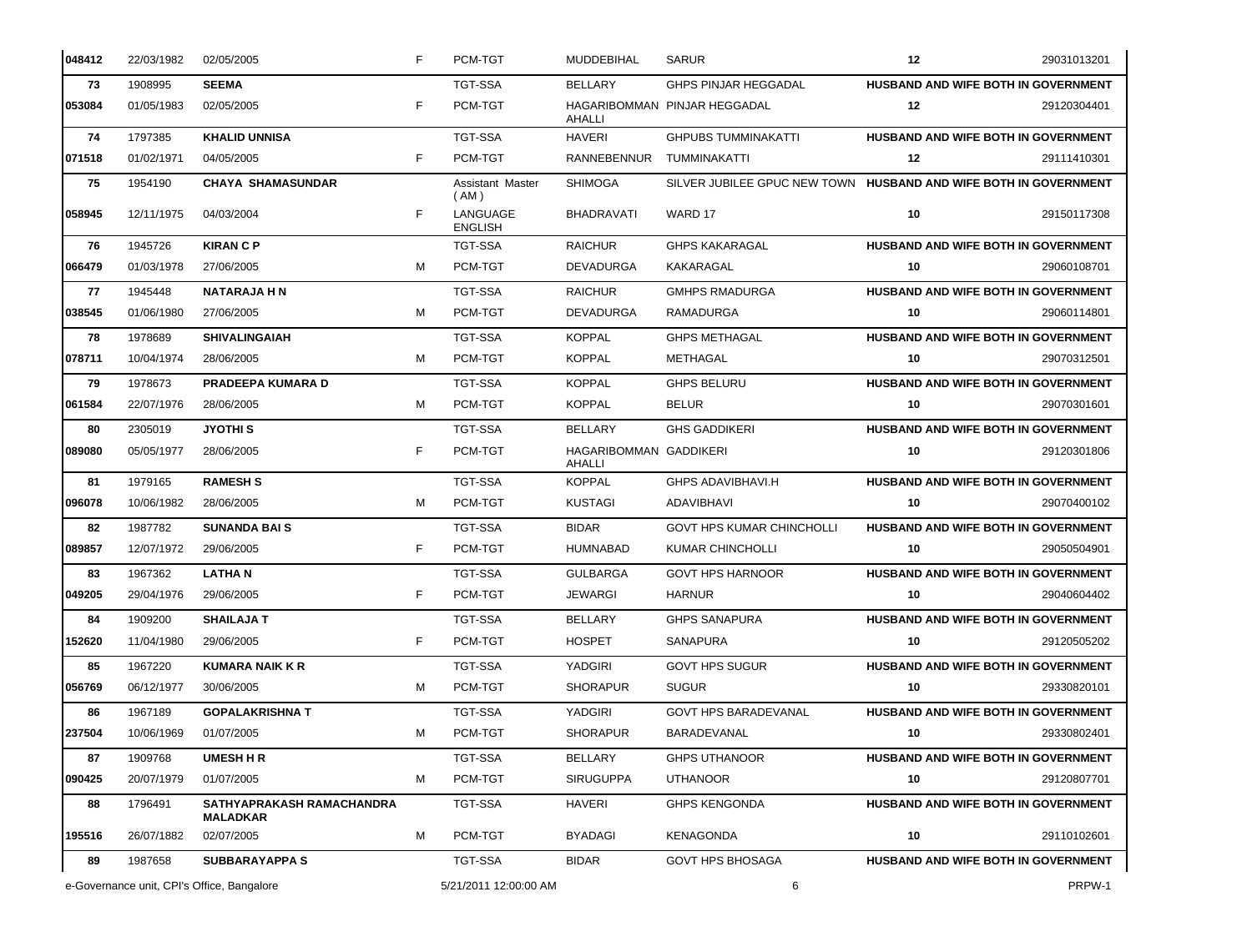| 120168 | 01/06/1969 | 02/07/2005                  | м  | PCM-TGT                    | BASAVAKALYAN BHOSGA               |                               | 10 | 29050201601                                |
|--------|------------|-----------------------------|----|----------------------------|-----------------------------------|-------------------------------|----|--------------------------------------------|
| 90     | 1809822    | <b>MALLANAIK</b>            |    | <b>TGT-SSA</b>             | <b>BIJAPUR</b>                    | <b>GOVT HPS GADI SOMANAL</b>  |    | <b>HUSBAND AND WIFE BOTH IN GOVERNMENT</b> |
| 071438 | 04/03/1977 | 02/07/2005                  | M  | PCM-TGT                    | MUDDEBIHAL                        | <b>GADI SOMANAL</b>           | 10 | 29031003901                                |
| 91     | 1797801    | <b>RAMESH M R</b>           |    | <b>TGT-SSA</b>             | <b>HAVERI</b>                     | <b>GHPS HESARUR</b>           |    | HUSBAND AND WIFE BOTH IN GOVERNMENT        |
| 061414 | 20/05/1978 | 02/07/2005                  | M  | PCM-TGT                    | SAVANUR                           | <b>HESARUR</b>                | 10 | 29111601802                                |
| 92     | 1999309    | <b>C PRAKASH</b>            |    | <b>TGT-SSA</b>             | <b>CHIKKODI</b>                   | K.H.P.S.                      |    | HUSBAND AND WIFE BOTH IN GOVERNMENT        |
| 074411 | 01/06/1977 | 04/07/2005                  | м  | PCM-TGT                    | RAIBAG                            | <b>MANTUR</b>                 | 10 | 29301003602                                |
| 93     | 1809652    | <b>MANJUNATHA K G</b>       |    | <b>TGT-SSA</b>             | <b>BIJAPUR</b>                    | <b>GOVT KBHPS ARALICHANDI</b> |    | HUSBAND AND WIFE BOTH IN GOVERNMENT        |
| 038155 | 16/02/1972 | 05/07/2005                  | M  | PCM-TGT                    | <b>BASAVAN</b><br><b>BAGEWADI</b> | <b>INGALESHWAR</b>            | 10 | 29030305112                                |
| 94     | 2276137    | <b>CHITRALINGAIAH C</b>     |    | <b>TGT-SSA</b>             | <b>CHIKKODI</b>                   | K.H.P.S.                      |    | HUSBAND AND WIFE BOTH IN GOVERNMENT        |
| 049398 | 13/05/1974 | 07/07/2005                  | M  | PCM-TGT                    | ATHANI                            | <b>BANNUR</b>                 | 10 | 29300101901                                |
| 95     | 1936485    | <b>RAJESWARI GH</b>         |    | <b>TGT-SSA</b>             | <b>BANGALORE</b><br><b>RURAL</b>  | <b>G HPS GOVENAHALLI</b>      |    | HUSBAND AND WIFE BOTH IN GOVERNMENT        |
| 122131 | 24/04/1974 | 11/07/2005                  | F  | PCM-TGT                    | NELAMANGALA                       | <b>GOVENAHALLI</b>            | 10 | 29210112701                                |
| 96     | 1909222    | <b>MULINTI DEEPA</b>        |    | TGT-SSA                    | <b>BELLARY</b>                    | GHPS Y. KAGGAL                |    | HUSBAND AND WIFE BOTH IN GOVERNMENT        |
| 042403 | 01/06/1982 | 18/07/2005                  | F. | PCM-TGT                    | <b>BELLARY EAST</b>               | Y. KAGGAL                     | 10 | 29120908301                                |
| 97     | 1789195    | <b>TARABAIR</b>             |    | <b>TGT-SSA</b>             | <b>BIJAPUR</b>                    | <b>GOVT HPS KALAGI</b>        |    | HUSBAND AND WIFE BOTH IN GOVERNMENT        |
| 060281 | 24/04/1975 | 21/07/2005                  | F  | PCM-TGT                    | MUDDEBIHAL                        | KALAGI                        | 10 | 29031008101                                |
| 98     | 1993271    | <b>PUSHPA SHYAVI</b>        |    | Assistant Master<br>(AM)   | MANDYA                            | <b>GJC CHINAKURALI</b>        |    | HUSBAND AND WIFE BOTH IN GOVERNMENT        |
| 230509 | 18/07/1979 | 04/02/2006                  | F  | <b>ARTS KANNADA</b>        | PANDAVAPURA                       | CHINAKURALI                   | 10 | 29220603406                                |
| 99     | 1909247    | <b>SHALINI G N</b>          |    | TGT-SSA                    | <b>BELLARY</b>                    | <b>GHPS KUPPINA KERI</b>      |    | HUSBAND AND WIFE BOTH IN GOVERNMENT        |
| 006742 | 04/07/1974 | 02/05/2005                  | F  | PCM-TGT                    | <b>KUDLIGI</b>                    | <b>KUPPINA KERI</b>           | 9  | 29120605402                                |
| 100    | 2006971    | <b>MAMATHA SN</b>           |    | <b>TGT-SSA</b>             | GADAG                             | <b>GHPS BHAIRANAHATTI</b>     |    | HUSBAND AND WIFE BOTH IN GOVERNMENT        |
| 085134 | 06/05/1982 | 24/04/2007                  | F  | PCM-TGT                    | NARAGUND                          | <b>BHAIRANA HATTI</b>         | 8  | 29080302701                                |
| 101    | 2179146    | <b>GAYITRI H J</b>          |    | Assistant Master<br>(AM)   | <b>CHITRADURGA</b>                | <b>GHS MADDERU</b>            |    | HUSBAND AND WIFE BOTH IN GOVERNMENT        |
| 096560 | 09/05/1978 | 25/04/2007                  | F  | <b>CBZ KANNADA</b>         | <b>HOLALKERE</b>                  | MADDERU                       | 8  | 29130416202                                |
| 102    | 2168455    | <b>KURESHABEGAM M PATIL</b> |    | Assistant Master<br>( AM ) | <b>BAGALKOT</b>                   | GOVT HS MAIGUR P.K.           |    | HUSBAND AND WIFE BOTH IN GOVERNMENT        |
| 064803 | 01/06/1983 | 26/04/2007                  | F  | LANGUAGE HINDI             | JAMAKHANDI                        | <b>MAIGUR</b>                 | 8  | 29020905004                                |
| 103    | 2251767    | <b>SRIRANGAPPA R</b>        |    | TGT-SSA                    | <b>HAVERI</b>                     | <b>GHPS KENGAPUR</b>          |    | HUSBAND AND WIFE BOTH IN GOVERNMENT        |
| 089227 | 20/06/1976 | 27/04/2007                  | M  | PCM-TGT                    | <b>SHIGGOAN</b>                   | <b>KENGAPUR</b>               | 8  | 29111704201                                |
| 104    | 2251246    | <b>NATARAJA</b>             |    | TGT-SSA                    | <b>HAVERI</b>                     | <b>GHPS HOSAKATTI</b>         |    | HUSBAND AND WIFE BOTH IN GOVERNMENT        |
| 124506 | 04/01/1970 | 28/04/2007                  | M  | PCM-TGT                    | <b>HIREKERUR</b>                  | <b>HOSAKATTI</b>              | 8  | 29110705701                                |
| 105    | 2253465    | <b>SHOBHAR</b>              |    | TGT-SSA                    | HAVERI                            | <b>GHPS GUDDADAANVERI</b>     |    | HUSBAND AND WIFE BOTH IN GOVERNMENT        |
| 082523 | 22/07/1979 | 28/04/2007                  | F  | PCM-TGT                    | RANNEBENNUR                       | GUDDADAANVERI                 | 8  | 29111402901                                |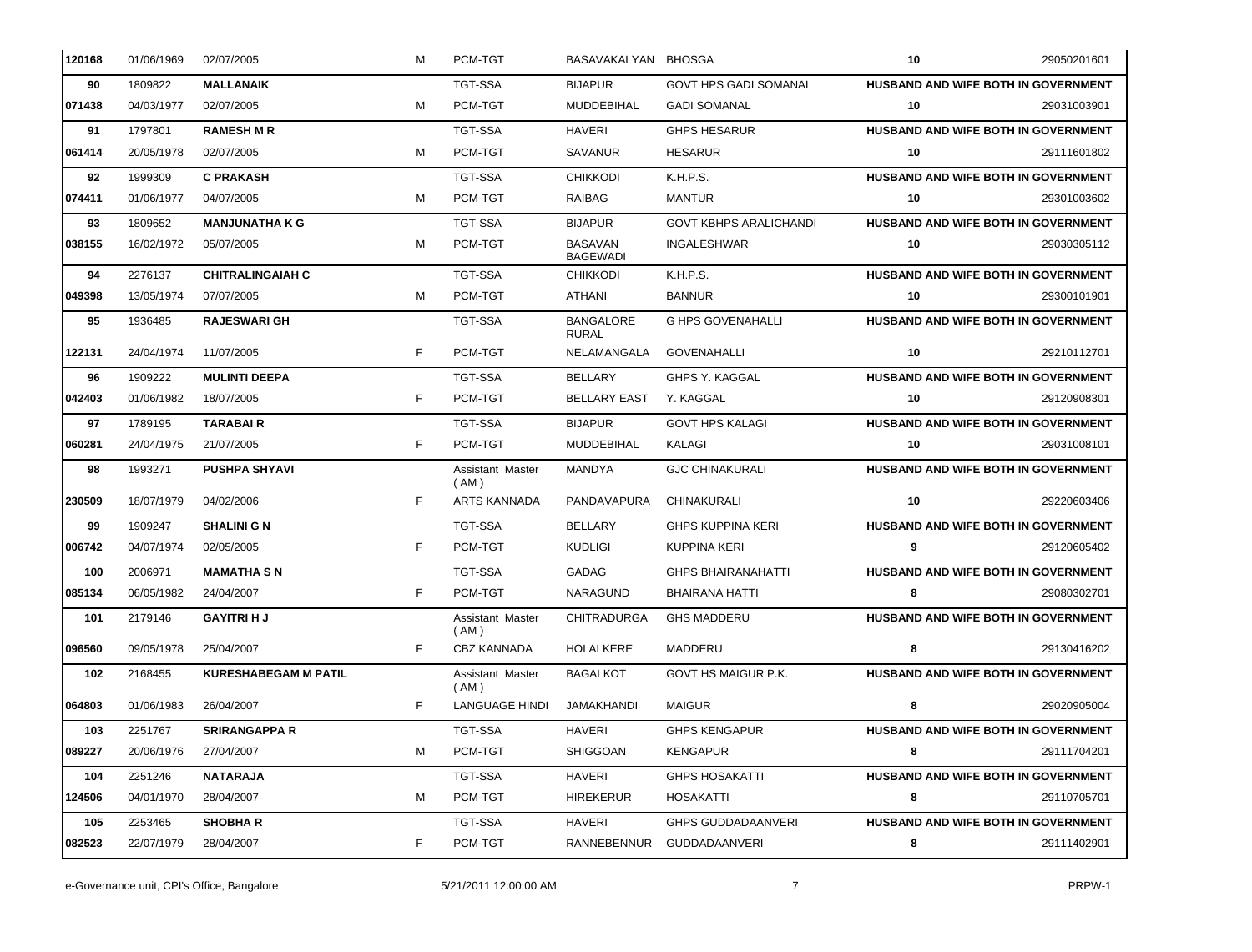| 106    | 1798125    | <b>MAMATHAKC</b>                    |    | <b>TGT-SSA</b>             | HAVERI                | <b>GHPS YEREKUPPI</b>                                                    | <b>HUSBAND AND WIFE BOTH IN GOVERNMENT</b> |             |
|--------|------------|-------------------------------------|----|----------------------------|-----------------------|--------------------------------------------------------------------------|--------------------------------------------|-------------|
| 004122 | 30/05/1983 | 28/04/2007                          | F  | PCM-TGT                    | RANNEBENNUR YEREKUPPI |                                                                          | 8                                          | 29111410602 |
| 107    | 2252493    | <b>RAGHAVENDRA SK</b>               |    | <b>TGT-SSA</b>             | <b>HAVERI</b>         | <b>GHPS ANKASAPUR</b>                                                    | HUSBAND AND WIFE BOTH IN GOVERNMENT        |             |
| 088331 | 03/06/1983 | 28/04/2007                          | м  | PCM-TGT                    | RANNEBENNUR           | ANKASAPUR                                                                | 8                                          | 29111400201 |
| 108    | 2254963    | <b>SREENIVASU D T</b>               |    | <b>TGT-SSA</b>             | HAVERI                | <b>GHPS SHAKAR</b>                                                       | HUSBAND AND WIFE BOTH IN GOVERNMENT        |             |
| 132359 | 03/05/1982 | 30/04/2007                          | м  | PCM-TGT                    | HAVERI                | <b>SHYAKAR</b>                                                           | 8                                          | 29110608401 |
| 109    | 2300800    | <b>SHIVAKUMAR H K</b>               |    | <b>TGT-SSA</b>             | <b>BELLARY</b>        | GHPS BHEEMA SAMUDHA                                                      | HUSBAND AND WIFE BOTH IN GOVERNMENT        |             |
| 093415 | 02/04/1973 | 02/05/2007                          | м  | PCM-TGT                    | <b>KUDLIGI</b>        | KADAKOLA                                                                 | 8                                          | 29120603901 |
| 110    | 2265462    | <b>G NALINI</b>                     |    | <b>TGT-SSA</b>             | <b>SHIMOGA</b>        | CRC, ARALIHALLI                                                          | HUSBAND AND WIFE BOTH IN GOVERNMENT        |             |
| 037462 | 01/02/1978 | 02/05/2007                          | F  | PCM-TGT                    | <b>BHADRAVATI</b>     | CRC, ARALIHALLI                                                          | 8                                          | 42915010006 |
| 111    | 2302650    | <b>SRIDHARTR</b>                    |    | <b>TGT-SSA</b>             | <b>BELLARY</b>        | GHPS MAKA NADAKU                                                         | HUSBAND AND WIFE BOTH IN GOVERNMENT        |             |
| 087340 | 07/04/1979 | 02/05/2007                          | м  | PCM-TGT                    | <b>KUDLIGI</b>        | MAKA NADAKU                                                              | 8                                          | 29120605704 |
| 112    | 2303806    | <b>RAGHAVENDRA R</b>                |    | <b>TGT-SSA</b>             | <b>BELLARY</b>        | GHPS SIDDHAPURA                                                          | HUSBAND AND WIFE BOTH IN GOVERNMENT        |             |
| 082514 | 15/08/1981 | 02/05/2007                          | м  | PCM-TGT                    | <b>KUDLIGI</b>        | <b>GUNDA MUNUGU</b>                                                      | 8                                          | 29120602104 |
| 113    | 2305372    | <b>MADHUSHREE P M</b>               |    | <b>TGT-SSA</b>             | <b>BELLARY</b>        | GHPS JAGATAGERI                                                          | HUSBAND AND WIFE BOTH IN GOVERNMENT        |             |
| 125113 | 11/03/1982 | 02/05/2007                          | F  | PCM-TGT                    | <b>KUDLIGI</b>        | RAMPURA                                                                  | 8                                          | 29120606901 |
| 114    | 2186556    | <b>S PRATHIMA</b>                   |    | Assistant Master<br>(AM)   | RAMANAGARA            | <b>G HS KALLANAKUPPE</b>                                                 | HUSBAND AND WIFE BOTH IN GOVERNMENT        |             |
| 093821 | 20/05/1983 | 02/05/2007                          | F  | PCM KANNADA                | <b>KANAKAPURA</b>     | KALLANAKUPPE                                                             | 8                                          | 29210806605 |
| 115    | 2303878    | <b>TEJAKUMARI</b>                   |    | TGT-SSA                    | <b>BELLARY</b>        | GHPS HANUMANA HALLI                                                      | HUSBAND AND WIFE BOTH IN GOVERNMENT        |             |
| 127993 | 01/03/1978 | 03/05/2007                          | F  | PCM-TGT                    | <b>HOSPET</b>         | DANAPURA - 82                                                            | 8                                          | 29120501205 |
| 116    | 2302435    | <b>MANJUNATHA H R</b>               |    | TGT-SSA                    | <b>BELLARY</b>        | GHPS G.N. HALLI                                                          | HUSBAND AND WIFE BOTH IN GOVERNMENT        |             |
| 014914 | 03/04/1980 | 03/05/2007                          | м  | PCM-TGT                    | <b>BELLARY EAST</b>   | G.N.HALLI                                                                | 8                                          | 29120904101 |
| 117    | 2303891    | <b>GEETHAKP</b>                     |    | <b>TGT-SSA</b>             | BELLARY               | GHPS KURUGODU (W)                                                        | HUSBAND AND WIFE BOTH IN GOVERNMENT        |             |
| 120450 | 23/11/1982 | 03/05/2007                          | F  | PCM-TGT                    | <b>BELLARY WEST</b>   | KURUGODU                                                                 | 8                                          | 29120105502 |
| 118    | 2440415    | <b>LATHA P</b>                      |    | TGT-SSA                    | <b>KOPPAL</b>         | <b>GHPS LAKAMAPUR</b>                                                    | HUSBAND AND WIFE BOTH IN GOVERNMENT        |             |
| 092016 | 15/02/1981 | 05/05/2007                          | F  | PCM-TGT                    | YELBURGA              | <b>LAKMAPUR</b>                                                          | 8                                          | 29070908401 |
| 119    | 1988541    | <b>CHIDAMBARESHWARI</b>             |    | <b>TGT-SSA</b>             | <b>BIDAR</b>          | <b>GOVT HRPS (KAN) AMLAPUR</b>                                           | HUSBAND AND WIFE BOTH IN GOVERNMENT        |             |
| 042070 | 24/09/1977 | 29/06/2005                          | F. | PCM-TGT                    | <b>BIDAR</b>          | AMLAPUR                                                                  | 7.5                                        | 29050400304 |
| 120    | 1900207    | <b>SAVITHA H S</b>                  |    | Assistant Master<br>(AM)   | <b>MYSORE</b>         | <b>GIRLS GJC K R NAGAR</b>                                               | HUSBAND AND WIFE BOTH IN GOVERNMENT        |             |
| 092687 | 02/04/1981 | 07/01/2004                          | F  | PCM KANNADA                | K.R.NAGARA            | K R NAGAR-WARD-17                                                        | 7                                          | 29260623004 |
| 121    | 1796756    | POORNIMA DAMODAR                    |    | Assistant Master<br>( AM ) | <b>HAVERI</b>         | GOVT SJJM COMPOSITE JUN COLL HUSBAND AND WIFE BOTH IN GOVERNMENT<br>BYD. |                                            |             |
| 091974 | 15/11/1981 | 09/01/2004                          | F  | <b>LANGUAGE HINDI</b>      | <b>BYADAGI</b>        | <b>BYADAGI WARD 15</b>                                                   | $\mathbf{7}$                               | 29110109701 |
| 122    | 1909132    | <b>MOHAMED HIDAYATH ULLA ANSARI</b> |    | TGT-SSA                    | <b>BELLARY</b>        | GUHPS SANDUR                                                             | HUSBAND AND WIFE BOTH IN GOVERNMENT        |             |
| 086374 | 01/06/1975 | 02/05/2005                          | м  | PCM-TGT                    | SANDUR                | SANDUR                                                                   | 6                                          | 29120706909 |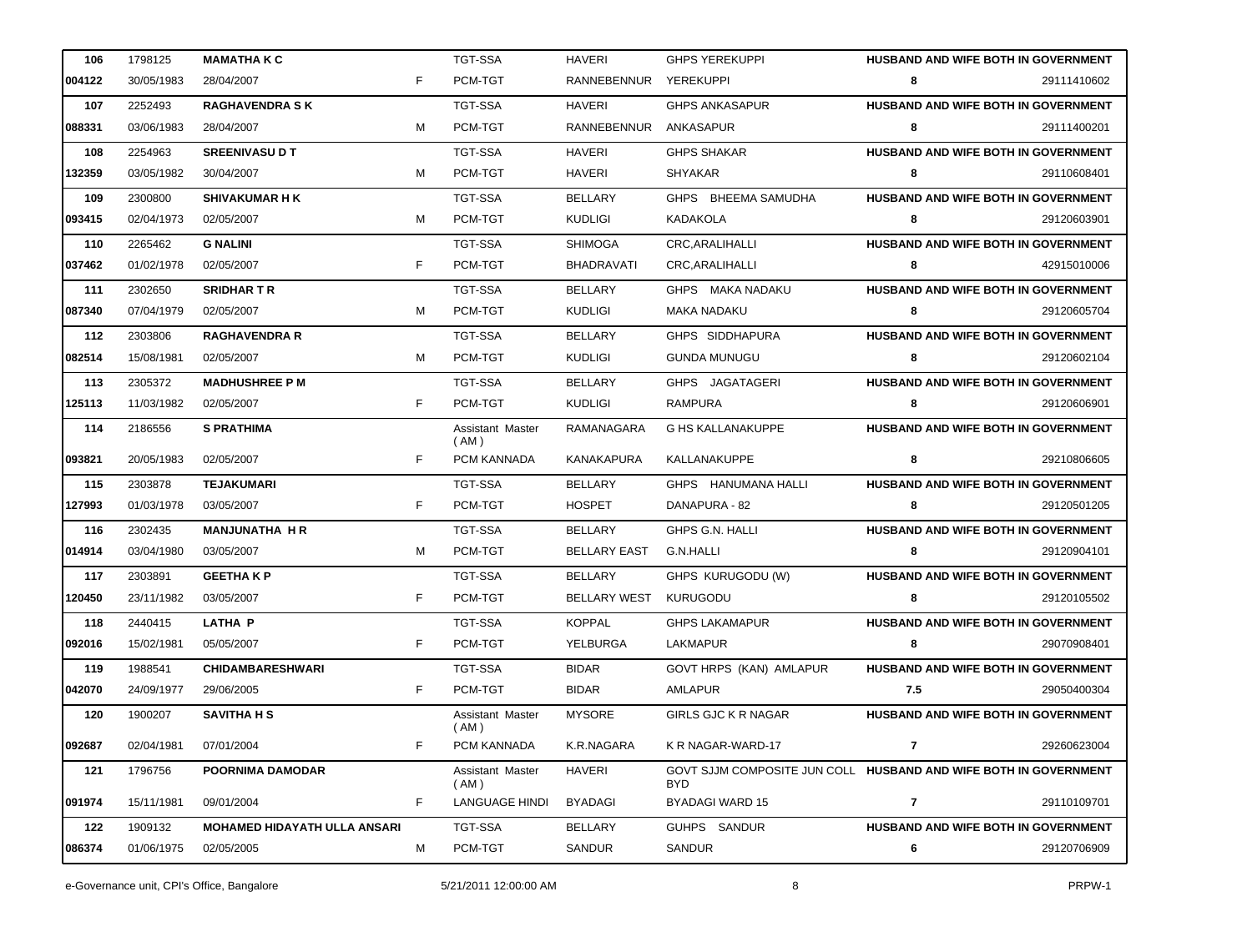| 123    | 2271660    | <b>RADHAT</b>           |   | <b>TGT-SSA</b>             | <b>BELGAUM</b>                     | KLPS SANTIBASTWAD                                                | <b>HUSBAND AND WIFE BOTH IN GOVERNMENT</b> |             |
|--------|------------|-------------------------|---|----------------------------|------------------------------------|------------------------------------------------------------------|--------------------------------------------|-------------|
| 135792 | 02/06/1981 | 24/04/2007              | F | PCM-TGT                    | <b>BELGAUM</b><br>RURAL.           | SANTIBASTWAD                                                     | 6                                          | 29010410304 |
| 124    | 2167653    | <b>POORNIMA G T</b>     |   | <b>TGT-SSA</b>             | <b>BAGALKOT</b>                    | <b>GOVT HPS KORTI</b>                                            | HUSBAND AND WIFE BOTH IN GOVERNMENT        |             |
| 148322 | 15/12/1972 | 26/04/2007              | F | PCM-TGT                    | <b>BILAGI</b>                      | KORTI                                                            | 6                                          | 29020604201 |
| 125    | 1797695    | <b>HEMAVATHI B N</b>    |   | <b>TGT-SSA</b>             | <b>HAVERI</b>                      | <b>GHPS HOSALLI</b>                                              | HUSBAND AND WIFE BOTH IN GOVERNMENT        |             |
| 009343 | 22/07/1976 | 27/04/2007              | F | PCM-TGT                    | <b>HAVERI</b>                      | <b>HOSALLI</b>                                                   | 6                                          | 29110604802 |
| 126    | 2306545    | <b>UMADEVI M</b>        |   | Assistant Master<br>(AM)   | <b>BELLARY</b>                     | GHS H.VEERAPURA                                                  | HUSBAND AND WIFE BOTH IN GOVERNMENT        |             |
| 028843 | 20/05/1971 | 14/05/2007              | F | <b>CBZ KANNADA</b>         | BELLARY WEST                       | <b>H.VEERAPURA</b>                                               | 6                                          | 29120103605 |
| 127    | 1991023    | <b>THIPPESHAPPA T</b>   |   | <b>TGT-SSA</b>             | <b>BIDAR</b>                       | <b>GOVT HPSHATTARGA (S)</b>                                      | HUSBAND AND WIFE BOTH IN GOVERNMENT        |             |
| 065561 | 28/03/1971 | 25/05/2007              | M | PCM-TGT                    | BASAVAKALYAN GILIGILI              |                                                                  | 6                                          | 29050205202 |
| 128    | 1799494    | <b>ALTAF AHAMED B K</b> |   | <b>TGT-SSA</b>             | <b>HAVERI</b>                      | <b>GHPUBS BALUR</b>                                              | HUSBAND AND WIFE BOTH IN GOVERNMENT        |             |
| 055553 | 05/02/1965 | 31/05/2007              | м | PCM-TGT                    | <b>HANAGAL</b>                     | <b>BALUR</b>                                                     | 6                                          | 29110515901 |
| 129    | 1800197    | <b>MAHAJABEEN</b>       |   | Assistant Master<br>(AM)   | <b>HAVERI</b>                      | GOVT URDU HIGH SCHOOL MASUR HUSBAND AND WIFE BOTH IN GOVERNMENT  |                                            |             |
| 239231 | 24/02/1969 | 01/06/2007              | F | PCM URDU                   | <b>HIREKERUR</b>                   | <b>MASUR</b>                                                     | 6                                          | 29110708314 |
| 130    | 2430943    | DR SYED ISMAIL PASHA    |   | <b>TGT-SSA</b>             | <b>BIDAR</b>                       | GOVT HPS JAMALPUR (BARDAPUR) HUSBAND AND WIFE BOTH IN GOVERNMENT |                                            |             |
| 012595 | 01/06/1970 | 01/06/2007              | M | PCM-TGT                    | <b>HUMNABAD</b>                    | <b>BARDAPUR</b>                                                  | 6                                          | 29050501001 |
| 131    | 2174100    | <b>MRUTHYUNJAYA A</b>   |   | <b>TGT-SSA</b>             | <b>KOPPAL</b>                      | <b>GHPS KOMALAPUR</b>                                            | HUSBAND AND WIFE BOTH IN GOVERNMENT        |             |
| 129928 | 25/05/1971 | 01/06/2007              | M | PCM-TGT                    | YELBURGA                           | <b>KOMALAPUR</b>                                                 | 6                                          | 29070907601 |
| 132    | 2143462    | <b>MANJUNATHA S G</b>   |   | TGT-SSA                    | <b>GULBARGA</b>                    | <b>GHPS BHANKALGA</b>                                            | <b>HUSBAND AND WIFE BOTH IN GOVERNMENT</b> |             |
| 092912 | 01/07/1976 | 01/06/2007              | M | PCM-TGT                    | <b>CHITTAPUR</b>                   | <b>BANKALAGA</b>                                                 | 6                                          | 29040401001 |
| 133    | 2171568    | <b>GOVINDAPPA M S</b>   |   | TGT-SSA                    | <b>KOPPAL</b>                      | <b>GHPS LINGAPUR</b>                                             | HUSBAND AND WIFE BOTH IN GOVERNMENT        |             |
| 055041 | 20/05/1972 | 02/06/2007              | M | PCM-TGT                    | YELBURGA                           | <b>LINGAPUR</b>                                                  | 6                                          | 29070915001 |
| 134    | 2303507    | <b>NIRMALA M</b>        |   | <b>TGT-SSA</b>             | <b>BELLARY</b>                     | GHPS NANDEEPURA                                                  | <b>HUSBAND AND WIFE BOTH IN GOVERNMENT</b> |             |
| 208373 | 12/04/1980 | 02/06/2007              | F | PCM-TGT                    | HAGARIBOMMAN BYASIGIDERI<br>AHALLI |                                                                  | 6                                          | 29120301205 |
| 135    | 2280811    | <b>SAVITHA SL</b>       |   | Assistant Master<br>(AM)   | <b>YADGIRI</b>                     | <b>GHS DEVATKAL</b>                                              | HUSBAND AND WIFE BOTH IN GOVERNMENT        |             |
| 057154 | 27/07/1980 | 02/06/2007              | F | PCM KANNADA                | <b>SHORAPUR</b>                    | DEVATKAL                                                         | 6                                          | 29330805305 |
| 136    | 2280811    | <b>SAVITHA SL</b>       |   | Assistant Master<br>( AM ) | YADGIRI                            | <b>GHS DEVATKAL</b>                                              | <b>HUSBAND AND WIFE BOTH IN GOVERNMENT</b> |             |
| 059004 | 27/07/1980 | 02/06/2007              | F | PCM KANNADA                | <b>SHORAPUR</b>                    | <b>DEVATKAL</b>                                                  | 6                                          | 29330805305 |
| 137    | 1799495    | <b>MUNEERA KHANUM</b>   |   | Assistant Master<br>(AM)   | HAVERI                             | GOVT URDU HIGH SCHOOL KOD                                        | <b>HUSBAND AND WIFE BOTH IN GOVERNMENT</b> |             |
| 129423 | 11/05/1965 | 04/06/2007              | F | PCM URDU                   | <b>HIREKERUR</b>                   | <b>KOD</b>                                                       | 6                                          | 29110707306 |
| 138    | 2142678    | <b>SHAFIULLA A B</b>    |   | Assistant Master<br>(AM)   | <b>GULBARGA</b>                    | <b>GHS ANKALAGA</b>                                              | <b>HUSBAND AND WIFE BOTH IN GOVERNMENT</b> |             |
| 070420 | 31/05/1976 | 04/06/2007              | M | <b>CBZ KANNADA</b>         | JEWARGI                            | ANKALAGI                                                         | 6                                          | 29040600804 |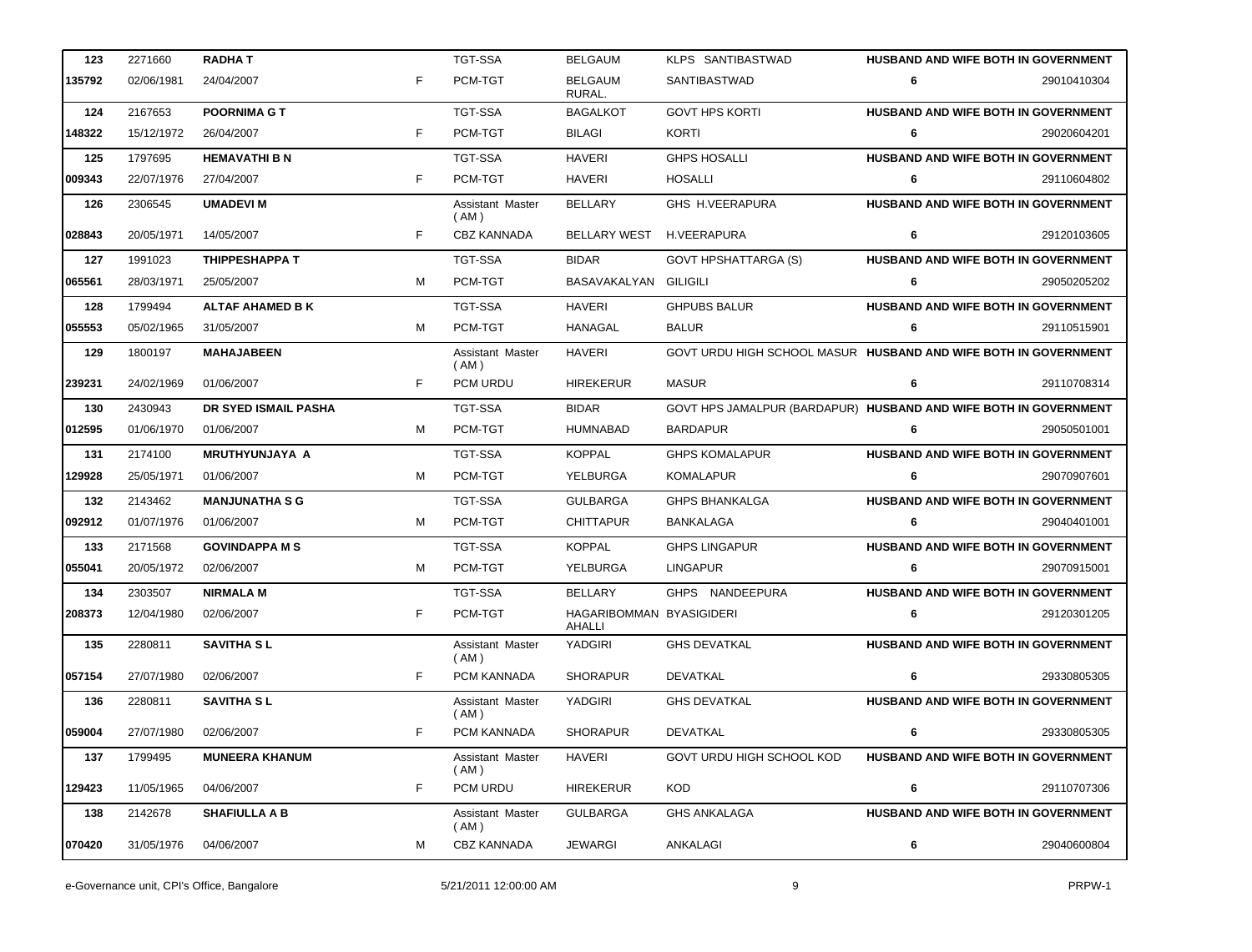| 139    | 2251754                                    | <b>HAMEEDA KOUSAR K MAHABOOB</b> |   | Assistant Master<br>(AM)        | <b>HAVERI</b>                   | <b>GOVT URDU HIGH SCHOOL</b><br><b>CHIKKABASUR</b> |   | <b>HUSBAND AND WIFE BOTH IN GOVERNMENT</b> |
|--------|--------------------------------------------|----------------------------------|---|---------------------------------|---------------------------------|----------------------------------------------------|---|--------------------------------------------|
| 003160 | 01/02/1983                                 | 04/06/2007                       | F | PCM URDU                        | <b>BYADAGI</b>                  | <b>CHIKKABASUR</b>                                 | 6 | 29110100505                                |
| 140    | 2112711                                    | <b>HANUMEGOWDA K M</b>           |   | TGT-SSA                         | <b>RAICHUR</b>                  | <b>GHPS SHIVANGI</b>                               |   | HUSBAND AND WIFE BOTH IN GOVERNMENT        |
| 119796 | 25/05/1969                                 | 06/06/2007                       | м | PCM-TGT                         | DEVADURGA                       | <b>SHIVANGI</b>                                    | 6 | 29060115601                                |
| 141    | 2273870                                    | <b>KUMARA B K</b>                |   | TGT-SSA                         | <b>BELGAUM</b>                  | K.H.P.S. MATTIKOPP                                 |   | HUSBAND AND WIFE BOTH IN GOVERNMENT        |
| 122410 | 03/06/1980                                 | 08/06/2007                       | м | PCM-TGT                         | <b>BAILHONGAL</b>               | <b>MATTIKOPP</b>                                   | 6 | 29010208901                                |
| 142    | 2491804                                    | <b>SHASHIKUMAR S</b>             |   | <b>TGT-SSA</b>                  | <b>BELGAUM</b>                  | K.H.P.S. CHIKKAULLIGERI                            |   | HUSBAND AND WIFE BOTH IN GOVERNMENT        |
| 061823 | 28/12/1981                                 | 08/06/2007                       | м | PCM-TGT                         | SOUNDATTI                       | <b>CHIKKAULLIGERI</b>                              | 6 | 29011201701                                |
| 143    | 2271676                                    | <b>GEETHA P</b>                  |   | TGT-SSA                         | <b>CHIKKODI</b>                 | K.H.P.S.                                           |   | <b>HUSBAND AND WIFE BOTH IN GOVERNMENT</b> |
| 128644 | 10/07/1979                                 | 11/06/2007                       | F | PCM-TGT                         | <b>GOKAK</b>                    | <b>SULDHAL</b>                                     | 6 | 29300608902                                |
| 144    | 2250641                                    | <b>RAMACHANDRANAIK</b>           |   | TGT-SSA                         | <b>HAVERI</b>                   | <b>GHPS KUDAL</b>                                  |   | <b>HUSBAND AND WIFE BOTH IN GOVERNMENT</b> |
| 120503 | 01/06/1979                                 | 12/06/2007                       | м | PCM-TGT                         | HANAGAL                         | <b>KUDAL</b>                                       | 6 | 29110509501                                |
| 145    | 2232272                                    | <b>SOMASHEKARA S</b>             |   | <b>Assistant Master</b><br>(AM) | <b>ORE</b>                      | CHIKKAMANGAL G.H.S. S. MADAPURA                    |   | HUSBAND AND WIFE BOTH IN GOVERNMENT        |
| 222419 | 21/07/1981                                 | 15/06/2007                       | м | ARTS KANNADA                    | <b>KADUR</b>                    | S. MADAPURA                                        | 6 | 29170524802                                |
| 146    | 2304761                                    | <b>MADHUS</b>                    |   | TGT-SSA                         | <b>BELLARY</b>                  | GHPS HAMPA DEVANA HALLI                            |   | <b>HUSBAND AND WIFE BOTH IN GOVERNMENT</b> |
| 085104 | 24/07/1984                                 | 21/06/2007                       | м | PCM-TGT                         | <b>HOSPET</b>                   | HAMPA DEVANA HALLI                                 | 6 | 29120502401                                |
| 147    | 2303347                                    | <b>MANJUNATHA TV</b>             |   | <b>TGT-SSA</b>                  | BELLARY                         | GHPS ARALIGANOOR                                   |   | HUSBAND AND WIFE BOTH IN GOVERNMENT        |
| 132535 | 15/07/1975                                 | 22/06/2007                       | м | PCM-TGT                         | <b>SIRUGUPPA</b>                | <b>ARALIGANOOR</b>                                 | 6 | 29120800401                                |
| 148    | 2241998                                    | <b>VEERANNA B M</b>              |   | Assistant Master<br>(AM)        | CHAMARAJANAG GHS SHAGYAM<br>AR. |                                                    |   | HUSBAND AND WIFE BOTH IN GOVERNMENT        |
| 053338 | 01/06/1980                                 | 23/06/2007                       | м | ARTS KANNADA                    | <b>HANUR</b>                    | SHAGYAM                                            | 6 | 29271303902                                |
| 149    | 2063881                                    | <b>NIRMALA R</b>                 |   | Assistant Master<br>(AM)        | <b>BELLARY</b>                  | <b>GHS HIRE HEGGEDAL</b>                           |   | HUSBAND AND WIFE BOTH IN GOVERNMENT        |
| 092576 | 01/06/1968                                 | 25/06/2007                       | F | PCM KANNADA                     | <b>KUDLIGI</b>                  | <b>HIRE HEGGEDAL</b>                               | 6 | 29120602704                                |
| 150    | 2007457                                    | <b>NARAYANASWAMY GV</b>          |   | TGT-SSA                         | GADAG                           | <b>GHPS KARAMADI</b>                               |   | HUSBAND AND WIFE BOTH IN GOVERNMENT        |
| 064340 | 01/06/1972                                 | 26/06/2007                       | м | PCM-TGT                         | <b>RON</b>                      | KARAMADI                                           | 6 | 29080401701                                |
| 151    | 2007065                                    | <b>CHANDRASHEKHARA M M</b>       |   | TGT-SSA                         | GADAG                           | <b>GHPS ATTIKATTI</b>                              |   | HUSBAND AND WIFE BOTH IN GOVERNMENT        |
| 093407 | 20/07/1978                                 | 26/06/2007                       |   | PCM-TGT                         | MUNDARAGI                       | ATTIKATTI                                          |   | 29080201201                                |
| 152    | 2230896                                    | <b>GANESHAI</b>                  |   | Assistant Master<br>(AM)        | <b>ORE</b>                      | CHIKKAMANGAL GHS KAMMARADI                         |   | HUSBAND AND WIFE BOTH IN GOVERNMENT        |
| 041763 | 01/06/1981                                 | 26/06/2007                       | м | LANGUAGE<br>KANNADA             | <b>KOPPA</b>                    | CHAVALAMANE                                        | 6 | 29170200105                                |
| 153    | 1716742                                    | <b>THIPPESWAMY D</b>             |   | Assistant Master<br>( AM )      | KODAGU                          | <b>GOVT HIGH SCHOOL SURLABI</b>                    |   | HUSBAND AND WIFE BOTH IN GOVERNMENT        |
| 086971 | 01/06/1975                                 | 27/06/2007                       | м | ARTS KANNADA                    | SOMAVARPET                      | <b>SURLABI</b>                                     | 6 | 29250212701                                |
| 154    | 2314255                                    | <b>LOKESH K N</b>                |   | TGT-SSA                         | <b>DHARWAD</b>                  | <b>HPS SASWIHALLI</b>                              |   | HUSBAND AND WIFE BOTH IN GOVERNMENT        |
| 107655 | 11/12/1978                                 | 27/06/2007                       | м | PCM-TGT                         | NAVALGUND                       | SASWIHALLI                                         | 6 | 29090504601                                |
| 155    | 2303807                                    | <b>G S CHANDRASHEKHARAIAH</b>    |   | TGT-SSA                         | BELLARY                         | <b>GHPS GUNDA MUNUGU</b>                           |   | HUSBAND AND WIFE BOTH IN GOVERNMENT        |
|        | e-Governance unit, CPI's Office, Bangalore |                                  |   | 5/21/2011 12:00:00 AM           |                                 | 10<br>PRPW-1                                       |   |                                            |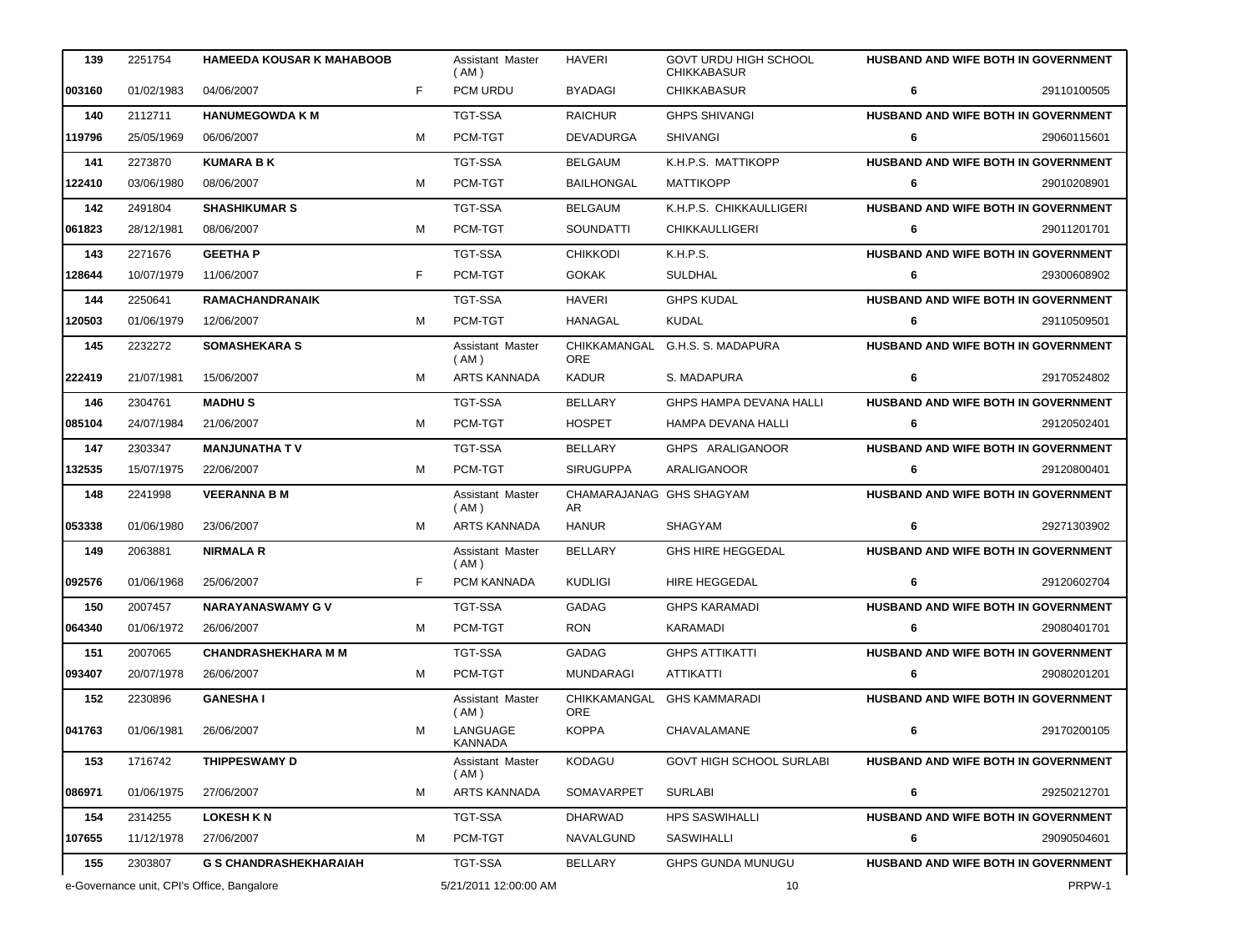| 084728 | 05/07/1973 | 29/06/2007                  | м | PCM-TGT                  | <b>KUDLIGI</b>    | <b>GUNDA MUNUGU</b>                             | 6 | 29120602101                                |
|--------|------------|-----------------------------|---|--------------------------|-------------------|-------------------------------------------------|---|--------------------------------------------|
| 156    | 2252456    | <b>BHUVANESHWARI D K</b>    |   | Assistant Master<br>(AM) | <b>HAVERI</b>     | <b>GOVT HIGH SCH NESHVI</b>                     |   | HUSBAND AND WIFE BOTH IN GOVERNMENT        |
| 007757 | 29/11/1981 | 29/06/2007                  | F | PCM KANNADA              | <b>HIREKERUR</b>  | <b>NESHAVI</b>                                  | 6 | 29110708805                                |
| 157    | 2250609    | <b>GIRISH G S</b>           |   | <b>TGT-SSA</b>           | <b>HAVERI</b>     | <b>GHPS HIRELINGADAHALLI</b>                    |   | HUSBAND AND WIFE BOTH IN GOVERNMENT        |
| 056772 | 18/05/1973 | 30/06/2007                  | м | PCM-TGT                  | <b>HAVERI</b>     | <b>HIRELINGADAHALLI</b>                         | 6 | 29110608901                                |
| 158    | 2224282    | <b>DINAKARA G R</b>         |   | <b>TGT-SSA</b>           | <b>BIJAPUR</b>    | <b>GOVT KBHPS CHINMAYA NGR</b><br><b>KONNUR</b> |   | HUSBAND AND WIFE BOTH IN GOVERNMENT        |
| 090585 | 09/07/1969 | 03/07/2007                  | м | PCM-TGT                  | <b>MUDDEBIHAL</b> | <b>KONNUR</b>                                   | 6 | 29031009503                                |
| 159    | 2272265    | <b>SUNITHAT J</b>           |   | <b>TGT-SSA</b>           | <b>CHIKKODI</b>   | K.H.P.S.                                        |   | HUSBAND AND WIFE BOTH IN GOVERNMENT        |
| 047230 | 19/09/1977 | 04/07/2007                  | F | PCM-TGT                  | <b>GOKAK</b>      | <b>SHILTIBHAVI</b>                              | 6 | 29300609201                                |
| 160    | 2490058    | THIPPESWAMY TJ              |   | <b>TGT-SSA</b>           | <b>CHIKKODI</b>   | K.H.P.S.                                        |   | HUSBAND AND WIFE BOTH IN GOVERNMENT        |
| 057087 | 28/05/1970 | 05/07/2007                  | м | PCM-TGT                  | RAIBAG            | MADALGI                                         | 6 | 29301003701                                |
| 161    | 2007079    | <b>PURUSHOTHAMAREDDY R</b>  |   | <b>TGT-SSA</b>           | GADAG             | <b>GHPS JALAWADAGI</b>                          |   | <b>HUSBAND AND WIFE BOTH IN GOVERNMENT</b> |
| 058597 | 13/06/1976 | 05/07/2007                  | M | PCM-TGT                  | <b>MUNDARAGI</b>  | JALAWADAGI                                      | 6 | 29080204601                                |
| 162    | 2251700    | <b>REKHA GU</b>             |   | Assistant Master<br>(AM) | <b>HAVERI</b>     | <b>GOVT HIGH SCH HIREKABBAR</b>                 |   | HUSBAND AND WIFE BOTH IN GOVERNMENT        |
| 093300 | 22/05/1983 | 06/07/2007                  | F | <b>ARTS KANNADA</b>      | <b>HIREKERUR</b>  | <b>HIREKABBAR</b>                               | 6 | 29110704803                                |
| 163    | 2311069    | <b>MANJUNATHA SWAMY M S</b> |   | <b>TGT-SSA</b>           | <b>DHARWAD</b>    | <b>HPS SHINGANAHALLI</b>                        |   | <b>HUSBAND AND WIFE BOTH IN GOVERNMENT</b> |
| 012807 | 19/02/1982 | 13/07/2007                  | м | PCM-TGT                  | KALGHATAGI        | SHINGANAHALLI                                   | 6 | 29090307601                                |
| 164    | 2007361    | <b>MANUBH</b>               |   | <b>TGT-SSA</b>           | GADAG             | <b>GHPS BELLERI</b>                             |   | HUSBAND AND WIFE BOTH IN GOVERNMENT        |
| 104498 | 22/07/1978 | 14/07/2007                  | м | PCM-TGT                  | <b>NARAGUND</b>   | <b>BELLERI</b>                                  | 6 | 29080301701                                |
| 165    | 2006300    | <b>NANDA GOPALA B V</b>     |   | Assistant Master<br>(AM) | <b>GADAG</b>      | <b>GOVT HS BIDARALLI</b>                        |   | HUSBAND AND WIFE BOTH IN GOVERNMENT        |
| 094054 | 19/04/1977 | 16/07/2007                  | м | PCM KANNADA              | <b>MUNDARAGI</b>  | BIDARAHALLI                                     | 6 | 29080204902                                |
| 166    | 2321762    | <b>NATARAJA B S</b>         |   | <b>TGT-SSA</b>           | RA                | CHIKKABALLAPU GHPS JUNJANAHALLI                 |   | HUSBAND AND WIFE BOTH IN GOVERNMENT        |
| 223449 | 08/06/1971 | 31/07/2007                  | м | PCM-TGT                  | <b>CHINTAMANI</b> | JUNJANAHALLI                                    | 6 | 29290417101                                |
| 167    | 1788391    | <b>KUMARASWAMY D H</b>      |   | <b>TGT-SSA</b>           | <b>HAVERI</b>     | <b>GHPS CHAPPARADALLI</b>                       |   | HUSBAND AND WIFE BOTH IN GOVERNMENT        |
| 020387 | 18/05/1976 | 01/08/2007                  | м | PCM-TGT                  | <b>HIREKERUR</b>  | CHAPARADAHALLI                                  | 6 | 29110702101                                |
| 168    | 5031981    | <b>PRADEEP KUMAR V P</b>    |   | TGT-SSA                  | <b>CHIKKODI</b>   | K.H.P.S.                                        |   | <b>HUSBAND AND WIFE BOTH IN GOVERNMENT</b> |
| 129185 | 05/03/1981 | 01/08/2007                  | м | PCM-TGT                  | <b>CHIKODI</b>    | WADRAL                                          | 6 | 29300513601                                |
| 169    | 2168428    | <b>VENKATESHAN</b>          |   | TGT-SSA                  | <b>BAGALKOT</b>   | <b>GOVTKBHPS GANGUR</b>                         |   | HUSBAND AND WIFE BOTH IN GOVERNMENT        |
| 130248 | 20/07/1978 | 09/08/2007                  | м | PCM-TGT                  | <b>HUNAGUND</b>   | GANGUR                                          | 6 | 29020704801                                |
| 170    | 2221474    | <b>RAGHU O P</b>            |   | <b>TGT-SSA</b>           | <b>BIJAPUR</b>    | <b>GOVT KBHPS GUTTARGI</b>                      |   | HUSBAND AND WIFE BOTH IN GOVERNMENT        |
| 068504 | 01/06/1981 | 10/08/2007                  | м | PCM-TGT                  | <b>SINDAGI</b>    | <b>GUTTARGI</b>                                 | 6 | 29031205401                                |
| 171    | 2224983    | YOGEESHA R                  |   | TGT-SSA                  | <b>BIJAPUR</b>    | GOVT HPS HACHYAL                                |   | HUSBAND AND WIFE BOTH IN GOVERNMENT        |
| 185229 | 21/01/1978 | 25/08/2007                  | М | PCM-TGT                  | <b>SINDAGI</b>    | <b>HACHYAL</b>                                  | 6 | 29031205501                                |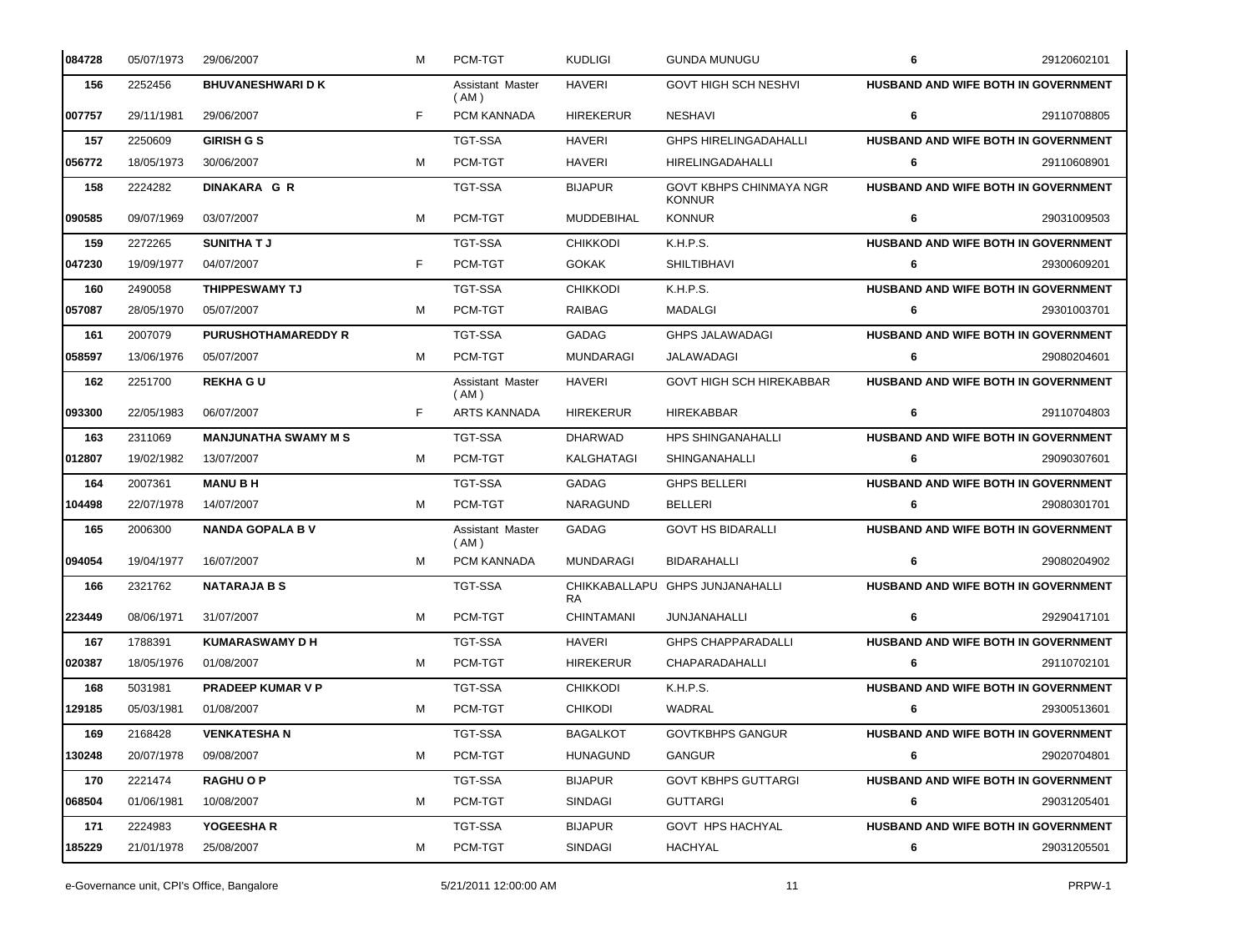| 172    | 2222353                                    | <b>CHETANA TR</b>         |    | <b>TGT-SSA</b>             | <b>BIJAPUR</b>                         | <b>GOVT HPS TENIHALLI</b>                     |                               | HUSBAND AND WIFE BOTH IN GOVERNMENT        |
|--------|--------------------------------------------|---------------------------|----|----------------------------|----------------------------------------|-----------------------------------------------|-------------------------------|--------------------------------------------|
| 034258 | 16/04/1981                                 | 31/08/2007                | F. | PCM-TGT                    | <b>INDI</b>                            | <b>TENEHALLI</b>                              | 6                             | 29030811801                                |
| 173    | 2223935                                    | <b>GANESHKUMAR S</b>      |    | <b>TGT-SSA</b>             | <b>BIJAPUR</b>                         | <b>GOVT HPS AMBALANUR</b>                     |                               | HUSBAND AND WIFE BOTH IN GOVERNMENT        |
| 093673 | 03/04/1980                                 | 05/10/2007                | м  | PCM-TGT                    | <b>SINDAGI</b>                         | AMBALANUR                                     | 6                             | 29031200601                                |
| 174    | 2276806                                    | <b>HARSHA G</b>           |    | <b>TGT-SSA</b>             | <b>CHIKKODI</b>                        | K.L.P.S.(ARNYAS.TOT).                         |                               | HUSBAND AND WIFE BOTH IN GOVERNMENT        |
| 111639 | 17/11/1981                                 | 04/02/2008                | м  | PCM-TGT                    | <b>MUDALGI</b>                         | <b>NAGNUR</b>                                 | 6                             | 29301404804                                |
| 175    | 724746                                     | <b>SHYLAJA</b>            |    | Assistant Master<br>(AM)   | CHIKKAMANGAL GJC, NRPURA<br><b>ORE</b> |                                               |                               | HUSBAND AND WIFE BOTH IN GOVERNMENT        |
| 243082 | 26/06/1963                                 | 03/06/1985                | F  | <b>ARTS KANNADA</b>        | NARASIMHARAJ WARD NO-3<br><b>APURA</b> |                                               | 5                             | 29170350301                                |
| 176    | 1149646                                    | <b>MANJUNATHA ML</b>      |    | Assistant Master<br>(AM)   | <b>KOLAR</b>                           | <b>GJC GIRLS</b>                              |                               | HUSBAND AND WIFE BOTH IN GOVERNMENT        |
| 036138 | 07/04/1968                                 | 11/02/1992                | M  | LANGUAGE<br><b>ENGLISH</b> | <b>MALUR</b>                           | <b>MALUR</b>                                  | 5                             | 29190900132                                |
| 177    | 1796757                                    | <b>SUMITHRACL</b>         |    | <b>TGT-SSA</b>             | <b>HAVERI</b>                          | GHPS NO 17 MARUTHI NAGAR<br><b>RANEBENNUR</b> |                               | HUSBAND AND WIFE BOTH IN GOVERNMENT        |
| 140473 | 10/12/1976                                 | 04/07/2005                | F  | PCM-TGT                    | RANNEBENNUR                            | RANEBENNUR WARD NO 29                         | 5                             | 29111416707                                |
| 178    | 1874282                                    | <b>MOHAMED SHARFUDDIN</b> |    | Assistant Master<br>(AM)   | CHIKKAMANGAL<br>ORE                    | <b>GBJC TARIKERE</b>                          |                               | HUSBAND AND WIFE BOTH IN GOVERNMENT        |
| 073809 | 05/06/1980                                 | 08/12/2005                | м  | <b>LANGUAGE URDU</b>       | <b>TARIKERE</b>                        | WRAD-17                                       | 5                             | 29170427103                                |
| 179    | 1909390                                    | <b>SHASHIN</b>            |    | Assistant Master<br>(AM)   | <b>BELLARY</b>                         | GOVT PU COLLEGE SIRUGUPPA                     |                               | HUSBAND AND WIFE BOTH IN GOVERNMENT        |
| 001287 | 24/04/1981                                 | 08/12/2005                | M  | LANGUAGE<br><b>ENGLISH</b> | <b>SIRUGUPPA</b>                       | <b>SIRUGUPPA</b>                              | 5                             | 29120808459                                |
| 180    | 900684285                                  | <b>MIRZA AEJAZ BAIG</b>   |    | Assistant Master<br>(AM)   | CHIKKAMANGAL<br><b>ORE</b>             | GJC, KADUR                                    |                               | HUSBAND AND WIFE BOTH IN GOVERNMENT        |
| 069164 | 22/07/1977                                 | 05/01/2006                | м  | <b>LANGUAGE URDU</b>       | <b>KADUR</b>                           | WORD NO 8                                     | 5                             | 29170532504                                |
| 181    | 2310425                                    | <b>VEENAKUMARIC</b>       |    | <b>TGT-SSA</b>             | <b>DHARWAD</b>                         | <b>HPS SHEREWAD</b>                           |                               | HUSBAND AND WIFE BOTH IN GOVERNMENT        |
| 005882 | 03/01/1977                                 | 24/07/2007                | F  | PCM-TGT                    | <b>HUBLI</b>                           | <b>SHEREWAD</b>                               | 4.5                           | 29090204501                                |
| 182    | 1797694                                    | <b>SADIYA NASREEN</b>     |    | <b>TGT-SSA</b>             | <b>HAVERI</b>                          | <b>GHPUGS NO1 RANEBENNUR</b>                  |                               | HUSBAND AND WIFE BOTH IN GOVERNMENT        |
| 010548 | 17/03/1983                                 | 30/04/2007                | F  | PCM-TGT                    | RANNEBENNUR                            | RANEBENNUR WARD NO 19                         | 4                             | 29111415701                                |
| 183    | 2022344                                    | <b>JAYALAKSHMI U K</b>    |    | Assistant Master<br>(AM)   | <b>BANGALORE</b><br>SOUTH              | <b>GHS MADIVALA</b>                           |                               | HUSBAND AND WIFE BOTH IN GOVERNMENT        |
| 129024 | 20/10/1982                                 | 07/05/2007                | F  | ARTS KANNADA               | SOUTH3                                 | KORAMANGALA W NO 67                           | 4                             | 29200903837                                |
| 184    | 2252673                                    | <b>RAHATH PASHA</b>       |    | <b>TGT-SSA</b>             | HAVERI                                 | <b>GHPUBS BYADAGI</b>                         |                               | <b>HUSBAND AND WIFE BOTH IN GOVERNMENT</b> |
| 038043 | 24/06/1971                                 | 14/06/2007                | м  | PCM-TGT                    | <b>BYADAGI</b>                         | BYADAGI WARD 17                               | 3                             | 29110109901                                |
| 185    | 1799198                                    | <b>NAVEENA M</b>          |    | TGT-SSA                    | <b>HAVERI</b>                          | <b>GMLA MPS RANNEBENNUR</b>                   |                               | <b>HUSBAND AND WIFE BOTH IN GOVERNMENT</b> |
| 080984 | 07/04/1973                                 | 23/07/2007                | F  | PCM-TGT                    | RANNEBENNUR                            | RANEBENNUR WARD NO 23                         | 3                             | 29111416103                                |
| 186    | 1342256                                    | <b>B M VEENA BAI</b>      |    | Assistant Master<br>(AM)   | ORE                                    | CHIKKAMANGAL GHS HADIKERE                     | HUSBAND OR WIFE IN GOVERNMENT |                                            |
| 044300 | 10/04/1967                                 | 14/09/1994                | F  | <b>LANGUAGE HINDI</b>      | <b>TARIKERE</b>                        | <b>HADIKERE</b>                               | 30                            | 29170406904                                |
| 187    | 1161899                                    | <b>NAGALAKSHMAMMA B S</b> |    | Assistant Master<br>(AM)   | <b>BANGALORE</b><br>RURAL              | <b>G HS BHASHETTIHALLI</b>                    | HUSBAND OR WIFE IN GOVERNMENT |                                            |
|        | e-Governance unit, CPI's Office, Bangalore |                           |    | 5/21/2011 12:00:00 AM      |                                        | 12                                            |                               | PRPW-1                                     |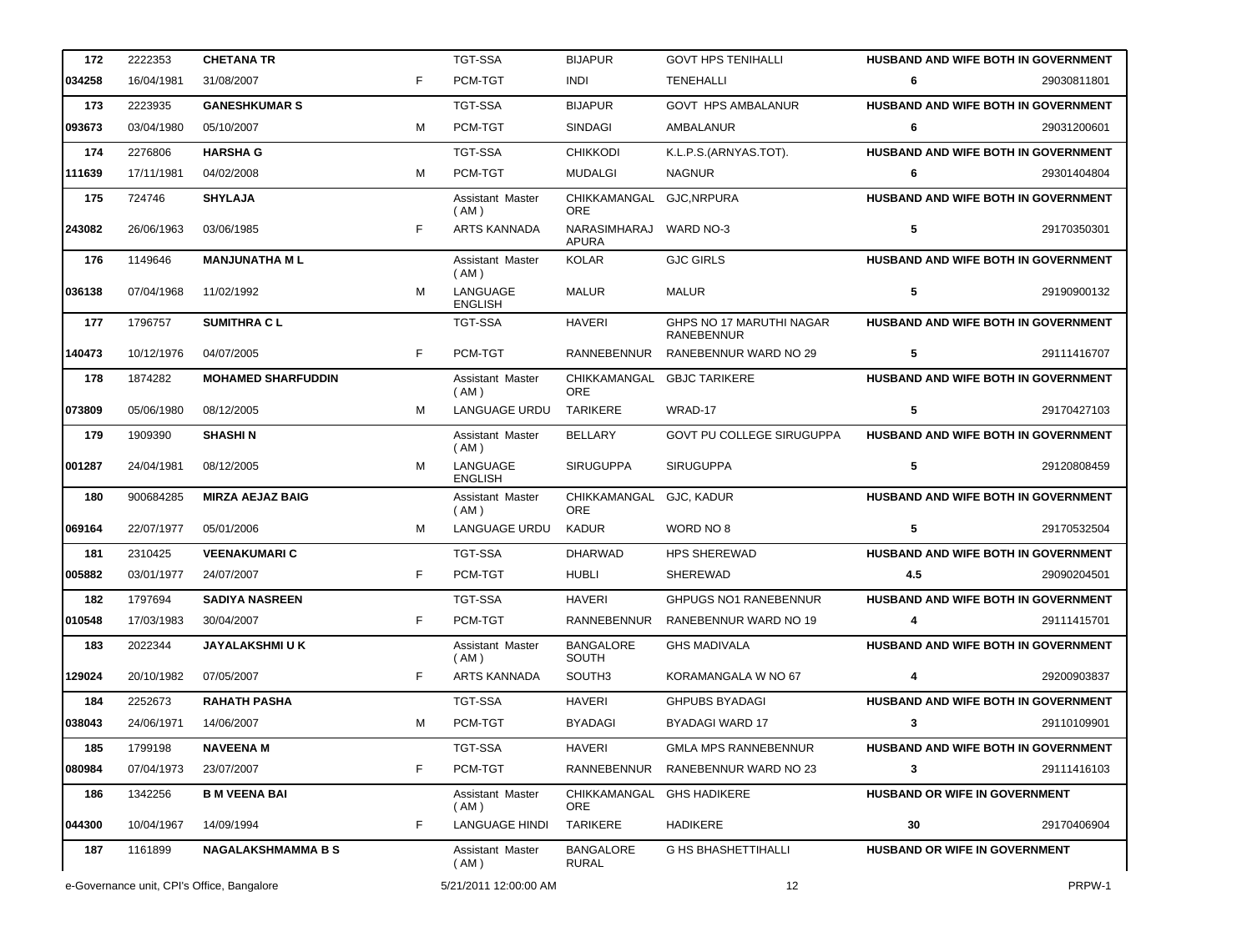| 021183                                                              | 05/12/1961 | 01/06/1990                    | F. | LANGUAGE HINDI              | DODDABALLAPU BASHETTIHALLI<br>RA. |                                            | 26.5                                 | 29210215206 |
|---------------------------------------------------------------------|------------|-------------------------------|----|-----------------------------|-----------------------------------|--------------------------------------------|--------------------------------------|-------------|
| 188                                                                 | 1710977    | <b>ARUN ANCY D SOUZA</b>      |    | Assistant Master<br>(AM)    | KODAGU                            | GOV HIGH SCHOOL GONIKOPPA                  | HUSBAND OR WIFE IN GOVERNMENT        |             |
| 014848                                                              | 22/02/1976 | 28/10/1998                    | F. | PCM KANNADA                 | <b>VIRAJPET</b>                   | <b>GONIKOPPAL WARD2</b>                    | 24                                   | 29250314502 |
| 189                                                                 | 1493439    | <b>SUAJATA NINGAPPA PYATI</b> |    | Assistant Master<br>(AM)    | <b>GADAG</b>                      | <b>GOVT HS BADNI</b>                       | HUSBAND OR WIFE IN GOVERNMENT        |             |
| 167138                                                              | 22/09/1974 | 11/11/1998                    | F. | PCM KANNADA                 | <b>SHIRHATTI</b>                  | <b>FUTAGAO BADNI</b>                       | 24                                   | 29080501302 |
| 190                                                                 | 1633807    | <b>INDIRA PG</b>              |    | Assistant Master<br>( AM )  | <b>BANGALORE</b><br><b>RURAL</b>  | <b>G HS JALIGE</b>                         | <b>HUSBAND OR WIFE IN GOVERNMENT</b> |             |
| 001466                                                              | 02/12/1975 | 10/11/1998                    | F. | CBZ KANNADA                 | <b>DEVANAHALLI</b>                | <b>JALIGE</b>                              | 22                                   | 29210304206 |
| 191                                                                 | 448009     | PADMANABHANH                  |    | Assistant Master<br>(AM)    | <b>UDUPI</b>                      | <b>GPUC KAMBADAKOE</b>                     | HUSBAND OR WIFE IN GOVERNMENT        |             |
| 005143                                                              | 06/09/1955 | 25/10/1976                    | M  | LANGUAGE<br><b>ENGLISH</b>  | <b>BYNDOOR</b>                    | <b>KAMBADAKONE</b>                         | 20                                   | 29160402605 |
| 192                                                                 | 1291130    | NARAYANA ANANTH BHAT          |    | Assistant Master<br>(AM)    | <b>BANGALORE</b><br>SOUTH         | GOVT FORT JR COLLEGE HIGH<br><b>SCHOOL</b> | HUSBAND OR WIFE IN GOVERNMENT        |             |
| 055695                                                              | 25/05/1965 | 23/07/1994                    | M  | LANGUAGE<br><b>SANSKRIT</b> | SOUTH <sub>2</sub>                | CHAMARAJPETE W NO 46                       | 19                                   | 29200800874 |
| 193                                                                 | 1662450    | <b>LATHADS</b>                |    | Assistant Master<br>(AM)    | CHIKKAMANGAL<br><b>ORE</b>        | GJC, KADUR                                 | HUSBAND OR WIFE IN GOVERNMENT        |             |
| 216361                                                              | 22/06/1972 | 09/11/1998                    | F. | <b>LANGUAGE HINDI</b>       | <b>KADUR</b>                      | WORD NO 8                                  | 19                                   | 29170532504 |
| 194                                                                 | 1191857    | <b>PURUSHOTHAMA H B</b>       |    | Assistant Master<br>(AM)    | <b>KODAGU</b>                     | <b>GHSHANDLI</b>                           | HUSBAND OR WIFE IN GOVERNMENT        |             |
| 147686                                                              | 25/07/1955 | 31/10/1989                    | M  | <b>LANGUAGE HINDI</b>       | SOMAVARPET                        | BELLARAHALLI                               | 18                                   | 29250205002 |
| 195                                                                 | 1921521    | <b>SIDDARAJU Y M</b>          |    | Assistant Master<br>(AM)    | AR.                               | CHAMARAJANAG GHS THAMMADAHALLI             | HUSBAND OR WIFE IN GOVERNMENT        |             |
| 054127                                                              | 20/07/1980 | 01/08/2002                    | м  | LANGUAGE<br><b>ENGLISH</b>  | CHAMARAJA<br><b>NAGAR</b>         | THAMADA HALLI                              | 16                                   | 29270108702 |
| 196                                                                 | 1973003    | <b>BASAVARAJAPPA H M</b>      |    | Assistant Master<br>(AM)    | <b>HASSAN</b>                     | <b>GJC CHAKENAHALLY</b>                    | HUSBAND OR WIFE IN GOVERNMENT        |             |
| 145075                                                              | 31/08/1975 | 12/08/2002                    | M  | PCM KANNADA                 | HOLENARASIPU<br>RA.               | CHAKENAHALLY                               | 16                                   | 29230603203 |
| 197                                                                 | 976915     | <b>GURUMURTHY A P</b>         |    | Assistant Master<br>(AM)    | ORE                               | CHIKKAMANGAL GHS RANGENAHLLI               | HUSBAND OR WIFE IN GOVERNMENT        |             |
| 175301                                                              | 10/04/1967 | 28/02/1989                    | M  | LANGUAGE<br><b>ENGLISH</b>  | <b>TARIKERE</b>                   | RANGENAHALLI                               | 14                                   | 29170400905 |
| 198                                                                 | 1972899    | P SWARNALATHA                 |    | Assistant Master<br>(AM)    | <b>HASSAN</b>                     | <b>GHS ATTAVARA</b>                        | <b>HUSBAND OR WIFE IN GOVERNMENT</b> |             |
| 227377                                                              | 10/02/1968 | 18/12/2003                    | F. | <b>LANGUAGE HINDI</b>       | <b>HASSAN</b>                     | ATTAVARA                                   | 14                                   | 29230713802 |
| 199                                                                 | 1884752    | <b>MANIMALA M</b>             |    | Assistant Master<br>(AM)    | MANDYA                            | <b>GHS MALAGARANAHALLY</b>                 | <b>HUSBAND OR WIFE IN GOVERNMENT</b> |             |
| 143992                                                              | 07/09/1977 | 09/01/2004                    | F  | PCM KANNADA                 | <b>MADDUR</b>                     | MALAGARANA HALLY                           | 14                                   | 29220210203 |
| 200                                                                 | 1896500    | <b>SACHITRADEVI</b>           |    | Assistant Master<br>( AM )  | <b>MYSORE</b>                     | <b>GPUS BANNE KUPPE</b>                    | <b>HUSBAND OR WIFE IN GOVERNMENT</b> |             |
| 163354                                                              | 17/07/1979 | 09/01/2004                    | F. | PCM KANNADA                 | <b>HUNSUR</b>                     | <b>BANNIKUPPE</b>                          | 14                                   | 29260420304 |
| 201                                                                 | 1973068    | <b>RESHMA KINI</b>            |    | Assistant Master<br>(AM)    | <b>HASSAN</b>                     | <b>GPUC AREHALLY</b>                       | HUSBAND OR WIFE IN GOVERNMENT        |             |
| e-Governance unit, CPI's Office, Bangalore<br>5/21/2011 12:00:00 AM |            | 13                            |    | PRPW-1                      |                                   |                                            |                                      |             |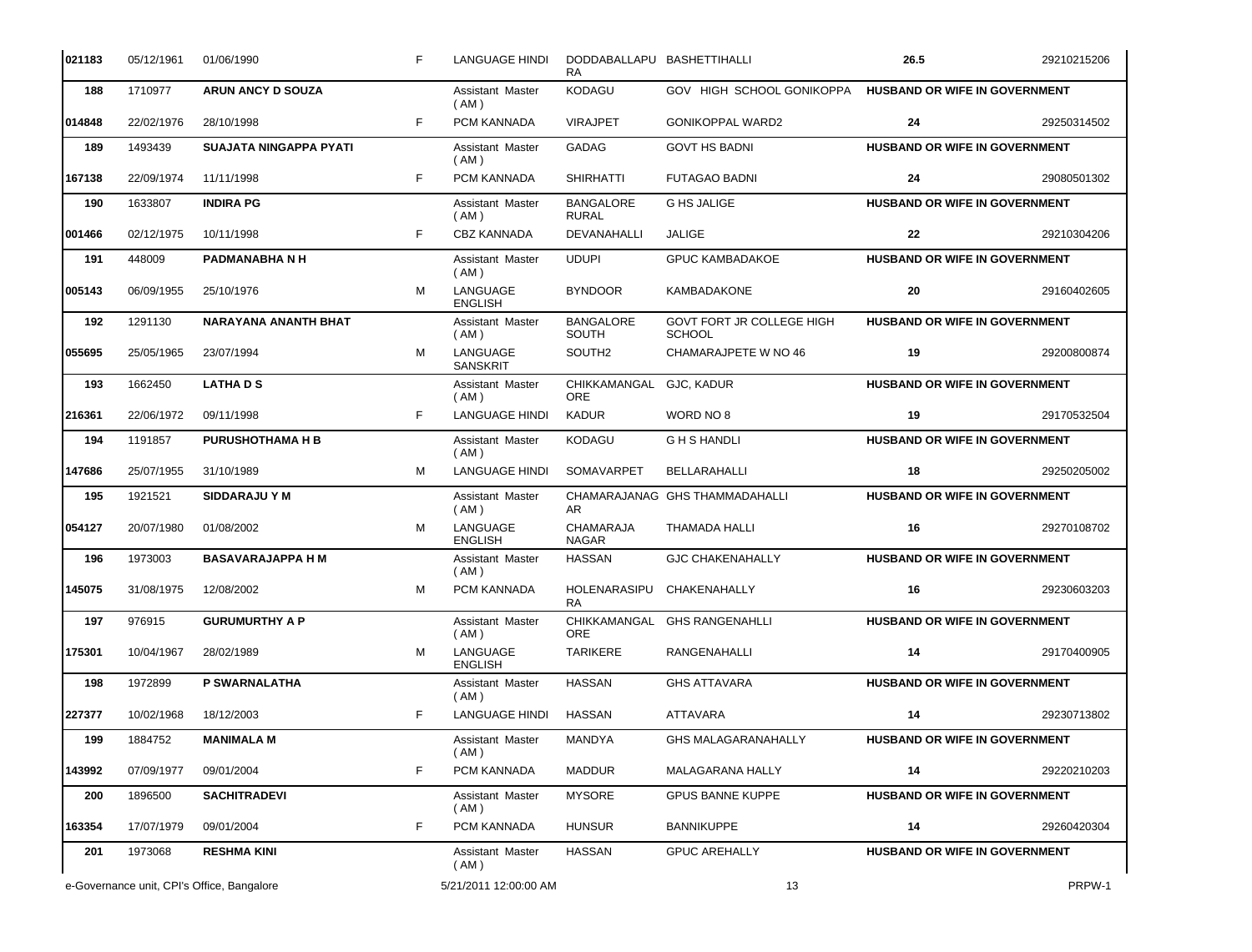| 090359 | 12/08/1977                                 | 12/01/2004             | F  | PCM KANNADA                | <b>BELUR</b>                         | AREHALLY                                        | 14                                   | 29230426409 |
|--------|--------------------------------------------|------------------------|----|----------------------------|--------------------------------------|-------------------------------------------------|--------------------------------------|-------------|
| 202    | 1872911                                    | <b>SUJATHA PAI B V</b> |    | Assistant Master<br>(AM)   | CHIKKAMANGAL GJC ALDUR<br><b>ORE</b> |                                                 | <b>HUSBAND OR WIFE IN GOVERNMENT</b> |             |
| 078127 | 08/09/1979                                 | 12/01/2004             | F. | PCM KANNADA                | <b>CHIKMAGALUR</b>                   | ALDUR                                           | 14                                   | 29170619415 |
| 203    | 1715265                                    | VIJU A                 |    | Assistant Master<br>(AM)   | <b>KODAGU</b>                        | GOVT HIGH SCHOOL<br><b>KIRAGANDUR</b>           | <b>HUSBAND OR WIFE IN GOVERNMENT</b> |             |
| 045736 | 18/07/1975                                 | 14/01/2004             | M  | LANGUAGE<br><b>ENGLISH</b> | SOMAVARPET                           | <b>KIRAGANDUR</b>                               | 14                                   | 29250201502 |
| 204    | 1954716                                    | <b>VIMALA P</b>        |    | Assistant Master<br>(AM)   | <b>KOLAR</b>                         | <b>COMPOSIT GHS CHIKKA</b><br><b>THIRUPATHI</b> | HUSBAND OR WIFE IN GOVERNMENT        |             |
| 099811 | 20/12/1980                                 | 29/01/2004             | F  | LANGUAGE<br><b>ENGLISH</b> | <b>MALUR</b>                         | CHIKKA THIRUPATHI                               | 14                                   | 29190907803 |
| 205    | 1957939                                    | <b>GEETHA SM</b>       |    | Assistant Master<br>( AM ) | <b>MADHUGIRI</b>                     | <b>GHS CHINNENAHALLY</b>                        | HUSBAND OR WIFE IN GOVERNMENT        |             |
| 032137 | 19/05/1978                                 | 31/01/2004             | F. | LANGUAGE<br><b>ENGLISH</b> | <b>MADHUGIRI</b>                     | CHINNENAHALLY                                   | 14                                   | 29180407502 |
| 206    | 1949250                                    | <b>RAJESHWARI V S</b>  |    | Assistant Master<br>( AM ) | DAVANAGERE                           | <b>GHS-CHIRADONI</b>                            | HUSBAND OR WIFE IN GOVERNMENT        |             |
| 039680 | 07/09/1981                                 | 31/01/2004             | F. | <b>LANGUAGE HINDI</b>      | <b>CHANNAGIRI</b>                    | <b>CHIRADONI</b>                                | 14                                   | 29140104604 |
| 207    | 1896738                                    | <b>ANASUYA T M</b>     |    | Assistant Master<br>( AM ) | <b>MYSORE</b>                        | <b>GHS MAKODU</b>                               | HUSBAND OR WIFE IN GOVERNMENT        |             |
| 124454 | 15/11/1975                                 | 03/02/2004             | F. | <b>LANGUAGE HINDI</b>      | PERIYA PATNA                         | <b>MAKODU</b>                                   | 14                                   | 29261011503 |
| 208    | 1964400                                    | <b>PARIMALA P</b>      |    | Assistant Master<br>(AM)   | YADGIRI                              | <b>GOVT HS HATTIKUNI</b>                        | <b>HUSBAND OR WIFE IN GOVERNMENT</b> |             |
| 043116 | 05/02/1977                                 | 03/02/2004             | F. | PCM KANNADA                | YADGIR                               | <b>HATTIKUNI</b>                                | 14                                   | 29331004607 |
| 209    | 1945294                                    | <b>RUPAM</b>           |    | Assistant Master<br>( AM ) | <b>RAICHUR</b>                       | <b>GOVT HIGH SCHOOL KANNAL</b>                  | <b>HUSBAND OR WIFE IN GOVERNMENT</b> |             |
| 043063 | 06/04/1981                                 | 11/02/2004             | F. | LANGUAGE<br><b>KANNADA</b> | LINGASUGUR                           | KANNAL                                          | 14                                   | 29060510003 |
| 210    | 1715648                                    | <b>SRIMATHI</b>        |    | Assistant Master<br>(AM)   | <b>KODAGU</b>                        | HIGH SCHOOL, YEMMEMADU                          | HUSBAND OR WIFE IN GOVERNMENT        |             |
| 028369 | 05/09/1976                                 | 13/02/2004             | F. | <b>CBZ KANNADA</b>         | <b>MADIKERI</b>                      | YEMMEMADU                                       | 14                                   | 29250104004 |
| 211    | 1945442                                    | <b>SRINIVASA T</b>     |    | Assistant Master<br>(AM)   | <b>RAICHUR</b>                       | <b>GOVT HIGH SCHOOL KURDI</b>                   | HUSBAND OR WIFE IN GOVERNMENT        |             |
| 128753 | 05/07/1979                                 | 17/02/2004             | м  | PCM KANNADA                | MANVI                                | <b>KURDI</b>                                    | 14                                   | 29060609606 |
| 212    | 1715627                                    | <b>BHARATHIP</b>       |    | Assistant Master<br>( AM ) | KODAGU                               | HIGH SCHOOL, YEMMEMADU                          | HUSBAND OR WIFE IN GOVERNMENT        |             |
| 055586 | 26/05/1980                                 | 19/02/2004             | F  | <b>LANGUAGE HINDI</b>      | MADIKERI                             | YEMMEMADU                                       | 14                                   | 29250104004 |
| 213    | 1884973                                    | <b>PARIMALA B S</b>    |    | Assistant Master<br>(AM)   | MANDYA                               | <b>GJC AKKIHEBBALU</b>                          | <b>HUSBAND OR WIFE IN GOVERNMENT</b> |             |
| 128694 | 11/05/1979                                 | 23/02/2004             | F  | CBZ KANNADA                | <b>KRISHNARAJA</b><br>PET            | AKKI HEBBALU                                    | 14                                   | 29220100705 |
| 214    | 1935708                                    | <b>SUNITHA C</b>       |    | Assistant Master<br>( AM ) | RAMANAGARA                           | <b>G JC YEREHALLI</b>                           | <b>HUSBAND OR WIFE IN GOVERNMENT</b> |             |
| 128809 | 14/04/1980                                 | 23/02/2004             | F  | ARTS KANNADA               | RAMANAGARA                           | YEREHALLI                                       | 14                                   | 29210601304 |
| 215    | 1957895                                    | <b>VIJAYAKUMAR R</b>   |    | Assistant Master<br>(AM)   | <b>MADHUGIRI</b>                     | <b>GHS VEERLAGONDHI</b>                         | <b>HUSBAND OR WIFE IN GOVERNMENT</b> |             |
|        | e-Governance unit, CPI's Office, Bangalore |                        |    | 5/21/2011 12:00:00 AM      |                                      | 14                                              |                                      | PRPW-1      |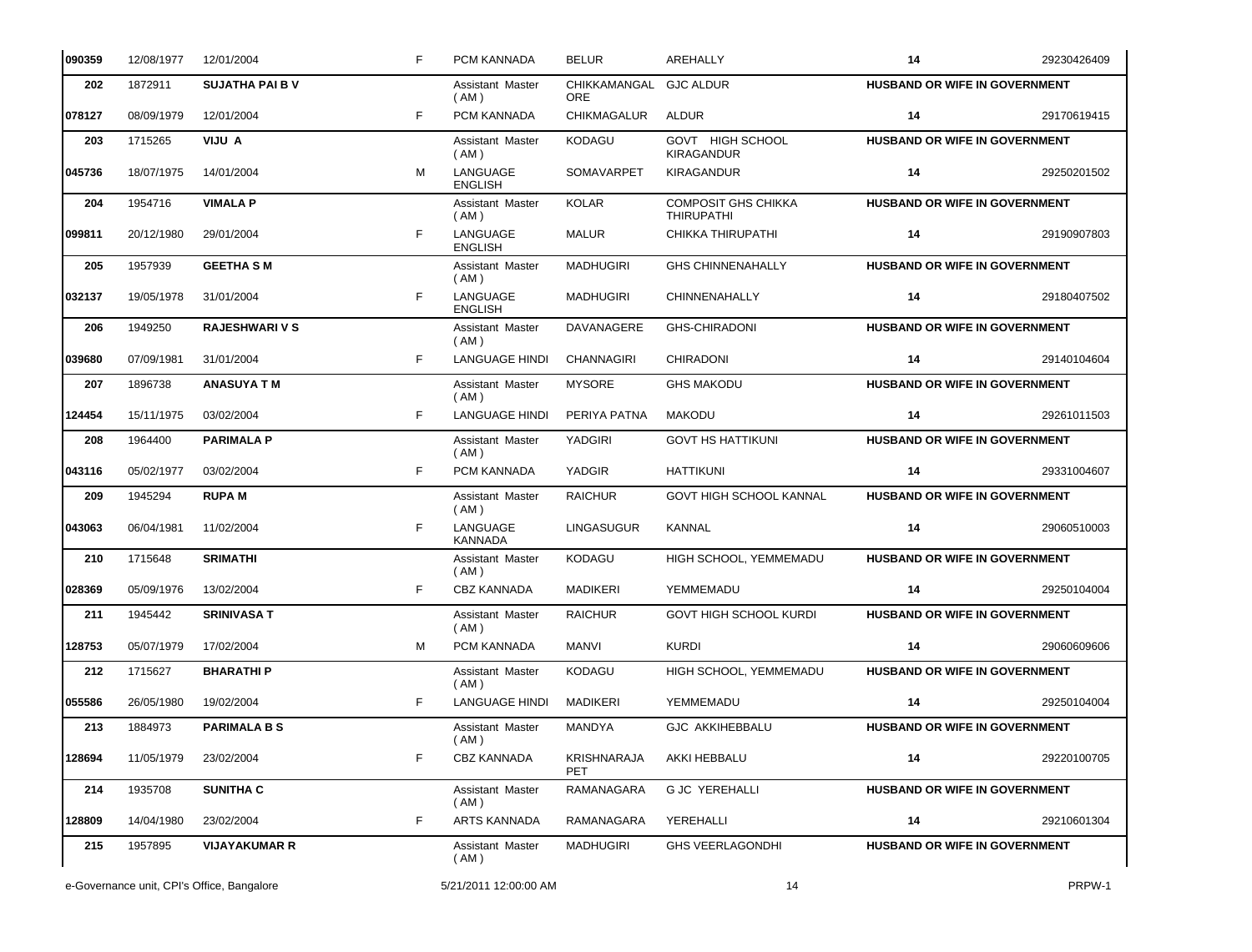| 102979 | 15/05/1975                                 | 25/02/2004                 | M  | LANGUAGE<br><b>KANNADA</b>      | PAVAGADA                   | VEERLAGONDI                                | 14                                   | 29180501502 |
|--------|--------------------------------------------|----------------------------|----|---------------------------------|----------------------------|--------------------------------------------|--------------------------------------|-------------|
| 216    | 1964432                                    | <b>CHANDRASHEKHAR D</b>    |    | Assistant Master<br>(AM)        | YADGIRI                    | <b>GHS GAJARKOT</b>                        | HUSBAND OR WIFE IN GOVERNMENT        |             |
| 059025 | 31/01/1976                                 | 03/03/2004                 | M  | PCM KANNADA                     | YADGIR                     | <b>GAJARKOT</b>                            | 14                                   | 29331003606 |
| 217    | 1964744                                    | <b>DEVARAJA B S</b>        |    | Assistant Master<br>(AM)        | <b>GULBARGA</b>            | <b>GOVT. H.S RIBBANPALLI</b>               | HUSBAND OR WIFE IN GOVERNMENT        |             |
| 083299 | 05/06/1976                                 | 04/03/2004                 | м  | <b>LANGUAGE HINDI</b>           | <b>SEDAM</b>               | <b>RIBBANPALLI</b>                         | 14                                   | 29040908602 |
| 218    | 1953484                                    | <b>LAKSHMI US</b>          |    | Assistant Master<br>(AM)        | <b>KOLAR</b>               | <b>GHS RAJENAHALLI</b>                     | HUSBAND OR WIFE IN GOVERNMENT        |             |
| 006805 | 04/05/1979                                 | 10/03/2004                 | F  | <b>CBZ KANNADA</b>              | <b>MALUR</b>               | <b>RAJENAHALLI</b>                         | 14                                   | 29190927802 |
| 219    | 1935217                                    | <b>MAMATHA K</b>           |    | Assistant Master<br>(AM)        | RAMANAGARA                 | <b>G HS ATTHIHALLI</b>                     | <b>HUSBAND OR WIFE IN GOVERNMENT</b> |             |
| 083603 | 15/06/1975                                 | 15/03/2004                 | M  | LANGUAGE HINDI                  | KANAKAPURA                 | ATTHIHALLI                                 | 14                                   | 29210812402 |
| 220    | 1973611                                    | T KATAPPA                  |    | Assistant Master<br>(AM)        | <b>HASSAN</b>              | <b>GJC BELAVADI</b>                        | HUSBAND OR WIFE IN GOVERNMENT        |             |
| 146789 | 04/05/1968                                 | 27/05/2004                 | M  | LANGUAGE<br><b>ENGLISH</b>      | ARAKALAGUDU                | <b>BELAVADI</b>                            | 14                                   | 29230204503 |
| 221    | 997521                                     | <b>JAGADEESHA G M</b>      |    | Assistant Master<br>( AM )      | <b>DAKSHINA</b><br>KANNADA | GPUC, KEYYUR                               | HUSBAND OR WIFE IN GOVERNMENT        |             |
| 226370 | 22/07/1961                                 | 04/09/1990                 | M  | <b>LANGUAGE HINDI</b>           | <b>PUTTUR</b>              | <b>KEYYUR</b>                              | 12                                   | 29240403307 |
| 222    | 1705326                                    | <b>MYTHRASP</b>            |    | Assistant Master<br>( AM )      | RAMANAGARA                 | <b>GJC DODDAMARALAVADI</b>                 | HUSBAND OR WIFE IN GOVERNMENT        |             |
| 121641 | 12/07/1975                                 | 01/06/1999                 | F. | <b>CBZ KANNADA</b>              | <b>KANAKAPURA</b>          | DODDAMARALAVADI                            | 12                                   | 29210806406 |
| 223    | 1935616                                    | <b>MANJULA C</b>           |    | Assistant Master<br>( AM )      | RAMANAGARA                 | <b>GJC KUDURU</b>                          | HUSBAND OR WIFE IN GOVERNMENT        |             |
| 120622 | 05/10/1971                                 | 30/01/2004                 | F. | <b>CBZ KANNADA</b>              | <b>MAGADI</b>              | <b>KUDURU</b>                              | 12                                   | 29210506514 |
| 224    | 1967073                                    | <b>SYED MUBEEN</b>         |    | Assistant Master<br>(AM)        | <b>GULBARGA</b>            | <b>GHS ARALAGUNDAGI</b>                    | HUSBAND OR WIFE IN GOVERNMENT        |             |
| 129023 | 20/06/1968                                 | 02/06/2004                 | F  | <b>LANGUAGE HINDI</b>           | <b>JEWARGI</b>             | ARALAGUNDAGI                               | 12                                   | 29040600906 |
| 225    | 1872280                                    | <b>SUDHIR B R HOOVANNA</b> |    | Assistant Master<br>(AM)        | <b>HASSAN</b>              | <b>GHS ABM HALLY</b>                       | HUSBAND OR WIFE IN GOVERNMENT        |             |
| 244590 | 25/03/1976                                 | 07/06/2004                 | M  | CBZ KANNADA                     | ARAKALAGUDU                | A.B.M. HALLY                               | 12                                   | 29230208603 |
| 226    | 1944391                                    | <b>NAGALINGAIAH</b>        |    | Assistant Master<br>(AM)        | <b>RAICHUR</b>             | <b>GOVT P U COLLEGE GURUGUNTA</b><br>(H.S) | <b>HUSBAND OR WIFE IN GOVERNMENT</b> |             |
| 166750 | 20/05/1981                                 | 21/06/2004                 | м  | LANGUAGE HINDI LINGASUGUR       |                            | <b>GURAGUNTA</b>                           | 12                                   | 29060506411 |
| 227    | 1797053                                    | <b>MURTHY NAIK G</b>       |    | <b>Assistant Master</b><br>(AM) | <b>HAVERI</b>              | GOVT HIGH SCHOOL MUTTUR                    | <b>HUSBAND OR WIFE IN GOVERNMENT</b> |             |
| 220426 | 12/07/1969                                 | 15/10/2004                 | м  | <b>LANGUAGE HINDI</b>           | <b>BYADAGI</b>             | <b>MUTTUR</b>                              | 12                                   | 29110103803 |
| 228    | 1937056                                    | <b>SUVARNA SN</b>          |    | TGT-SSA                         | RAMANAGARA                 | G HPS KADUJAKKASANDRA                      | HUSBAND OR WIFE IN GOVERNMENT        |             |
| 026687 | 27/03/1979                                 | 27/04/2005                 | F  | PCM-TGT                         | KANAKAPURA                 | KADUJAKKASANDRA                            | 12                                   | 29210801601 |
| 229    | 1966901                                    | <b>SHIVALEELA M</b>        |    | TGT-SSA                         | <b>GULBARGA</b>            | <b>GOVT HPS SHIROLLI</b>                   | HUSBAND OR WIFE IN GOVERNMENT        |             |
| 026037 | 01/06/1966                                 | 02/05/2005                 | F  | PCM-TGT                         | <b>CHINCHOLI</b>           | SIROLLI                                    | 12                                   | 29040311103 |
| 230    | 1809611                                    | <b>MARIA PREMALATHA</b>    |    | <b>TGT-SSA</b>                  | <b>BIJAPUR</b>             | <b>GOVT KBHPS NANDIHAL PU</b>              | <b>HUSBAND OR WIFE IN GOVERNMENT</b> |             |
|        | e-Governance unit, CPI's Office, Bangalore |                            |    | 5/21/2011 12:00:00 AM           |                            | 15                                         |                                      | PRPW-1      |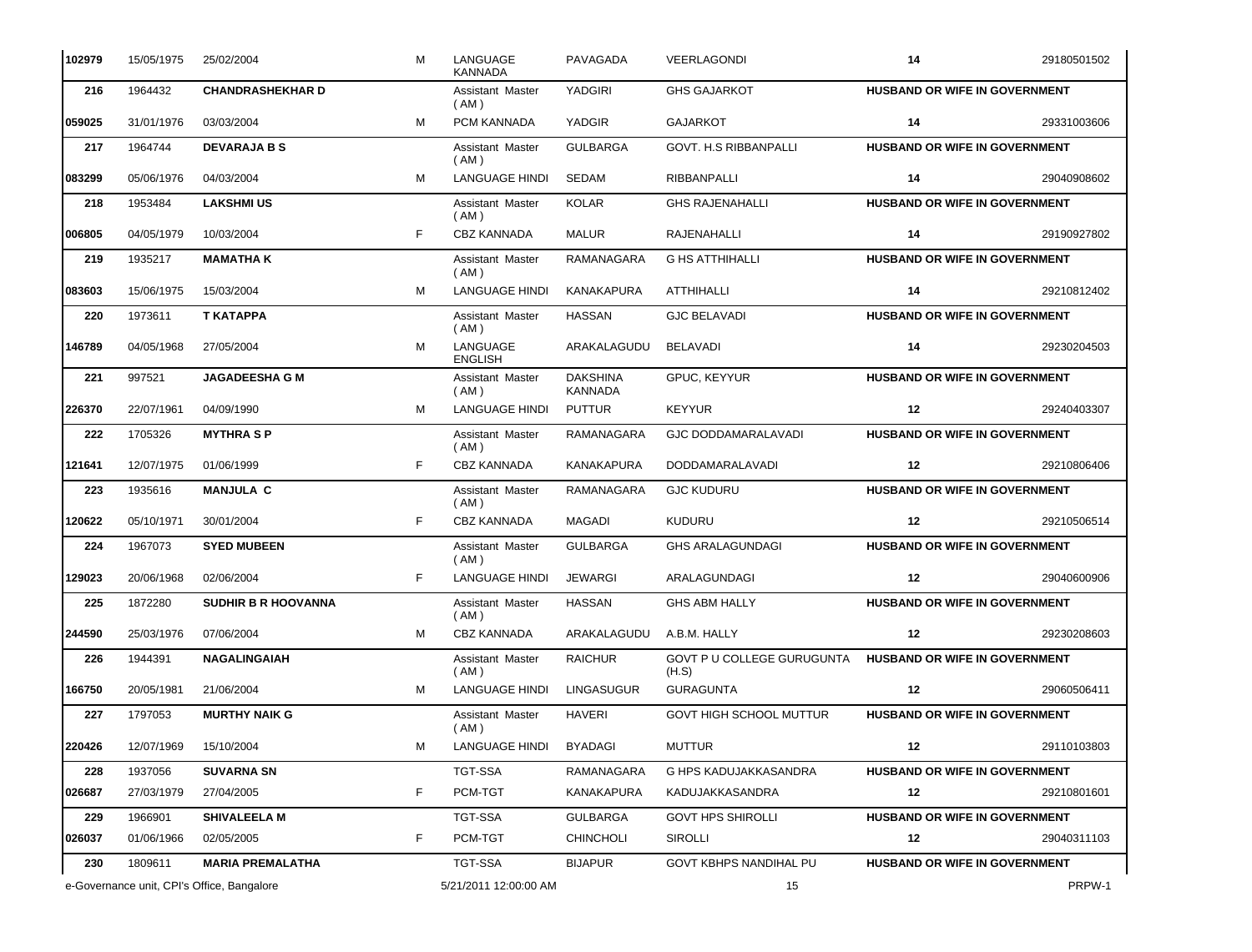| 058082 | 12/03/1970 | 02/05/2005                     | F | PCM-TGT        | <b>BASAVAN</b><br><b>BAGEWADI</b> | <b>NANDIHAL PU</b>          | 12                                   | 29030309301 |
|--------|------------|--------------------------------|---|----------------|-----------------------------------|-----------------------------|--------------------------------------|-------------|
| 231    | 1809631    | <b>JAISHREE</b>                |   | <b>TGT-SSA</b> | <b>BIJAPUR</b>                    | <b>GOVT KBHPS KALAGURKI</b> | HUSBAND OR WIFE IN GOVERNMENT        |             |
| 129322 | 12/01/1974 | 02/05/2005                     | F | PCM-TGT        | <b>BASAVAN</b><br><b>BAGEWADI</b> | KALAGURKI                   | $12 \,$                              | 29030306001 |
| 232    | 2000836    | <b>POORNIMASS</b>              |   | <b>TGT-SSA</b> | <b>CHIKKODI</b>                   | K.H.P.S.                    | <b>HUSBAND OR WIFE IN GOVERNMENT</b> |             |
| 165607 | 21/07/1975 | 02/05/2005                     | F | PCM-TGT        | RAIBAG                            | NAGRAL                      | 12                                   | 29301004102 |
| 233    | 2002526    | <b>JAGANNATHA U N</b>          |   | <b>TGT-SSA</b> | GADAG                             | <b>GHPS DINDUR</b>          | <b>HUSBAND OR WIFE IN GOVERNMENT</b> |             |
| 084452 | 12/07/1976 | 02/05/2005                     | м | PCM-TGT        | <b>RON</b>                        | <b>DINDUR</b>               | 12                                   | 29080408601 |
| 234    | 1945373    | <b>SAVITA</b>                  |   | <b>TGT-SSA</b> | <b>RAICHUR</b>                    | <b>GHPS MARCHED</b>         | <b>HUSBAND OR WIFE IN GOVERNMENT</b> |             |
| 014577 | 01/08/1976 | 02/05/2005                     | F | PCM-TGT        | <b>RAICHUR</b>                    | <b>MARCHED</b>              | 12                                   | 29060709801 |
| 235    | 1796402    | <b>BADARINATH P BELGAUMKAR</b> |   | <b>TGT-SSA</b> | <b>HAVERI</b>                     | <b>GHPS BARADI</b>          | <b>HUSBAND OR WIFE IN GOVERNMENT</b> |             |
| 174862 | 22/06/1978 | 02/05/2005                     | м | PCM-TGT        | <b>HAVERI</b>                     | <b>BHARADI</b>              | 12                                   | 29110608601 |
| 236    | 1966225    | <b>SHRUTI D</b>                |   | <b>TGT-SSA</b> | <b>GULBARGA</b>                   | <b>GOVT HPS KUMASI</b>      | <b>HUSBAND OR WIFE IN GOVERNMENT</b> |             |
| 136210 | 12/07/1980 | 02/05/2005                     | F | PCM-TGT        | <b>GULBARGA</b><br><b>NORTH</b>   | <b>KUMASI</b>               | 12                                   | 29041104001 |
| 237    | 1988513    | <b>CHANCHALA DV</b>            |   | <b>TGT-SSA</b> | <b>BIDAR</b>                      | <b>GOVT HPS BACK CHOWDI</b> | <b>HUSBAND OR WIFE IN GOVERNMENT</b> |             |
| 058811 | 25/07/1980 | 02/05/2005                     | F | PCM-TGT        | <b>BIDAR</b>                      | <b>BUCKCHOWDI</b>           | 12                                   | 29050401801 |
| 238    | 1797276    | <b>RADHAMANIKR</b>             |   | <b>TGT-SSA</b> | <b>HAVERI</b>                     | <b>GHPS HANUMAPUR</b>       | HUSBAND OR WIFE IN GOVERNMENT        |             |
| 013383 | 07/06/1981 | 02/05/2005                     | F | PCM-TGT        | RANNEBENNUR                       | HANUMAPUR                   | 12                                   | 29111403901 |
| 239    | 1945374    | <b>SUDHA</b>                   |   | <b>TGT-SSA</b> | <b>RAICHUR</b>                    | <b>GHPS DONGARAMPUR</b>     | <b>HUSBAND OR WIFE IN GOVERNMENT</b> |             |
| 091396 | 06/12/1982 | 02/05/2005                     | F | PCM-TGT        | <b>RAICHUR</b>                    | <b>DONGARAMPUR</b>          | 12                                   | 29060702801 |
| 240    | 1945791    | <b>GAYATRI</b>                 |   | <b>TGT-SSA</b> | <b>RAICHUR</b>                    | <b>GMHPS KALAMANGI</b>      | <b>HUSBAND OR WIFE IN GOVERNMENT</b> |             |
| 085295 | 16/12/1980 | 04/05/2005                     | F | PCM-TGT        | <b>SINDHANUR</b>                  | KALAMANGI                   | 12                                   | 29060807301 |
| 241    | 1909217    | <b>KRISHNAMURTHY K</b>         |   | <b>TGT-SSA</b> | <b>BELLARY</b>                    | <b>GHPS DANAYAKANA KERE</b> | <b>HUSBAND OR WIFE IN GOVERNMENT</b> |             |
| 226405 | 18/09/1978 | 05/05/2005                     | м | PCM-TGT        | <b>HOSPET</b>                     | DANAYAKANA KERE             | 12                                   | 29120501301 |
| 242    | 1796856    | <b>VIJAYAKUMARA K C</b>        |   | <b>TGT-SSA</b> | <b>HAVERI</b>                     | <b>GHPS MELLIGATTI</b>      | HUSBAND OR WIFE IN GOVERNMENT        |             |
| 038916 | 16/06/1975 | 19/05/2005                     | м | PCM-TGT        | <b>SAVANUR</b>                    | <b>MELLIGATTI HALE</b>      | 10                                   | 29111605201 |
| 243    | 1945413    | <b>JAILINGEGOWDA</b>           |   | <b>TGT-SSA</b> | <b>RAICHUR</b>                    | <b>GHPS NAVILAGUDDA</b>     | <b>HUSBAND OR WIFE IN GOVERNMENT</b> |             |
| 039027 | 22/07/1975 | 27/06/2005                     | M | PCM-TGT        | DEVADURGA                         | NAVLAGUDDA                  | 10                                   | 29060113601 |
| 244    | 1987960    | <b>NIRMALA S</b>               |   | TGT-SSA        | <b>BIDAR</b>                      | <b>GOVT HPS ATTUR</b>       | <b>HUSBAND OR WIFE IN GOVERNMENT</b> |             |
| 090190 | 17/07/1976 | 28/06/2005                     | F | PCM-TGT        | BASAVAKALYAN ATTUR                |                             | 10                                   | 29050200301 |
| 245    | 2440909    | <b>SHEKARAPPA G T</b>          |   | TGT-SSA        | <b>KOPPAL</b>                     | <b>GHPS RYAVANAKI</b>       | <b>HUSBAND OR WIFE IN GOVERNMENT</b> |             |
| 211155 | 28/12/1977 | 28/06/2005                     | м | PCM-TGT        | YELBURGA                          | RYAVANAKI                   | 10                                   | 29070911001 |
| 246    | 1979150    | <b>RANGANATHA B K</b>          |   | TGT-SSA        | <b>KOPPAL</b>                     | <b>GHPS KONASAGAR</b>       | <b>HUSBAND OR WIFE IN GOVERNMENT</b> |             |
| 134664 | 09/09/1979 | 28/06/2005                     | м | PCM-TGT        | YELBURGA                          | KONASAGAR                   | 10                                   | 29070907701 |
| 247    | 1909493    | <b>VIKASA R</b>                |   | TGT-SSA        | BELLARY                           | GHPS SWAMY HALLI            | <b>HUSBAND OR WIFE IN GOVERNMENT</b> |             |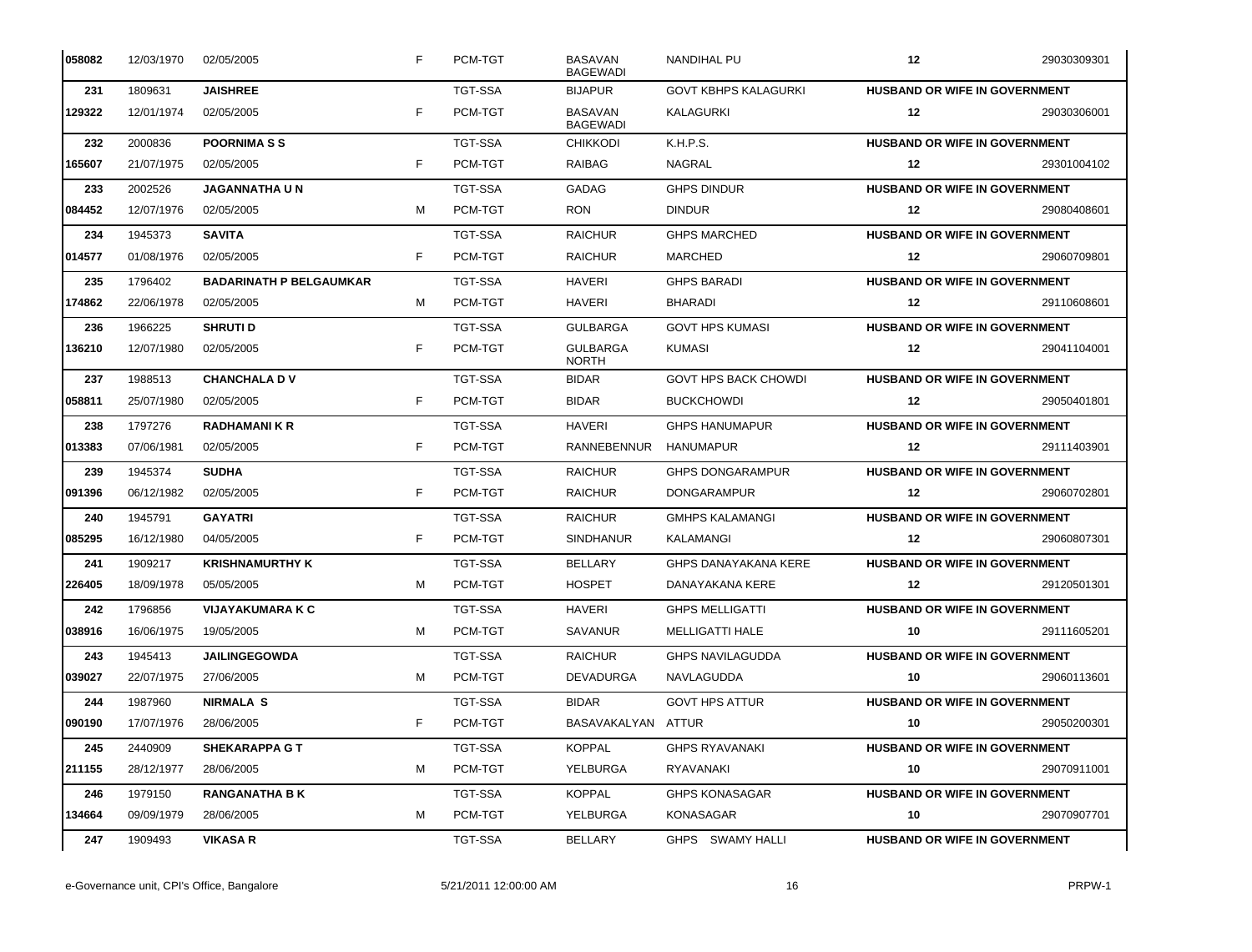| 090892 | 08/06/1981                                 | 28/06/2005             | м  | PCM-TGT               | <b>SANDUR</b>                     | YERRAYYANA HALLI                    | 10                                   | 29120705104 |
|--------|--------------------------------------------|------------------------|----|-----------------------|-----------------------------------|-------------------------------------|--------------------------------------|-------------|
| 248    | 1978800                                    | <b>HALAPPAKH</b>       |    | TGT-SSA               | <b>KOPPAL</b>                     | <b>GHPS MADINUR</b>                 | <b>HUSBAND OR WIFE IN GOVERNMENT</b> |             |
| 233143 | 05/06/1977                                 | 29/06/2005             | м  | PCM-TGT               | <b>KOPPAL</b>                     | <b>MADINUR</b>                      | 10                                   | 29070312001 |
| 249    | 1987956                                    | <b>MARY ALPHONSE D</b> |    | TGT-SSA               | <b>BIDAR</b>                      | <b>GOVT HPS WADDANKERA</b>          | <b>HUSBAND OR WIFE IN GOVERNMENT</b> |             |
| 035200 | 07/06/1977                                 | 29/06/2005             | F. | PCM-TGT               | <b>HUMNABAD</b>                   | WADDANKERA                          | 10                                   | 29050508501 |
| 250    | 1945287                                    | <b>CHANDRABABUS V</b>  |    | TGT-SSA               | <b>RAICHUR</b>                    | <b>GHPS CHINCHARAKI</b>             | <b>HUSBAND OR WIFE IN GOVERNMENT</b> |             |
| 008645 | 20/07/1977                                 | 29/06/2005             | м  | PCM-TGT               | MANVI                             | <b>CHINCHARAKI</b>                  | 10                                   | 29060603401 |
| 251    | 2114958                                    | LIYAQUTH ALI           |    | <b>TGT-SSA</b>        | <b>RAICHUR</b>                    | <b>GHPS WALKAMDINNI</b>             | <b>HUSBAND OR WIFE IN GOVERNMENT</b> |             |
| 096188 | 25/07/1980                                 | 29/06/2005             | м  | PCM-TGT               | <b>SINDHANUR</b>                  | <b>WALAKAMDINNI</b>                 | 10                                   | 29060812901 |
| 252    | 1967189                                    | <b>GOPALAKRISHNA T</b> |    | TGT-SSA               | YADGIRI                           | <b>GOVT HPS BARADEVANAL</b>         | <b>HUSBAND OR WIFE IN GOVERNMENT</b> |             |
| 229979 | 10/06/1969                                 | 01/07/2005             | м  | PCM-TGT               | <b>SHORAPUR</b>                   | BARADEVANAL                         | 10                                   | 29330802401 |
| 253    | 1967189                                    | <b>GOPALAKRISHNA T</b> |    | <b>TGT-SSA</b>        | YADGIRI                           | <b>GOVT HPS BARADEVANAL</b>         | <b>HUSBAND OR WIFE IN GOVERNMENT</b> |             |
| 231150 | 10/06/1969                                 | 01/07/2005             | м  | PCM-TGT               | <b>SHORAPUR</b>                   | BARADEVANAL                         | 10                                   | 29330802401 |
| 254    | 1967137                                    | THIPPESWAMY M R        |    | <b>TGT-SSA</b>        | YADGIRI                           | <b>GOVT HPS KONAL</b>               | <b>HUSBAND OR WIFE IN GOVERNMENT</b> |             |
| 112410 | 01/07/1975                                 | 01/07/2005             | м  | PCM-TGT               | <b>SHORAPUR</b>                   | <b>KONAL</b>                        | 10                                   | 29330812801 |
| 255    | 1967137                                    | THIPPESWAMY M R        |    | <b>TGT-SSA</b>        | YADGIRI                           | <b>GOVT HPS KONAL</b>               | <b>HUSBAND OR WIFE IN GOVERNMENT</b> |             |
| 021562 | 01/07/1975                                 | 01/07/2005             | м  | PCM-TGT               | <b>SHORAPUR</b>                   | KONAL                               | 10                                   | 29330812801 |
| 256    | 1967020                                    | <b>RADHA NP</b>        |    | TGT-SSA               | YADGIRI                           | <b>GOVT HPS TADABIDI</b>            | <b>HUSBAND OR WIFE IN GOVERNMENT</b> |             |
| 124404 | 10/05/1976                                 | 01/07/2005             | F  | PCM-TGT               | <b>SHAHAPUR</b>                   | TADABIDI                            | 10                                   | 29330708801 |
| 257    | 1500886                                    | <b>SREENIVASA</b>      |    | <b>TGT-SSA</b>        | <b>DHARWAD</b>                    | HPS GOUDAGERI                       | <b>HUSBAND OR WIFE IN GOVERNMENT</b> |             |
| 127508 | 18/06/1972                                 | 02/07/2005             | м  | PCM-TGT               | <b>KUNDAGOL</b>                   | <b>GOUDAGERI</b>                    | 10                                   | 29090401502 |
| 258    | 1796691                                    | <b>RAJAPPA T</b>       |    | <b>TGT-SSA</b>        | <b>HAVERI</b>                     | <b>GHPS CHINNIKATTI</b>             | <b>HUSBAND OR WIFE IN GOVERNMENT</b> |             |
| 149922 | 01/06/1974                                 | 02/07/2005             | м  | PCM-TGT               | <b>BYADAGI</b>                    | <b>CHINNIKATTI</b>                  | 10                                   | 29110105101 |
| 259    | 1797799                                    | <b>SOMANNA</b>         |    | <b>TGT-SSA</b>        | <b>HAVERI</b>                     | <b>GHPS NAIEKERUR</b>               | HUSBAND OR WIFE IN GOVERNMENT        |             |
| 127804 | 12/09/1976                                 | 02/07/2005             | м  | PCM-TGT               | SAVANUR                           | <b>NAIKERUR</b>                     | 10                                   | 29111605401 |
| 260    | 2002723                                    | <b>VISHWANATH D C</b>  |    | <b>TGT-SSA</b>        | GADAG                             | <b>GHPS HALAKERI</b>                | <b>HUSBAND OR WIFE IN GOVERNMENT</b> |             |
| 127703 | 01/06/1979                                 | 02/07/2005             | м  | PCM-TGT               | <b>RON</b>                        | <b>HALAKERI</b>                     | 10                                   | 29080407502 |
| 261    | 1999114                                    | <b>MANJUNATHA H E</b>  |    | TGT-SSA               | <b>BELGAUM</b>                    | K.H.P.S. BANDARAHALLI               | <b>HUSBAND OR WIFE IN GOVERNMENT</b> |             |
| 035207 | 02/05/1970                                 | 04/07/2005             | м  | PCM-TGT               | SOUNDATTI                         | BANDARAHALLI                        | 10                                   | 29011201201 |
| 262    | 1999114                                    | <b>MANJUNATHA H E</b>  |    | <b>TGT-SSA</b>        | BELGAUM                           | K.H.P.S. BANDARAHALLI               | <b>HUSBAND OR WIFE IN GOVERNMENT</b> |             |
| 035207 | 02/05/1970                                 | 04/07/2005             | м  | PCM-TGT               | SOUNDATTI                         | BANDARAHALLI                        | 10                                   | 29011201201 |
| 263    | 1999822                                    | <b>MUDLAPPA G</b>      |    | TGT-SSA               | <b>BELGAUM</b>                    | KHPS HIREMUNAVALLI<br>HIREMUNAVALLI | <b>HUSBAND OR WIFE IN GOVERNMENT</b> |             |
| 176255 | 24/12/1976                                 | 04/07/2005             | м  | PCM-TGT               | <b>KHANAPUR</b>                   | HIREMUNAVALLI                       | 10                                   | 29010808101 |
| 264    | 1809649                                    | <b>MANJULA S</b>       |    | TGT-SSA               | <b>BIJAPUR</b>                    | <b>GOVT KBHPS KARABANTANAL</b>      | <b>HUSBAND OR WIFE IN GOVERNMENT</b> |             |
| 184607 | 05/05/1977                                 | 04/07/2005             | F. | PCM-TGT               | <b>BASAVAN</b><br><b>BAGEWADI</b> | KARABANTANAL                        | 10                                   | 29030306401 |
|        | e-Governance unit, CPI's Office, Bangalore |                        |    | 5/21/2011 12:00:00 AM |                                   | 17                                  |                                      | PRPW-1      |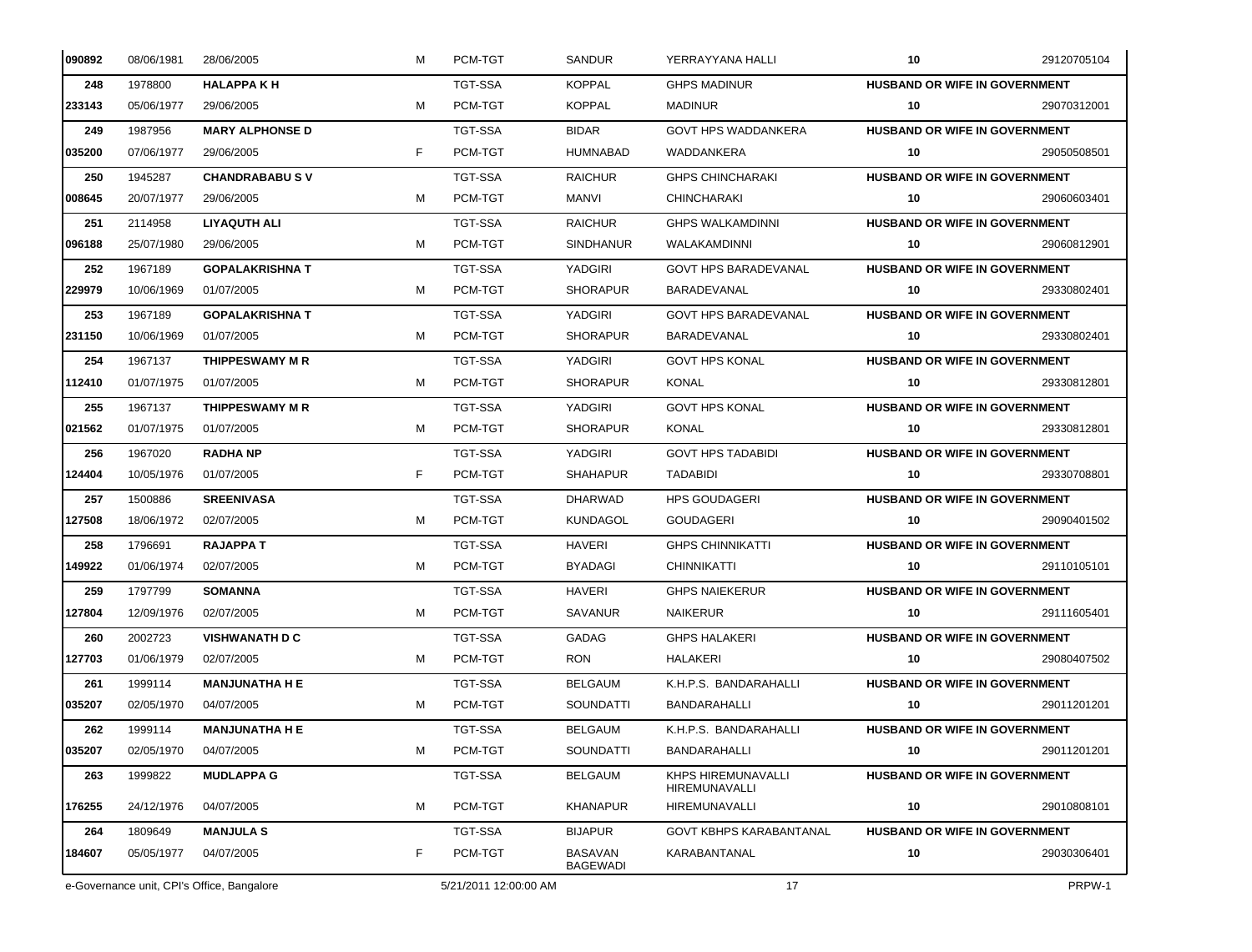| 265    | 2271553    | <b>JYOTI J FERNANDES</b>                   |    | <b>TGT-SSA</b>             | <b>CHIKKODI</b>                   | K.H.P.S.                                                    | <b>HUSBAND OR WIFE IN GOVERNMENT</b> |             |
|--------|------------|--------------------------------------------|----|----------------------------|-----------------------------------|-------------------------------------------------------------|--------------------------------------|-------------|
| 002585 | 27/05/1979 | 04/07/2005                                 | F  | PCM-TGT                    | MUDALGI                           | <b>KOTTALGI</b>                                             | 10                                   | 29300104301 |
| 266    | 1966395    | M K<br><b>NAGARAJA</b>                     |    | <b>TGT-SSA</b>             | <b>GULBARGA</b>                   | <b>GOVT HPS HALLISALAGAR</b>                                | HUSBAND OR WIFE IN GOVERNMENT        |             |
| 133853 | 12/04/1968 | 05/07/2005                                 | M  | PCM-TGT                    | <b>ALAND</b>                      | HALLISALAGAR                                                | 10                                   | 29040104201 |
| 267    | 1796923    | <b>NAGESHAM</b>                            |    | <b>TGT-SSA</b>             | <b>HAVERI</b>                     | <b>GHPS KALAGONDA</b>                                       | HUSBAND OR WIFE IN GOVERNMENT        |             |
| 078967 | 01/06/1976 | 06/07/2005                                 | M  | PCM-TGT                    | <b>BYADAGI</b>                    | KALGONDA                                                    | 10                                   | 29110105201 |
| 268    | 1810429    | <b>MANJULA R</b>                           |    | <b>TGT-SSA</b>             | <b>BIJAPUR</b>                    | <b>GOVT HPS JAMMALADINNI</b>                                | <b>HUSBAND OR WIFE IN GOVERNMENT</b> |             |
| 016216 | 06/12/1980 | 06/07/2005                                 | F  | PCM-TGT                    | <b>MUDDEBIHAL</b>                 | <b>JAMMALADINNI</b>                                         | 10                                   | 29031007701 |
| 269    | 1978899    | <b>PURUSHOTHAMA KT</b>                     |    | <b>TGT-SSA</b>             | <b>KOPPAL</b>                     | <b>GHPS MURADI</b>                                          | HUSBAND OR WIFE IN GOVERNMENT        |             |
| 127077 | 11/02/1982 | 07/07/2005                                 | M  | PCM-TGT                    | YELBURGA                          | <b>MURDI</b>                                                | 10                                   | 29070909901 |
| 270    | 1974823    | <b>JYOTHI A P</b>                          |    | Assistant Master<br>(AM)   | <b>HASSAN</b>                     | <b>GHS APPIHALLY</b>                                        | HUSBAND OR WIFE IN GOVERNMENT        |             |
| 242478 | 03/04/1981 | 29/11/2005                                 | F  | <b>CBZ KANNADA</b>         | <b>BELUR</b>                      | <b>APPIHALLY</b>                                            | 10                                   | 29230419302 |
| 271    | 1797004    | SHEETAL DANIEL ZALKI                       |    | Assistant Master<br>(AM)   | <b>HAVERI</b>                     | GOVT HIGH SCHOOL HIREMAGNUR HUSBAND OR WIFE IN GOVERNMENT   |                                      |             |
| 039029 | 26/10/1981 | 02/12/2005                                 | F  | <b>LANGUAGE HINDI</b>      | RANNEBENNUR                       | <b>HIREMAGANUR</b>                                          | 10                                   | 29111404502 |
| 272    | 1988033    | <b>ANITHAM</b>                             |    | Assistant Master<br>(AM)   | <b>BIDAR</b>                      | <b>GOVT H.S. MANGALGI</b>                                   | HUSBAND OR WIFE IN GOVERNMENT        |             |
| 016196 | 13/09/1980 | 05/01/2006                                 | F  | PCM KANNADA                | <b>HUMNABAD</b>                   | MANGALGI                                                    | 10                                   | 29050505405 |
| 273    | 2000277    | <b>GIREESHAR</b>                           |    | Assistant Master<br>(AM)   | <b>CHIKKODI</b>                   | <b>BVN H.S. SUNADHOLI</b>                                   | <b>HUSBAND OR WIFE IN GOVERNMENT</b> |             |
| 205107 | 22/07/1982 | 05/01/2006                                 | M  | LANGUAGE HINDI             | MUDALGI                           | <b>SUNADHOLI</b>                                            | 10                                   | 29301405808 |
| 274    | 1940294    | <b>RADHAMMA B M</b>                        |    | Assistant Master<br>(AM)   | <b>DAKSHINA</b><br><b>KANNADA</b> | GHS, NARSHA MAIDAN                                          | HUSBAND OR WIFE IN GOVERNMENT        |             |
| 022601 | 09/04/1976 | 13/01/2006                                 | F. | <b>LANGUAGE HINDI</b>      | <b>BANTWAL</b>                    | KOLNADU                                                     | 10                                   | 29240103914 |
| 275    | 1993552    | <b>LATHA T K</b>                           |    | Assistant Master<br>(AM)   | MANDYA                            | GHS BHARATHINAGARA (K.M.DODI) HUSBAND OR WIFE IN GOVERNMENT |                                      |             |
| 056316 | 21/01/1978 | 27/01/2006                                 | F  | <b>LANGUAGE HINDI</b>      | <b>MADDUR</b>                     | <b>MELLA HALLY</b>                                          | 10                                   | 29220211114 |
| 276    | 1979237    | <b>VEERABHADRAPPA G E</b>                  |    | Assistant Master<br>(AM)   | <b>KOPPAL</b>                     | <b>GHS NILOGAL</b>                                          | HUSBAND OR WIFE IN GOVERNMENT        |             |
| 169963 | 15/08/1978 | 27/01/2006                                 | м  | <b>LANGUAGE HINDI</b>      | <b>KUSTAGI</b>                    | <b>NILOGAL</b>                                              | 10                                   | 29070413203 |
| 277    | 1797073    | <b>LINGARAJA P M</b>                       |    | Assistant Master<br>(AM)   | <b>HAVERI</b>                     | <b>GOVT HIGH SCHOOL MUTTUR</b>                              | <b>HUSBAND OR WIFE IN GOVERNMENT</b> |             |
| 232694 | 01/12/1980 | 04/02/2006                                 | M  | LANGUAGE<br><b>KANNADA</b> | <b>BYADAGI</b>                    | <b>MUTTUR</b>                                               | 10                                   | 29110103803 |
| 278    | 1715947    | <b>K VENKATESH NAIK</b>                    |    | Assistant Master<br>(AM)   | KODAGU                            | <b>GOVT HIGH SCHOOL SURLABI</b>                             | <b>HUSBAND OR WIFE IN GOVERNMENT</b> |             |
| 093169 | 01/06/1977 | 03/03/2006                                 | м  | <b>LANGUAGE HINDI</b>      | <b>SOMAVARPET</b>                 | <b>SURLABI</b>                                              | 10                                   | 29250212701 |
| 279    | 1794285    | <b>IRSHAD BEGUM K MAKANDAR</b>             |    | Assistant Master<br>(AM)   | <b>HAVERI</b>                     | <b>GOVT URDU HIGH SCH HAVERI</b>                            | <b>HUSBAND OR WIFE IN GOVERNMENT</b> |             |
| 121244 | 22/07/1974 | 19/04/2002                                 | F  | PCM URDU                   | <b>HAVERI</b>                     | HAVERI WARD NO 11                                           | 9                                    | 29110611103 |
| 280    | 1854094    | <b>NIRMALA R</b>                           |    | Assistant Master<br>(AM)   | <b>RAICHUR</b>                    | <b>GOVT HIGH SCHOOL</b><br>CHANDRABANDA                     | HUSBAND OR WIFE IN GOVERNMENT        |             |
|        |            | e-Governance unit, CPI's Office, Bangalore |    | 5/21/2011 12:00:00 AM      |                                   | 18                                                          |                                      | PRPW-1      |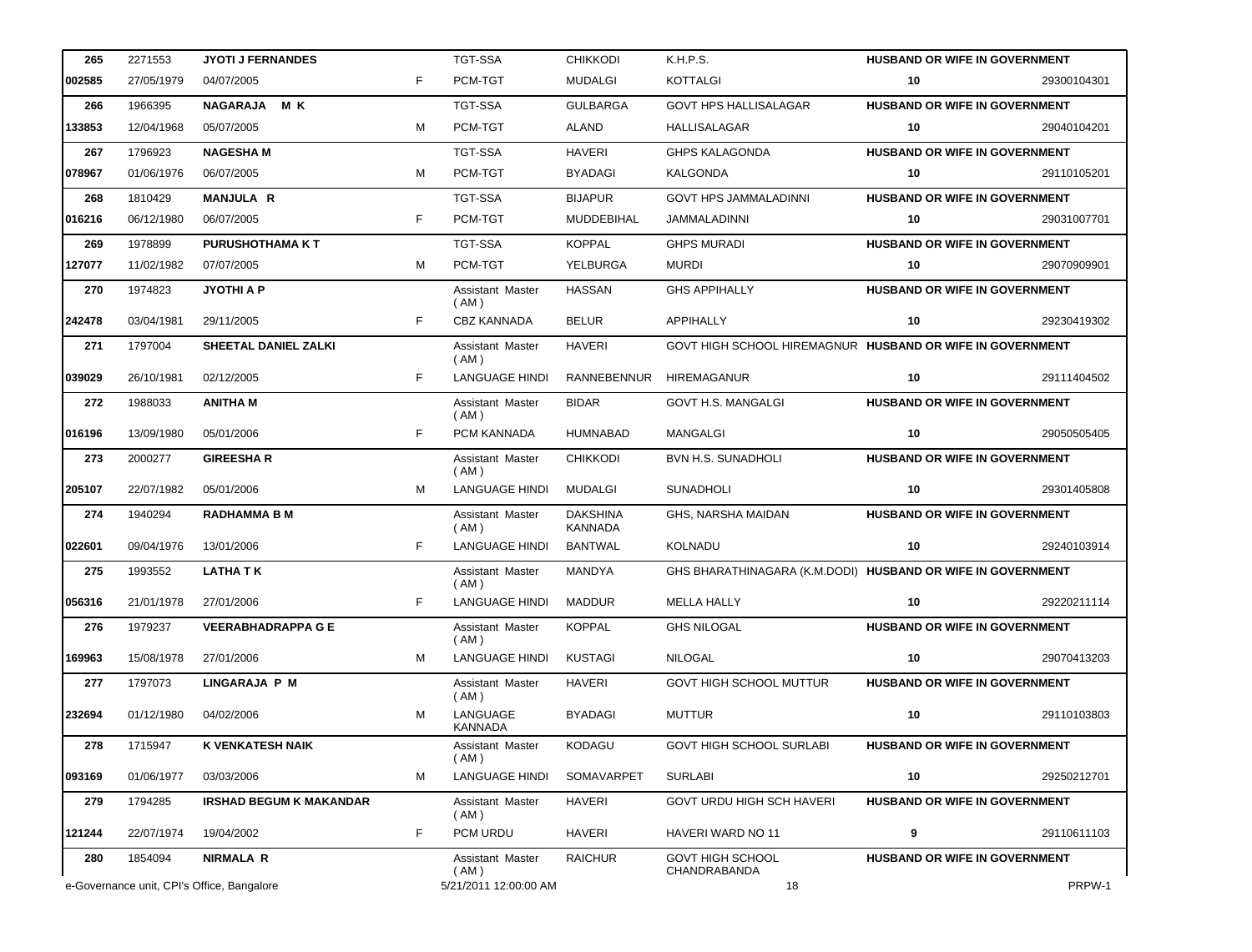| 012350 | 02/07/1978                                 | 24/06/2002                 | F  | PCM KANNADA                  | <b>RAICHUR</b>                  | CHANANDRABANDA                         | 8                                    | 29060702102 |
|--------|--------------------------------------------|----------------------------|----|------------------------------|---------------------------------|----------------------------------------|--------------------------------------|-------------|
| 281    | 2340698                                    | <b>NANDA PAIL</b>          |    | Assistant Master<br>(AM)     | GADAG                           | <b>GOVT HS SHINGATALUR</b>             | <b>HUSBAND OR WIFE IN GOVERNMENT</b> |             |
| 089635 | 20/06/1980                                 | 23/04/2007                 | F. | PCM KANNADA                  | <b>MUNDARAGI</b>                | <b>SHINGATALUR</b>                     | 8                                    | 29080205404 |
| 282    | 2007336                                    | <b>DIVYA R JANGINAMATH</b> |    | Assistant Master<br>(AM)     | GADAG                           | <b>GOVT HS KADAMPUR</b>                | HUSBAND OR WIFE IN GOVERNMENT        |             |
| 029639 | 05/10/1983                                 | 23/04/2007                 | F. | PCM KANNADA                  | <b>MUNDARAGI</b>                | <b>KADAMPUR</b>                        | 8                                    | 29080200203 |
| 283    | 2118991                                    | <b>RENUKA C</b>            |    | Assistant Master<br>(AM)     | <b>RAICHUR</b>                  | <b>GOVT HIGH SCHOOL</b><br>RAJALABANDA | <b>HUSBAND OR WIFE IN GOVERNMENT</b> |             |
| 086933 | 29/04/1976                                 | 25/04/2007                 | F. | PCM KANNADA                  | MANVI                           | <b>RAJALABANDA</b>                     | 8                                    | 29060612702 |
| 284    | 2221779                                    | <b>LATHA C G</b>           |    | <b>TGT-SSA</b>               | <b>BIJAPUR</b>                  | <b>GOVT HPS HOSAHALLI</b>              | HUSBAND OR WIFE IN GOVERNMENT        |             |
| 104114 | 17/12/1976                                 | 25/04/2007                 | F  | PCM-TGT                      | MUDDEBIHAL                      | HOSAHALLI                              | 8                                    | 29031006701 |
| 285    | 2203037                                    | <b>SREEDEVI</b>            |    | Assistant Master<br>(AM)     | <b>HASSAN</b>                   | <b>GJC HALLYMYSORE</b>                 | HUSBAND OR WIFE IN GOVERNMENT        |             |
| 041409 | 15/01/1981                                 | 26/04/2007                 | F. | PCM KANNADA                  | HOLENARASIPU<br><b>RA</b>       | <b>HALLYMYSORE</b>                     | 8                                    | 29230621606 |
| 286    | 2273852                                    | <b>VANIGOWDA A B</b>       |    | <b>TGT-SSA</b>               | <b>CHIKKODI</b>                 | K.H.P.S.                               | HUSBAND OR WIFE IN GOVERNMENT        |             |
| 109305 | 11/06/1983                                 | 26/04/2007                 | F  | PCM-TGT                      | <b>HUKKERI</b>                  | YARNAL                                 | 8                                    | 29300709901 |
| 287    | 2273856                                    | <b>LAVANYA M C</b>         |    | <b>TGT-SSA</b>               | <b>CHIKKODI</b>                 | K.H.P.S.                               | <b>HUSBAND OR WIFE IN GOVERNMENT</b> |             |
| 048005 | 16/12/1983                                 | 26/04/2007                 | F. | PCM-TGT                      | <b>HUKKERI</b>                  | <b>BASTWAD</b>                         | 8                                    | 29300701401 |
| 288    | 1982108                                    | <b>THIPPAMMA AR</b>        |    | Assistant Master<br>(AM)     | <b>KOPPAL</b>                   | GHS J.R.COLLEGE                        | <b>HUSBAND OR WIFE IN GOVERNMENT</b> |             |
| 141505 | 01/08/1964                                 | 27/04/2007                 | F. | PCM KANNADA                  | <b>GANGAVATHI</b>               | KANAKAGIRI                             | 8                                    | 29070208414 |
| 289    | 2381334                                    | JYOTHI                     |    | Assistant Master<br>(AM)     | <b>MADHUGIRI</b>                | <b>GJC BYALYA</b>                      | <b>HUSBAND OR WIFE IN GOVERNMENT</b> |             |
| 024375 | 20/07/1977                                 | 27/04/2007                 | F. | PCM KANNADA                  | MADHUGIRI                       | BYALYA                                 | 8                                    | 29180421204 |
| 290    | 2171377                                    | <b>VENKATALAKSHMI</b>      |    | Assistant Master<br>(AM)     | <b>KOPPAL</b>                   | <b>GHS TALAKERI</b>                    | HUSBAND OR WIFE IN GOVERNMENT        |             |
| 038856 | 17/01/1982                                 | 27/04/2007                 | F. | PCM KANNADA                  | YELBURGA                        | TALAKERI                               | 8                                    | 29070912105 |
| 291    | 2251217                                    | <b>REVANASIDDAPPA SC</b>   |    | <b>TGT-SSA</b>               | <b>HAVERI</b>                   | <b>GLPS LINGAPUR</b>                   | HUSBAND OR WIFE IN GOVERNMENT        |             |
| 241365 | 27/11/1970                                 | 28/04/2007                 | м  | PCM-TGT                      | <b>HIREKERUR</b>                | CHINNAMULAGUND                         | 8                                    | 29110703005 |
| 292    | 2153817                                    | <b>ROOPAS</b>              |    | Assistant Master<br>(AM)     | <b>MYSORE</b>                   | <b>GJC HARADANAHALLI</b>               | <b>HUSBAND OR WIFE IN GOVERNMENT</b> |             |
| 026437 | 22/07/1982                                 | 28/04/2007                 | F  | PCM KANNADA                  | K.R.NAGARA                      | HARADANAHALLI                          | 8                                    | 29260600904 |
| 293    | 2152879                                    | <b>BHARATHIKP</b>          |    | Assistant Master<br>(AM)     | <b>MYSORE</b>                   | GHS, MAVINAHALLI                       | <b>HUSBAND OR WIFE IN GOVERNMENT</b> |             |
| 109005 | 04/07/1978                                 | 30/04/2007                 | F  | PCM KANNADA                  | T.N.PURA                        | GHS, MAVINAHALLI                       | 8                                    | 29261113903 |
| 294    | 2302895                                    | <b>SAVITHA Y</b>           |    | TGT-SSA                      | BELLARY                         | GHPS HUNASI KATTE                      | <b>HUSBAND OR WIFE IN GOVERNMENT</b> |             |
| 033419 | 08/11/1978                                 | 02/05/2007                 | F  | PCM-TGT                      | <b>KUDLIGI</b>                  | <b>JOLADHA KUDLIGI</b>                 | 8                                    | 29120603703 |
| 295    | 2324211                                    | <b>SUSHMA J</b>            |    | Graduate Head<br>Master(GHM) | CHIKKABALLAPU GMHPS MELUR<br>RA |                                        | <b>HUSBAND OR WIFE IN GOVERNMENT</b> |             |
| 234647 | 23/02/1980                                 | 02/05/2007                 | F  | <b>GHM-PCM</b><br>KANNADA    | SIDLAGHATTA                     | <b>MELUR</b>                           | 8                                    | 29291118905 |
|        | e-Governance unit, CPI's Office, Bangalore |                            |    | 5/21/2011 12:00:00 AM        |                                 | 19                                     |                                      | PRPW-1      |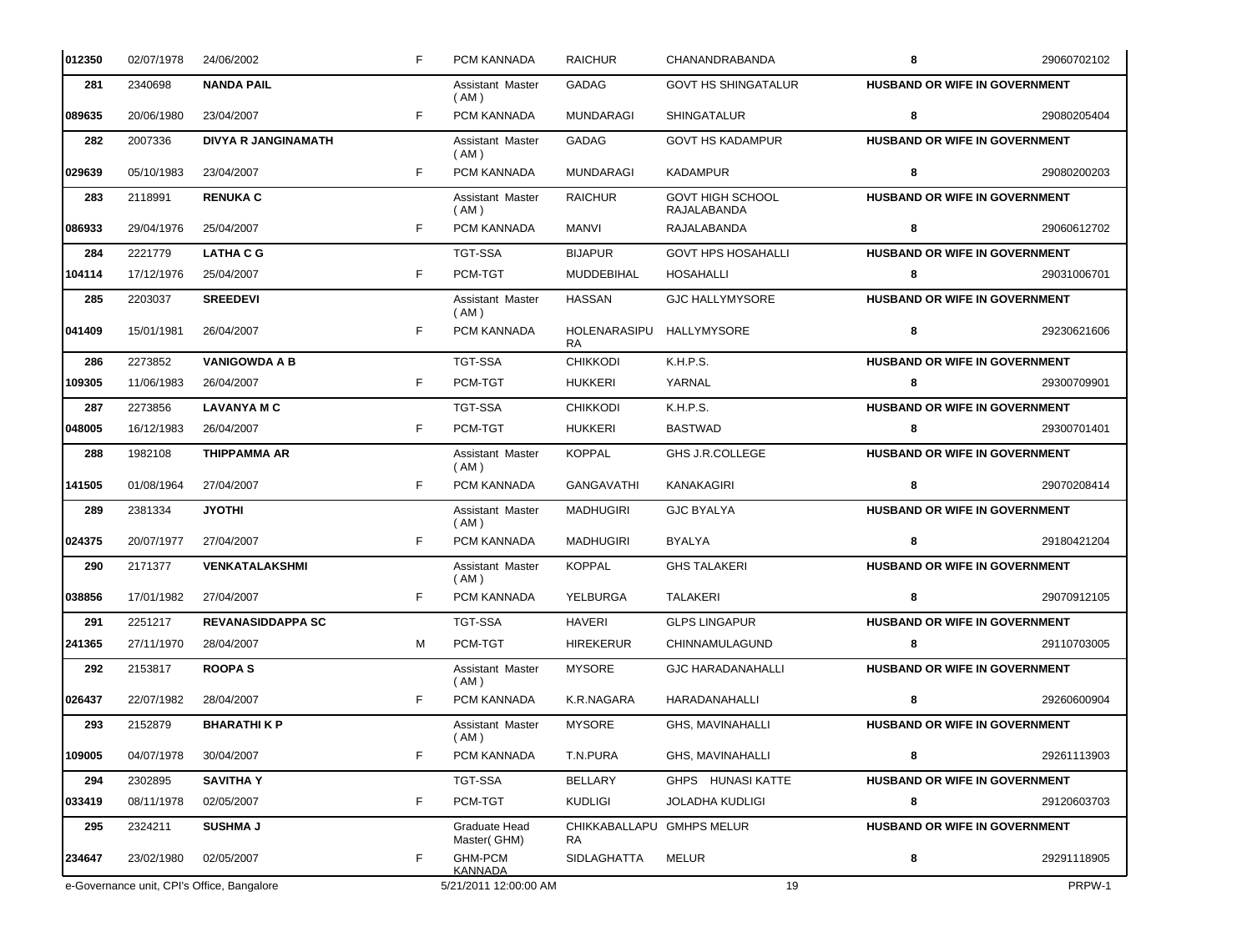| 296    | 2324211    | <b>SUSHMA J</b>        |    | Graduate Head<br>Master(GHM)     | CHIKKABALLAPU GHS MELUR<br>RA.    |                                | <b>HUSBAND OR WIFE IN GOVERNMENT</b> |             |
|--------|------------|------------------------|----|----------------------------------|-----------------------------------|--------------------------------|--------------------------------------|-------------|
| 234647 | 23/02/1980 | 02/05/2007             | F  | <b>GHM-PCM</b><br><b>KANNADA</b> | <b>SIDLAGHATTA</b>                | MELUR                          | 8                                    | 29291118905 |
| 297    | 2288613    | <b>PARIMALA</b>        |    | <b>TGT-SSA</b>                   | <b>GULBARGA</b>                   | <b>GOVT HPS BATTARGA</b>       | <b>HUSBAND OR WIFE IN GOVERNMENT</b> |             |
| 143974 | 27/12/1984 | 02/05/2007             | F  | PCM-TGT                          | <b>ALAND</b>                      | <b>BATTARGA</b>                | 8                                    | 29040101301 |
| 298    | 2304640    | <b>GOWRAMMA M M</b>    |    | <b>TGT-SSA</b>                   | <b>BELLARY</b>                    | GHPS ANKLI                     | <b>HUSBAND OR WIFE IN GOVERNMENT</b> |             |
| 039039 | 05/04/1981 | 03/05/2007             | F. | PCM-TGT                          | HADAGALI                          | HAKKANDI                       | 8                                    | 29120201101 |
| 299    | 2303880    | <b>JAGADEESHA H G</b>  |    | <b>TGT-SSA</b>                   | <b>BELLARY</b>                    | <b>GHPS GOLLARA HALLI</b>      | HUSBAND OR WIFE IN GOVERNMENT        |             |
| 164300 | 03/06/1971 | 04/05/2007             | м  | PCM-TGT                          | <b>HOSPET</b>                     | <b>GOLLARA HALLI</b>           | 8                                    | 29120502101 |
| 300    | 2303278    | <b>V M SUNITHA</b>     |    | <b>TGT-SSA</b>                   | <b>BELLARY</b>                    | <b>GHPS PAPINAYAKANA HALLI</b> | <b>HUSBAND OR WIFE IN GOVERNMENT</b> |             |
| 030437 | 01/07/1974 | 04/05/2007             | F. | PCM-TGT                          | <b>HOSPET</b>                     | PAPINAYAKANA HALLI             | 8                                    | 29120504802 |
| 301    | 2303426    | <b>KAVITHA Y</b>       |    | Assistant Master<br>(AM)         | <b>BELLARY</b>                    | <b>GHS GIRLS SIRIGERI</b>      | HUSBAND OR WIFE IN GOVERNMENT        |             |
| 000458 | 01/12/1983 | 07/05/2007             | F  | PCM KANNADA                      | <b>SIRUGUPPA</b>                  | <b>SIRIGERI</b>                | 8                                    | 29120806813 |
| 302    | 2302400    | <b>RAMESHA S R</b>     |    | <b>TGT-SSA</b>                   | <b>BELLARY</b>                    | GHPS BASAVAPURA (W)            | HUSBAND OR WIFE IN GOVERNMENT        |             |
| 101921 | 20/05/1974 | 08/05/2007             | м  | PCM-TGT                          | <b>BELLARY WEST</b>               | <b>GENIKEHAL</b>               | 8                                    | 29120102703 |
| 303    | 1796735    | <b>FATIMA A B</b>      |    | <b>TGT-SSA</b>                   | <b>HAVERI</b>                     | <b>GHPS CHIKKALINGADALLI</b>   | HUSBAND OR WIFE IN GOVERNMENT        |             |
| 226904 | 22/05/1980 | 02/07/2005             | F. | PCM-TGT                          | <b>HAVERI</b>                     | <b>CHIKKALINGADALLI</b>        | 7.5                                  | 29110605502 |
| 304    | 1936856    | <b>DEEPAR</b>          |    | Assistant Master<br>(AM)         | RAMANAGARA                        | <b>G HS BYRAPATNA</b>          | HUSBAND OR WIFE IN GOVERNMENT        |             |
| 059873 | 11/11/1981 | 31/12/2005             | F. | <b>LANGUAGE HINDI</b>            | <b>CHANNAPATNA</b>                | <b>BYRAPATNA</b>               | 7.5                                  | 29210713101 |
| 305    | 1671518    | <b>BHAGYAMMA J</b>     |    | Assistant Master<br>(AM)         | <b>DHARWAD</b>                    | GOVT. PU COLL RAYNAL           | HUSBAND OR WIFE IN GOVERNMENT        |             |
| 127727 | 11/03/1980 | 12/01/2006             | F  | LANGUAGE HINDI                   | <b>HUBLI</b>                      | RAYNAL                         | 7.5                                  | 29090204303 |
| 306    | 1939123    | <b>SURESH M</b>        |    | Graduate Head<br>Master(GHM)     | <b>DAKSHINA</b><br><b>KANNADA</b> | GMUPS, BELTHANGADY             | HUSBAND OR WIFE IN GOVERNMENT        |             |
| 086708 | 20/07/1977 | 13/02/2004             | м  | <b>GHM-PCM</b><br><b>KANNADA</b> | BELTHANGADY                       | WARD NO-3                      | $\overline{7}$                       | 29240208301 |
| 307    | 1922655    | <b>SUNEETHA D</b>      |    | Assistant Master<br>( AM )       | <b>DAKSHINA</b><br>KANNADA        | GHS, DUGGALADKA                | <b>HUSBAND OR WIFE IN GOVERNMENT</b> |             |
| 006701 | 05/08/1980 | 08/01/2004             | F  | <b>LANGUAGE HINDI</b>            | <b>SULLIA</b>                     | <b>WARD NO-2</b>               | 6                                    | 29240504201 |
| 308    | 1797696    | <b>GEETHA HN</b>       |    | TGT-SSA                          | <b>HAVERI</b>                     | <b>GHPS YATTINHALLI</b>        | <b>HUSBAND OR WIFE IN GOVERNMENT</b> |             |
| 082332 | 20/05/1977 | 28/04/2007             | F. | PCM-TGT                          | <b>HAVERI</b>                     | YETTINHALLI                    | 6                                    | 29110605901 |
| 309    | 2252178    | <b>DIVAKARA L C</b>    |    | TGT-SSA                          | <b>HAVERI</b>                     | <b>GHPS BULLAPUR</b>           | <b>HUSBAND OR WIFE IN GOVERNMENT</b> |             |
| 082519 | 17/07/1978 | 25/05/2007             | м  | PCM-TGT                          | <b>HIREKERUR</b>                  | <b>BULLAPUR</b>                | 6                                    | 29110701801 |
| 310    | 2251091    | <b>NAHIDA AKHTER</b>   |    | TGT-SSA                          | HAVERI                            | <b>GHPUBS RATTIHALLI</b>       | <b>HUSBAND OR WIFE IN GOVERNMENT</b> |             |
| 021586 | 10/02/1967 | 31/05/2007             | F. | PCM-TGT                          | <b>HIREKERUR</b>                  | RATTIHALLI                     | 6                                    | 29110709602 |
| 311    | 2280753    | <b>SHIVAPRASAD P G</b> |    | TGT-SSA                          | <b>GULBARGA</b>                   | <b>GOVT HPS YAKAPUR</b>        | <b>HUSBAND OR WIFE IN GOVERNMENT</b> |             |
| 058114 | 06/05/1982 | 12/06/2007             | М  | PCM-TGT                          | <b>CHINCHOLI</b>                  | YAKAPUR                        | 6                                    | 29040312301 |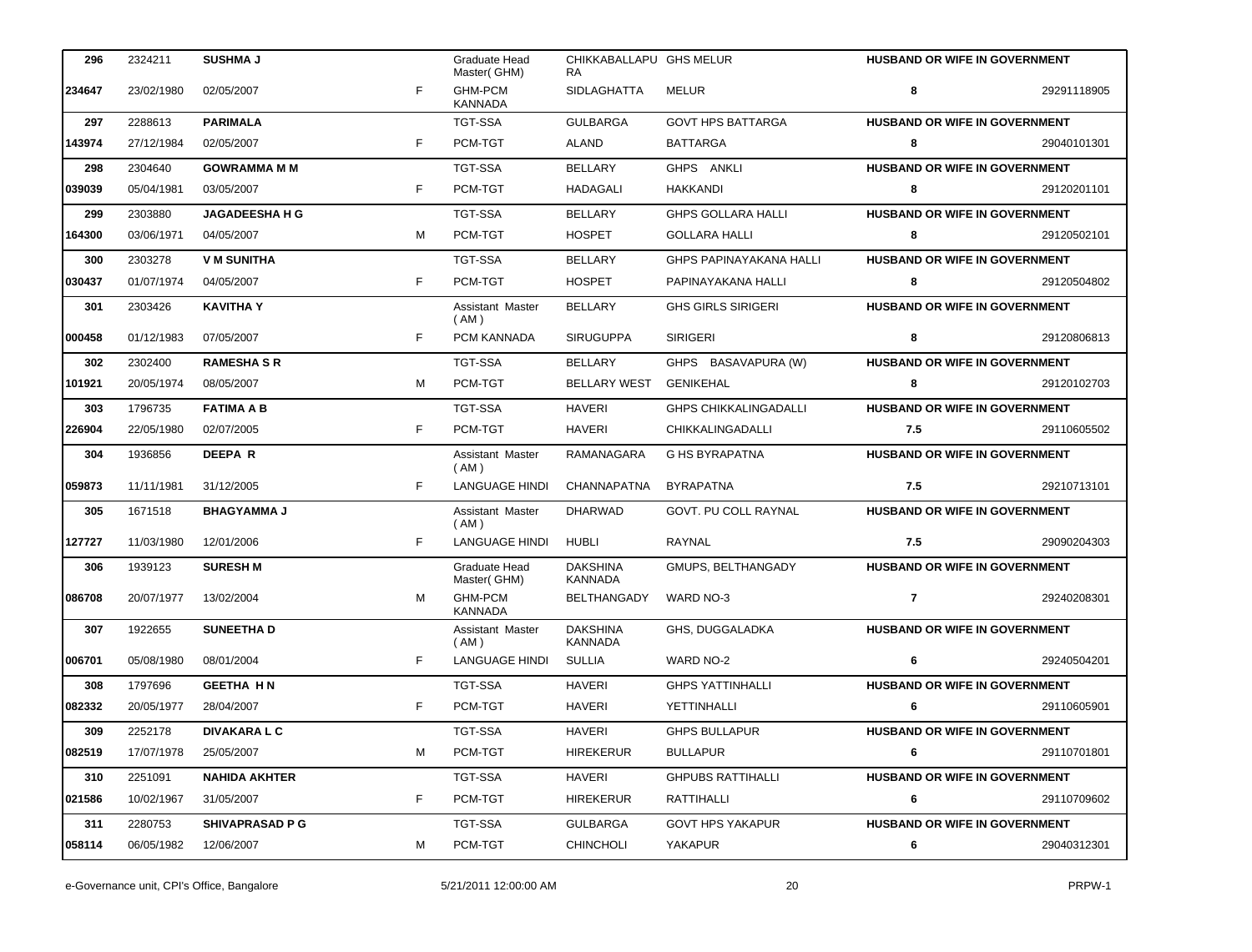| 312    | 2340670    | <b>SURESH B</b>         |    | <b>TGT-SSA</b>           | <b>GADAG</b>               | <b>GHPS KONCHIGERI</b>     | <b>HUSBAND OR WIFE IN GOVERNMENT</b> |             |
|--------|------------|-------------------------|----|--------------------------|----------------------------|----------------------------|--------------------------------------|-------------|
| 148217 | 04/03/1981 | 13/06/2007              | м  | PCM-TGT                  | <b>SHIRHATTI</b>           | <b>KONCHIGERI</b>          | 6                                    | 29080505901 |
| 313    | 2254726    | <b>GANESH KN</b>        |    | <b>TGT-SSA</b>           | <b>HAVERI</b>              | <b>GHPS CHAVADAL</b>       | HUSBAND OR WIFE IN GOVERNMENT        |             |
| 028405 | 08/04/1983 | 13/06/2007              | м  | PCM-TGT                  | SAVANUR                    | CHAVADAL                   | 6                                    | 29111600801 |
| 314    | 2097051    | <b>ANITHA BJ</b>        |    | Assistant Master<br>(AM) | MANDYA                     | <b>GHS LAXMISAGARA</b>     | HUSBAND OR WIFE IN GOVERNMENT        |             |
| 008799 | 28/06/1983 | 14/06/2007              | F. | PCM KANNADA              | PANDAVAPURA                | LAXMISAGARA                | 6                                    | 29220609106 |
| 315    | 2280922    | <b>PRAKASH N</b>        |    | <b>TGT-SSA</b>           | YADGIRI                    | <b>GOVT HPS CHINNAKAR</b>  | HUSBAND OR WIFE IN GOVERNMENT        |             |
| 133395 | 01/06/1971 | 15/06/2007              | м  | PCM-TGT                  | YADGIR                     | <b>CHINNAKAR</b>           | 6                                    | 29331002901 |
| 316    | 2115656    | <b>AMARANATH M</b>      |    | <b>TGT-SSA</b>           | <b>RAICHUR</b>             | <b>GHPS DIDDAGI</b>        | HUSBAND OR WIFE IN GOVERNMENT        |             |
| 126487 | 05/05/1978 | 18/06/2007              | м  | PCM-TGT                  | <b>SINDHANUR</b>           | <b>DIDDAGI</b>             | 6                                    | 29060803201 |
| 317    | 2290398    | <b>GANGAMMA H</b>       |    | Assistant Master<br>(AM) | <b>DAKSHINA</b><br>KANNADA | GPUC, GERUKATTE            | <b>HUSBAND OR WIFE IN GOVERNMENT</b> |             |
| 140936 | 07/06/1976 | 19/06/2007              | F. | <b>LANGUAGE HINDI</b>    | BELTHANGADY                | KALIA                      | 6                                    | 29240202104 |
| 318    | 2167316    | <b>HANUMANTHAPPA T</b>  |    | <b>TGT-SSA</b>           | <b>BAGALKOT</b>            | <b>GOVT KBHPS RAMATHAL</b> | <b>HUSBAND OR WIFE IN GOVERNMENT</b> |             |
| 001197 | 11/06/1973 | 20/06/2007              | м  | PCM-TGT                  | <b>HUNAGUND</b>            | RAMATAL                    | 6                                    | 29020713501 |
| 319    | 2066702    | VENKATARAVANAPPA T      |    | <b>TGT-SSA</b>           | BELLARY                    | <b>GHPS BHYRAPURA</b>      | HUSBAND OR WIFE IN GOVERNMENT        |             |
| 196886 | 22/07/1967 | 21/06/2007              | м  | PCM-TGT                  | <b>SIRUGUPPA</b>           | <b>BHYRAPURA</b>           | 6                                    | 29120801501 |
| 320    | 2006636    | <b>SREEHARSHA S</b>     |    | <b>TGT-SSA</b>           | GADAG                      | <b>GHPS VARAVI</b>         | HUSBAND OR WIFE IN GOVERNMENT        |             |
| 071955 | 06/05/1977 | 21/06/2007              | м  | PCM-TGT                  | <b>SHIRHATTI</b>           | VARAVI                     | 6                                    | 29080503701 |
| 321    | 2006303    | <b>RAMESHAL</b>         |    | <b>TGT-SSA</b>           | GADAG                      | <b>GHPS KAKKUR</b>         | HUSBAND OR WIFE IN GOVERNMENT        |             |
| 148064 | 08/07/1977 | 22/06/2007              | м  | PCM-TGT                  | <b>MUNDARAGI</b>           | <b>KAKKUR</b>              | 6                                    | 29080204301 |
| 322    | 2281590    | <b>MANJUNATHA N</b>     |    | <b>TGT-SSA</b>           | <b>GULBARGA</b>            | <b>GOVT HPS SANNATTI</b>   | HUSBAND OR WIFE IN GOVERNMENT        |             |
| 202623 | 05/07/1976 | 23/06/2007              | м  | PCM-TGT                  | <b>CHITTAPUR</b>           | SONNATI                    | 6                                    | 29040410701 |
| 323    | 2303387    | <b>SRINIVASA C</b>      |    | <b>TGT-SSA</b>           | <b>BELLARY</b>             | <b>GHPS THOLA MAMIDI</b>   | <b>HUSBAND OR WIFE IN GOVERNMENT</b> |             |
| 023342 | 01/06/1977 | 25/06/2007              | м  | PCM-TGT                  | <b>BELLARY EAST</b>        | THOLA MAMIDI               | 6                                    | 29120908001 |
| 324    | 2006502    | <b>SREENIVASA K R</b>   |    | <b>TGT-SSA</b>           | GADAG                      | <b>GHPS HIREMANNUR</b>     | HUSBAND OR WIFE IN GOVERNMENT        |             |
| 095250 | 20/04/1972 | 26/06/2007              | м  | PCM-TGT                  | <b>RON</b>                 | <b>HIREMANNUR</b>          | 6                                    | 29080405401 |
| 325    | 2306073    | <b>RAVI KUMAR H R</b>   |    | <b>TGT-SSA</b>           | <b>BELLARY</b>             | <b>GHPS BELLI KATTE</b>    | <b>HUSBAND OR WIFE IN GOVERNMENT</b> |             |
| 170481 | 13/04/1978 | 27/06/2007              | M  | PCM-TGT                  | <b>KUDLIGI</b>             | <b>BELLI KATTE</b>         | 6                                    | 29120601001 |
| 326    | 2370105    | <b>SMT MANJULA SHET</b> |    | Assistant Master<br>(AM) | <b>BAGALKOT</b>            | <b>GHS MANNIKERI</b>       | <b>HUSBAND OR WIFE IN GOVERNMENT</b> |             |
| 138692 | 10/10/1976 | 29/06/2007              | F. | PCM KANNADA              | <b>BILAGI</b>              | MANNIKERI                  | 6                                    | 29020604803 |
| 327    | 2142680    | <b>JAGADEVI</b>         |    | Assistant Master<br>(AM) | <b>GULBARGA</b>            | <b>GHS KOLAKUR</b>         | <b>HUSBAND OR WIFE IN GOVERNMENT</b> |             |
| 175408 | 28/07/1978 | 02/07/2007              | F  | <b>CBZ KANNADA</b>       | JEWARGI                    | <b>KOLAKUR</b>             | 6                                    | 29040607805 |
| 328    | 2204619    | <b>LALITHA C B</b>      |    | Assistant Master<br>(AM) | <b>HASSAN</b>              | GHS CHIKKAKANAGALU         | <b>HUSBAND OR WIFE IN GOVERNMENT</b> |             |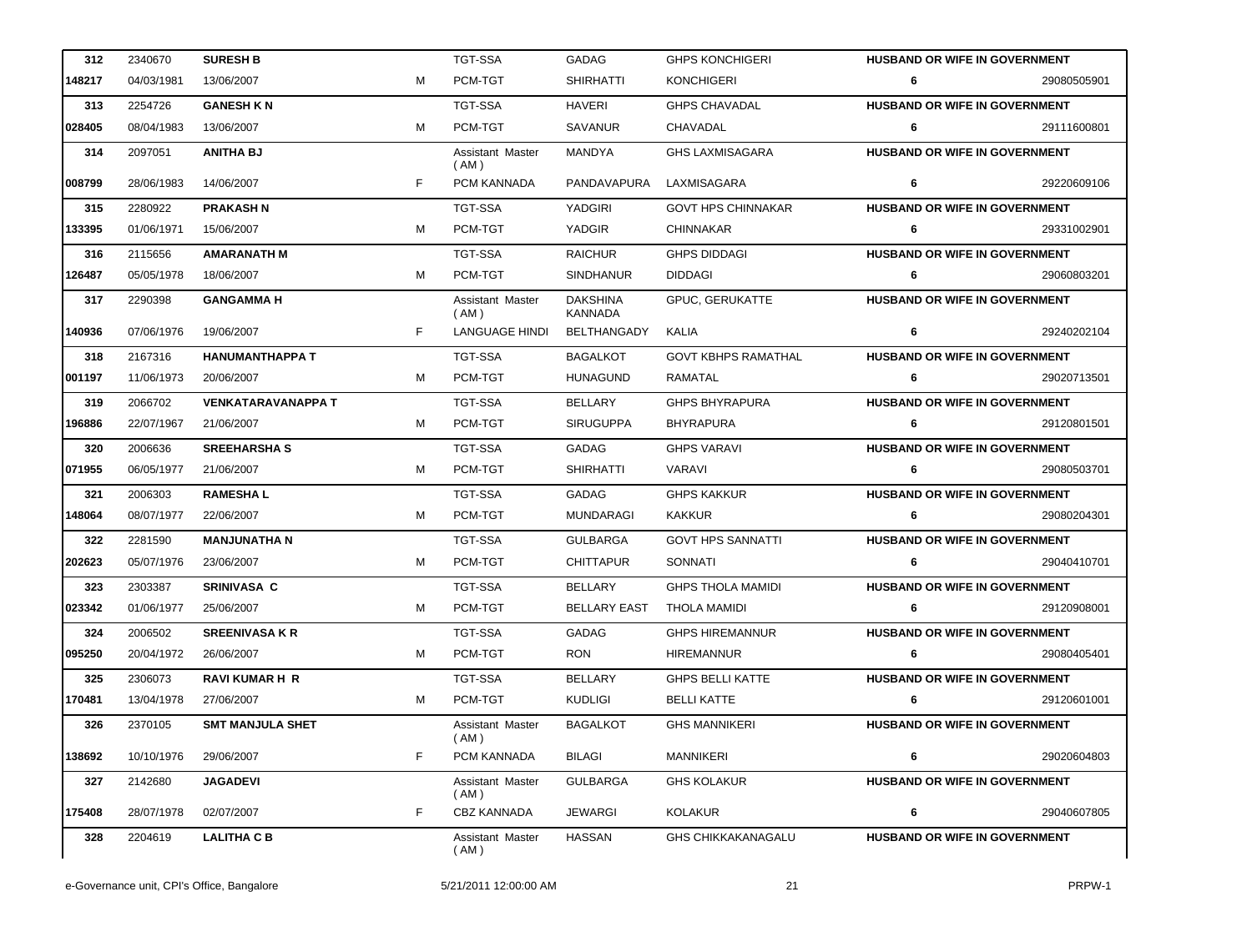| 093332 | 11/02/1981 | 02/07/2007                          | F | <b>ARTS KANNADA</b>      | ALUR              | CHIKKAKANAGALU            | 6                                    | 29230102202 |
|--------|------------|-------------------------------------|---|--------------------------|-------------------|---------------------------|--------------------------------------|-------------|
| 329    | 2154706    | JASEELA AZMI                        |   | Assistant Master<br>(AM) | <b>MYSORE</b>     | <b>KUPPALLI</b>           | <b>HUSBAND OR WIFE IN GOVERNMENT</b> |             |
| 226741 | 08/04/1983 | 02/07/2007                          | F | <b>CBZ KANNADA</b>       | K.R.NAGARA        | GHS, KUPPALLI             | 6                                    | 29260602702 |
| 330    | 2143977    | <b>BASAVARAJ SAJJAN S</b>           |   | <b>TGT-SSA</b>           | YADGIRI           | <b>GOVT HPS YADALPUR</b>  | HUSBAND OR WIFE IN GOVERNMENT        |             |
| 241196 | 07/09/1975 | 03/07/2007                          | м | PCM-TGT                  | YADGIR            | YEDLAPUR                  | 6                                    | 29331013401 |
| 331    | 2340074    | DAYANANDA T N                       |   | <b>TGT-SSA</b>           | <b>GADAG</b>      | <b>GHPS BENAKANAKOPPA</b> | <b>HUSBAND OR WIFE IN GOVERNMENT</b> |             |
| 223567 | 01/06/1972 | 05/07/2007                          | м | PCM-TGT                  | NARAGUND          | <b>BENAKANAKOPPA</b>      | 6                                    | 29080300201 |
| 332    | 2224528    | <b>VIJAYAKUMARS</b>                 |   | <b>TGT-SSA</b>           | <b>BIJAPUR</b>    | <b>GOVT HPS NANDARAL</b>  | <b>HUSBAND OR WIFE IN GOVERNMENT</b> |             |
| 162394 | 09/10/1970 | 06/07/2007                          | м | PCM-TGT                  | <b>INDI</b>       | NANDRAL                   | 6                                    | 29030808701 |
| 333    | 2400444    | <b>T R MAHADEVAIAH</b>              |   | Assistant Master<br>(AM) | <b>SIRSI</b>      | <b>GHS BAPELI CROSS</b>   | HUSBAND OR WIFE IN GOVERNMENT        |             |
| 246683 | 01/05/1974 | 06/07/2007                          | м | PCM KANNADA              | <b>JOIDA</b>      | <b>BAPELI</b>             | 6                                    | 29101109214 |
| 334    | 2004691    | <b>NAGARAJ V</b>                    |   | <b>TGT-SSA</b>           | GADAG             | <b>GHPS CHIKKAMANNUR</b>  | <b>HUSBAND OR WIFE IN GOVERNMENT</b> |             |
| 235547 | 02/02/1975 | 07/07/2007                          | м | PCM-TGT                  | <b>RON</b>        | <b>CHIKKMANNUR</b>        | 6                                    | 29080405601 |
| 335    | 2007470    | <b>MANOHARA S</b>                   |   | <b>TGT-SSA</b>           | GADAG             | <b>GHPS BENNIHALLI</b>    | HUSBAND OR WIFE IN GOVERNMENT        |             |
| 147635 | 01/06/1981 | 07/07/2007                          | м | PCM-TGT                  | <b>MUNDARAGI</b>  | <b>BENNIHALLI</b>         | 6                                    | 29080203901 |
| 336    | 2004279    | <b>PANNANGADHARA N</b>              |   | <b>TGT-SSA</b>           | GADAG             | <b>GHPS HONNIGANUR</b>    | <b>HUSBAND OR WIFE IN GOVERNMENT</b> |             |
| 141087 | 21/06/1967 | 10/07/2007                          | м | PCM-TGT                  | <b>RON</b>        | <b>HONNIGANUR</b>         | 6                                    | 29080404701 |
| 337    | 2052681    | <b>SHIVAKUMARA G B</b>              |   | <b>TGT-SSA</b>           | <b>DHARWAD</b>    | <b>HPS B HULIKATTI</b>    | HUSBAND OR WIFE IN GOVERNMENT        |             |
| 122523 | 19/02/1973 | 10/07/2007                          | м | PCM-TGT                  | KALGHATAGI        | <b>B HULIKATTI</b>        | 6                                    | 29090301601 |
| 338    | 2160475    | A N SATHISH                         |   | TGT-SSA                  | DAVANAGERE        | <b>HPS - HIREMALALI</b>   | <b>HUSBAND OR WIFE IN GOVERNMENT</b> |             |
| 084872 | 05/06/1976 | 11/07/2007                          | м | PCM-TGT                  | <b>CHANNAGIRI</b> | HIREMALALI                | 6                                    | 29140109202 |
| 339    | 2224066    | <b>ASHA RANIGC</b>                  |   | <b>TGT-SSA</b>           | <b>BIJAPUR</b>    | <b>GOVT HPS GUDADINNI</b> | HUSBAND OR WIFE IN GOVERNMENT        |             |
| 126491 | 19/10/1978 | 11/07/2007                          | F | PCM-TGT                  | MUDDEBIHAL        | <b>GUDADINNI</b>          | 6                                    | 29031004901 |
| 340    | 2168866    | <b>SIDDAIAH D E</b>                 |   | TGT-SSA                  | <b>BAGALKOT</b>   | <b>GOVT HPS NARASAPUR</b> | <b>HUSBAND OR WIFE IN GOVERNMENT</b> |             |
| 144880 | 05/06/1975 | 12/07/2007                          | м | PCM-TGT                  | BADAMI            | NARASAPUR                 | 6                                    | 29020111401 |
| 341    | 2051420    | <b>RAMACHANDRE GOWDA C V</b>        |   | <b>TGT-SSA</b>           | <b>DHARWAD</b>    | <b>LPS DUPENATTI</b>      | HUSBAND OR WIFE IN GOVERNMENT        |             |
| 018880 | 05/06/1979 | 12/07/2007                          | м | PCM-TGT                  | <b>DHARWAD</b>    | <b>DUPENATTI</b>          | 6                                    | 29090113601 |
| 342    | 2311685    | <b>HEMARAJU M</b>                   |   | TGT-SSA                  | <b>DHARWAD</b>    | <b>HPS CHIKKAGUNJAL</b>   | <b>HUSBAND OR WIFE IN GOVERNMENT</b> |             |
| 129316 | 15/03/1973 | 13/07/2007                          | м | PCM-TGT                  | <b>KUNDAGOL</b>   | CHIKKAGUNJAL              | 6                                    | 29090401101 |
| 343    | 2006424    | <b>UMESHA M</b>                     |   | TGT-SSA                  | GADAG             | <b>GHPS KURLAGERI</b>     | <b>HUSBAND OR WIFE IN GOVERNMENT</b> |             |
| 225045 | 25/02/1975 | 17/07/2007                          | м | PCM-TGT                  | <b>NARAGUND</b>   | KURLAGERI                 | 6                                    | 29080301501 |
| 344    | 2253071    | <b>MADHUNANDAN D</b>                |   | TGT-SSA                  | <b>HAVERI</b>     | <b>GHPS TANDUR</b>        | <b>HUSBAND OR WIFE IN GOVERNMENT</b> |             |
| 144080 | 07/07/1979 | 19/07/2007                          | м | PCM-TGT                  | SAVANUR           | <b>TANDUR</b>             | 6                                    | 29111606101 |
| 345    | 2222706    | <b>MALA SHIVALINGAYYA MATHAPATI</b> |   | TGT-SSA                  | <b>BIJAPUR</b>    | <b>GOVT KBHPS ABBIHAL</b> | <b>HUSBAND OR WIFE IN GOVERNMENT</b> |             |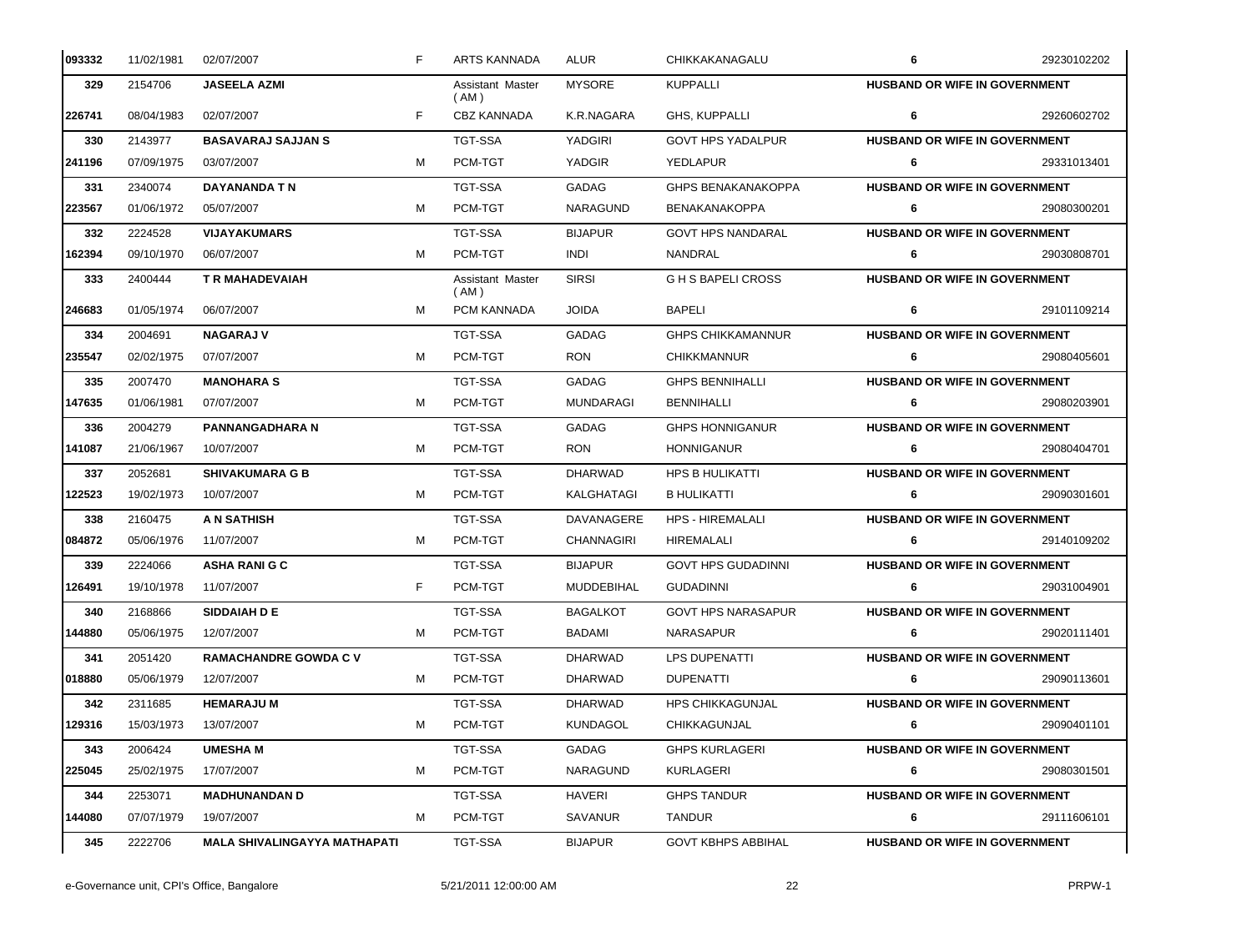| 122731 | 10/05/1975 | 25/07/2007               | F  | PCM-TGT                    | <b>MUDDEBIHAL</b> | ABBIHAL                                | 6                                    | 29031000101 |
|--------|------------|--------------------------|----|----------------------------|-------------------|----------------------------------------|--------------------------------------|-------------|
| 346    | 2321207    | <b>SATHYA PRAKASH B</b>  |    | TGT-SSA                    | RA.               | CHIKKABALLAPU GHPS KOTHAKOTE           | <b>HUSBAND OR WIFE IN GOVERNMENT</b> |             |
| 087177 | 28/08/1968 | 01/08/2007               | м  | PCM-TGT                    | BAGEPALLY         | KOTHAKOTE                              | 6                                    | 29290110101 |
| 347    | 2167610    | THIRUPATHAIAH V P        |    | <b>TGT-SSA</b>             | <b>BAGALKOT</b>   | <b>GOVT HPS NELWAGI</b>                | <b>HUSBAND OR WIFE IN GOVERNMENT</b> |             |
| 040120 | 10/05/1973 | 06/08/2007               | м  | PCM-TGT                    | BADAMI            | NELWAGI                                | 6                                    | 29020112201 |
| 348    | 2143752    | <b>DHANASHEKHAR T</b>    |    | TGT-SSA                    | YADGIRI           | <b>GOVT HPS GORNUR</b>                 | <b>HUSBAND OR WIFE IN GOVERNMENT</b> |             |
| 073767 | 07/04/1966 | 10/08/2007               | м  | PCM-TGT                    | YADGIR            | <b>GORNUR</b>                          | 6                                    | 29331004401 |
| 349    | 2222111    | <b>AMBIKA G</b>          |    | <b>TGT-SSA</b>             | <b>BIJAPUR</b>    | <b>GOVT. KGHPS TUMBAGI</b>             | <b>HUSBAND OR WIFE IN GOVERNMENT</b> |             |
| 084729 | 18/03/1982 | 25/08/2007               | F  | PCM-TGT                    | <b>MUDDEBIHAL</b> | <b>TUMBAGI</b>                         | 6                                    | 29031014304 |
| 350    | 1444069    | <b>NAGARAJU HK</b>       |    | Assistant Master<br>(AM)   | <b>HASSAN</b>     | <b>GHS GABBALAGODU</b>                 | HUSBAND OR WIFE IN GOVERNMENT        |             |
| 137483 | 13/04/1967 | 01/10/2007               | м  | LANGUAGE<br><b>KANNADA</b> | <b>BELUR</b>      | <b>BELUR</b>                           | 6                                    | 29230411942 |
| 351    | 2115307    | <b>PARVATI KOSHTI</b>    |    | Assistant Master<br>(AM)   | <b>RAICHUR</b>    | <b>GOVT HIGH SCHOOL MEDIKINHAL</b>     | <b>HUSBAND OR WIFE IN GOVERNMENT</b> |             |
| 030575 | 12/06/1983 | 10/12/2007               | F  | LANGUAGE<br><b>ENGLISH</b> | LINGASUGUR        | <b>MEDIKINHAL</b>                      | 6                                    | 29060512705 |
| 352    | 1918868    | LATHA C                  |    | <b>TGT-SSA</b>             | <b>SHIMOGA</b>    | GTHPS NEW TOWN JUNCTION<br><b>ROAD</b> | HUSBAND OR WIFE IN GOVERNMENT        |             |
| 070203 | 14/09/1969 | 29/07/2005               | F  | PCM-TGT                    | <b>BHADRAVATI</b> | WARD 17                                | 5                                    | 29150117301 |
| 353    | 1909645    | <b>ZAHEER AHAMED</b>     |    | Assistant Master<br>(AM)   | <b>BELLARY</b>    | <b>GUHS KUDLIGI</b>                    | HUSBAND OR WIFE IN GOVERNMENT        |             |
| 214385 | 21/07/1979 | 01/12/2005               | м  | PCM URDU                   | <b>KUDLIGI</b>    | <b>KUDLIGI</b>                         | 5                                    | 29120605242 |
| 354    | 2002772    | <b>SADIYA BARJEES</b>    |    | Assistant Master<br>(AM)   | <b>GADAG</b>      | <b>GOVT U HS GADAG</b>                 | HUSBAND OR WIFE IN GOVERNMENT        |             |
| 071676 | 27/12/1982 | 17/12/2005               | F. | PCM URDU                   | <b>GADAG CITY</b> | WARD NO 26                             | 5                                    | 29080102602 |
| 355    | 2007951    | <b>SHOBHA M</b>          |    | Assistant Master<br>(AM)   | <b>GULBARGA</b>   | <b>GHS GIRLS CHITTAPUR</b>             | HUSBAND OR WIFE IN GOVERNMENT        |             |
| 061108 | 10/05/1975 | 04/01/2006               | F. | <b>LANGUAGE HINDI</b>      | <b>CHITTAPUR</b>  | <b>CHITTAPUR</b>                       | 5                                    | 29040402429 |
| 356    | 1956294    | <b>NARASIMHA RAJU C</b>  |    | Assistant Master<br>( AM ) | <b>KOLAR</b>      | <b>GJC BOYS</b>                        | HUSBAND OR WIFE IN GOVERNMENT        |             |
| 097180 | 26/05/1973 | 03/04/2006               | м  | <b>LANGUAGE HINDI</b>      | MALUR             | <b>MALUR</b>                           | 5                                    | 29190900131 |
| 357    | 2231893    | <b>SOWMYA BK</b>         |    | Assistant Master<br>(AM)   | <b>ORE</b>        | CHIKKAMANGAL G.H.S. HIREGOWJA          | <b>HUSBAND OR WIFE IN GOVERNMENT</b> |             |
| 220680 | 02/07/1982 | 26/06/2007               | F. | PCM KANNADA                | CHIKMAGALUR       | <b>HIREGOWJA</b>                       | 4.5                                  | 29170611002 |
| 358    | 2252452    | <b>SHILPARS</b>          |    | TGT-SSA                    | <b>HAVERI</b>     | <b>GHPS HOMBARADI</b>                  | <b>HUSBAND OR WIFE IN GOVERNMENT</b> |             |
| 005164 | 12/04/1982 | 05/07/2007               | F. | PCM-TGT                    | <b>HAVERI</b>     | <b>HOMBARADI</b>                       | 4.5                                  | 29110601304 |
| 359    | 2314503    | <b>VANI PATANGE</b>      |    | <b>TGT-SSA</b>             | <b>DHARWAD</b>    | <b>MPS AMARGOL</b>                     | <b>HUSBAND OR WIFE IN GOVERNMENT</b> |             |
| 127185 | 13/07/1982 | 26/04/2007               | F. | PCM-TGT                    | HUBLI             | WARD NO. 24                            | 4                                    | 29090210101 |
| 360    | 2174511    | <b>KUSUMA N MENASIGI</b> |    | <b>TGT-SSA</b>             | <b>KOPPAL</b>     | <b>GHPS SIDDIKERI CAMP</b>             | HUSBAND OR WIFE IN GOVERNMENT        |             |
| 195416 | 05/06/1983 | 27/04/2007               | F  | PCM-TGT                    | <b>GANGAVATHI</b> | WARD 3                                 | 4                                    | 29070218102 |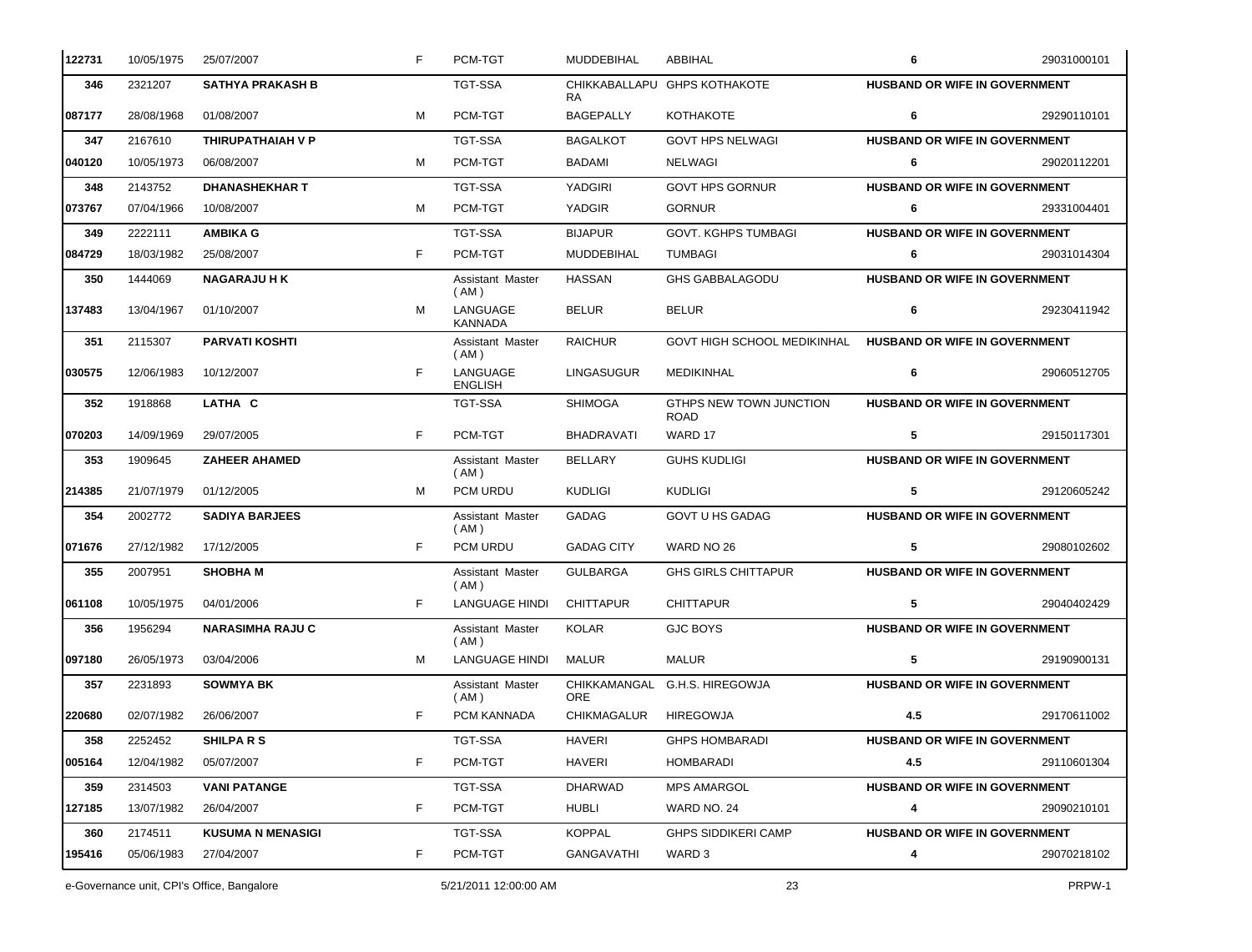| 361    | 2072956                                    | <b>PRATHIBHAK</b>                |    | <b>TGT-SSA</b>                    | <b>DAKSHINA</b><br><b>KANNADA</b> | <b>GUPS, KEMMAYI</b>                         | HUSBAND OR WIFE IN GOVERNMENT        |             |
|--------|--------------------------------------------|----------------------------------|----|-----------------------------------|-----------------------------------|----------------------------------------------|--------------------------------------|-------------|
| 008930 | 22/12/1982                                 | 30/04/2007                       | F  | PCM-TGT                           | <b>PUTTUR</b>                     | WARD NO-6                                    | 4                                    | 29240407301 |
| 362    | 2301339                                    | <b>RUKMINIBAI SHEPUR</b>         |    | Assistant Master<br>( AM )        | <b>BELLARY</b>                    | GOVT PU COLLEGE SANDUR                       | <b>HUSBAND OR WIFE IN GOVERNMENT</b> |             |
| 022799 | 15/07/1976                                 | 13/02/2004                       | F  | LANGUAGE<br><b>ENGLISH</b>        | <b>SANDUR</b>                     | <b>SANDUR</b>                                | 3                                    | 29120706952 |
| 363    | 613215                                     | <b>SHANTHA AR</b>                |    | Assistant Master<br>( AM )        | <b>HASSAN</b>                     | <b>GJC YELECHAGAHALLY</b>                    | <b>OTHER CASES WOMEN</b>             |             |
| 085696 | 20/10/1952                                 | 28/12/1977                       | F. | LANGUAGE HINDI                    | HOLENARASIPU<br>RA.               | YELECHAGAHALLY                               | 59                                   | 29230611002 |
| 364    | 1387345                                    | <b>SOWBHAGYA B T</b>             |    | Assistant Master<br>(AM)          | <b>UDUPI</b>                      | <b>GHS SIDDAPUR</b>                          | <b>OTHER CASES WOMEN</b>             |             |
| 051705 | 01/06/1960                                 | 13/03/1996                       | F. | LANGUAGE HINDI                    | KUNDAPURA                         | <b>SIDDAPUR</b>                              | 26                                   | 29160311210 |
| 365    | 1482809                                    | <b>RENUKA RAJARAM ROGANNAVAR</b> |    | Assistant Master<br>(AM)          | <b>TUMKUR</b>                     | <b>GCHS PATREHALLI</b>                       | <b>OTHER CASES WOMEN</b>             |             |
| 012323 | 18/06/1973                                 | 29/10/1998                       | F. | PCM KANNADA                       | <b>TIPTUR</b>                     | PATRE HALLI                                  | 20                                   | 29180821504 |
| 366    | 1623746                                    | P N KAVITHA                      |    | Assistant Master<br>(AM)          | CHIKKAMANGAL<br><b>ORE</b>        | <b>GHS KOPPA</b>                             | <b>OTHER CASES WOMEN</b>             |             |
| 028657 | 20/07/1973                                 | 30/11/1998                       | F. | <b>LANGUAGE HINDI</b>             | <b>KOPPA</b>                      | WARD NO.6                                    | 19                                   | 29170208601 |
| 367    | 1428794                                    | <b>JAYANTHI N</b>                |    | <b>Assistant Master</b><br>( AM ) | <b>BANGALORE</b><br>SOUTH         | <b>GHS DOMMALUR</b>                          | <b>OTHER CASES WOMEN</b>             |             |
| 147642 | 26/06/1971                                 | 18/06/1997                       | F  | PCM KANNADA                       | SOUTH <sub>3</sub>                | DOMMALUR W NO 72                             | 17.5                                 | 29200902318 |
| 368    | 1318810                                    | <b>FARHATH SIDDIQUA</b>          |    | Assistant Master<br>( AM )        | <b>BANGALORE</b><br><b>RURAL</b>  | G UMPS DODDABALLAPURA TOWN OTHER CASES WOMEN |                                      |             |
| 014936 | 20/05/1968                                 | 09/08/1994                       | F. | LANGUAGE URDU                     | RA.                               | DODDABALLAPU DODDA BALLAPURA TOWN            | 16                                   | 29210224851 |
| 369    | 1650836                                    | <b>VIJAYA KUMARI G</b>           |    | Assistant Master<br>( AM )        | <b>BELLARY</b>                    | <b>GHS GIRLS TEKKALAKOTA</b>                 | <b>OTHER CASES WOMEN</b>             |             |
| 051892 | 01/07/1975                                 | 31/08/1998                       | F  | <b>CBZ KANNADA</b>                | <b>SIRUGUPPA</b>                  | THEKKALAKOTA                                 | $12 \,$                              | 29120808520 |
| 370    | 1710979                                    | <b>M A GEETHA</b>                |    | Assistant Master<br>(AM)          | <b>KODAGU</b>                     | COM.HIGH SCHOOL, MADIKERI                    | <b>OTHER CASES WOMEN</b>             |             |
| 149538 | 18/12/1974                                 | 30/11/1998                       | F  | <b>LANGUAGE HINDI</b>             | <b>MADIKERI</b>                   | <b>MADIKERI WARD19</b>                       | 12                                   | 29250111903 |
| 371    | 1662223                                    | <b>SAVITHA MR</b>                |    | Assistant Master<br>( AM )        | <b>ORE</b>                        | CHIKKAMANGAL G.H.S. ANNIGERE                 | <b>OTHER CASES WOMEN</b>             |             |
| 243767 |                                            | 18/03/1973 01/08/1998            |    | CBZ KANNADA                       | <b>KADUR</b>                      | ANNIGERE                                     | 10                                   | 29170534802 |
| 372    | 733941                                     | <b>NAGAIAH G KANADE</b>          |    | Assistant Master<br>(AM)          | <b>BIDAR</b>                      | <b>GOVT H.S BELKUNI(CH)</b>                  | <b>OTHER CASES MEN</b>               |             |
| 240305 | 18/04/1962                                 | 07/04/1984                       | м  | CRAFT-TAILORING AURAD             |                                   | <b>BELKUNI(CH)</b>                           | 41                                   | 29050101206 |
| 373    | 1318600                                    | <b>ISHWARA M NAIK</b>            |    | Assistant Master<br>(AM)          | <b>SHIMOGA</b>                    | <b>GHS NITTURU</b>                           | <b>OTHER CASES MEN</b>               |             |
| 114743 | 03/06/1964                                 | 21/07/1994                       | M  | LANGUAGE<br>KANNADA               | <b>HOSANAGAR</b>                  | <b>NITTURU</b>                               | 32                                   | 29150225901 |
| 374    | 819559                                     | <b>GANGAIAH</b>                  |    | Assistant Master<br>(AM)          | <b>BANGALORE</b><br><b>RURAL</b>  | <b>G J C VIJAYAPURA</b>                      | <b>OTHER CASES MEN</b>               |             |
| 055226 | 12/03/1955                                 | 13/09/1982                       | м  | LANGUAGE<br><b>KANNADA</b>        | DEVANAHALLI                       | VIJAYAPURA                                   | 28                                   | 29210317033 |
|        | e-Governance unit, CPI's Office, Bangalore |                                  |    | 5/21/2011 12:00:00 AM             |                                   | 24                                           |                                      | PRPW-1      |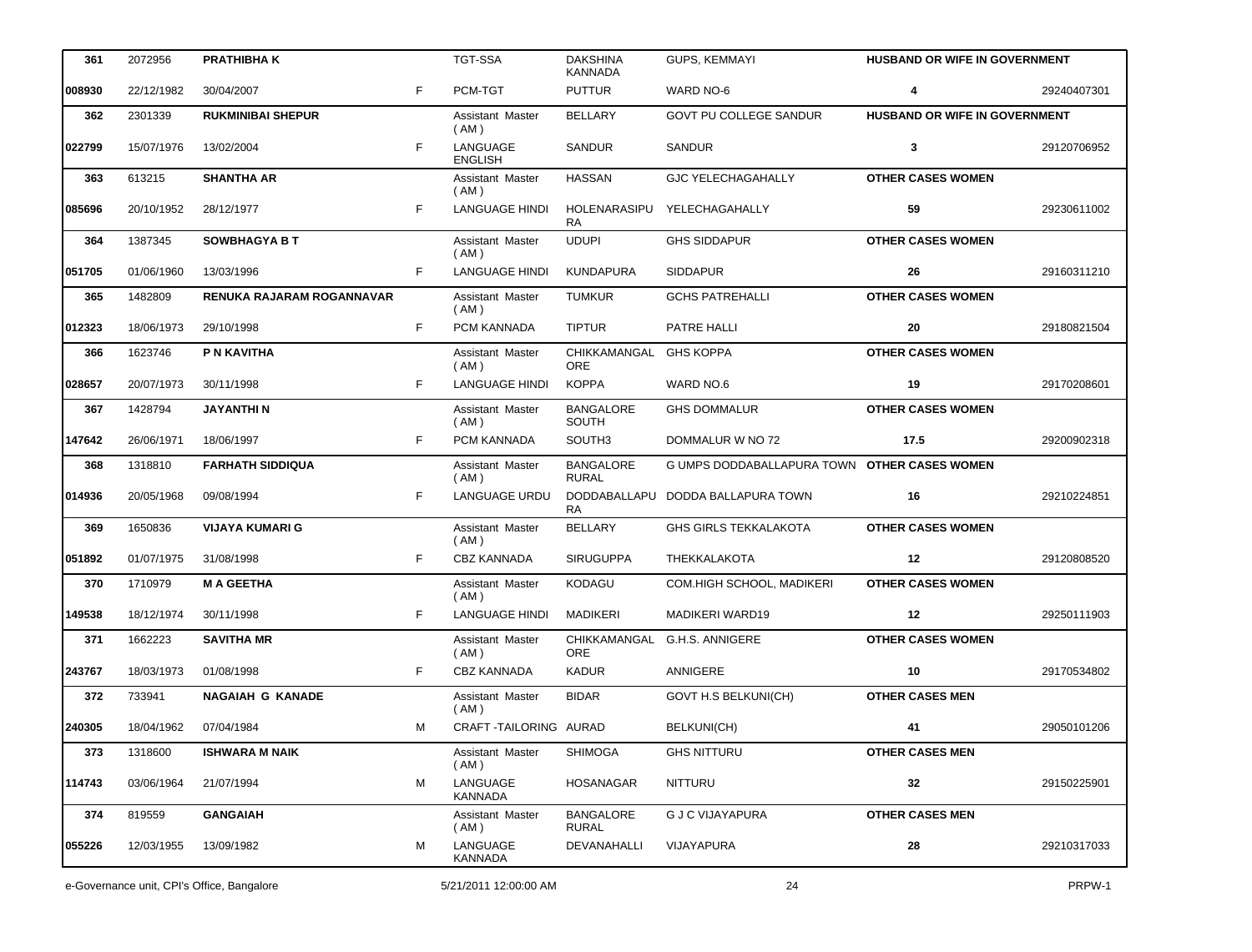| 375    | 1325709    | <b>JYOTHI REVANNA</b>      |   | <b>Education Co-</b><br>Ordinator (ECO) -<br>Secondary | <b>BELLARY</b>                   | <b>BEO,HADAGALI</b>                           | <b>OTHER CASES MEN</b> |             |
|--------|------------|----------------------------|---|--------------------------------------------------------|----------------------------------|-----------------------------------------------|------------------------|-------------|
| 227173 | 01/06/1968 | 18/12/1996                 | M | <b>LANGUAGE HINDI</b>                                  | <b>HADAGALI</b>                  | BEO,HADAGALI                                  | 26                     | 31291202073 |
| 376    | 1458821    | <b>SHIVAKUMAR T G</b>      |   | Assistant Master<br>(AM)                               | DAVANAGERE                       | <b>GSSJVP SANTHEBENNURU</b>                   | <b>OTHER CASES MEN</b> |             |
| 124394 | 21/05/1962 | 05/12/1997                 | м | <b>LANGUAGE HINDI</b>                                  | <b>CHANNAGIRI</b>                | SANTHEBENNURU                                 | 26                     | 29140118811 |
| 377    | 1951626    | <b>VAJIRAJ REVANKAR</b>    |   | Assistant Master<br>(AM)                               | DAVANAGERE                       | GPU COLLEGE FOR BOYS P.J EXTN OTHER CASES MEN |                        |             |
| 234395 | 12/06/1958 | 12/09/1985                 | M | <b>LANGUAGE HINDI</b>                                  | DAVANAGERE(S) WARD NO 21         |                                               | 25                     | 29140308513 |
| 378    | 1384259    | <b>H H MURTHY</b>          |   | Assistant Master<br>(AM)                               | CHIKKAMANGAL GHS, BELLUR<br>ORE. |                                               | <b>OTHER CASES MEN</b> |             |
| 069250 | 20/06/1969 | 22/12/1994                 | м | LANGUAGE HINDI                                         | NARASIMHARAJ<br><b>APURA</b>     | <b>BELLUR</b>                                 | 24                     | 29170303402 |
| 379    | 1405615    | <b>VEERAPPA K</b>          |   | Assistant Master<br>(AM)                               | <b>BANGALORE</b><br><b>RURAL</b> | G HS (COMP) DODDABELE                         | <b>OTHER CASES MEN</b> |             |
| 131649 | 10/07/1970 | 15/09/1997                 | м | <b>ARTS KANNADA</b>                                    | NELAMANGALA                      | <b>DODDABELE</b>                              | 24                     | 29210109004 |
| 380    | 1491236    | <b>PREMKUMARKB</b>         |   | Assistant Master<br>(AM)                               | <b>SHIMOGA</b>                   | <b>GPUC ANAVATTI</b>                          | <b>OTHER CASES MEN</b> |             |
| 193091 | 10/02/1972 | 30/11/1998                 | M | CBZ KANNADA                                            | <b>SORAB</b>                     | <b>ANAVATTI</b>                               | 22                     | 29150605810 |
| 381    | 720187     | <b>KEMPARAMAIAH N</b>      |   | Graduate Head<br>Master(GHM)                           | <b>TUMKUR</b>                    | <b>GHPS NIDASALE</b>                          | <b>OTHER CASES MEN</b> |             |
| 004910 | 08/04/1953 | 15/02/1985                 | M | HINDI - GENERAL                                        | <b>KUNIGAL</b>                   | NIDASALE                                      | 18                     | 29181003701 |
| 382    | 1866320    | <b>MAHESH H</b>            |   | Assistant Master<br>(AM)                               | <b>KOLAR</b>                     | <b>GJC GOWNAPALLI</b>                         | <b>OTHER CASES MEN</b> |             |
| 141404 | 01/07/1969 | 01/08/1997                 | M | <b>BRP PCM</b>                                         | SRINIVASAPUR                     | <b>GOWNIPALLI</b>                             | 18                     | 29191210709 |
| 383    | 1663333    | <b>NOUSHAD AHMED KHAZI</b> |   | Assistant Master<br>(AM)                               | CHIKKAMANGAL<br>ORE              | <b>GHS DORANALU</b>                           | <b>OTHER CASES MEN</b> |             |
| 022134 | 20/07/1965 | 10/11/1998                 | M | LANGUAGE<br><b>ENGLISH</b>                             | <b>TARIKERE</b>                  | <b>DORANALU</b>                               | 18                     | 29170406503 |
| 384    | 1076276    | <b>JAYANNA T</b>           |   | Assistant Master<br>(AM)                               | CHIKKAMANGAL<br><b>ORE</b>       | <b>GHS BAVIKERE</b>                           | <b>OTHER CASES MEN</b> |             |
| 078206 | 19/04/1968 | 11/07/1989                 | м | <b>ARTS KANNADA</b>                                    | <b>TARIKERE</b>                  | <b>BHAVIKERE</b>                              | 14                     | 29170400708 |
| 385    | 1076277    | <b>RAMAPPA CHALAVADI</b>   |   | Assistant Master<br>(AM)                               | CHIKKAMANGAL GGJC, KADUR<br>ORE  |                                               | <b>OTHER CASES MEN</b> |             |
| 125095 | 12/08/1967 | 18/07/1989                 | М | LANGUAGE<br>KANNADA                                    | <b>KADUR</b>                     | WORD NO 14                                    | 5                      | 29170533106 |
| 386    | 1281089    | <b>VEERABHADRAIAH R</b>    |   | Assistant Master<br>(AM)                               | <b>BANGALORE</b><br><b>NORTH</b> | BEO,NORTH4                                    | <b>OTHER CASES MEN</b> |             |
| 200830 | 01/06/1962 | 08/12/1994                 | м | LANGUAGE<br><b>KANNADA</b>                             | NORTH4                           | BEO,NORTH4                                    | 4                      | 31292807185 |
| 387    | 1069436    | <b>NAGESHPPA R</b>         |   | Assistant Master<br>(AM)                               | MANDYA                           | <b>GHS THAGGAHALLY</b>                        | <b>OTHER CASES MEN</b> |             |
| 243812 | 22/09/1967 | 29/11/1989                 | М | ARTS KANNADA                                           | <b>MADDUR</b>                    | <b>THAGGA HALLY</b>                           | 0                      | 29220214107 |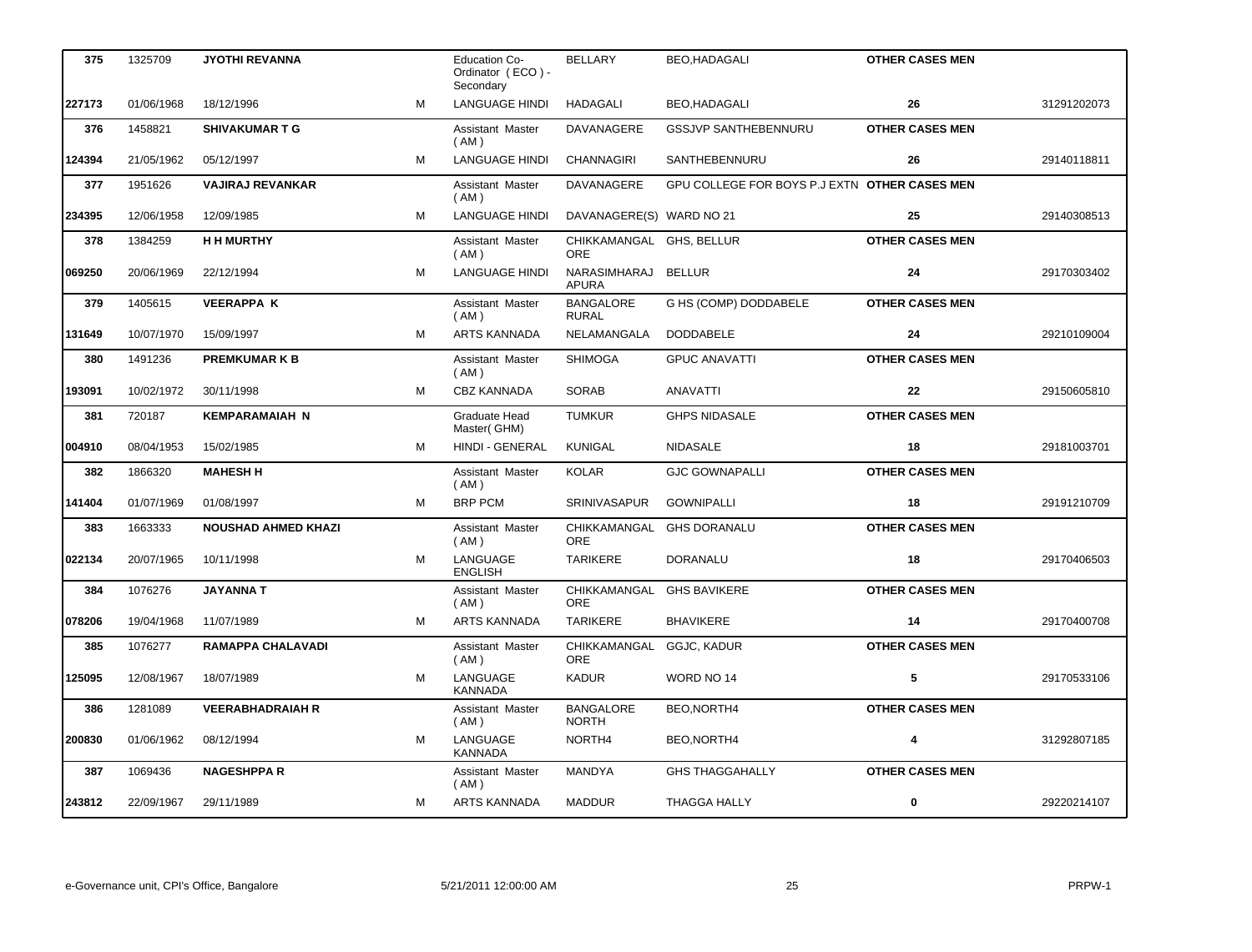# **PROVISIONAL LIST OF TEACHERS FOR REQUEST TRANSFER -2011 ( SECONDARY - OUT OF UNIT ) : AM / GHM / ECO / BRP / TA /TGT**

## **TRANSFER AUTHORITY : DPI MYSORE**

|                    | PRI.NO. KGID NO | <b>APPLICANT NAME</b>      |            | <b>DESIG NAME</b>        | <b>DIST NAME</b>          | <b>SCHOOL NAME</b>                       | <b>GROUNDS FOR PRIORITY</b>    |                |
|--------------------|-----------------|----------------------------|------------|--------------------------|---------------------------|------------------------------------------|--------------------------------|----------------|
| <b>APPL NO DOB</b> |                 | DATE OF ENTRY INTO SERVICE | <b>SEX</b> | <b>SUBJECT NAME</b>      | <b>TALUK NAME</b>         | <b>VILLAGE NAME</b>                      | <b>Total Weightage</b>         | <b>SCH COD</b> |
| $\mathbf{1}$       | 2107326         | ASHWATHA NARAYANA R G      |            | <b>TGT-SSA</b>           | <b>BELGAUM</b>            | KHPS BOGUR BOGUR                         | <b>TERMINALLY ILL CASES</b>    |                |
| 058444             | 07/05/1973      | 01/07/2005                 | м          | PCM-TGT                  | <b>KHANAPUR</b>           | <b>BOGUR</b>                             | 10                             | 29010802201    |
| $\overline{2}$     | 2007682         | <b>NINGEGOWDA</b>          |            | <b>TGT-SSA</b>           | YADGIRI                   | <b>GOVT HPS YADALBHAVI</b>               | <b>TERMINALLY ILL CASES</b>    |                |
| 155534             | 14/06/1976      | 01/07/2005                 | М          | PCM-TGT                  | <b>SHORAPUR</b>           | YADALABHAVI                              | 10                             | 29330821301    |
| $\mathbf{3}$       | 1955902         | <b>NANDEESHAN</b>          |            | <b>TGT-SSA</b>           | RA                        | CHIKKABALLAPU GHPS CHIKKADASARAHALLI     | <b>TERMINALLY ILL CASES</b>    |                |
| 090824             | 05/07/1978      | 10/06/2005                 | M          | PCM-TGT                  | <b>SIDLAGHATTA</b>        | <b>CHIKK DASARAHALLI</b>                 | 7.5                            | 29291105201    |
| 4                  | 1810213         | <b>TRIVENI R</b>           |            | <b>TGT-SSA</b>           | <b>BIJAPUR</b>            | <b>GOVT KBHPS MANNAPUR</b>               | <b>TERMINALLY ILL CASES</b>    |                |
| 136361             | 29/11/1979      | 06/07/2005                 | F          | PCM-TGT                  | <b>SINDAGI</b>            | MANNAPUR                                 | 7.5                            | 29031210101    |
| 5                  | 2252214         | <b>CHANDRASHEKAR M S</b>   |            | <b>TGT-SSA</b>           | <b>HAVERI</b>             | <b>GHPS IBRAHIMPUR</b>                   | <b>TERMINALLY ILL CASES</b>    |                |
| 006662             | 12/03/1975      | 27/04/2007                 | М          | PCM-TGT                  | SHIGGOAN                  | <b>IBRAHIMPUR</b>                        | 6                              | 29111703501    |
| 6                  | 2173616         | <b>CHANDRASHEKARA M C</b>  |            | <b>TGT-SSA</b>           | <b>KOPPAL</b>             | <b>GHPS KOLIHAL</b>                      | <b>TERMINALLY ILL CASES</b>    |                |
| 115362             | 18/04/1981      | 07/06/2007                 | М          | PCM-TGT                  | YELBURGA                  | KOLIHAL                                  | 6                              | 29070907501    |
| $\overline{7}$     | 2313785         | <b>RAMESHAH</b>            |            | TGT-SSA                  | <b>DHARWAD</b>            | <b>HPS AHETTI</b>                        | <b>TERMINALLY ILL CASES</b>    |                |
| 077541             | 01/07/1977      | 19/06/2007                 | М          | PCM-TGT                  | NAVALGUND                 | AHETTI                                   | 6                              | 29090500201    |
| 8                  | 1800131         | <b>MAHESHAKJ</b>           |            | <b>TGT-SSA</b>           | <b>HAVERI</b>             | <b>GHPS NEERALAGI</b>                    | <b>TERMINALLY ILL CASES</b>    |                |
| 133446             | 20/07/1972      | 29/06/2007                 | М          | PCM-TGT                  | HANAGAL                   | NEERALAGI                                | 6                              | 29110511001    |
| 9                  | 2276424         | <b>MAHESHASS</b>           |            | TGT-SSA                  | <b>CHIKKODI</b>           | K.H.P.S.GALGALITOT                       | <b>TERMINALLY ILL CASES</b>    |                |
| 091927             | 15/05/1976      | 11/07/2007                 | М          | PCM-TGT                  | <b>RAIBAG</b>             | <b>HIDKAL</b>                            | 6                              | 29301002201    |
| 10                 | 2252173         | <b>SURESHA S R</b>         |            | <b>TGT-SSA</b>           | <b>HAVERI</b>             | <b>GHPS DAMAMALLI</b>                    | <b>TERMINALLY ILL CASES</b>    |                |
| 050276             | 22/02/1971      | 23/07/2007                 | M          | PCM-TGT                  | HIREKERUR                 | DAMAMALLI                                | 6                              | 29110703101    |
| 11                 | 2270687         | <b>MANJUNATH M</b>         |            | <b>TGT-SSA</b>           | <b>CHIKKODI</b>           | K.H.P.S.KANCHKARWADI                     | <b>TERMINALLY ILL CASES</b>    |                |
| 093755             | 12/08/1980      | 01/09/2007                 | м          | PCM-TGT                  | RAIBAG                    | <b>RAIBAG</b>                            | 6                              | 29301004905    |
| 12                 | 2243397         | AISHA SIDDIQA K H          |            | Assistant Master<br>(AM) | AR                        | CHAMARAJANAG GHS JYOTHIGOWADANAPURA      | <b>TERMINALLY ILL CASES</b>    |                |
| 137760             | 14/11/1983      | 19/09/2008                 | F          | <b>ARTS KANNADA</b>      | CHAMARAJA<br><b>NAGAR</b> | <b>JOTHIGOWDAN PURA</b>                  | 4                              | 29270113302    |
| 13                 | 2254265         | <b>MAHEBOOBI R ITAGI</b>   |            | Assistant Master<br>(AM) | HAVERI                    | GOVT URDU HIGH SCHOOL<br><b>HALAGERI</b> | <b>TERMINALLY ILL CASES</b>    |                |
| 212075             | 20/08/1976      | 02/11/2008                 | F          | PCM URDU                 | RANNEBENNUR               | <b>HALAGERI</b>                          | 4                              | 29111403308    |
| 14                 | 2305619         | <b>SURESHAKR</b>           |            | Assistant Master<br>(AM) | BELLARY                   | GOVT PU COLLEGE M M HALLI                | PHISICALLY HANDICAPPED (> 40%) |                |
| 165189             | 15/06/1973      | 05/09/2008                 | М          | <b>CBZ KANNADA</b>       | <b>HOSPET</b>             | MARIYAMMANA HALLI                        | 4                              | 29120504019    |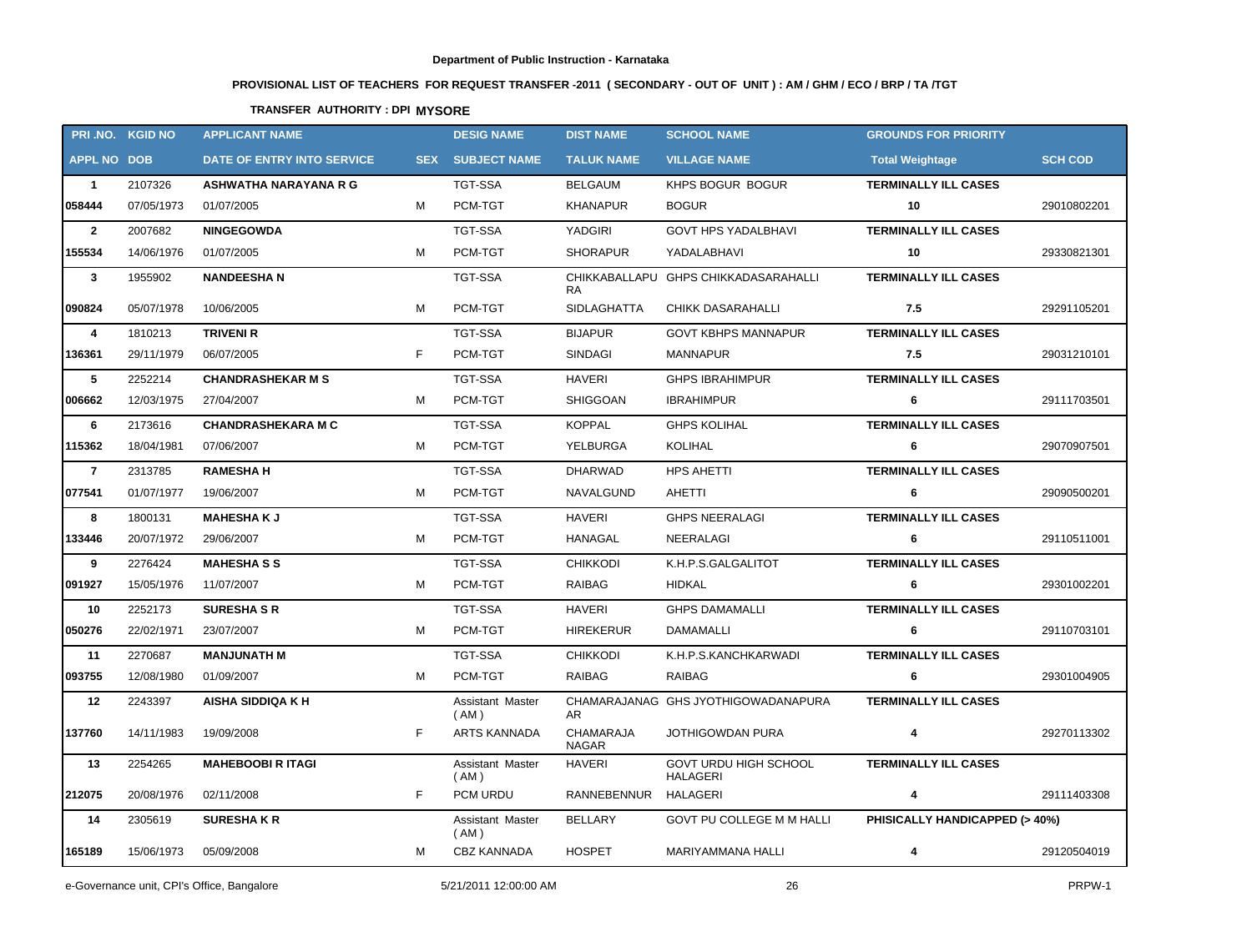| 15     | 1435479    | <b>ANITHA</b>        |   | Assistant Master<br>(AM)   | <b>DAKSHINA</b><br><b>KANNADA</b>      | GHS, AJJIBETTU                                    | <b>WIDOWS</b>                              |             |
|--------|------------|----------------------|---|----------------------------|----------------------------------------|---------------------------------------------------|--------------------------------------------|-------------|
| 087136 | 11/11/1968 | 14/06/1997           | F | PCM KANNADA                | <b>BANTWAL</b>                         | WARD NO-12                                        | 13                                         | 29240109202 |
| 16     | 2080590    | <b>RENUKA MC</b>     |   | Assistant Master<br>(AM)   | CHIKKABALLAPU GMHPS MELUR<br><b>RA</b> |                                                   | <b>DEFENCE CASES</b>                       |             |
| 023605 | 04/04/1977 | 02/05/2007           | F | CBZ KANNADA                | <b>SIDLAGHATTA</b>                     | MELUR                                             | 8                                          | 29291118905 |
| 17     | 2080590    | <b>RENUKA MC</b>     |   | Assistant Master<br>(AM)   | CHIKKABALLAPU GHS MELUR<br><b>RA</b>   |                                                   | <b>DEFENCE CASES</b>                       |             |
| 023605 | 04/04/1977 | 02/05/2007           | F | <b>CBZ KANNADA</b>         | <b>SIDLAGHATTA</b>                     | MELUR                                             | 8                                          | 29291118905 |
| 18     | 1426003    | <b>GAYATHRIV</b>     |   | Assistant Master<br>(AM)   | <b>MYSORE</b>                          | <b>GHS YARAHALLI</b>                              | HUSBAND AND WIFE BOTH IN GOVERNMENT        |             |
| 023313 | 10/04/1976 | 04/12/1996           | F | LANGUAGE<br><b>KANNADA</b> | H.D.KOTE                               | YARA HALLI                                        | 26.5                                       | 29260313906 |
| 19     | 1896687    | <b>RENUKA B</b>      |   | Assistant Master<br>( AM ) | <b>MYSORE</b>                          | <b>GHS GAGENAHALLI</b>                            | HUSBAND AND WIFE BOTH IN GOVERNMENT        |             |
| 232183 | 09/01/1976 | 08/01/2004           | F | <b>CBZ KANNADA</b>         | <b>HUNSUR</b>                          | <b>GAGENAHALLI</b>                                | 14                                         | 29260409402 |
| 20     | 1943881    | <b>MAMATHARP</b>     |   | Assistant Master<br>(AM)   | <b>RAICHUR</b>                         | <b>GOVT PU COLLEGE SIRWAR</b>                     | HUSBAND AND WIFE BOTH IN GOVERNMENT        |             |
| 042138 | 22/09/1976 | 12/01/2004           | F | PCM KANNADA                | <b>MANVI</b>                           | <b>SIRWAR</b>                                     | 14                                         | 29060613822 |
| 21     | 1935619    | <b>BASAVARAJU B</b>  |   | Assistant Master<br>(AM)   | <b>RAMANAGARA</b>                      | <b>GJC KODAMBALLI</b>                             | HUSBAND AND WIFE BOTH IN GOVERNMENT        |             |
| 063001 | 11/02/1978 | 03/02/2004           | м | <b>CBZ KANNADA</b>         | CHANNAPATNA                            | <b>KODAMBALLI</b>                                 | 14                                         | 29210711804 |
| 22     | 1908225    | <b>RAVICHANDRA H</b> |   | Assistant Master<br>(AM)   | <b>BELLARY</b>                         | <b>GHS HOSA DAROJI</b>                            | HUSBAND AND WIFE BOTH IN GOVERNMENT        |             |
| 055107 | 29/03/1979 | 12/02/2004           | M | <b>LANGUAGE HINDI</b>      | <b>SANDUR</b>                          | <b>HOSA DAROJI</b>                                | 14                                         | 29120707408 |
| 23     | 1944962    | <b>H SHARADA</b>     |   | Assistant Master<br>(AM)   | <b>RAICHUR</b>                         | <b>GOVT HIGH SCHOOL</b><br>CHANDRABANDA           | HUSBAND AND WIFE BOTH IN GOVERNMENT        |             |
| 088540 | 05/10/1976 | 09/03/2004           | F | <b>ARTS KANNADA</b>        | <b>RAICHUR</b>                         | CHANANDRABANDA                                    | 14                                         | 29060702102 |
| 24     | 1908015    | <b>LOHITH K B</b>    |   | Assistant Master<br>(AM)   | <b>BANGALORE</b><br>SOUTH              | <b>GOVT HS HUSKUR</b>                             | HUSBAND AND WIFE BOTH IN GOVERNMENT        |             |
| 196588 | 17/05/1980 | 08/01/2004           | м | PCM KANNADA                | ANEKAL                                 | <b>HUSKUR</b>                                     | 12                                         | 29200412108 |
| 25     | 1909183    | <b>LAKSHMANA K S</b> |   | <b>TGT-SSA</b>             | <b>BELLARY</b>                         | GHPS MUSTAGATTA (W)                               | HUSBAND AND WIFE BOTH IN GOVERNMENT        |             |
| 015782 | 21/11/1974 | 02/05/2005           | M | PCM-TGT                    | <b>BELLARY WEST</b>                    | MUSTAGATTA                                        | 12                                         | 29120106801 |
| 26     | 1945385    | SHIVASHANKAR RN      |   | TGT-SSA                    | <b>RAICHUR</b>                         | <b>GHPS NAVALAKAL</b>                             | <b>HUSBAND AND WIFE BOTH IN GOVERNMENT</b> |             |
| 042131 | 06/06/1975 | 02/05/2005           | м | PCM-TGT                    | MANVI                                  | NAVALAKAL                                         | 12                                         | 29060611701 |
| 27     | 2002662    | <b>ASHAMS</b>        |   | TGT-SSA                    | <b>GADAG</b>                           | <b>GHPS MEUNDI</b>                                | HUSBAND AND WIFE BOTH IN GOVERNMENT        |             |
| 119785 | 30/03/1980 | 02/05/2005           | F | PCM-TGT                    | MUNDARAGI                              | <b>MEUNDI</b>                                     | 12                                         | 29080201802 |
| 28     | 1954220    | <b>ASHWINI K S</b>   |   | Assistant Master<br>(AM)   | RA                                     | CHIKKABALLAPU GHS BOYS HIGH SCHOOL,<br>CHINTAMANI | HUSBAND AND WIFE BOTH IN GOVERNMENT        |             |
| 125696 | 13/05/1976 | 11/02/2004           | F | <b>CBZ KANNADA</b>         | CHINTAMANI                             | WARD NO:6                                         | 10                                         | 29290440417 |
| 29     | 1966522    | RAVI A M             |   | TGT-SSA                    | <b>GULBARGA</b>                        | <b>GOVT HPS KANAMUS</b>                           | <b>HUSBAND AND WIFE BOTH IN GOVERNMENT</b> |             |
| 060238 | 20/07/1975 | 28/06/2005           | м | PCM-TGT                    | ALAND                                  | <b>KANAMUS</b>                                    | 10                                         | 29040105801 |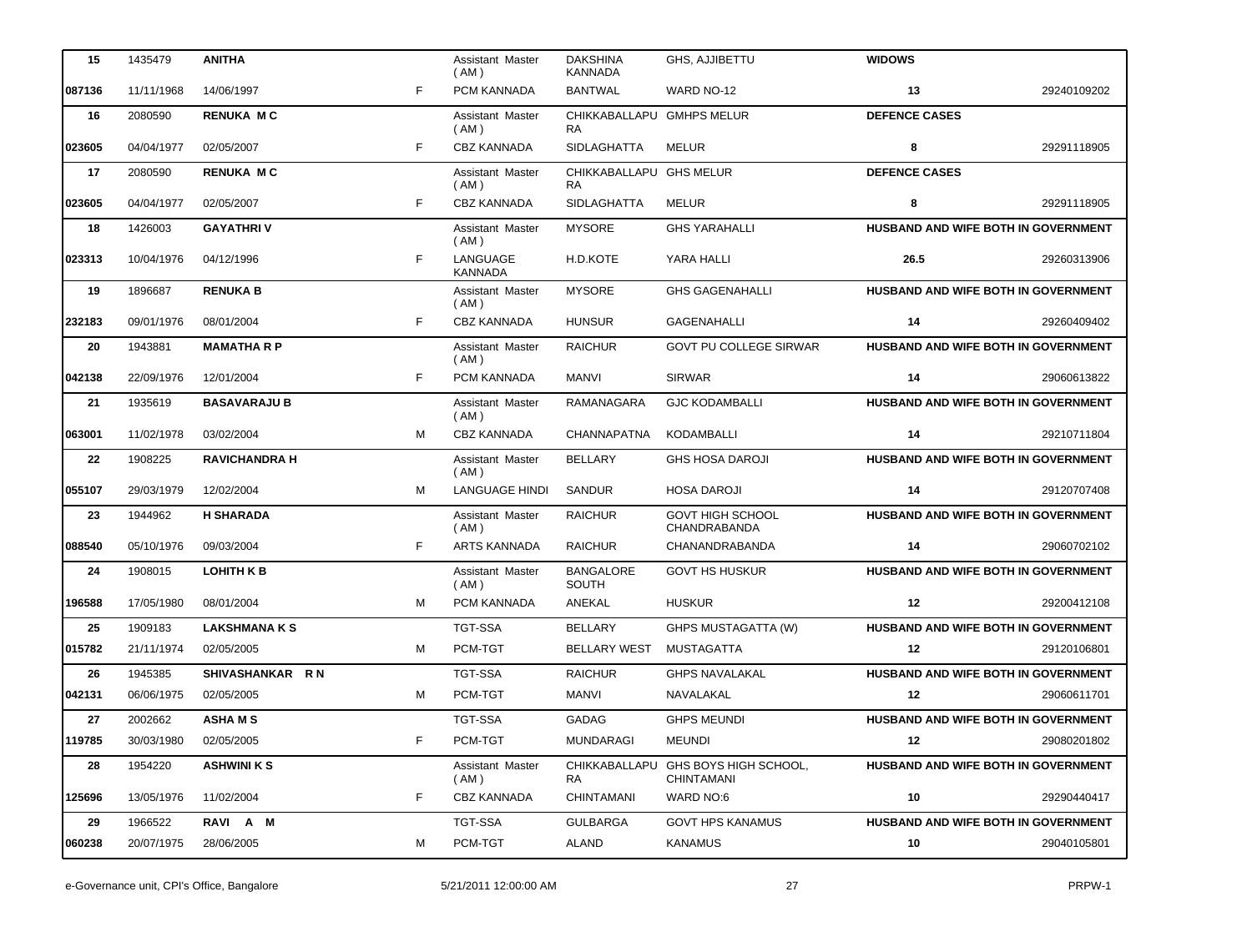| 30     | 2302789    | <b>MAHADEVA C</b>        |    | <b>TGT-SSA</b>             | <b>BELLARY</b>                   | <b>GHPS NIDAGURTHI</b>              | <b>HUSBAND AND WIFE BOTH IN GOVERNMENT</b> |             |
|--------|------------|--------------------------|----|----------------------------|----------------------------------|-------------------------------------|--------------------------------------------|-------------|
| 064450 | 26/08/1979 | 28/06/2005               | M  | PCM-TGT                    | SANDUR                           | <b>NIDAGURTHI</b>                   | 10                                         | 29120703802 |
| 31     | 1966876    | <b>MALLIKARJUNA S J</b>  |    | <b>TGT-SSA</b>             | <b>GULBARGA</b>                  | <b>GOVT HPS MOGALA</b>              | HUSBAND AND WIFE BOTH IN GOVERNMENT        |             |
| 041401 | 09/11/1980 | 29/06/2005               | M  | PCM-TGT                    | <b>CHITTAPUR</b>                 | MOGALA                              | 10                                         | 29040408301 |
| 32     | 1936905    | <b>PRATHIMA N R</b>      |    | <b>TGT-SSA</b>             | <b>RAMANAGARA</b>                | <b>G HPS ACHALU</b>                 | <b>HUSBAND AND WIFE BOTH IN GOVERNMENT</b> |             |
| 182840 | 21/09/1978 | 01/07/2005               | F  | PCM-TGT                    | KANAKAPURA                       | ACHALU                              | 10                                         | 29210813702 |
| 33     | 1797846    | <b>MR SURESH</b>         |    | <b>TGT-SSA</b>             | <b>HAVERI</b>                    | <b>GHPS CHILLUR BADNI</b>           | <b>HUSBAND AND WIFE BOTH IN GOVERNMENT</b> |             |
| 203881 | 02/01/1975 | 02/07/2005               | M  | PCM-TGT                    | <b>SAVANUR</b>                   | CHILLURBADANI                       | 10                                         | 29111601102 |
| 34     | 2104681    | VIJAYA KUMAR NAYAK H J   |    | <b>TGT-SSA</b>             | <b>CHIKKODI</b>                  | K.H.P.S.                            | <b>HUSBAND AND WIFE BOTH IN GOVERNMENT</b> |             |
| 091590 | 22/06/1976 | 02/07/2005               | M  | PCM-TGT                    | <b>RAIBAG</b>                    | <b>BYAKUD</b>                       | 10                                         | 29301001201 |
| 35     | 2271736    | <b>RAMESH G</b>          |    | <b>TGT-SSA</b>             | <b>BELGAUM</b>                   | KHPS CHUNCHAWAD<br><b>CHUNCHWAD</b> | <b>HUSBAND AND WIFE BOTH IN GOVERNMENT</b> |             |
| 116626 | 20/07/1977 | 02/07/2005               | M  | PCM-TGT                    | <b>KHANAPUR</b>                  | <b>CHUNCHWAD</b>                    | 10                                         | 29010803901 |
| 36     | 1797887    | <b>SOMASHEKHARA B H</b>  |    | <b>TGT-SSA</b>             | <b>HAVERI</b>                    | <b>GHPS KALIWAL</b>                 | HUSBAND AND WIFE BOTH IN GOVERNMENT        |             |
| 220462 | 21/07/1978 | 02/07/2005               | M  | PCM-TGT                    | <b>SAVANUR</b>                   | KALIWAL                             | 10                                         | 29111603601 |
| 37     | 1945887    | <b>SHASHISHANKAR H M</b> |    | TGT-SSA                    | <b>RAICHUR</b>                   | <b>GHPS BANGALICALONY 4</b>         | <b>HUSBAND AND WIFE BOTH IN GOVERNMENT</b> |             |
| 003940 | 31/03/1970 | 04/07/2005               | м  | PCM-TGT                    | <b>SINDHANUR</b>                 | <b>SINDHANUR</b>                    | 10                                         | 29060811203 |
| 38     | 2272119    | <b>SHOBHAKN</b>          |    | TGT-SSA                    | <b>CHIKKODI</b>                  | K.H.P.S.                            | HUSBAND AND WIFE BOTH IN GOVERNMENT        |             |
| 028419 | 20/10/1977 | 04/07/2005               | F  | PCM-TGT                    | <b>RAIBAG</b>                    | <b>BEKKERI</b>                      | 10                                         | 29301000601 |
| 39     | 2000270    | <b>PAVITHRA IS</b>       |    | TGT-SSA                    | <b>CHIKKODI</b>                  | K.H.P.S.                            | <b>HUSBAND AND WIFE BOTH IN GOVERNMENT</b> |             |
| 030149 | 11/03/1982 | 04/07/2005               | F. | PCM-TGT                    | MUDALGI                          | HADIGANAL                           | 10                                         | 29301402401 |
| 40     | 2274495    | <b>GIRISHA H B</b>       |    | <b>TGT-SSA</b>             | <b>CHIKKODI</b>                  | K.H.P.S.                            | HUSBAND AND WIFE BOTH IN GOVERNMENT        |             |
| 087901 | 30/03/1973 | 06/07/2005               | M  | PCM-TGT                    | <b>RAIBAG</b>                    | <b>NIPNAL</b>                       | 10                                         | 29301004401 |
| 41     | 1874558    | <b>RUHE TAMANNA</b>      |    | Assistant Master<br>(AM)   | ORE                              | CHIKKAMANGAL UHPS AJJAMPURA         | <b>HUSBAND AND WIFE BOTH IN GOVERNMENT</b> |             |
| 009895 | 10/07/1978 | 01/12/2005               | F  | CBZ URDU                   | <b>TARIKERE</b>                  | AJJAMPURA                           | 10                                         | 29170419213 |
| 42     | 1979123    | <b>SMT SAVITA HALLUR</b> |    | Assistant Master<br>(AM)   | <b>KOPPAL</b>                    | <b>GHS KARATAGI</b>                 | HUSBAND AND WIFE BOTH IN GOVERNMENT        |             |
| 036432 | 18/10/1982 | 28/12/2005               | F  | LANGUAGE<br><b>ENGLISH</b> | <b>GANGAVATHI</b>                | KARATAGI                            | 10                                         | 29070208735 |
| 43     | 2115895    | <b>JYOTHIS</b>           |    | Assistant Master<br>(AM)   | <b>RAICHUR</b>                   | GOVT HIGH SCHOOL MADLAPUR           | HUSBAND AND WIFE BOTH IN GOVERNMENT        |             |
| 038376 | 30/05/1981 | 17/03/2007               | F  | <b>LANGUAGE HINDI</b>      | MANVI                            | <b>MADLAPUR</b>                     | 8                                          | 29060610103 |
| 44     | 1996376    | <b>DIVYAKALA H S</b>     |    | Assistant Master<br>(AM)   | MANDYA                           | <b>GJC KIKKERI</b>                  | <b>HUSBAND AND WIFE BOTH IN GOVERNMENT</b> |             |
| 060503 | 13/06/1974 | 26/04/2007               | F  | LANGUAGE<br><b>ENGLISH</b> | <b>KRISHNARAJA</b><br><b>PET</b> | <b>KIKKERI</b>                      | 8                                          | 29220118014 |
| 45     | 2312420    | <b>SHREEDEVI B</b>       |    | Assistant Master<br>(AM)   | <b>DHARWAD</b>                   | <b>GHS MADANABHAVI</b>              | <b>HUSBAND AND WIFE BOTH IN GOVERNMENT</b> |             |
| 048603 | 26/04/1976 | 26/04/2007               | F  | PCM KANNADA                | DHARWAD                          | MADANABHAVI                         | 8                                          | 29090107503 |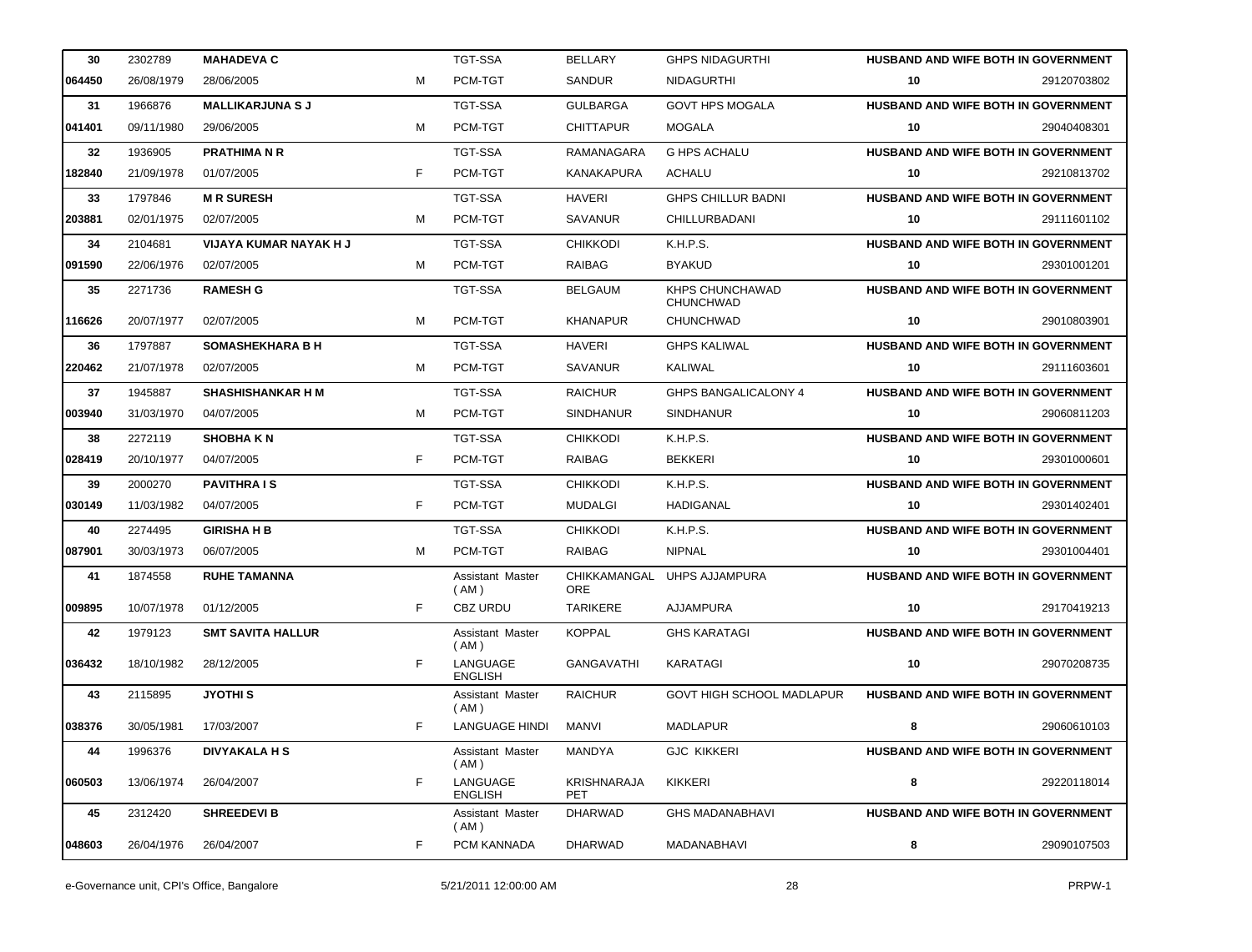| 46     | 2252224    | <b>DINESHAHJ</b>         |    | TGT-SSA                         | <b>HAVERI</b>            | <b>GHPS KOTTIGERI</b>                                             | HUSBAND AND WIFE BOTH IN GOVERNMENT        |             |
|--------|------------|--------------------------|----|---------------------------------|--------------------------|-------------------------------------------------------------------|--------------------------------------------|-------------|
| 086623 | 16/07/1971 | 27/04/2007               | м  | PCM-TGT                         | <b>SHIGGOAN</b>          | BANKAPUR WARD NO 20                                               | 8                                          | 29111711902 |
| 47     | 2270439    | NIRANJANA MJ             |    | TGT-SSA                         | <b>CHIKKODI</b>          | K.H.P.S.MIDAKNATTI                                                | HUSBAND AND WIFE BOTH IN GOVERNMENT        |             |
| 130149 | 20/02/1979 | 27/04/2007               | м  | PCM-TGT                         | <b>GOKAK</b>             | KHANGAON                                                          | 8                                          | 29300605705 |
| 48     | 2168912    | <b>SOWMYADC</b>          |    | TGT-SSA                         | <b>BAGALKOT</b>          | <b>GOVT HPS HALADUR</b>                                           | HUSBAND AND WIFE BOTH IN GOVERNMENT        |             |
| 061448 | 13/06/1982 | 27/04/2007               | F  | PCM-TGT                         | <b>BADAMI</b>            | <b>HALADUR</b>                                                    | 8                                          | 29020103701 |
| 49     | 2220045    | <b>SMT VIDYA SHENOY</b>  |    | TGT-SSA                         | <b>BIJAPUR</b>           | GOVT HPS HONAWAD TOTA NO1                                         | HUSBAND AND WIFE BOTH IN GOVERNMENT        |             |
| 070132 | 17/04/1983 | 27/04/2007               | F. | PCM-TGT                         | BIJAPUR RURAL HONAWAD    |                                                                   | 8                                          | 29030504104 |
| 50     | 2252439    | <b>SHIVAPRASAD C S</b>   |    | TGT-SSA                         | <b>HAVERI</b>            | <b>GHPS KANCHARAGATTI</b>                                         | HUSBAND AND WIFE BOTH IN GOVERNMENT        |             |
| 147880 | 03/04/1979 | 28/04/2007               | м  | PCM-TGT                         | <b>HAVERI</b>            | KANCHARAGATTI                                                     | 8                                          | 29110602004 |
| 51     | 1991657    | <b>HEMAVATHI A S</b>     |    | TGT-SSA                         | <b>BIDAR</b>             | GOVT HPS SECANDRAPUR                                              | HUSBAND AND WIFE BOTH IN GOVERNMENT        |             |
| 086763 | 05/06/1978 | 02/05/2007               | F  | PCM-TGT                         | <b>BIDAR</b>             | SECANDRAPUR                                                       | 8                                          | 29050411101 |
| 52     | 2265435    | L ATHA H P               |    | Assistant Master<br>(AM)        | <b>SHIMOGA</b>           | <b>GCHS GUDDEKERI</b>                                             | HUSBAND AND WIFE BOTH IN GOVERNMENT        |             |
| 058047 | 25/09/1983 | 02/05/2007               | F. | PCM KANNADA                     | <b>THIRTHAHALLI</b>      | <b>GUDDEKERI</b>                                                  | 8                                          | 29150733501 |
| 53     | 2264926    | <b>VASUDHASS</b>         |    | Assistant Master<br>(AM)        | <b>SHIMOGA</b>           | <b>GHS MARUTHIPURA</b>                                            | HUSBAND AND WIFE BOTH IN GOVERNMENT        |             |
| 117334 | 14/03/1983 | 07/05/2007               | F  | PCM KANNADA                     | <b>HOSANAGAR</b>         | <b>MARUTHIPURA</b>                                                | 8                                          | 29150205204 |
| 54     | 1957953    | <b>BHARATHIS</b>         |    | Assistant Master<br>(AM)        | <b>TUMKUR</b>            | GHS HALEPALYA TIPTUR W-22                                         | HUSBAND AND WIFE BOTH IN GOVERNMENT        |             |
| 211371 | 20/07/1972 | 22/03/2004               | F. | <b>CBZ KANNADA</b>              | <b>TIPTUR</b>            | TIPTUR (TMC) WARD 22                                              | $\mathbf{7}$                               | 29180824403 |
| 55     | 1934973    | <b>VASANTHA KUMARI M</b> |    | Assistant Master<br>(AM)        | DAVANAGERE               | GPU COLLEGE FOR BOYS P.J EXTN HUSBAND AND WIFE BOTH IN GOVERNMENT |                                            |             |
| 106345 | 15/03/1980 | 31/01/2004               | F. | <b>CBZ KANNADA</b>              | DAVANAGERE(S) WARD NO 21 |                                                                   | 6                                          | 29140308513 |
| 56     | 2040355    | <b>MANJULA HS</b>        |    | Assistant Master<br>(AM)        | RAMANAGARA               | <b>GJC KOONAGAL</b>                                               | HUSBAND AND WIFE BOTH IN GOVERNMENT        |             |
| 024248 | 06/09/1977 | 30/04/2007               | F  | <b>CBZ KANNADA</b>              | RAMANAGARA               | KOONAGALLU                                                        | 6                                          | 29210609007 |
| 57     | 2267298    | <b>RAVISE</b>            |    | Assistant Master<br>(AM)        | <b>SHIMOGA</b>           | <b>GHS BALEMARANAHALLI</b>                                        | HUSBAND AND WIFE BOTH IN GOVERNMENT        |             |
| 091004 | 21/07/1978 | 02/05/2007               | м  | <b>CBZ KANNADA</b>              | <b>BHADRAVATI</b>        | BALEMARANAHALLI                                                   | 6                                          | 29150114503 |
| 58     | 2251780    | <b>PARAMESHAKS</b>       |    | TGT-SSA                         | <b>HAVERI</b>            | <b>GHPS VANHALLI</b>                                              | HUSBAND AND WIFE BOTH IN GOVERNMENT        |             |
| 081295 | 08/09/1975 | 08/06/2007               | м  | PCM-TGT                         | <b>SHIGGOAN</b>          | VANAHALLI                                                         | 6                                          | 29111707902 |
| 59     | 2173116    | <b>PRASANNA NAIK G</b>   |    | <b>Assistant Master</b><br>(AM) | <b>KOPPAL</b>            | <b>GHS CHIKKAJANTHAKAL</b>                                        | HUSBAND AND WIFE BOTH IN GOVERNMENT        |             |
| 043201 | 04/05/1981 | 13/06/2007               | м  | PCM KANNADA                     | <b>GANGAVATHI</b>        | CHIKKAJANTHAKAL                                                   | 6                                          | 29070203601 |
| 60     | 2303374    | <b>SATHISHA</b>          |    | TGT-SSA                         | BELLARY                  | GHPS KARACHIGANUR                                                 | <b>HUSBAND AND WIFE BOTH IN GOVERNMENT</b> |             |
| 026065 | 13/07/1970 | 14/06/2007               | м  | PCM-TGT                         | <b>SIRUGUPPA</b>         | <b>KARACHIGANUR</b>                                               | 6                                          | 29120803901 |
| 61     | 2224269    | <b>SUDHA B N</b>         |    | TGT-SSA                         | <b>BIJAPUR</b>           | <b>GOVT HPS MAKHANAPUR</b>                                        | HUSBAND AND WIFE BOTH IN GOVERNMENT        |             |
| 038897 | 12/03/1980 | 14/06/2007               | F  | PCM-TGT                         | BIJAPUR RURAL MAKHANAPUR |                                                                   | 6                                          | 29030507801 |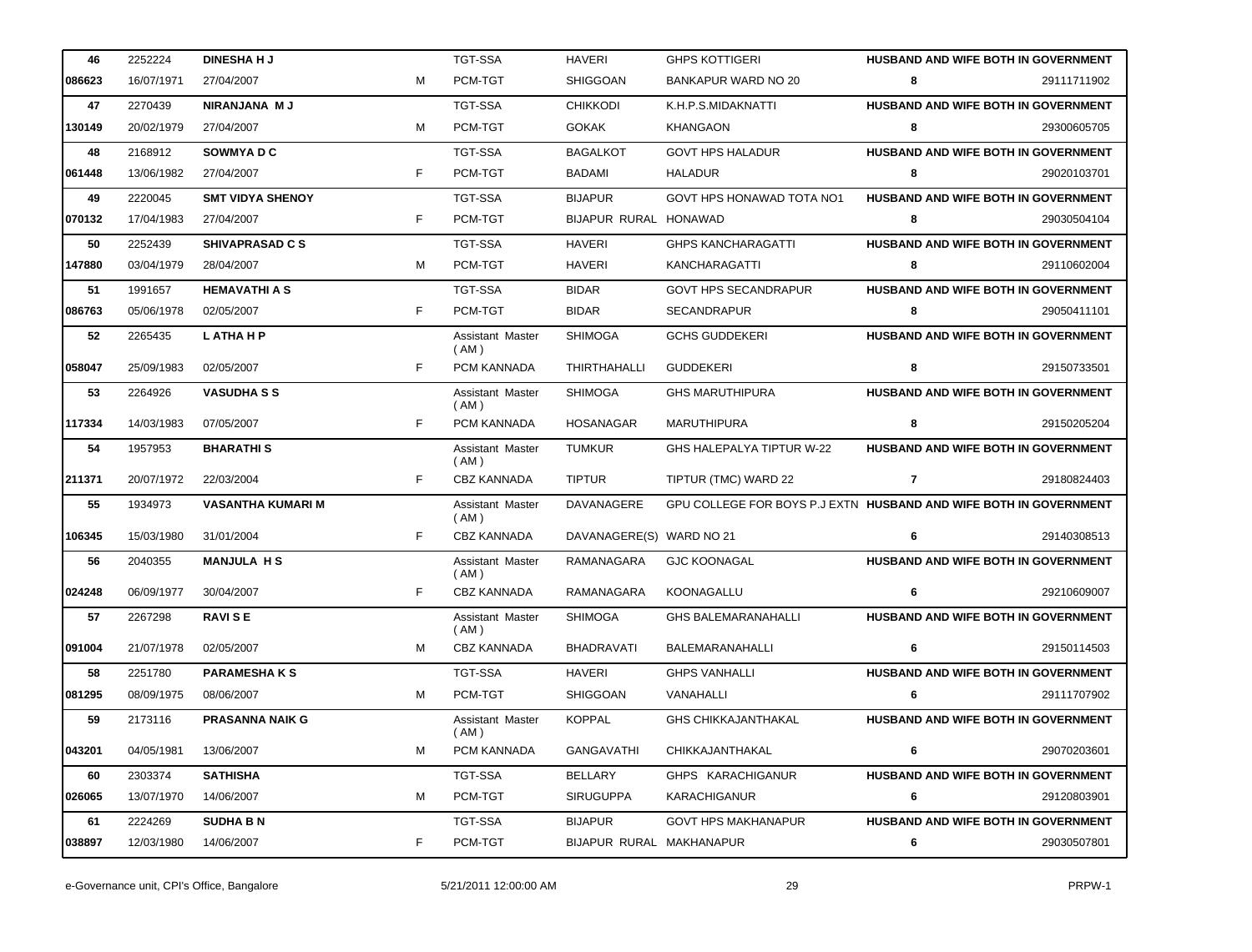| 62     | 2280744    | <b>RAVIK</b>                 |    | <b>TGT-SSA</b>           | YADGIRI                        | <b>GOVT HPS BALCHED</b>                        |   | HUSBAND AND WIFE BOTH IN GOVERNMENT        |
|--------|------------|------------------------------|----|--------------------------|--------------------------------|------------------------------------------------|---|--------------------------------------------|
| 047347 | 10/05/1975 | 15/06/2007                   | м  | PCM-TGT                  | YADGIR                         | <b>BALCHED</b>                                 | 6 | 29331001401                                |
| 63     | 2220902    | <b>NATESHA C</b>             |    | <b>TGT-SSA</b>           | <b>BIJAPUR</b>                 | <b>GOVT HPS BANGARAGUND</b>                    |   | HUSBAND AND WIFE BOTH IN GOVERNMENT        |
| 100716 | 01/06/1972 | 18/06/2007                   | м  | PCM-TGT                  | <b>MUDDEBIHAL</b>              | <b>BANGARAGUND</b>                             | 6 | 29031002101                                |
| 64     | 2314350    | <b>ASHOKA H M</b>            |    | <b>TGT-SSA</b>           | <b>DHARWAD</b>                 | <b>HPS MALLIGAWAD</b>                          |   | <b>HUSBAND AND WIFE BOTH IN GOVERNMENT</b> |
| 005677 | 01/06/1981 | 19/06/2007                   | м  | PCM-TGT                  | <b>HUBLI</b>                   | MALLIGAWAD                                     | 6 | 29090203301                                |
| 65     | 2279609    | <b>KALAKN</b>                |    | <b>TGT-SSA</b>           | <b>CHIKKODI</b>                | K.H.P.G.S.                                     |   | HUSBAND AND WIFE BOTH IN GOVERNMENT        |
| 027991 | 29/12/1982 | 19/06/2007                   | F. | PCM-TGT                  | <b>GOKAK</b>                   | <b>MAMDAPUR</b>                                | 6 | 29300606204                                |
| 66     | 2278771    | <b>SMITHAP</b>               |    | <b>TGT-SSA</b>           | <b>CHIKKODI</b>                | K.H.P.S.YALLAPUR (KARGUPPI)                    |   | HUSBAND AND WIFE BOTH IN GOVERNMENT        |
| 032126 | 30/11/1980 | 22/06/2007                   | F. | PCM-TGT                  | <b>HUKKERI</b>                 | <b>KARGUPPI</b>                                | 6 | 29300705404                                |
| 67     | 2176597    | <b>MADHUMALINI</b>           |    | <b>TGT-SSA</b>           | <b>CHITRADURGA</b>             | <b>HPS KARIYALA</b>                            |   | HUSBAND AND WIFE BOTH IN GOVERNMENT        |
| 167513 | 21/06/1982 | 22/06/2007                   | F  | PCM-TGT                  | <b>HIRIYUR</b>                 | KARIYALA                                       | 6 | 29130314201                                |
| 68     | 2252445    | <b>KRISHNA TN</b>            |    | <b>TGT-SSA</b>           | <b>HAVERI</b>                  | <b>GHPS SUTTIKOTI</b>                          |   | HUSBAND AND WIFE BOTH IN GOVERNMENT        |
| 044077 | 25/05/1983 | 25/06/2007                   | м  | PCM-TGT                  | <b>HIREKERUR</b>               | <b>SUTTAKOTI</b>                               | 6 | 29110710601                                |
| 69     | 2171709    | <b>KIRAN G</b>               |    | <b>TGT-SSA</b>           | <b>KOPPAL</b>                  | <b>GHPSOMASAGAR</b>                            |   | HUSBAND AND WIFE BOTH IN GOVERNMENT        |
| 029021 | 05/07/1973 | 26/06/2007                   | M  | PCM-TGT                  | <b>GANGAVATHI</b>              | SOMASAGAR                                      | 6 | 29070213501                                |
| 70     | 2221493    | <b>SHEELAKR</b>              |    | <b>TGT-SSA</b>           | <b>BIJAPUR</b>                 | <b>GOVT KBHPS KUCHABAL</b><br><b>HOSANAGAR</b> |   | HUSBAND AND WIFE BOTH IN GOVERNMENT        |
| 008286 | 16/07/1982 | 27/06/2007                   | F  | PCM-TGT                  | <b>MUDDEBIHAL</b>              | KUCHABAL                                       | 6 | 29031009702                                |
|        |            |                              |    |                          |                                |                                                |   |                                            |
| 71     | 2094267    | <b>PUTTASWAMY N M</b>        |    | Assistant Master<br>(AM) | MANDYA                         | <b>GJC HALAGUR</b>                             |   | HUSBAND AND WIFE BOTH IN GOVERNMENT        |
| 058310 | 01/03/1975 | 28/06/2007                   | м  | ARTS KANNADA             | MALAVALLY                      | <b>HALAGUR</b>                                 | 6 | 29220306017                                |
| 72     | 2340707    | <b>KESHAVA MURTHY S B</b>    |    | <b>TGT-SSA</b>           | <b>GADAG</b>                   | <b>GHPS NAGARAMADUVU</b>                       |   | HUSBAND AND WIFE BOTH IN GOVERNMENT        |
| 132937 | 24/03/1973 | 04/07/2007                   | м  | PCM-TGT                  | <b>SHIRHATTI</b>               | NAGARAMADUVU                                   | 6 | 29080506901                                |
| 73     | 2177723    | <b>NANJUNDAPPA S B</b>       |    | Assistant Master<br>(AM) | <b>CHITRADURGA</b>             | <b>GPU COLLEGE HS KOTE</b>                     |   | HUSBAND AND WIFE BOTH IN GOVERNMENT        |
| 083613 | 01/07/1976 | 04/07/2007                   | м  | <b>CBZ KANNADA</b>       | CHALLAKERE                     | T.N.KOTE                                       | 6 | 29130215704                                |
| 74     | 2271628    | <b>MAHESH BASAPPA HEGADE</b> |    | <b>TGT-SSA</b>           | <b>BELGAUM</b>                 | KHPS HANDUR HULIKOTTAL<br><b>HANDUR</b>        |   | HUSBAND AND WIFE BOTH IN GOVERNMENT        |
| 094329 | 31/01/1980 | 04/07/2007                   | M  | PCM-TGT                  | <b>KHANAPUR</b>                | <b>HANDUR</b>                                  | 6 | 29010808801                                |
| 75     | 2304398    | SHIVALINGA NAIKA H R         |    | TGT-SSA                  | <b>BELLARY</b>                 | <b>GHPS MUTHKUR</b>                            |   | <b>HUSBAND AND WIFE BOTH IN GOVERNMENT</b> |
| 237679 | 10/07/1982 | 04/07/2007                   | м  | PCM-TGT                  | HAGARIBOMMAN MUTHKUR<br>AHALLI |                                                | 6 | 29120303701                                |
| 76     | 2304398    | <b>SHIVALINGA NAIKA H R</b>  |    | <b>TGT-SSA</b>           | BELLARY                        | <b>GHPS MUTHKUR</b>                            |   | <b>HUSBAND AND WIFE BOTH IN GOVERNMENT</b> |
| 065528 | 10/07/1982 | 04/07/2007                   | м  | PCM-TGT                  | HAGARIBOMMAN MUTHKUR<br>AHALLI |                                                | 6 | 29120303701                                |
| 77     | 2006299    | <b>GANESHA B</b>             |    | TGT-SSA                  | GADAG                          | <b>GHPS MURADI</b>                             |   | <b>HUSBAND AND WIFE BOTH IN GOVERNMENT</b> |
| 080925 | 18/08/1976 | 05/07/2007                   | M  | PCM-TGT                  | <b>MUNDARAGI</b>               | MURADI                                         | 6 | 29080202401                                |
| 78     | 2200182    | <b>LEELAVATHIN</b>           |    | Assistant Master<br>(AM) | <b>HASSAN</b>                  | <b>GJC DODDAHALLY</b>                          |   | HUSBAND AND WIFE BOTH IN GOVERNMENT        |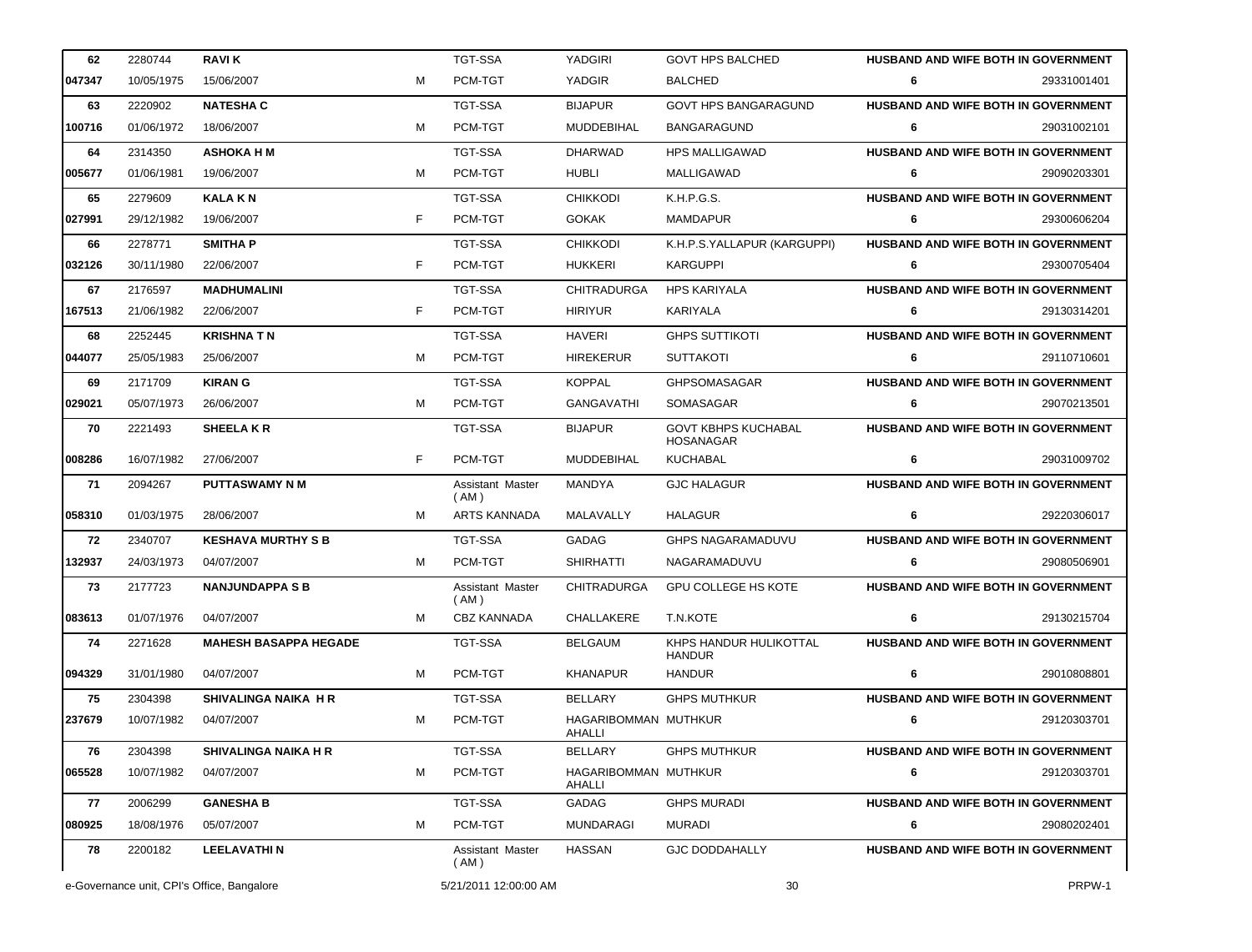| 063094 | 11/07/1972                                 | 06/07/2007                     | F  | CBZ KANNADA                | HOLENARASIPU DODDAHALLY<br>RA. |                                                                 | 6 | 29230600102                         |
|--------|--------------------------------------------|--------------------------------|----|----------------------------|--------------------------------|-----------------------------------------------------------------|---|-------------------------------------|
| 79     | 2007326                                    | <b>CHANDRASHEKHARAMURTHY G</b> |    | TGT-SSA                    | GADAG                          | <b>GHPS VASAN</b>                                               |   | HUSBAND AND WIFE BOTH IN GOVERNMENT |
| 099984 | 03/07/1978                                 | 06/07/2007                     | м  | PCM-TGT                    | NARAGUND                       | VASAN                                                           | 6 | 29080301801                         |
| 80     | 2167712                                    | <b>ANANDA</b>                  |    | <b>TGT-SSA</b>             | <b>BAGALKOT</b>                | <b>GOVT HPS GULABAL</b>                                         |   | HUSBAND AND WIFE BOTH IN GOVERNMENT |
| 145585 | 24/08/1970                                 | 07/07/2007                     | M  | PCM-TGT                    | <b>BILAGI</b>                  | <b>GULABAL</b>                                                  | 6 | 29020602601                         |
| 81     | 2006293                                    | <b>MANJUNATHA MG</b>           |    | <b>TGT-SSA</b>             | GADAG                          | <b>GHPS BHOPALAPUR</b>                                          |   | HUSBAND AND WIFE BOTH IN GOVERNMENT |
| 043687 | 05/05/1978                                 | 07/07/2007                     | M  | PCM-TGT                    | <b>RON</b>                     | <b>BHOPALAPUR</b>                                               | 6 | 29080401901                         |
| 82     | 2167654                                    | <b>JAYARAMU B N</b>            |    | <b>TGT-SSA</b>             | <b>BAGALKOT</b>                | <b>GOVT HPS MUDDAPUR</b>                                        |   | HUSBAND AND WIFE BOTH IN GOVERNMENT |
| 067151 | 02/06/1975                                 | 10/07/2007                     | M  | PCM-TGT                    | <b>MUDHOL</b>                  | MUDDAPUR                                                        | 6 | 29021105701                         |
| 83     | 2222954                                    | <b>SAVITA TANDEL</b>           |    | <b>TGT-SSA</b>             | <b>BIJAPUR</b>                 | <b>GOVT HPS HUNAKUNTI</b>                                       |   | HUSBAND AND WIFE BOTH IN GOVERNMENT |
| 134238 | 15/06/1980                                 | 10/07/2007                     | F. | PCM-TGT                    | MUDDEBIHAL                     | HUNAKUNTI                                                       | 6 | 29031006901                         |
| 84     | 2254235                                    | PRASANNA KUMARA H M            |    | <b>TGT-SSA</b>             | <b>HAVERI</b>                  | <b>GHPS YAMMIGANUR</b>                                          |   | HUSBAND AND WIFE BOTH IN GOVERNMENT |
| 048014 | 24/07/1979                                 | 11/07/2007                     | M  | PCM-TGT                    | <b>HIREKERUR</b>               | YAMMIGANUR                                                      | 6 | 29110712201                         |
| 85     | 2005853                                    | <b>MADHUJ</b>                  |    | TGT-SSA                    | <b>GADAG</b>                   | <b>GHPS JIGALUR</b>                                             |   | HUSBAND AND WIFE BOTH IN GOVERNMENT |
| 024429 | 18/06/1980                                 | 13/07/2007                     | M  | PCM-TGT                    | <b>RON</b>                     | <b>JIGALUR</b>                                                  | 6 | 29080405801                         |
| 86     | 2168676                                    | <b>CHENNAPPA GOWDA P</b>       |    | TGT-SSA                    | <b>BAGALKOT</b>                | <b>GOVT HPS KHAJI BILAGI</b>                                    |   | HUSBAND AND WIFE BOTH IN GOVERNMENT |
| 087552 | 01/06/1973                                 | 17/07/2007                     | м  | PCM-TGT                    | JAMAKHANDI                     | KAJIBILAGI                                                      | 6 | 29020903401                         |
| 87     | 2168401                                    | <b>NIRANJANA H R</b>           |    | TGT-SSA                    | <b>BAGALKOT</b>                | <b>GOVT HPS SHIRAGUPPI</b>                                      |   | HUSBAND AND WIFE BOTH IN GOVERNMENT |
| 045546 | 02/03/1977                                 | 23/07/2007                     | м  | PCM-TGT                    | <b>BILAGI</b>                  | <b>SHIRAGUPPI</b>                                               | 6 | 29020605501                         |
| 88     | 2252796                                    | <b>KAVYASHREE G M</b>          |    | Assistant Master<br>(AM)   | HAVERI                         | GOVT HIGH SCHOOL BELAGALPET HUSBAND AND WIFE BOTH IN GOVERNMENT |   |                                     |
| 223002 | 19/03/1977                                 | 23/07/2007                     | F  | PCM KANNADA                | HANAGAL                        | <b>BELAGALPETH</b>                                              | 6 | 29110501906                         |
| 89     | 2167573                                    | <b>SREEDHARAMURTHY TJ</b>      |    | <b>TGT-SSA</b>             | <b>BAGALKOT</b>                | <b>GOVT HPS CHIMMANAKATTI</b>                                   |   | HUSBAND AND WIFE BOTH IN GOVERNMENT |
| 054301 | 15/04/1976                                 | 24/07/2007                     | м  | PCM-TGT                    | <b>BADAMI</b>                  | CHIMMANAKATTI                                                   | 6 | 29020102401                         |
| 90     | 1892025                                    | <b>UMESHAPPA B S</b>           |    | <b>TGT-SSA</b>             | <b>CHIKKODI</b>                | K.H.P.S.                                                        |   | HUSBAND AND WIFE BOTH IN GOVERNMENT |
| 167277 | 05/05/1974                                 | 26/07/2007                     | м  | PCM-TGT                    | RAIBAG                         | EABARAHATTI                                                     | 6 | 29301001701                         |
| 91     | 2270678                                    | PRASANNA MAIYYA                |    | <b>TGT-SSA</b>             | <b>CHIKKODI</b>                | K.H.P.S.CHINCHALITOT                                            |   | HUSBAND AND WIFE BOTH IN GOVERNMENT |
| 093864 | 14/02/1978                                 | 22/08/2007                     | M  | PCM-TGT                    | <b>RAIBAG</b>                  | CHINCHALI                                                       | 6 | 29301001307                         |
| 92     | 2283288                                    | <b>K P MAMATHA</b>             |    | Assistant Master<br>(AM)   | <b>GULBARGA</b>                | <b>GHS NALWAR</b>                                               |   | HUSBAND AND WIFE BOTH IN GOVERNMENT |
| 001069 | 06/03/1982                                 | 22/08/2007                     | F  | <b>CBZ KANNADA</b>         | <b>CHITTAPUR</b>               | <b>NALWAR</b>                                                   | 6 | 29040408920                         |
| 93     | 2283288                                    | <b>K P MAMATHA</b>             |    | Assistant Master<br>( AM ) | <b>GULBARGA</b>                | <b>GHS NALWAR</b>                                               |   | HUSBAND AND WIFE BOTH IN GOVERNMENT |
| 125944 | 06/03/1982                                 | 22/08/2007                     | F  | CBZ KANNADA                | <b>CHITTAPUR</b>               | <b>NALWAR</b>                                                   | 6 | 29040408920                         |
| 94     | 2222642                                    | <b>DEVARAJU P N</b>            |    | TGT-SSA                    | <b>BIJAPUR</b>                 | <b>GOVT HPS MARGUR</b>                                          |   | HUSBAND AND WIFE BOTH IN GOVERNMENT |
| 012528 | 01/06/1971                                 | 17/09/2007                     | M  | PCM-TGT                    | CHADACHAN                      | MARAGUR                                                         | 6 | 29031301501                         |
| 95     | 2168111                                    | <b>R DINESHA</b>               |    | TGT-SSA                    | <b>BAGALKOT</b>                | <b>GOVT HPS KHYAD</b>                                           |   | HUSBAND AND WIFE BOTH IN GOVERNMENT |
|        | e-Governance unit, CPI's Office, Bangalore |                                |    | 5/21/2011 12:00:00 AM      |                                | 31                                                              |   | PRPW-1                              |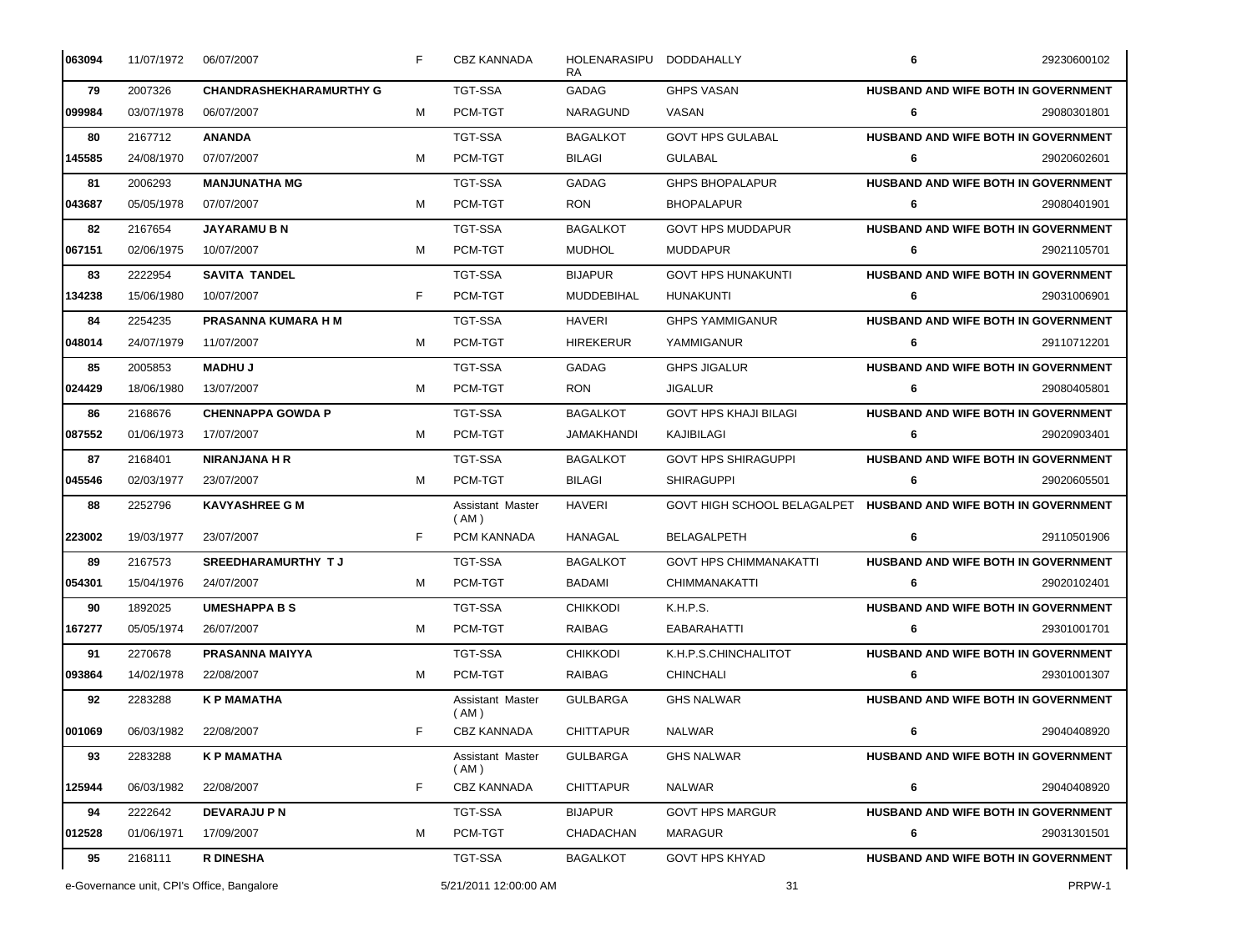| 034197 | 23/12/1972                                 | 09/10/2007                  | м  | PCM-TGT                    | BADAMI              | KHYAD                        | 6                                    | 29020108801                                |  |
|--------|--------------------------------------------|-----------------------------|----|----------------------------|---------------------|------------------------------|--------------------------------------|--------------------------------------------|--|
| 96     | 2322665                                    | THIPPESWAMY N               |    | Assistant Master<br>(AM)   | <b>KOLAR</b>        | <b>GHS DODDA SHIVARA</b>     |                                      | <b>HUSBAND AND WIFE BOTH IN GOVERNMENT</b> |  |
| 084372 | 01/06/1983                                 | 21/11/2007                  | м  | ARTS KANNADA               | <b>MALUR</b>        | DODDA SHIVARA                | 6                                    | 29190909802                                |  |
| 97     | 2262157                                    | <b>ANNAPURNA A S</b>        |    | <b>TGT-SSA</b>             | <b>SHIMOGA</b>      | <b>GHPS SOGANE</b>           |                                      | HUSBAND AND WIFE BOTH IN GOVERNMENT        |  |
| 124786 | 28/01/1972                                 | 23/06/2007                  | F. | PCM-TGT                    | <b>SHIMOGA</b>      | SOGANE                       | 4.5                                  | 29150520001                                |  |
| 98     | 1925600                                    | <b>JYOTI KRISHNA PUJARI</b> |    | Assistant Master<br>(AM)   | <b>BAGALKOT</b>     | <b>GHS SONNA</b>             | <b>HUSBAND OR WIFE IN GOVERNMENT</b> |                                            |  |
| 246287 | 23/01/1976                                 | 29/10/1998                  | F  | LANGUAGE<br><b>KANNADA</b> | <b>BILAGI</b>       | <b>SONNA</b>                 | 22                                   | 29020605704                                |  |
| 99     | 1953595                                    | <b>VISHWANATHA N S</b>      |    | Assistant Master<br>(AM)   | <b>KOLAR</b>        | <b>GHS PULIGURKOTE</b>       | HUSBAND OR WIFE IN GOVERNMENT        |                                            |  |
| 128171 | 13/06/1974                                 | 29/01/2004                  | м  | <b>CBZ KANNADA</b>         | <b>SRINIVASAPUR</b> | <b>PULIGURKOTE</b>           | 14                                   | 29191226206                                |  |
| 100    | 1917558                                    | <b>UZMA NAZNEEN</b>         |    | Assistant Master<br>(AM)   | <b>SHIMOGA</b>      | <b>GHS RIPPONPETE</b>        | <b>HUSBAND OR WIFE IN GOVERNMENT</b> |                                            |  |
| 012907 | 30/07/1976                                 | 31/01/2004                  | F. | PCM URDU                   | <b>HOSANAGAR</b>    | <b>RIPPONPETE</b>            | 14                                   | 29150224206                                |  |
| 101    | 1917512                                    | <b>ASHABR</b>               |    | Assistant Master<br>(AM)   | <b>SHIMOGA</b>      | <b>GCHS GUDDEKERI</b>        | <b>HUSBAND OR WIFE IN GOVERNMENT</b> |                                            |  |
| 094984 | 18/07/1980                                 | 04/02/2004                  | F  | <b>LANGUAGE HINDI</b>      | THIRTHAHALLI        | <b>GUDDEKERI</b>             | 14                                   | 29150733501                                |  |
| 102    | 1944017                                    | <b>DINESHAKP</b>            |    | Assistant Master<br>( AM ) | <b>RAICHUR</b>      | GHS ALABANOOR.               | <b>HUSBAND OR WIFE IN GOVERNMENT</b> |                                            |  |
| 082970 | 17/05/1978                                 | 14/02/2004                  | м  | <b>LANGUAGE HINDI</b>      | <b>SINDHANUR</b>    | <b>ALABANUR</b>              | 14                                   | 29060800104                                |  |
| 103    | 1873014                                    | <b>SHANAZ BEGUM</b>         |    | Assistant Master<br>(AM)   | <b>ORE</b>          | CHIKKAMANGAL UHPS AJJAMPURA  | HUSBAND OR WIFE IN GOVERNMENT        |                                            |  |
| 056232 | 20/07/1965                                 | 03/03/2004                  | F. | <b>ARTS URDU</b>           | <b>TARIKERE</b>     | AJJAMPURA                    | 14                                   | 29170419213                                |  |
| 104    | 2137914                                    | <b>INDIRA</b>               |    | Assistant Master<br>( AM ) | YADGIRI             | <b>GHS GIRLS HUNASAGI</b>    | HUSBAND OR WIFE IN GOVERNMENT        |                                            |  |
| 085793 | 06/10/1975                                 | 26/02/2004                  | F. | <b>CBZ KANNADA</b>         | <b>SHORAPUR</b>     | <b>HUNASAGI</b>              | $12 \,$                              | 29330809113                                |  |
| 105    | 2137914                                    | <b>INDIRA</b>               |    | Assistant Master<br>(AM)   | YADGIRI             | <b>GHS GIRLS HUNASAGI</b>    | HUSBAND OR WIFE IN GOVERNMENT        |                                            |  |
| 036545 | 06/10/1975                                 | 26/02/2004                  | F  | CBZ KANNADA                | <b>SHORAPUR</b>     | HUNASAGI                     | 12                                   | 29330809113                                |  |
| 106    | 1978267                                    | <b>SWAMY TD</b>             |    | Assistant Master<br>(AM)   | <b>KOPPAL</b>       | <b>GHS NSD CHIKKAMYAGERI</b> | HUSBAND OR WIFE IN GOVERNMENT        |                                            |  |
| 106864 |                                            | 20/06/1975 12/08/2004       |    | LANGUAGE HINDI YELBURGA    |                     | CHIKAMYAGERI                 | 12                                   | 29070903304                                |  |
| 107    | 1500799                                    | <b>KRISHNA KUMAR</b>        |    | <b>TGT-SSA</b>             | DHARWAD             | <b>HPS HULLAMBI</b>          | <b>HUSBAND OR WIFE IN GOVERNMENT</b> |                                            |  |
| 115540 | 12/05/1976                                 | 02/05/2005                  | м  | PCM-TGT                    | KALGHATAGI          | <b>HULLAMBI</b>              | 12                                   | 29090304101                                |  |
| 108    | 1978751                                    | <b>SHASHIKALA N</b>         |    | TGT-SSA                    | <b>KOPPAL</b>       | <b>GHPS SOMANHAL</b>         | <b>HUSBAND OR WIFE IN GOVERNMENT</b> |                                            |  |
| 077887 | 15/07/1976                                 | 02/05/2005                  | F. | PCM-TGT                    | GANGAVATHI          | SOMANAHAL                    | 12                                   | 29070213402                                |  |
| 109    | 1960521                                    | <b>SWAPNA H</b>             |    | TGT-SSA                    | <b>MADHUGIRI</b>    | <b>GLPS - M VENKATAPURA</b>  | <b>HUSBAND OR WIFE IN GOVERNMENT</b> |                                            |  |
| 061616 | 10/02/1977                                 | 02/05/2005                  | F. | PCM-TGT                    | KORATAGERE          | M VENKATAPURA                | 12                                   | 29180314701                                |  |
| 110    | 2104081                                    | YOGESH BABU C               |    | TGT-SSA                    | <b>BELGAUM</b>      | K.H.P.S. DADERAKOPPA         | <b>HUSBAND OR WIFE IN GOVERNMENT</b> |                                            |  |
| 123630 | 27/07/1977                                 | 02/05/2005                  | м  | PCM-TGT                    | SOUNDATTI           | <b>DADERAKOPPA</b>           | 12                                   | 29011201901                                |  |
|        | e-Governance unit, CPI's Office, Bangalore |                             |    | 5/21/2011 12:00:00 AM      |                     | 32                           | PRPW-1                               |                                            |  |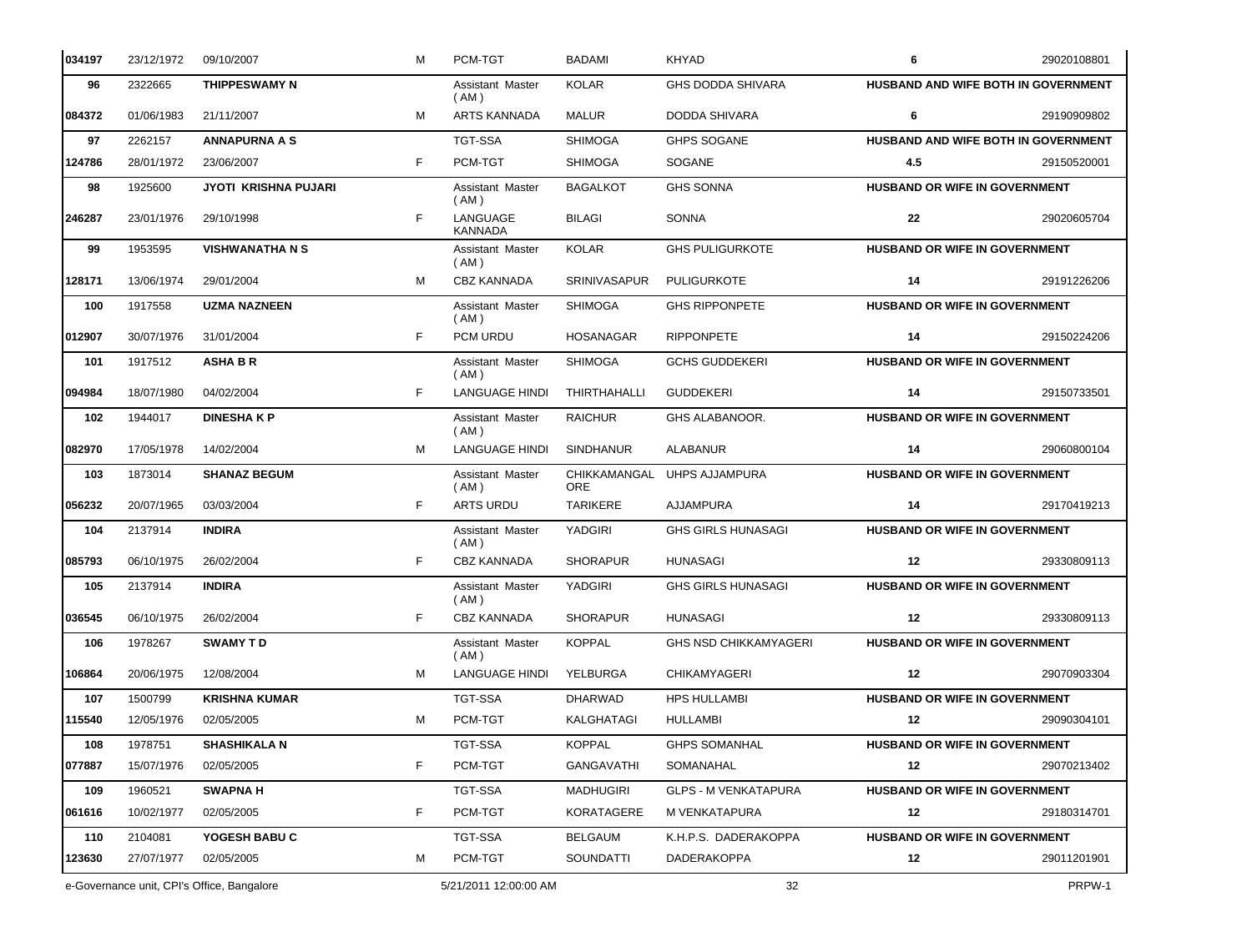| 111    | 2272338    | <b>SIDDARTHAMB</b>          |   | TGT-SSA                  | <b>CHIKKODI</b>  | K.L.P.S NILAJI TOT            | <b>HUSBAND OR WIFE IN GOVERNMENT</b> |             |
|--------|------------|-----------------------------|---|--------------------------|------------------|-------------------------------|--------------------------------------|-------------|
| 089768 | 25/06/1978 | 02/05/2005                  | м | PCM-TGT                  | <b>RAIBAG</b>    | <b>NILAGI</b>                 | $12 \,$                              | 29301004603 |
| 112    | 1797870    | <b>GIRISHA V</b>            |   | <b>TGT-SSA</b>           | <b>HAVERI</b>    | <b>GHPS SHIDDAPUR</b>         | HUSBAND OR WIFE IN GOVERNMENT        |             |
| 065050 | 01/04/1980 | 02/05/2005                  | м | PCM-TGT                  | SAVANUR          | <b>SIDDAPUR</b>               | $12 \,$                              | 29111605901 |
| 113    | 2137914    | <b>INDIRA</b>               |   | Assistant Master<br>(AM) | <b>YADGIRI</b>   | <b>GHS GIRLS HUNASAGI</b>     | <b>HUSBAND OR WIFE IN GOVERNMENT</b> |             |
| 035065 | 06/10/1975 | 26/02/2004                  | F | <b>CBZ KANNADA</b>       | <b>SHORAPUR</b>  | <b>HUNASAGI</b>               | 10                                   | 29330809113 |
| 114    | 1955856    | <b>MAHADEVASWAMY B</b>      |   | <b>TGT-SSA</b>           | <b>KOLAR</b>     | <b>GHPS MAVAHALLI</b>         | HUSBAND OR WIFE IN GOVERNMENT        |             |
| 247274 | 20/07/1973 | 01/06/2005                  | м | PCM-TGT                  | KGF              | MAVAHALLI                     | 10                                   | 29191305703 |
| 115    | 1960670    | <b>UMESH K S</b>            |   | <b>TGT-SSA</b>           | <b>MADHUGIRI</b> | <b>G.H.P.S GOWDETI</b>        | <b>HUSBAND OR WIFE IN GOVERNMENT</b> |             |
| 165066 | 20/03/1983 | 08/06/2005                  | м | PCM-TGT                  | PAVAGADA         | <b>GOWDETI</b>                | 10                                   | 29180502401 |
| 116    | 1966253    | <b>RAMALINGEGOWDA D L</b>   |   | <b>TGT-SSA</b>           | <b>GULBARGA</b>  | <b>GOVT HPS CHINCHOLI (K)</b> | HUSBAND OR WIFE IN GOVERNMENT        |             |
| 021218 | 16/04/1970 | 28/06/2005                  | м | PCM-TGT                  | <b>ALAND</b>     | CHINCHOLI [K]                 | 10                                   | 29040102601 |
| 117    | 1966501    | <b>ANANDA L</b>             |   | TGT-SSA                  | YADGIRI          | <b>GOVT LPS SHIVAPUR</b>      | HUSBAND OR WIFE IN GOVERNMENT        |             |
| 026822 | 22/07/1972 | 28/06/2005                  | м | PCM-TGT                  | <b>SHAHAPUR</b>  | <b>SHIVAPUR</b>               | 10                                   | 29330712801 |
| 118    | 1978721    | <b>RATHNAMMA M S</b>        |   | <b>TGT-SSA</b>           | <b>KOPPAL</b>    | <b>GHPS KOMANUR</b>           | HUSBAND OR WIFE IN GOVERNMENT        |             |
| 094785 | 06/01/1974 | 28/06/2005                  | F | PCM-TGT                  | <b>KOPPAL</b>    | <b>KAMANUR</b>                | 10                                   | 29070309801 |
| 119    | 1966309    | <b>SUJENDRAKUMARA B</b>     |   | <b>TGT-SSA</b>           | <b>GULBARGA</b>  | <b>GOVT HPS YELINAVADAGI</b>  | HUSBAND OR WIFE IN GOVERNMENT        |             |
| 088723 | 01/06/1976 | 28/06/2005                  | м | PCM-TGT                  | ALAND            | YELENAVADAGI                  | 10                                   | 29040112601 |
| 120    | 1909101    | <b>MURUGAN G</b>            |   | <b>TGT-SSA</b>           | <b>BELLARY</b>   | GHPS KUDADHARAHAL             | HUSBAND OR WIFE IN GOVERNMENT        |             |
| 053836 | 24/02/1979 | 28/06/2005                  | м | PCM-TGT                  | <b>SIRUGUPPA</b> | KUDADHARAHAL                  | 10                                   | 29120804601 |
| 121    | 1966307    | <b>RAGHAVENDRA CS</b>       |   | TGT-SSA                  | <b>GULBARGA</b>  | <b>GOVT HPS BANGARGA</b>      | HUSBAND OR WIFE IN GOVERNMENT        |             |
| 059282 | 10/03/1979 | 29/06/2005                  | м | PCM-TGT                  | ALAND            | BANGARGA                      | 10                                   | 29040101201 |
| 122    | 2002717    | <b>KUMARA B</b>             |   | TGT-SSA                  | GADAG            | <b>GHPS NAGARAHALLI</b>       | <b>HUSBAND OR WIFE IN GOVERNMENT</b> |             |
| 039470 | 22/06/1971 | 01/07/2005                  | м | PCM-TGT                  | <b>MUNDARAGI</b> | NAGARAHALLI                   | 10                                   | 29080204001 |
| 123    | 2270093    | <b>RAMESH S</b>             |   | <b>TGT-SSA</b>           | <b>CHIKKODI</b>  | K.H.P.S.AWARKHOD.             | <b>HUSBAND OR WIFE IN GOVERNMENT</b> |             |
| 131591 | 02/09/1965 | 02/07/2005                  | м | PCM-TGT                  | ATHANI           | AWARKHOD                      | 10                                   | 29300100201 |
| 124    | 1999371    | <b>RADHATV</b>              |   | TGT-SSA                  | <b>CHIKKODI</b>  | K.H.P.S.                      | HUSBAND OR WIFE IN GOVERNMENT        |             |
| 213023 | 01/06/1970 | 02/07/2005                  | F | PCM-TGT                  | <b>HUKKERI</b>   | SARAPUR                       | 10                                   | 29300709501 |
| 125    | 2270931    | <b>RAJU H</b>               |   | TGT-SSA                  | <b>CHIKKODI</b>  | K.H.P.S.DESAIR HATTI          | <b>HUSBAND OR WIFE IN GOVERNMENT</b> |             |
| 121284 | 12/03/1971 | 02/07/2005                  | м | PCM-TGT                  | ATHANI           | <b>KOKATNUR</b>               | 10                                   | 29300104504 |
| 126    | 2002889    | <b>PRAKASHA M</b>           |   | TGT-SSA                  | <b>GADAG</b>     | <b>GHPS SARJAPUR</b>          | <b>HUSBAND OR WIFE IN GOVERNMENT</b> |             |
| 116648 | 22/07/1972 | 02/07/2005                  | м | PCM-TGT                  | <b>RON</b>       | <b>SARJAPUR</b>               | 10                                   | 29080403301 |
| 127    | 1999529    | <b>THIMMAPPA R</b>          |   | TGT-SSA                  | <b>CHIKKODI</b>  | K.H.P.S.                      | <b>HUSBAND OR WIFE IN GOVERNMENT</b> |             |
| 078696 | 01/03/1974 | 02/07/2005                  | м | PCM-TGT                  | RAIBAG           | <b>BASTWAD</b>                | 10                                   | 29301000401 |
| 128    | 2490179    | <b>MALLIKARJUNASWAMAY P</b> |   | TGT-SSA                  | <b>CHIKKODI</b>  | K.H.P.S.                      | <b>HUSBAND OR WIFE IN GOVERNMENT</b> |             |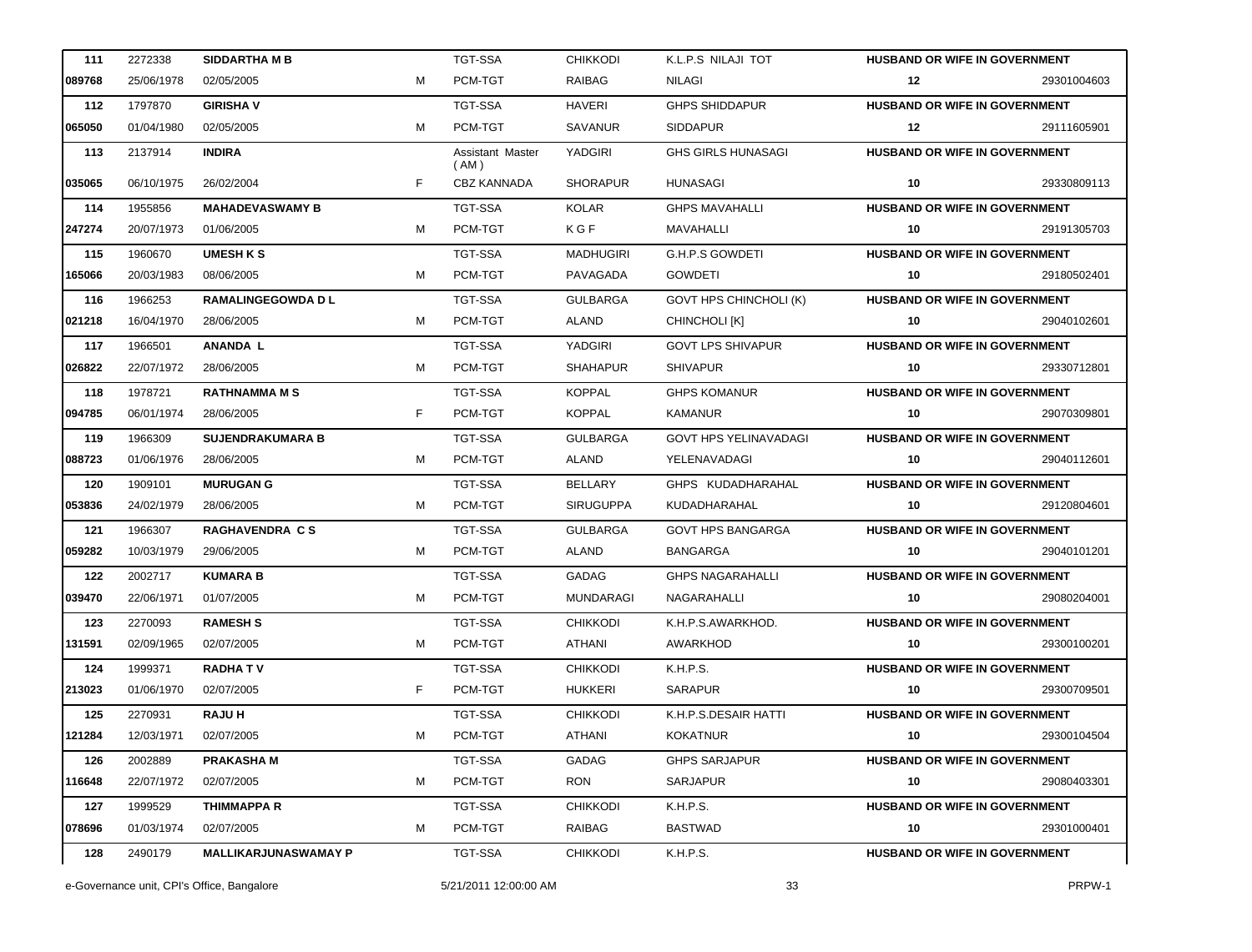| 158510 | 01/06/1976                                 | 02/07/2005               | м  | PCM-TGT                    | <b>RAIBAG</b>            | <b>JODAHATTI</b>                                          | 10                                   | 29301002601 |
|--------|--------------------------------------------|--------------------------|----|----------------------------|--------------------------|-----------------------------------------------------------|--------------------------------------|-------------|
| 129    | 2341823                                    | <b>UMESHA G N</b>        |    | <b>TGT-SSA</b>             | GADAG                    | <b>GHPS MARANABASARI</b>                                  | HUSBAND OR WIFE IN GOVERNMENT        |             |
| 128679 | 24/05/1977                                 | 02/07/2005               | м  | PCM-TGT                    | <b>RON</b>               | MARANABASARI                                              | 10                                   | 29080407202 |
| 130    | 2270950                                    | <b>RAMESHAK</b>          |    | <b>TGT-SSA</b>             | <b>CHIKKODI</b>          | K.H.P.S.FADTARWADI                                        | HUSBAND OR WIFE IN GOVERNMENT        |             |
| 088506 | 05/06/1977                                 | 02/07/2005               | м  | PCM-TGT                    | ATHANI                   | AIGALI                                                    | 10                                   | 29300101010 |
| 131    | 1888539                                    | <b>SANTOSH M N</b>       |    | TGT-SSA                    | <b>SIRSI</b>             | <b>HPSBANDAL</b>                                          | <b>HUSBAND OR WIFE IN GOVERNMENT</b> |             |
| 175591 | 02/11/1977                                 | 02/07/2005               | м  | PCM-TGT                    | <b>SIRSI</b>             | <b>BANDAL</b>                                             | 10                                   | 29100307201 |
| 132    | 2000025                                    | YOGEESHAK                |    | <b>TGT-SSA</b>             | <b>CHIKKODI</b>          | K.H.P.S.                                                  | HUSBAND OR WIFE IN GOVERNMENT        |             |
| 086480 | 18/12/1979                                 | 02/07/2005               | м  | PCM-TGT                    | ATHANI                   | <b>HANAMAPUR</b>                                          | 10                                   | 29300102601 |
| 133    | 1987842                                    | <b>MALLIKARJUNA H R</b>  |    | TGT-SSA                    | <b>BIDAR</b>             | <b>GOVT HPS TOGALUR</b>                                   | <b>HUSBAND OR WIFE IN GOVERNMENT</b> |             |
| 040915 | 26/05/1980                                 | 02/07/2005               | м  | PCM-TGT                    | BASAVAKALYAN TOGALUR     |                                                           | 10                                   | 29050214901 |
| 134    | 1999434                                    | <b>SHIVAKUMARA K B</b>   |    | <b>TGT-SSA</b>             | <b>BELGAUM</b>           | KHPS SURPUR KERWAD SURPUR                                 | <b>HUSBAND OR WIFE IN GOVERNMENT</b> |             |
| 136465 | 10/06/1972                                 | 04/07/2005               | м  | PCM-TGT                    | <b>KHANAPUR</b>          | <b>SURPUR</b>                                             | 10                                   | 29010818303 |
| 135    | 2008946                                    | <b>ASHAMANI NC</b>       |    | <b>TGT-SSA</b>             | <b>YADGIRI</b>           | <b>GOVT HPS BADIYAL</b>                                   | <b>HUSBAND OR WIFE IN GOVERNMENT</b> |             |
| 090862 | 07/04/1981                                 | 04/07/2005               | F  | PCM-TGT                    | YADGIR                   | BADIYAL                                                   | 10                                   | 29331001201 |
| 136    | 1809977                                    | <b>RESHMAMJ</b>          |    | <b>TGT-SSA</b>             | <b>BIJAPUR</b>           | <b>GOVT HPS BOLACHIKKALAKI</b>                            | <b>HUSBAND OR WIFE IN GOVERNMENT</b> |             |
| 010155 | 12/08/1981                                 | 04/07/2005               | F  | PCM-TGT                    |                          | BIJAPUR RURAL BOLACHIKKALAKI                              | 10                                   | 29030511101 |
| 137    | 259365                                     | <b>RAMESHA KK</b>        |    | TGT-SSA                    | <b>RAICHUR</b>           | GMHPS SALAGUNDA                                           | <b>HUSBAND OR WIFE IN GOVERNMENT</b> |             |
| 216040 | 19/07/1967                                 | 05/07/2005               | м  | PCM-TGT                    | <b>SINDHANUR</b>         | SALAGUNDA                                                 | 10                                   | 29060810802 |
| 138    | 2431136                                    | <b>HN JYOTHI</b>         |    | TGT-SSA                    | <b>BIDAR</b>             | <b>GOVT HPS DAKULGI</b>                                   | <b>HUSBAND OR WIFE IN GOVERNMENT</b> |             |
| 028108 | 10/09/1976                                 | 20/07/2005               | F. | PCM-TGT                    | <b>HUMNABAD</b>          | <b>DAKULGI</b>                                            | 10                                   | 29050502001 |
| 139    | 2271034                                    | PUSHPAVATHI M            |    | TGT-SSA                    | <b>BELGAUM</b>           | KHPS CHIKKAMUNAVALLI<br>CHIKKMUNAWALLI                    | <b>HUSBAND OR WIFE IN GOVERNMENT</b> |             |
| 146702 | 06/11/1974                                 | 01/10/2005               | F. | PCM-TGT                    | <b>KHANAPUR</b>          | <b>CHIKKMUNAWALLI</b>                                     | 10                                   | 29010803701 |
| 140    | 1945685                                    | <b>BASAVARAJAPPA R</b>   |    | Assistant Master<br>(AM)   | <b>RAICHUR</b>           | <b>GOVT HIGH SCHOOL</b><br>PAMANAKALLUR                   | <b>HUSBAND OR WIFE IN GOVERNMENT</b> |             |
| 051186 | 25/06/1976                                 | 23/01/2006               | м  | <b>LANGUAGE HINDI</b>      | <b>MANVI</b>             | PAMANAKALLUR                                              | 10                                   | 29060612103 |
| 141    | 1813799                                    | <b>ASMA BANU MP</b>      |    | Assistant Master<br>(AM)   | <b>UDUPI</b>             | <b>GPUC BYNDOOR</b>                                       | HUSBAND OR WIFE IN GOVERNMENT        |             |
| 085349 | 12/01/1980                                 | 15/03/2006               | F  | LANGUAGE<br><b>ENGLISH</b> | <b>BYNDOOR</b>           | YADTHARE                                                  | 10                                   | 29160405012 |
| 142    | 2279611                                    | <b>ASHWINI K N</b>       |    | TGT-SSA                    | <b>BELGAUM</b>           | KHPS MUTAGA                                               | <b>HUSBAND OR WIFE IN GOVERNMENT</b> |             |
| 128950 | 23/06/1981                                 | 02/05/2005               | F  | PCM-TGT                    | <b>BELGAUM</b><br>RURAL. | <b>MUTAGA</b>                                             | 9                                    | 29010408601 |
| 143    | 2270654                                    | <b>MAMATHANS</b>         |    | TGT-SSA                    | <b>BELGAUM</b>           | <b>KHPS MASTMARDI</b>                                     | <b>HUSBAND OR WIFE IN GOVERNMENT</b> |             |
| 130929 | 01/06/1982                                 | 02/05/2005               | F  | PCM-TGT                    | <b>BELGAUM</b><br>RURAL. | <b>MASTMARDI</b>                                          | 9                                    | 29010408101 |
| 144    | 2252326                                    | <b>CHAYA Y CHANDAVAR</b> |    | Assistant Master<br>(AM)   | <b>HAVERI</b>            | GOVT HIGH SCHOOL MASANKATTI HUSBAND OR WIFE IN GOVERNMENT |                                      |             |
| 049630 | 18/01/1981                                 | 05/12/2005               | F  | PCM KANNADA                | HANAGAL                  | MASANAKATTI                                               | 8                                    | 29110510504 |
|        | e-Governance unit, CPI's Office, Bangalore |                          |    | 5/21/2011 12:00:00 AM      |                          | 34                                                        |                                      | PRPW-1      |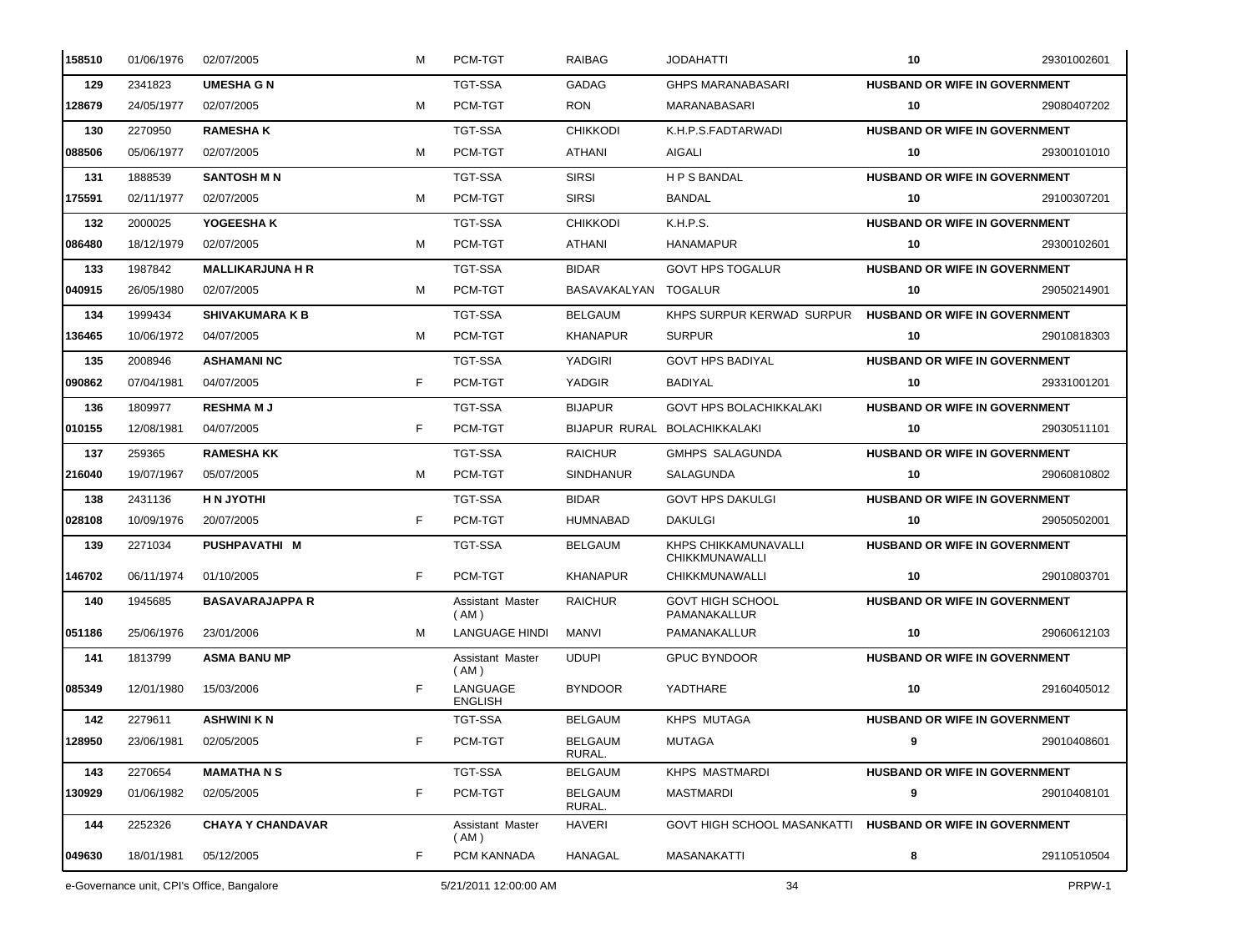| 145    | 2007220                                    | <b>GEETHA S</b>            |    | <b>TGT-SSA</b>             | GADAG                      | <b>GHPS HANGANAKATTI</b>        | <b>HUSBAND OR WIFE IN GOVERNMENT</b> |             |
|--------|--------------------------------------------|----------------------------|----|----------------------------|----------------------------|---------------------------------|--------------------------------------|-------------|
| 124472 | 04/05/1974                                 | 23/04/2007                 | F. | PCM-TGT                    | <b>GADAG RURAL</b>         | HANGANAKATTI                    | 8                                    | 29080605701 |
| 146    | 2086325                                    | <b>DEEPA BADKAR</b>        |    | Assistant Master<br>(AM)   |                            | UTTARKANNADA GHS MUNDALLI       | <b>HUSBAND OR WIFE IN GOVERNMENT</b> |             |
| 011418 | 15/04/1982                                 | 23/04/2007                 | F. | PCM KANNADA                | <b>BHATKAL</b>             | <b>MUNDALLI</b>                 | 8                                    | 29100901407 |
| 147    | 2114949                                    | <b>NETRAVATI P</b>         |    | Assistant Master<br>( AM ) | <b>RAICHUR</b>             | <b>GOVT HIGH SCHOOL GOREBAL</b> | HUSBAND OR WIFE IN GOVERNMENT        |             |
| 153267 | 10/07/1978                                 | 24/04/2007                 | F  | PCM KANNADA                | <b>SINDHANUR</b>           | GOREBAL                         | 8                                    | 29060804215 |
| 148    | 2049572                                    | <b>JAYAVARDHANA</b>        |    | TGT-SSA                    | <b>DHARWAD</b>             | <b>HPS SHINGANAHALLI</b>        | <b>HUSBAND OR WIFE IN GOVERNMENT</b> |             |
| 127766 | 06/05/1972                                 | 25/04/2007                 | м  | PCM-TGT                    | <b>DHARWAD</b>             | SHINGANAHALLI                   | 8                                    | 29090109902 |
| 149    | 2078471                                    | <b>SARVAMANGALA</b>        |    | Assistant Master<br>(AM)   | <b>KOLAR</b>               | <b>GHS ARALERI</b>              | HUSBAND OR WIFE IN GOVERNMENT        |             |
| 098728 | 24/05/1972                                 | 27/04/2007                 | F. | <b>CBZ KANNADA</b>         | <b>MALUR</b>               | ARALERI                         | 8                                    | 29190902103 |
| 150    | 2250613                                    | <b>NATARAJA M</b>          |    | <b>TGT-SSA</b>             | <b>HAVERI</b>              | <b>GHPS MAKARI</b>              | <b>HUSBAND OR WIFE IN GOVERNMENT</b> |             |
| 067127 | 22/06/1971                                 | 28/04/2007                 | м  | PCM-TGT                    | <b>HIREKERUR</b>           | MAKARI                          | 8                                    | 29110708101 |
| 151    | 2253207                                    | <b>DAYANANDAMURTHY B C</b> |    | <b>TGT-SSA</b>             | <b>HAVERI</b>              | <b>GHPS ARIKATTI</b>            | <b>HUSBAND OR WIFE IN GOVERNMENT</b> |             |
| 052419 | 01/07/1972                                 | 28/04/2007                 | м  | PCM-TGT                    | <b>HIREKERUR</b>           | <b>ARIKATTI</b>                 | 8                                    | 29110700802 |
| 152    | 1798127                                    | <b>USHARANI D J</b>        |    | <b>TGT-SSA</b>             | <b>HAVERI</b>              | <b>GHPS LINGADAHALLI</b>        | HUSBAND OR WIFE IN GOVERNMENT        |             |
| 238987 | 18/04/1982                                 | 28/04/2007                 | F  | PCM-TGT                    | RANNEBENNUR                | LINGADAHALLI                    | 8                                    | 29111407201 |
| 153    | 2303408                                    | <b>MAMATHAN</b>            |    | <b>TGT-SSA</b>             | <b>BELLARY</b>             | GHPS SEETHARAM THANDA           | HUSBAND OR WIFE IN GOVERNMENT        |             |
| 108803 | 22/07/1974                                 | 03/05/2007                 | F  | PCM-TGT                    | <b>HOSPET</b>              | KAMALAPURA-TP                   | 8                                    | 29120506210 |
| 154    | 2312408                                    | <b>KRISHNA ML</b>          |    | <b>TGT-SSA</b>             | <b>DHARWAD</b>             | <b>HPS SAIDAPUR</b>             | <b>HUSBAND OR WIFE IN GOVERNMENT</b> |             |
| 226955 | 25/08/1976                                 | 11/07/2005                 | м  | PCM-TGT                    | NAVALGUND                  | <b>SAIDAPUR</b>                 | 7.5                                  | 29090504502 |
| 155    | 2306834                                    | <b>NANJUNDAPPA S N</b>     |    | <b>TGT-SSA</b>             | <b>BELLARY</b>             | GHPS A.MALLAPURA                | HUSBAND OR WIFE IN GOVERNMENT        |             |
| 177547 | 24/07/1974                                 | 02/06/2007                 | м  | PCM-TGT                    | <b>KUDLIGI</b>             | <b>CHOUDAPURA</b>               | 6                                    | 29120601704 |
| 156    | 2171637                                    | <b>MAHADEVA SWAMY S</b>    |    | <b>TGT-SSA</b>             | <b>KOPPAL</b>              | <b>GHPS KALKERI</b>             | HUSBAND OR WIFE IN GOVERNMENT        |             |
| 112795 | 01/06/1972                                 | 04/06/2007                 | м  | PCM-TGT                    | GANGAVATHI                 | KALKERA                         | 6                                    | 29070208301 |
| 157    | 2071878                                    | <b>RAJENDRA R</b>          |    | <b>TGT-SSA</b>             | <b>DAKSHINA</b><br>KANNADA | GUPS, BALPA                     | HUSBAND OR WIFE IN GOVERNMENT        |             |
| 135864 |                                            | 22/05/1975 05/06/2007      |    | PCM-TGT                    | <b>SULLIA</b>              | <b>BALPA</b>                    |                                      | 29240501003 |
| 158    | 2341595                                    | <b>BHASKAR B</b>           |    | <b>TGT-SSA</b>             | <b>GADAG</b>               | <b>GHPS CHIKKAALAGUNDI</b>      | <b>HUSBAND OR WIFE IN GOVERNMENT</b> |             |
| 034208 | 25/12/1978                                 | 06/06/2007                 | м  | PCM-TGT                    | <b>RON</b>                 | <b>CHICKALAGUNDI</b>            | 6                                    | 29080403901 |
| 159    | 2007243                                    | <b>CHANDRASHEKAR K</b>     |    | TGT-SSA                    | GADAG                      | <b>GHPS GUDDADBUDIHAL</b>       | <b>HUSBAND OR WIFE IN GOVERNMENT</b> |             |
| 105459 | 22/05/1975                                 | 07/06/2007                 | м  | PCM-TGT                    | MUNDARAGI                  | <b>GUDDADBUDIHAL</b>            | 6                                    | 29080202301 |
| 160    | 2201680                                    | <b>ANITHA M</b>            |    | Assistant Master<br>(AM)   | <b>HASSAN</b>              | <b>GJC DODDAHALLY</b>           | <b>HUSBAND OR WIFE IN GOVERNMENT</b> |             |
| 039802 | 02/06/1980                                 | 07/06/2007                 | F  | PCM KANNADA                | HOLENARASIPU<br>RA         | DODDAHALLY                      | 6                                    | 29230600102 |
| 161    | 1991619                                    | <b>SAVITHA S</b>           |    | TGT-SSA                    | <b>BIDAR</b>               | <b>GOVT HPS KASHAMPUR (C)</b>   | HUSBAND OR WIFE IN GOVERNMENT        |             |
|        | e-Governance unit, CPI's Office, Bangalore |                            |    | 5/21/2011 12:00:00 AM      |                            | 35                              |                                      | PRPW-1      |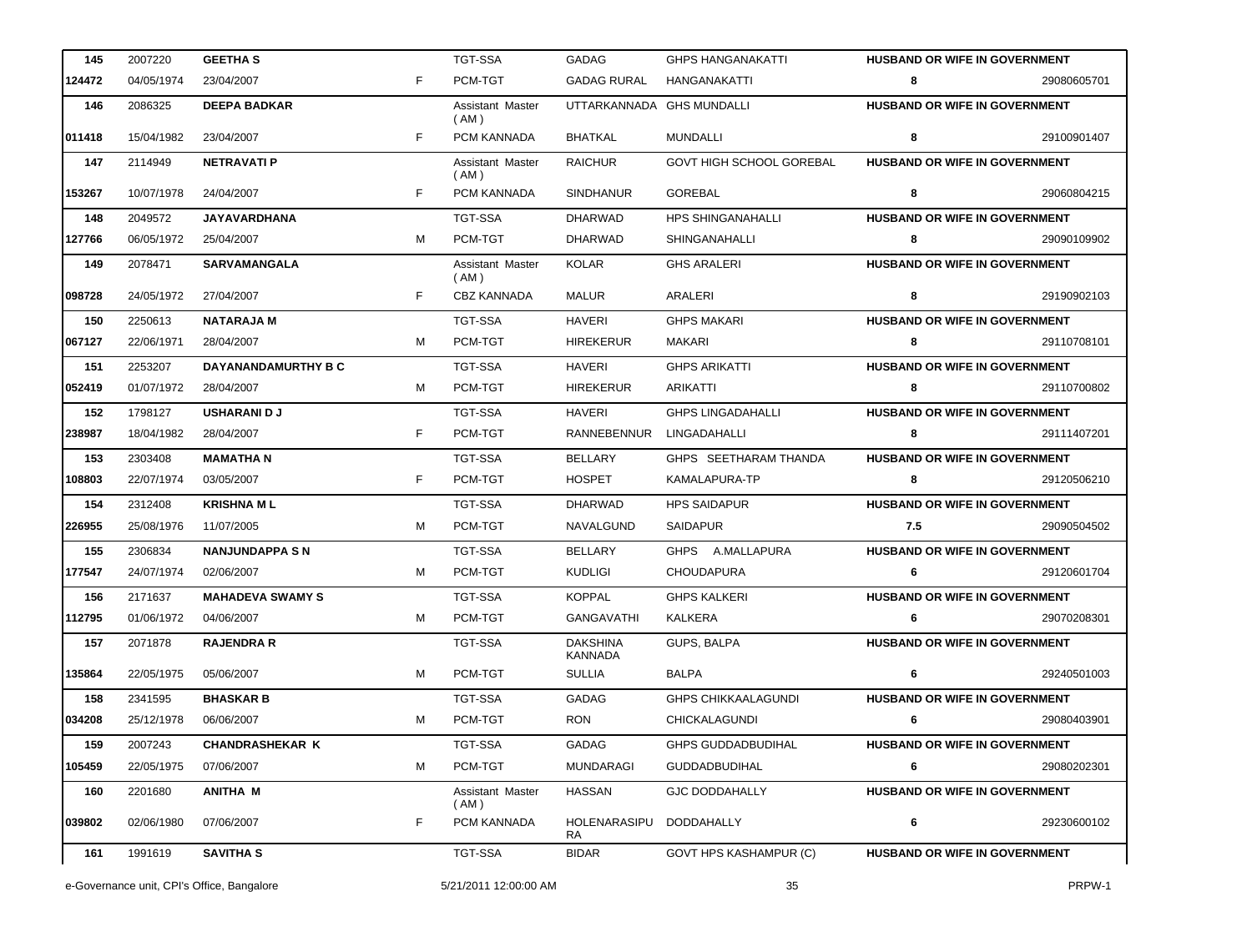| 123611 | 10/06/1974 | 13/06/2007                | F | PCM-TGT                    | <b>BIDAR</b>       | KASHAMPUR(C)                        | 6                                    | 29050405901 |
|--------|------------|---------------------------|---|----------------------------|--------------------|-------------------------------------|--------------------------------------|-------------|
| 162    | 2313603    | <b>SATEESHA M</b>         |   | <b>TGT-SSA</b>             | DHARWAD            | HPS BHOGANUR                        | <b>HUSBAND OR WIFE IN GOVERNMENT</b> |             |
| 055317 | 16/04/1979 | 13/06/2007                | м | PCM-TGT                    | NAVALGUND          | <b>BHOGANUR</b>                     | 6                                    | 29090501401 |
| 163    | 2176002    | <b>JAYASHEELA M D</b>     |   | Assistant Master<br>(AM)   | <b>CHITRADURGA</b> | <b>GOVT.HS HIREKABBIGEE G.HATTI</b> | <b>HUSBAND OR WIFE IN GOVERNMENT</b> |             |
| 131204 | 21/07/1976 | 20/06/2007                | F | <b>CBZ KANNADA</b>         | <b>CHITRADURGA</b> | HIREKABBIGERE GOLLERHATTI           | 6                                    | 29130103602 |
| 164    | 2313602    | <b>SHIVANNA S</b>         |   | <b>TGT-SSA</b>             | <b>DHARWAD</b>     | <b>HPS NAIKANUR</b>                 | <b>HUSBAND OR WIFE IN GOVERNMENT</b> |             |
| 126918 | 01/06/1974 | 22/06/2007                | м | PCM-TGT                    | <b>NAVALGUND</b>   | NAIKANUR                            | 6                                    | 29090504101 |
| 165    | 2311429    | <b>JANARDHANA B C</b>     |   | TGT-SSA                    | <b>DHARWAD</b>     | HPS KONKANAKURAHATTI                | <b>HUSBAND OR WIFE IN GOVERNMENT</b> |             |
| 054484 | 20/07/1976 | 22/06/2007                | м | PCM-TGT                    | <b>KUNDAGOL</b>    | KONKANAKURAHATTI                    | 6                                    | 29090403401 |
| 166    | 1892025    | <b>JAYAPRADAU</b>         |   | Assistant Master<br>( AM ) | <b>HAVERI</b>      | GOVT HIGH SCHOOL HIREANAJI          | <b>HUSBAND OR WIFE IN GOVERNMENT</b> |             |
| 064054 | 27/07/1980 | 23/06/2007                | F | PCM KANNADA                | <b>BYADAGI</b>     | HIREANAJI                           | 6                                    | 29110101007 |
| 167    | 2169751    | <b>RAJESHWARI B NAYAK</b> |   | <b>TGT-SSA</b>             | <b>BAGALKOT</b>    | <b>GOVT HPS HIRENASABI</b>          | <b>HUSBAND OR WIFE IN GOVERNMENT</b> |             |
| 016925 | 21/05/1984 | 25/06/2007                | F | PCM-TGT                    | BADAMI             | <b>HIRENASABI</b>                   | 6                                    | 29020105201 |
| 168    | 2341343    | <b>SHIVANNA M</b>         |   | <b>TGT-SSA</b>             | GADAG              | <b>GHPS LAKAMAPUR</b>               | HUSBAND OR WIFE IN GOVERNMENT        |             |
| 233439 | 20/04/1973 | 28/06/2007                | м | PCM-TGT                    | <b>NARAGUND</b>    | LAKHAMAPUR                          | 6                                    | 29080301601 |
| 169    | 2282311    | <b>SADIQ AHAMED</b>       |   | <b>TGT-SSA</b>             | <b>GULBARGA</b>    | <b>GOVT HPS SOMALINGADALLI</b>      | <b>HUSBAND OR WIFE IN GOVERNMENT</b> |             |
| 013521 | 01/06/1979 | 28/06/2007                | м | PCM-TGT                    | <b>CHINCHOLI</b>   | SOMALINGADALLI                      | 6                                    | 29040311201 |
| 170    | 2311065    | <b>GIRISHKUMAR A R</b>    |   | <b>TGT-SSA</b>             | <b>DHARWAD</b>     | <b>HPS YARINARAYANAPUR</b>          | <b>HUSBAND OR WIFE IN GOVERNMENT</b> |             |
| 170810 | 08/12/1975 | 04/07/2007                | м | PCM-TGT                    | KUNDAGOL           | YARINARAYANAPUR                     | 6                                    | 29090405701 |
| 171    | 2265467    | <b>ASHA</b>               |   | Assistant Master<br>(AM)   | <b>SHIMOGA</b>     | <b>GHS NITTURU</b>                  | <b>HUSBAND OR WIFE IN GOVERNMENT</b> |             |
| 118208 | 12/09/1982 | 04/07/2007                | F | PCM KANNADA                | <b>HOSANAGAR</b>   | <b>NITTURU</b>                      | 6                                    | 29150225901 |
| 172    | 2006307    | <b>JANARDHANAKS</b>       |   | <b>TGT-SSA</b>             | GADAG              | <b>GHPS BUDIHAL</b>                 | HUSBAND OR WIFE IN GOVERNMENT        |             |
| 111257 | 20/07/1971 | 05/07/2007                | м | PCM-TGT                    | <b>MUNDARAGI</b>   | <b>BUDIHAL</b>                      | 6                                    | 29080203301 |
| 173    | 2007367    | <b>PARAMESHAYP</b>        |   | TGT-SSA                    | GADAG              | <b>GHPS GURLAKATTI</b>              | <b>HUSBAND OR WIFE IN GOVERNMENT</b> |             |
| 233637 | 18/07/1979 | 05/07/2007                | м | PCM-TGT                    | NARAGUND           | <b>GURLAKATTI</b>                   | 6                                    | 29080300801 |
| 174    | 2370019    | POORNA JV                 |   | <b>TGT-SSA</b>             | <b>BAGALKOT</b>    | <b>GOVT HPS BELAVALKOPPA</b>        | <b>HUSBAND OR WIFE IN GOVERNMENT</b> |             |
| 044048 | 22/05/1975 | 06/07/2007                | F | PCM-TGT                    | <b>BADAMI</b>      | <b>BELVALAKOPPA</b>                 | 6                                    | 29020101501 |
| 175    | 2006292    | <b>SIDDAPPAJI B</b>       |   | TGT-SSA                    | GADAG              | <b>GHPS GULAGUNDI</b>               | <b>HUSBAND OR WIFE IN GOVERNMENT</b> |             |
| 047673 | 24/04/1977 | 07/07/2007                | М | PCM-TGT                    | <b>RON</b>         | <b>GULGUNDI</b>                     | 6                                    | 29080400201 |
| 176    | 2370968    | <b>SHIVAKUMAR N</b>       |   | TGT-SSA                    | <b>BAGALKOT</b>    | <b>GOVT HPS NANDAGAON</b>           | HUSBAND OR WIFE IN GOVERNMENT        |             |
| 046011 | 15/05/1973 | 13/07/2007                | м | PCM-TGT                    | <b>MUDHOL</b>      | NANDGAON                            | 6                                    | 29021106202 |
| 177    | 2274242    | <b>VIKASA KUMAR Y</b>     |   | TGT-SSA                    | <b>CHIKKODI</b>    | K.H.P.S.                            | <b>HUSBAND OR WIFE IN GOVERNMENT</b> |             |
| 076851 | 25/06/1981 | 13/07/2007                | м | PCM-TGT                    | <b>CHIKODI</b>     | VIJAYANAGAR                         | 6                                    | 29300513301 |
| 178    | 2169136    | <b>MADHUSUDHAN S</b>      |   | TGT-SSA                    | <b>BAGALKOT</b>    | <b>GOVT HPS HONNIHAL</b>            | <b>HUSBAND OR WIFE IN GOVERNMENT</b> |             |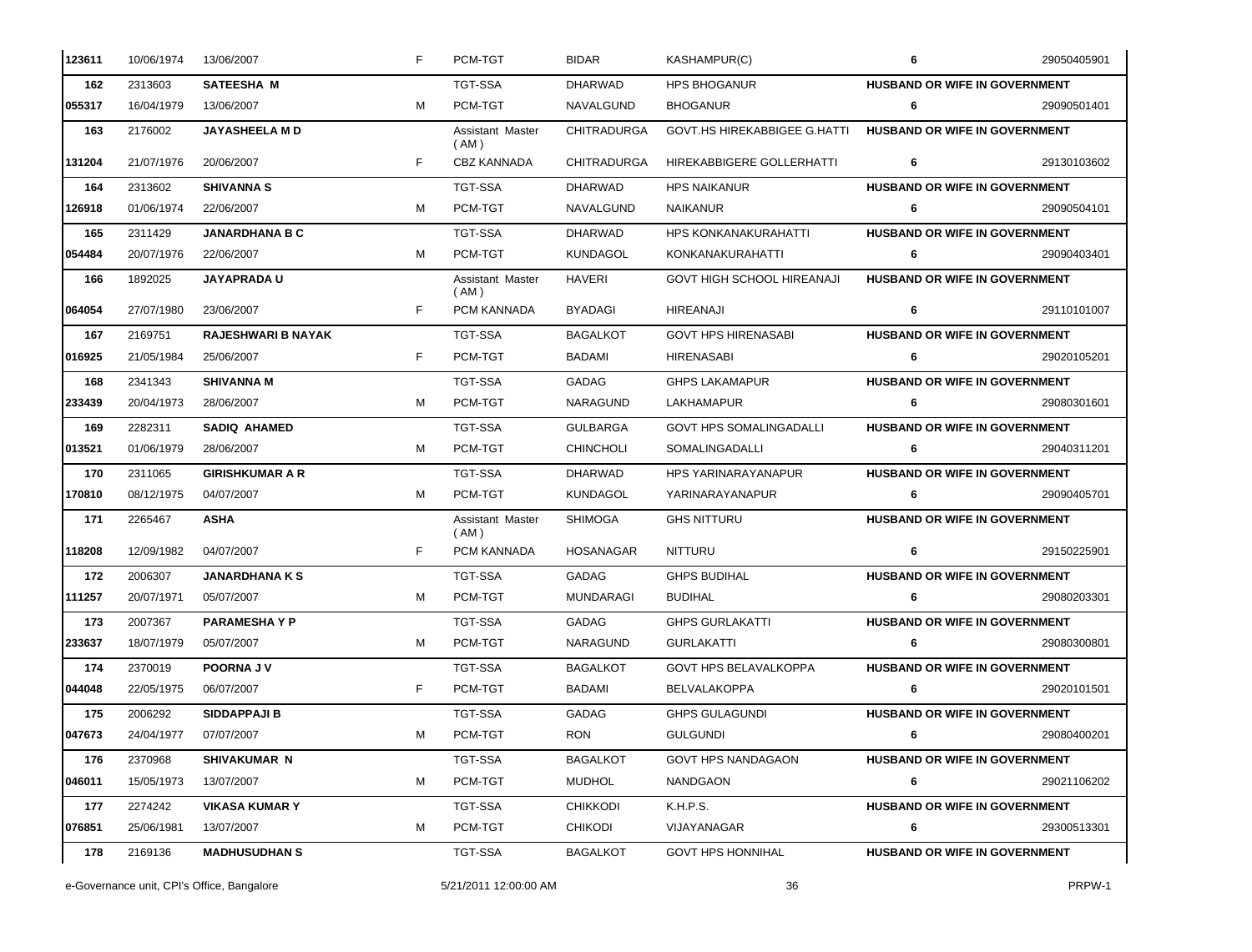| 176650 | 25/04/1980 | 17/07/2007                  | M | PCM-TGT                                                | <b>BILAGI</b>                            | <b>HONNIHAL</b>                | 6                                    | 29020603201 |
|--------|------------|-----------------------------|---|--------------------------------------------------------|------------------------------------------|--------------------------------|--------------------------------------|-------------|
| 179    | 2270419    | <b>SATHEESHA B S</b>        |   | <b>TGT-SSA</b>                                         | <b>CHIKKODI</b>                          | K.L.P.S.                       | HUSBAND OR WIFE IN GOVERNMENT        |             |
| 004136 | 13/07/1980 | 24/07/2007                  | м | PCM-TGT                                                | <b>GOKAK</b>                             | <b>PUDKALKATTI</b>             | 6                                    | 29300608001 |
| 180    | 2167545    | <b>SHIVANNA M S</b>         |   | TGT-SSA                                                | <b>BAGALKOT</b>                          | <b>GOVT HPS BISANAL</b>        | <b>HUSBAND OR WIFE IN GOVERNMENT</b> |             |
| 168444 | 20/07/1975 | 03/09/2007                  | м | PCM-TGT                                                | <b>BILAGI</b>                            | <b>BISANAL</b>                 | 6                                    | 29020601201 |
| 181    | 2362491    | <b>HEMABD</b>               |   | Assistant Master<br>(AM)                               | <b>RA</b>                                | CHIKKABALLAPU GHS KADALAVENI   | HUSBAND OR WIFE IN GOVERNMENT        |             |
| 020896 | 20/07/1977 | 07/11/2007                  | F | <b>CBZ KANNADA</b>                                     | GOWRIBIDANUR KADALAVENI                  |                                | 4.5                                  | 29290510803 |
| 182    | 2082664    | <b>GOVINDAIAH</b>           |   | Assistant Master<br>(AM)                               | CHIKKABALLAPU GJC BAGEPALLI<br><b>RA</b> |                                | <b>HUSBAND OR WIFE IN GOVERNMENT</b> |             |
| 128930 | 07/07/1972 | 23/06/2007                  | м | LANGUAGE<br><b>SANSKRIT</b>                            | <b>BAGEPALLY</b>                         | WARD NO:10                     | 3                                    | 29290123204 |
| 183    | 1339604    | <b>POORNIMA NS</b>          |   | Assistant Master<br>( AM )                             | <b>HASSAN</b>                            | <b>GJC DODDABEMMATHI</b>       | <b>OTHER CASES WOMEN</b>             |             |
| 233958 | 07/01/1976 | 20/08/1998                  | E | LANGUAGE<br><b>KANNADA</b>                             | ARAKALAGUDU                              | <b>DODDABEMMATHI</b>           | 24                                   | 29230208202 |
| 184    | 1091875    | <b>VIJAYA LAKSHMI M</b>     |   | Assistant Master<br>(AM)                               | <b>BELLARY</b>                           | <b>GHS BANDI HATTI(W)</b>      | <b>OTHER CASES WOMEN</b>             |             |
| 154452 | 29/06/1962 | 08/09/1986                  | F | PCM KANNADA                                            | <b>BELLARY WEST</b>                      | WARD 29                        | 23                                   | 29120114107 |
| 185    | 618907     | A N MANONMANI               |   | Assistant Master<br>(AM)                               | <b>MYSORE</b>                            | <b>GJC GIRLS BANNUR WARD-9</b> | <b>OTHER CASES WOMEN</b>             |             |
| 092469 | 18/06/1959 | 31/10/1994                  | F | <b>LANGUAGE HINDI</b>                                  | T.N.PURA                                 | <b>BANNUR WARD-9</b>           | 16                                   | 29261121603 |
| 186    | 1070416    | <b>PRABHAKARA CHARI H C</b> |   | Assistant Master<br>(AM)                               | <b>MYSORE</b>                            | <b>GHS ANNURU</b>              | <b>OTHER CASES MEN</b>               |             |
| 014945 | 14/10/1955 | 28/11/1989                  | M | <b>LANGUAGE HINDI</b>                                  | H.D.KOTE                                 | <b>ANNURU</b>                  | 38                                   | 29260303004 |
| 187    | 1317984    | <b>S THIPPESWAMY</b>        |   | Assistant Master<br>(AM)                               | DAVANAGERE                               | GOVT. COMP. H.S MUDHADADI      | <b>OTHER CASES MEN</b>               |             |
| 052156 | 14/07/1964 | 11/11/1994                  | м | <b>CBZ KANNADA</b>                                     | DAVANAGERE(S) MUDAHADADI                 |                                | 32                                   | 29140300403 |
| 188    | 1319934    | <b>SURESHAR</b>             |   | Assistant Master<br>(AM)                               | RAMANAGARA                               | <b>GJC BOYS CHANNAPATNA</b>    | <b>OTHER CASES MEN</b>               |             |
| 123220 | 10/03/1963 | 10/11/1994                  | M | PCM KANNADA                                            | CHANNAPATNA                              | CHANNAPATNA TOWN               | 23                                   | 29210713066 |
| 189    | 134417     | <b>SWAMYGOWDA P</b>         |   | <b>Education Co-</b><br>Ordinator (ECO) -<br>Secondary | <b>HASSAN</b>                            | BEO, ARAKALAGUDU               | <b>OTHER CASES MEN</b>               |             |
| 019307 | 15/07/1967 | 09/12/1994                  | м | LANGUAGE<br><b>KANNADA</b>                             | ARAKALAGUDU                              | BEO, ARAKALAGUDU               | 22                                   | 31292302151 |
| 190    | 1711016    | <b>BALRAJ</b>               |   | Assistant Master<br>(AM)                               | <b>BANGALORE</b><br><b>SOUTH</b>         | <b>GOVT HS HUSKUR</b>          | <b>OTHER CASES MEN</b>               |             |
| 082435 | 24/12/1970 | 05/11/1998                  | M | LANGUAGE<br><b>ENGLISH</b>                             | ANEKAL                                   | <b>HUSKUR</b>                  | 16.5                                 | 29200412108 |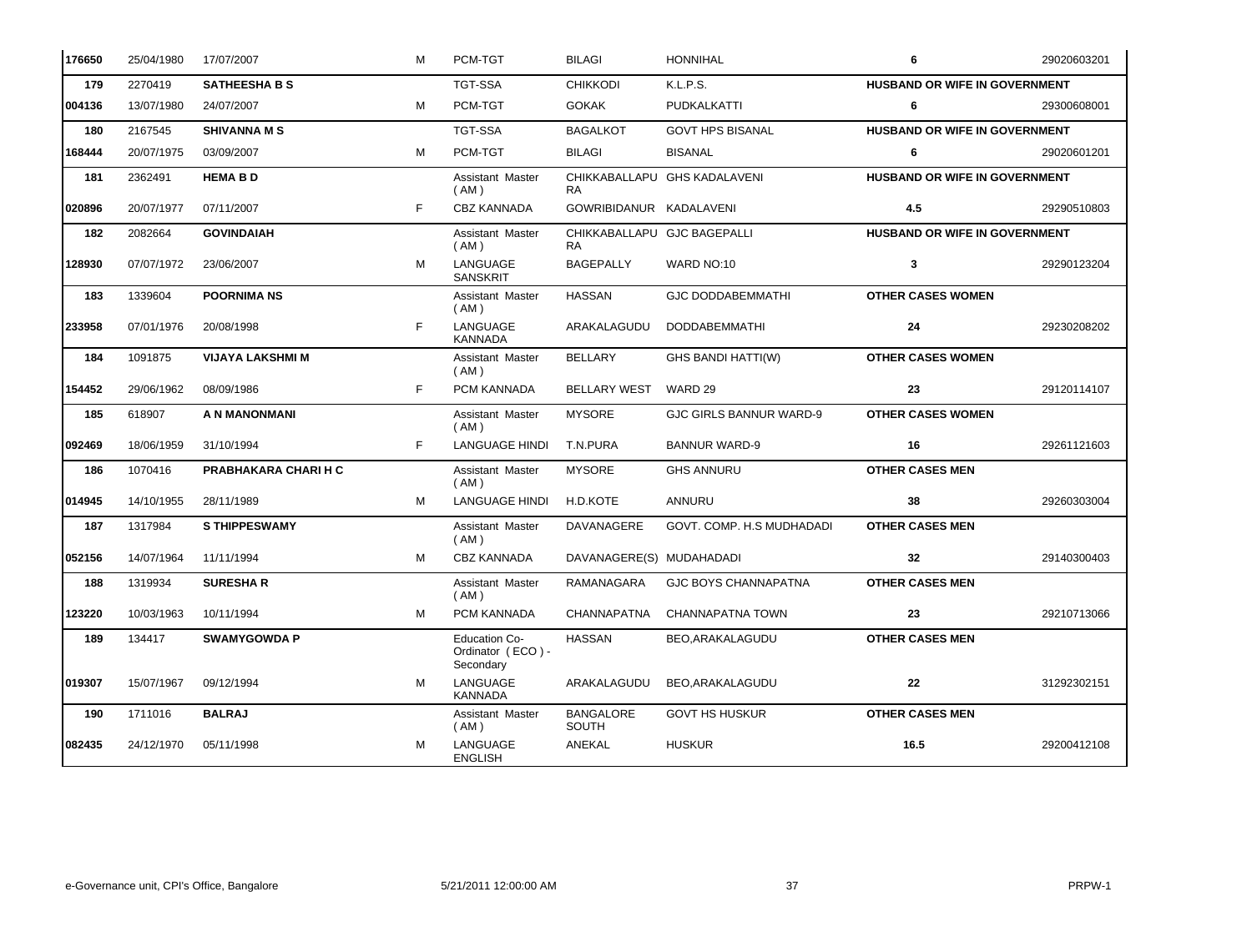# **PROVISIONAL LIST OF TEACHERS FOR REQUEST TRANSFER -2011 ( SECONDARY - OUT OF UNIT ) : AM / GHM / ECO / BRP / TA /TGT**

## **TRANSFER AUTHORITY : DPI BELGAUM**

|                    | PRI.NO. KGID NO | <b>APPLICANT NAME</b>                          |            | <b>DESIG NAME</b>               | <b>DIST NAME</b>   | <b>SCHOOL NAME</b>                          | <b>GROUNDS FOR PRIORITY</b>              |                |
|--------------------|-----------------|------------------------------------------------|------------|---------------------------------|--------------------|---------------------------------------------|------------------------------------------|----------------|
| <b>APPL NO DOB</b> |                 | DATE OF ENTRY INTO SERVICE                     | <b>SEX</b> | <b>SUBJECT NAME</b>             | <b>TALUK NAME</b>  | <b>VILLAGE NAME</b>                         | <b>Total Weightage</b>                   | <b>SCH COD</b> |
| $\mathbf{1}$       | 1944012         | DAKSHAYANI PANCHALINGAPPA<br><b>NAGAPPAGOL</b> |            | Assistant Master<br>(AM)        | <b>RAICHUR</b>     | GOVT HIGH SCHOOL AMBAMAT<br><b>SINDANUR</b> | <b>TERMINALLY ILL CASES</b>              |                |
| 085666             | 15/07/1978      | 12/01/2004                                     | F          | <b>ARTS KANNADA</b>             | <b>SINDHANUR</b>   | <b>SINDHANUR</b>                            | 14                                       | 29060811284    |
| $\overline{2}$     | 2144054         | <b>SURESH NAIK</b>                             |            | Assistant Master<br>(AM)        | <b>GULBARGA</b>    | <b>GHS AINAPUR</b>                          | <b>TERMINALLY ILL CASES</b>              |                |
| 041802             | 05/07/1982      | 27/12/2005                                     | M          | LANGUAGE<br><b>ENGLISH</b>      | <b>CHINCHOLI</b>   | <b>AINAPUR</b>                              | 10                                       | 29040300109    |
| $\mathbf{3}$       | 1812033         | <b>SUVARNA ANAND BANT</b>                      |            | Assistant Master<br>(AM)        | <b>UDUPI</b>       | <b>GPUC KARKALA</b>                         | <b>TERMINALLY ILL CASES</b>              |                |
| 125826             | 25/03/1977      | 01/06/2002                                     | F          | LANGUAGE<br><b>SANSKRIT</b>     | KARKALA            | KARKALA TMC WARD-1                          | 8                                        | 29160105212    |
| 4                  | 1810292         | JYOTI DUNDAPPA TUBAKI                          |            | <b>TGT-SSA</b>                  | <b>BAGALKOT</b>    | <b>GOVT HPS JALIKATTI</b>                   | <b>TERMINALLY ILL CASES</b>              |                |
| 140168             | 18/04/1976      | 28/04/2007                                     | F.         | PCM-TGT                         | <b>MUDHOL</b>      | JALIKATTI (KD)                              | 8                                        | 29021103301    |
| 5                  | 2287118         | <b>BASAVARAJ C MUSHIGERI</b>                   |            | <b>TGT-SSA</b>                  | YADGIRI            | <b>GOVT HPS GULABAL</b>                     | <b>TERMINALLY ILL CASES</b>              |                |
| 132061             | 22/07/1978      | 26/07/2007                                     | М          | PCM-TGT                         | <b>SHORAPUR</b>    | GULBAL                                      | 6                                        | 29330806901    |
| 6                  | 2128998         | <b>DYAMANNA</b>                                |            | Assistant Master<br>(AM)        | <b>MADHUGIRI</b>   | <b>GHS NARAYANAPURA GATE</b>                | <b>TERMINALLY ILL CASES</b>              |                |
| 141118             | 01/06/1980      | 18/08/2008                                     | M          | LANGUAGE<br><b>KANNADA</b>      | <b>SIRA</b>        | NARAYANAPURA                                | 4                                        | 29180624101    |
| $\overline{7}$     | 1372781         | <b>SHANTHARAM BHAT</b>                         |            | <b>Assistant Master</b><br>(AM) | <b>SHIMOGA</b>     | <b>GHS GIRLS ANAVATTI</b>                   | PHISICALLY HANDICAPPED (> 40%)           |                |
| 129808             | 11/09/1969      | 28/11/1994                                     | М          | LANGUAGE<br><b>KANNADA</b>      | <b>SORAB</b>       | <b>ANAVATTI</b>                             | 32                                       | 29150605811    |
| 8                  | 1854777         | ANNAPPA VERUPAKSHI SHIRANGAVI                  |            | Assistant Master<br>(AM)        | <b>MADHUGIRI</b>   | <b>GHS TAVAREKERE</b>                       | PHISICALLY HANDICAPPED (> 40%)           |                |
| 176925             | 01/02/1974      | 06/08/2002                                     | м          | <b>DRAWING</b>                  | <b>SIRA</b>        | TAVAREKERE                                  | 14                                       | 29180609905    |
| 9                  | 1965213         | <b>SANTOSH VIRUPAKSHI GINDE</b>                |            | Assistant Master<br>(AM)        | YADGIRI            | <b>GHS KADECHUR</b>                         | PHISICALLY HANDICAPPED (> 40%)           |                |
| 033039             | 22/07/1981      | 13/02/2004                                     | M          | LANGUAGE HINDI                  | YADGIR             | <b>KADECHUR</b>                             | 14                                       | 29331005404    |
| 10                 | 1973219         | <b>PARAMANAND A GALAGALI</b>                   |            | Assistant Master<br>(AM)        | <b>HASSAN</b>      | <b>GJC YELECHAGAHALLY</b>                   | PHISICALLY HANDICAPPED (> 40%)           |                |
| 088072             | 01/05/1979      | 01/03/2004                                     | м          | LANGUAGE<br>KANNADA             | HOLENARASIPU<br>RA | YELECHAGAHALLY                              | 14                                       | 29230611002    |
| 11                 | 2109458         | <b>VAIRAGE BALAJI</b>                          |            | TGT-SSA                         | <b>CHIKKODI</b>    | M.H.P.S.VISHNUWADI                          | <b>PHISICALLY HANDICAPPED (&gt; 40%)</b> |                |
| 220974             | 01/03/1969      | 06/07/2005                                     | м          | PCM-TGT                         | ATHANI             | ARALIHATTI                                  | 10                                       | 29300100504    |
| 12                 | 1967481         | <b>APPASAHEB KOLI</b>                          |            | Assistant Master<br>(AM)        | <b>GULBARGA</b>    | <b>GHS STN GHANAGAPUR</b>                   | PHISICALLY HANDICAPPED (> 40%)           |                |
| 128584             | 15/07/1976      | 24/12/2005                                     | М          | LANGUAGE HINDI                  | AFZALPUR           | <b>GUDOOR</b>                               | 10                                       | 29040204206    |
| 13                 | 1989376         | <b>ROOPAVATI S KOREGOL</b>                     |            | Assistant Master (A GULBARGA    |                    | <b>GHS MANNUR</b>                           | <b>PHISICALLY HANDICAPPED (&gt; 40%)</b> |                |
|                    |                 | e-Governance unit, CPI's Office, Bangalore     |            | 5/21/2011 12:00:00 AM           |                    | 38                                          |                                          | PRPW-1         |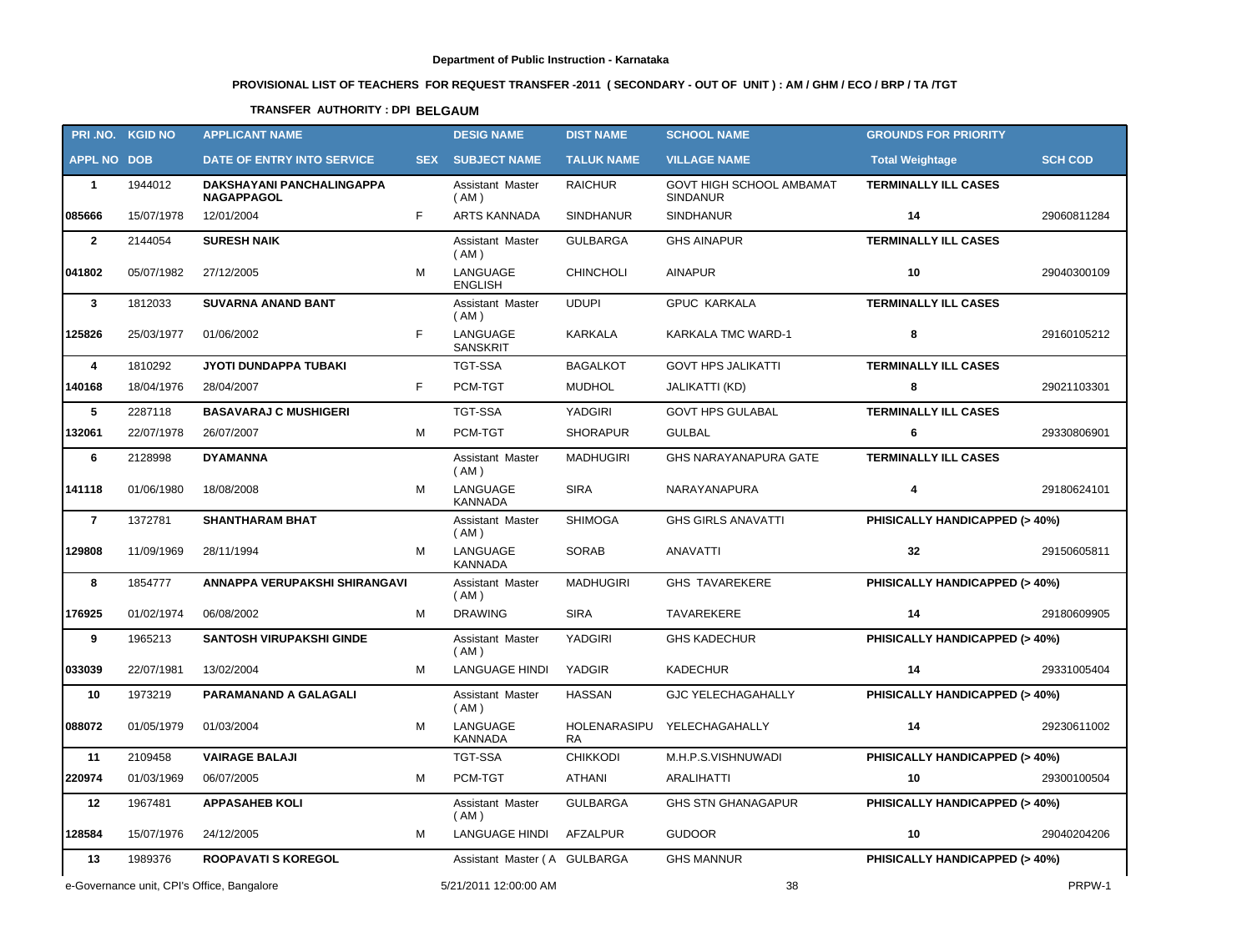| 131951 | 10/12/1972 | 18/01/2006                                   | F  | LANGUAGE<br><b>ENGLISH</b> | <b>AFZALPUR</b>                   | <b>MANNUR</b>                  | 8                              | 29040207015 |
|--------|------------|----------------------------------------------|----|----------------------------|-----------------------------------|--------------------------------|--------------------------------|-------------|
| 14     | 2132780    | <b>GOPAL MOGER</b>                           |    | Assistant Master<br>(AM)   | <b>UDUPI</b>                      | <b>GPUC NAVUNDA</b>            | PHISICALLY HANDICAPPED (> 40%) |             |
| 042426 | 01/03/1982 | 23/04/2007                                   | м  | <b>LANGUAGE HINDI</b>      | <b>BYNDOOR</b>                    | <b>NAVUNDA</b>                 | 8                              | 29160404108 |
| 15     | 2380690    | <b>MAHESH ADI</b>                            |    | Assistant Master<br>(AM)   | <b>MADHUGIRI</b>                  | <b>GHS Y.N HOSAKOTE</b>        | PHISICALLY HANDICAPPED (> 40%) |             |
| 004010 | 23/07/1973 | 17/06/2008                                   | M  | <b>DRAWING</b>             | PAVAGADA                          | Y.N.HOSKOTE                    | 4                              | 29180502912 |
| 16     | 2205114    | PRAVEENKUMAR HALASIDDAPPA<br><b>SANSUDDI</b> |    | Assistant Master<br>(AM)   | <b>HASSAN</b>                     | <b>GHS MANAKATTUR</b>          | PHISICALLY HANDICAPPED (> 40%) |             |
| 053076 | 22/07/1984 | 04/08/2008                                   | м  | <b>ARTS KANNADA</b>        | ARASIKERE                         | <b>MANAKATTUR</b>              | 4                              | 29230316402 |
| 17     | 2243098    | <b>RAVI PUJARI</b>                           |    | Assistant Master<br>(AM)   | AR.                               | CHAMARAJANAG GPUC CHANDAKAVADI | PHISICALLY HANDICAPPED (> 40%) |             |
| 034571 | 16/07/1982 | 06/08/2008                                   | M  | LANGUAGE<br><b>KANNADA</b> | CHAMARAJA<br><b>NAGAR</b>         | CHANDAKAVADI                   | 4                              | 29270111507 |
| 18     | 2430878    | HANAMAPPA KALLAPPA HIREHOLI                  |    | Assistant Master<br>(AM)   | <b>BIDAR</b>                      | GOVT H.S. GOUR                 | PHISICALLY HANDICAPPED (> 40%) |             |
| 151985 | 01/01/1980 | 18/08/2008                                   | M  | <b>ARTS KANNADA</b>        | BASAVAKALYAN GOUR                 |                                | 4                              | 29050204402 |
| 19     | 2243100    | ANAND BASAPPA HANAMASAGAR                    |    | Assistant Master<br>(AM)   | AR.                               | CHAMARAJANAG GPUC CHANDAKAVADI | PHISICALLY HANDICAPPED (> 40%) |             |
| 105137 | 01/06/1981 | 23/08/2008                                   | M  | <b>ARTS KANNADA</b>        | <b>CHAMARAJA</b><br><b>NAGAR</b>  | CHANDAKAVADI                   | 4                              | 29270111507 |
| 20     | 2390879    | <b>VIDYA HOSATTI</b>                         |    | Assistant Master<br>(AM)   | <b>MYSORE</b>                     | <b>GJC HEBBALU</b>             | PHISICALLY HANDICAPPED (> 40%) |             |
| 144363 | 01/06/1983 | 27/08/2008                                   | F  | LANGUAGE<br><b>KANNADA</b> | K.R.NAGARA                        | <b>HEBBALU</b>                 | 4                              | 29260605305 |
| 21     | 2243665    | <b>SUDHA T HEBBALLI</b>                      |    | Assistant Master<br>(AM)   | AR.                               | CHAMARAJANAG GPUC KABBAHALLI   | PHISICALLY HANDICAPPED (> 40%) |             |
| 122188 | 13/09/1982 | 06/09/2008                                   | F  | <b>LANGUAGE HINDI</b>      | <b>GUNDULPET</b>                  | <b>KABBALLI</b>                | 4                              | 29270207308 |
| 22     | 2287293    | DEEPA RUDRAGOUDA PATIL                       |    | Assistant Master<br>(AM)   | YADGIRI                           | <b>GJC KODEKAL</b>             | PHISICALLY HANDICAPPED (> 40%) |             |
| 043336 | 22/07/1984 | 06/09/2008                                   | F  | ARTS KANNADA               | <b>SHORAPUR</b>                   | <b>KODEKAL</b>                 | 4                              | 29330812306 |
| 23     | 2293692    | <b>APPASAHEB PATIL</b>                       |    | Assistant Master<br>(AM)   | <b>DAKSHINA</b><br><b>KANNADA</b> | GHS, NAVOOR                    | PHISICALLY HANDICAPPED (> 40%) |             |
| 162341 | 01/06/1977 | 09/09/2008                                   | M  | <b>ARTS KANNADA</b>        | BELTHANGADY                       | <b>NAVOOR</b>                  | 4                              | 29240205203 |
| 24     | 2380374    | <b>NADAF LALSAB</b>                          |    | Assistant Master<br>(AM)   | <b>MADHUGIRI</b>                  | GHS BRAHMASANDRA               | PHISICALLY HANDICAPPED (> 40%) |             |
| 056919 | 01/03/1981 | 04/10/2008                                   | M  | LANGUAGE<br><b>KANNADA</b> | <b>SIRA</b>                       | <b>BRAMHASANDRA</b>            | 4                              | 29180614802 |
| 25     | 2293441    | <b>MAHANTESH PATIL</b>                       |    | Assistant Master<br>(AM)   | <b>DAKSHINA</b><br>KANNADA        | GHS, GURUVAINAKERE             | PHISICALLY HANDICAPPED (> 40%) |             |
| 133837 | 29/08/1978 | 25/08/2008                                   | M  | LANGUAGE<br><b>ENGLISH</b> | BELTHANGADY                       | KUVETTU                        | 3                              | 29240203604 |
| 26     | 584627     | SARASWATI SHIVAMURTHY SULTANPUR              |    | Assistant Master<br>(AM)   | KOPPAL                            | <b>GHS BINNAL</b>              | <b>WIDOWS</b>                  |             |
| 244186 | 01/06/1955 | 01/06/1985                                   | F. | LANGUAGE<br><b>KANNADA</b> | <b>YELBURGA</b>                   | <b>BINHAL</b>                  | 50                             | 29070901802 |
| 27     | 1401374    | <b>SMT LALABI M KHAJI</b>                    |    | Assistant Master<br>(AM)   | YADGIRI                           | <b>GHS RAJANKOLUR</b>          | <b>WIDOWS</b>                  |             |
|        |            | e-Governance unit, CPI's Office, Bangalore   |    | 5/21/2011 12:00:00 AM      |                                   | 39                             |                                | PRPW-1      |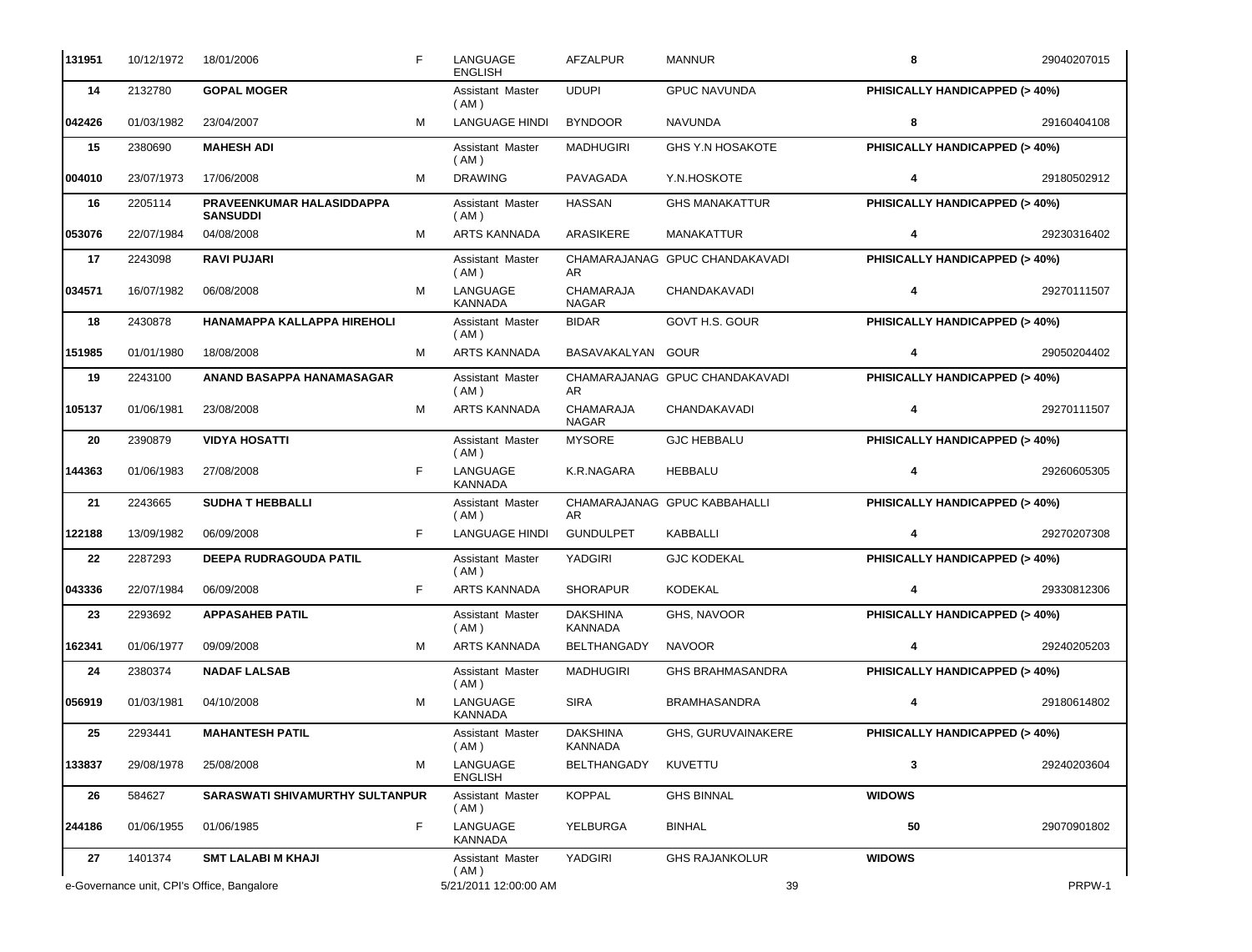| 022837 | 01/06/1971 | F<br>12/03/1997                               | LANGUAGE<br><b>KANNADA</b>      | <b>SHORAPUR</b>                   | RAJANKOLLUR                            | 14                                  | 29330817803 |
|--------|------------|-----------------------------------------------|---------------------------------|-----------------------------------|----------------------------------------|-------------------------------------|-------------|
| 28     | 1401374    | <b>SMT LALABI M KHAJI</b>                     | Assistant Master<br>(AM)        | YADGIRI                           | <b>GHS RAJANKOLUR</b>                  | <b>WIDOWS</b>                       |             |
| 008836 | 01/06/1971 | F<br>12/03/1997                               | LANGUAGE<br><b>KANNADA</b>      | <b>SHORAPUR</b>                   | RAJANKOLLUR                            | 14                                  | 29330817803 |
| 29     | 1757651    | SHASHIKALA BASAVANNEPPA<br><b>NICHCHANAKI</b> | <b>Assistant Master</b><br>(AM) | <b>BANGALORE</b><br><b>NORTH</b>  | <b>GHS KODIGEHALLI</b>                 | <b>WIDOWS</b>                       |             |
| 012291 | 05/07/1973 | F<br>15/09/1998                               | LANGUAGE<br><b>KANNADA</b>      | NORTH4                            | KODIGEHALLI                            | 5                                   | 29280710012 |
| 30     | 1757651    | SHASHIKALA BASAVANNEPPA<br><b>NICHCHANAKI</b> | Assistant Master<br>(AM)        | <b>BANGALORE</b><br><b>NORTH</b>  | <b>GHS KODIGEHALLI</b>                 | <b>WIDOWS</b>                       |             |
| 062213 | 05/07/1973 | F<br>15/09/1998                               | LANGUAGE<br><b>KANNADA</b>      | NORTH4                            | KODIGEHALLI                            | 5                                   | 29280710012 |
| 31     | 900861017  | <b>PARASHRAM GURAV</b>                        | Assistant Master<br>(AM)        | <b>BIDAR</b>                      | GOVT H.S. KHATAGAON                    | <b>DEFENCE CASES</b>                |             |
| 010211 | 05/03/1960 | 03/08/2004<br>м                               | LANGUAGE<br><b>ENGLISH</b>      | <b>AURAD</b>                      | <b>KHATAGAON</b>                       | 12                                  | 29050108302 |
| 32     | 1964633    | AMEENSAB SHAMASHUDDIN BURANGOL                | Assistant Master<br>(AM)        | <b>GULBARGA</b>                   | <b>GHS HIPPARGA</b>                    | <b>DEFENCE CASES</b>                |             |
| 011492 | 01/06/1962 | 03/09/2004<br>м                               | <b>LANGUAGE HINDI</b>           | <b>JEWARGI</b>                    | HIPPARGA [SN]                          | 12                                  | 29040604806 |
| 33     | 1810069    | <b>JAYSHRIS ALUR</b>                          | Assistant Master<br>(AM)        | <b>BIJAPUR</b>                    | GOVT HIGH SCHOOL BENAL NH13            | <b>DEFENCE CASES</b>                |             |
| 121367 | 20/07/1977 | F<br>29/11/2005                               | <b>LANGUAGE HINDI</b>           | <b>BASAVAN</b><br><b>BAGEWADI</b> | <b>BENAL</b>                           | 10                                  | 29030301504 |
| 34     | 2293476    | <b>SHIVANAND BIRADAR</b>                      | Assistant Master<br>(AM)        | <b>DAKSHINA</b><br>KANNADA        | GHS, BILIYOOR MADATHARU                | <b>DEFENCE CASES</b>                |             |
| 082645 | 01/06/1966 | M<br>04/08/2008                               | <b>LANGUAGE HINDI</b>           | <b>BANTWAL</b>                    | <b>BILIYOOR</b>                        | 4                                   | 29240101304 |
| 35     | 2294464    | <b>SHUBHALAXMI</b>                            | Assistant Master<br>(AM)        | <b>DAKSHINA</b><br>KANNADA        | <b>GHS, KONAJE PADAV</b>               | <b>DEFENCE CASES</b>                |             |
| 044586 | 04/11/1983 | F<br>26/08/2008                               | <b>LANGUAGE HINDI</b>           | MANGALORE<br><b>TALUK</b>         | <b>BELMA</b>                           | 4                                   | 29240602306 |
| 36     | 2285995    | <b>SUNITA DODAMANI</b>                        | Assistant Master<br>(AM)        | YADGIRI                           | GOVT HS HAYYAL (B)                     | <b>DEFENCE CASES</b>                |             |
| 117131 | 12/03/1982 | F<br>25/09/2008                               | <b>CBZ KANNADA</b>              | <b>SHAHAPUR</b>                   | HAYYAL [B]                             | 4                                   | 29330705802 |
| 37     | 2118270    | <b>MARADEPPA SIDDAPPA HEBBAL</b>              | Assistant Master<br>(AM)        | <b>RAICHUR</b>                    | GOVT HIGH SCHOOL HIREBUDUR             | <b>DEFENCE CASES</b>                |             |
| 030360 | 04/04/1967 | 11/12/2008<br>м                               | <b>DRAWING</b>                  | DEVADURGA                         | <b>HIREBUDUR</b>                       | 4                                   | 29060106202 |
| 38     | 584928     | AKKAMAHADEVI SHIVASANGAPPA RONAD              | Assistant Master<br>(AM)        | <b>KOPPAL</b>                     | <b>GHS KUKANOOR</b>                    | HUSBAND AND WIFE BOTH IN GOVERNMENT |             |
| 052319 | 01/06/1954 | F<br>01/06/1985                               | LANGUAGE<br><b>KANNADA</b>      | YELBURGA                          | <b>KUKANOOR</b>                        | 48                                  | 29070908118 |
| 39     | 1157606    | HANUMANTAPPA P DHUPAD                         | Assistant Master<br>(AM)        | <b>HAVERI</b>                     | GOVT HIGH SCHOOL<br><b>BOMMANHALLI</b> | HUSBAND AND WIFE BOTH IN GOVERNMENT |             |
| 235730 | 18/05/1959 | 06/11/1985<br>м                               | <b>LANGUAGE HINDI</b>           | HANAGAL                           | <b>BOMMANAHALLI</b>                    | 48                                  | 29110502313 |
| 40     | 1473224    | <b>RAJASHREE G KORI</b>                       | Assistant Master<br>(AM)        | <b>BELGAUM</b>                    | GOVT HIGHSCHOOL KITTUR                 | HUSBAND AND WIFE BOTH IN GOVERNMENT |             |
| 031848 | 22/07/1974 | 10/03/1997<br>F                               | ARTS KANNADA                    | <b>BAILHONGAL</b>                 | <b>KITTUR</b>                          | 26                                  | 29010206719 |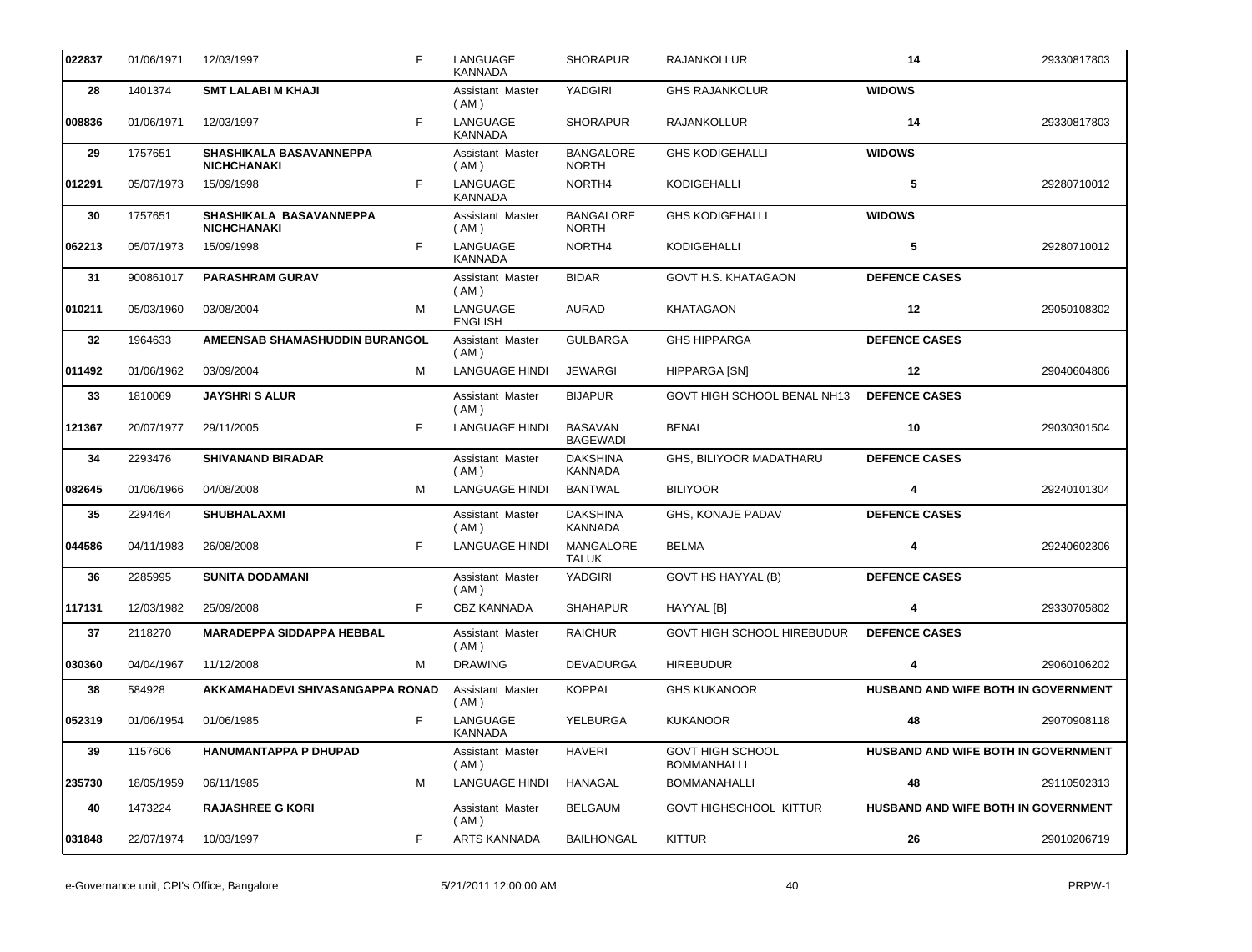| 41     | 1360991    | <b>SHIVAYOGI E NAREGAL</b>                 |   | Assistant Master<br>(AM)                             | <b>HAVERI</b>     | <b>GOVT HIGH SCHOOL</b><br><b>KADSHETTIHALLI</b>               |      | HUSBAND AND WIFE BOTH IN GOVERNMENT        |
|--------|------------|--------------------------------------------|---|------------------------------------------------------|-------------------|----------------------------------------------------------------|------|--------------------------------------------|
| 133115 | 01/06/1973 | 11/03/1997                                 | M | <b>ARTS KANNADA</b>                                  | <b>HANAGAL</b>    | <b>KADSHETTIHALLI</b>                                          | 26   | 29110507703                                |
| 42     | 1191506    | <b>GANAPATHI BHAT</b>                      |   | <b>Block Resource</b><br>Person (BRP) -<br>Secondary | <b>UDUPI</b>      | <b>GPUC BRAHMAVARA</b>                                         |      | HUSBAND AND WIFE BOTH IN GOVERNMENT        |
| 143448 | 07/12/1966 | 06/11/1997                                 | м | LANGUAGE<br>KANNADA                                  | BRAHAMAVARA       | VARAMBALLI                                                     | 24   | 29160505405                                |
| 43     | 1756929    | <b>MALLIKARJUN IRAPPA PENTED</b>           |   | Assistant Master<br>(AM)                             | <b>BELGAUM</b>    | GOVT HIGHSCHOOL NAYANNAGER HUSBAND AND WIFE BOTH IN GOVERNMENT |      |                                            |
| 056220 | 14/12/1972 | 07/09/1998                                 | M | <b>LANGUAGE HINDI</b>                                | <b>BAILHONGAL</b> | NAYANNAGER                                                     | 24   | 29010212901                                |
| 44     | 1710363    | <b>SHASHIKALA MK</b>                       |   | Assistant Master<br>(AM)                             | <b>SHIMOGA</b>    | <b>GHS HULUGINAKOPPA</b>                                       |      | <b>HUSBAND AND WIFE BOTH IN GOVERNMENT</b> |
| 012749 | 18/12/1973 | 26/10/1998                                 | F | <b>ARTS KANNADA</b>                                  | <b>SHIKARIPUR</b> | HULUGINAKOPPA                                                  | 24   | 29150404602                                |
| 45     | 1625704    | <b>NASIRUDDIN M KALAKERI</b>               |   | Assistant Master<br>(AM)                             | <b>GULBARGA</b>   | <b>GHS MANNUR</b>                                              |      | <b>HUSBAND AND WIFE BOTH IN GOVERNMENT</b> |
| 014171 | 01/06/1974 | 02/09/1998                                 | M | PCM KANNADA                                          | <b>AFZALPUR</b>   | <b>MANNUR</b>                                                  | 22   | 29040207015                                |
| 46     | 1625704    | <b>NASIRUDDIN M KALAKERI</b>               |   | Assistant Master<br>(AM)                             | <b>GULBARGA</b>   | <b>GHS MANNUR</b>                                              |      | HUSBAND AND WIFE BOTH IN GOVERNMENT        |
| 027959 | 01/06/1974 | 02/09/1998                                 | M | PCM KANNADA                                          | <b>AFZALPUR</b>   | <b>MANNUR</b>                                                  | 22   | 29040207015                                |
| 47     | 1572111    | <b>BUSHRA NIKHAT</b>                       |   | Assistant Master<br>(AM)                             | <b>BIDAR</b>      | GOVT H.S. (URDU) KAMTHANA                                      |      | HUSBAND AND WIFE BOTH IN GOVERNMENT        |
| 034336 | 12/01/1974 | 14/06/1999                                 | F | PCM URDU                                             | <b>BIDAR</b>      | KAMTHANA                                                       | 22   | 29050406511                                |
| 48     | 1427764    | <b>USHA NAIK</b>                           |   | Assistant Master<br>( AM )                           | <b>SHIMOGA</b>    | <b>GHS PILLANGERE</b>                                          |      | HUSBAND AND WIFE BOTH IN GOVERNMENT        |
| 007896 | 19/07/1969 | 17/06/1997                                 | F | PCM KANNADA                                          | <b>SHIMOGA</b>    | PILLANGERE                                                     | 21.5 | 29150527603                                |
| 49     | 1886187    | <b>ARATI RAMAYYA SHANBHAG</b>              |   | Assistant Master<br>(AM)                             | <b>CHIKKODI</b>   | <b>GHS MALIDNNI</b>                                            |      | <b>HUSBAND AND WIFE BOTH IN GOVERNMENT</b> |
| 091537 | 13/07/1978 | 18/02/2002                                 | F | PCM KANNADA                                          | <b>GOKAK</b>      | <b>MALDINNI</b>                                                | 16   | 29300606778                                |
| 50     | 1962727    | <b>CHIDANAND KATTIMANI</b>                 |   | Assistant Master<br>(AM)                             | <b>GULBARGA</b>   | <b>GHS DIGGAON</b>                                             |      | HUSBAND AND WIFE BOTH IN GOVERNMENT        |
| 241338 | 31/12/1976 | 22/03/2002                                 | м | LANGUAGE<br><b>KANNADA</b>                           | <b>CHITTAPUR</b>  | <b>DIGGAON</b>                                                 | 16   | 29040402902                                |
| 51     | 1934500    | <b>SMT RENUKA RAMCHANDRA PATIL</b>         |   | Assistant Master<br>(AM)                             | <b>CHIKKODI</b>   | <b>G.H.S. SHINDIKURBET</b>                                     |      | HUSBAND AND WIFE BOTH IN GOVERNMENT        |
| 028730 | 14/03/1977 | 01/06/2002                                 | F | PCM KANNADA                                          | <b>MUDALGI</b>    | SHINDIKURBET                                                   | 16   | 29301405609                                |
| 52     | 1903324    | <b>JAGADISH K WADDAR</b>                   |   | Assistant Master<br>(AM)                             | <b>GULBARGA</b>   | <b>GHS KODLI</b>                                               |      | HUSBAND AND WIFE BOTH IN GOVERNMENT        |
| 056609 | 18/10/1977 | 01/06/2002                                 | М | LANGUAGE<br><b>ENGLISH</b>                           | <b>CHINCHOLI</b>  | KODLLI                                                         | 16   | 29040306307                                |
| 53     | 1785470    | BHAGYALAXMI CHANDRAKANT YALIGAR            |   | Assistant Master<br>(AM)                             | <b>KOPPAL</b>     | <b>GHS KILLARHATTI</b>                                         |      | HUSBAND AND WIFE BOTH IN GOVERNMENT        |
| 061264 | 02/01/1976 | 01/08/2002                                 | F | LANGUAGE<br><b>ENGLISH</b>                           | <b>KUSTAGI</b>    | KILARHATTI                                                     | 16   | 29070408803                                |
| 54     | 1785033    | DODDANAGOUDA PATIL                         |   | Assistant Master<br>(AM)                             | <b>KOPPAL</b>     | <b>GHS HIREGONNAGAR</b>                                        |      | <b>HUSBAND AND WIFE BOTH IN GOVERNMENT</b> |
| 122076 | 21/07/1973 | 01/08/2002                                 | м | LANGUAGE ENGLIS KUSTAGI                              |                   | <b>HIREGONNAGAR</b>                                            | 14   | 29070405302                                |
|        |            | e-Governance unit, CPI's Office, Bangalore |   | 5/21/2011 12:00:00 AM                                |                   | 41                                                             |      | PRPW-1                                     |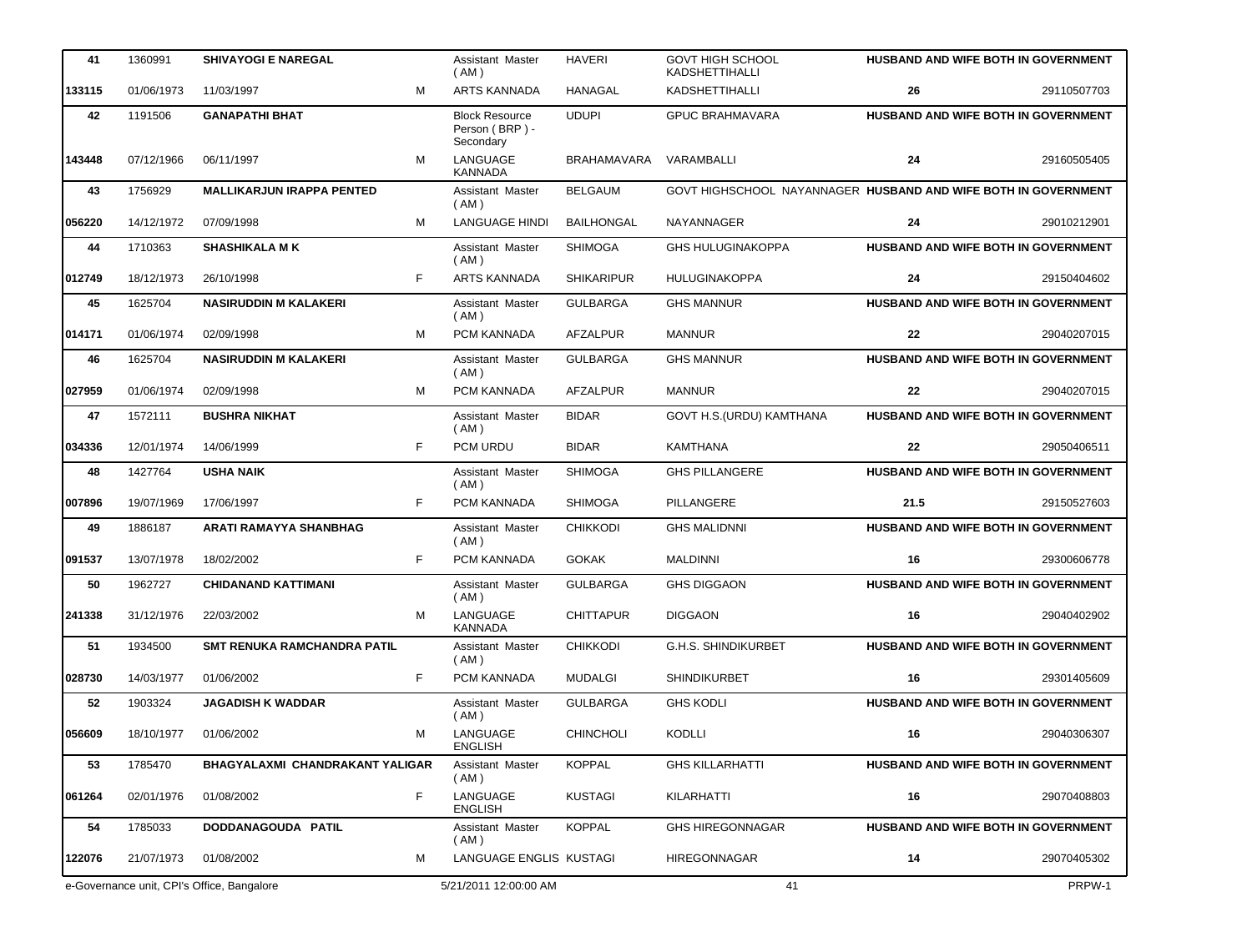| 55     | 1964847    | SMT VANDANA VASTARAO                       |   | Assistant Master<br>(AM)   | <b>GULBARGA</b>                      | <b>GHS MALLI</b>                              |    | <b>HUSBAND AND WIFE BOTH IN GOVERNMENT</b> |
|--------|------------|--------------------------------------------|---|----------------------------|--------------------------------------|-----------------------------------------------|----|--------------------------------------------|
| 127142 | 02/06/1969 | F<br>20/09/2003                            |   | <b>ARTS KANNADA</b>        | <b>JEWARGI</b>                       | <b>MALLI</b>                                  | 14 | 29040609404                                |
| 56     | 1812800    | RAJESH VINAYAK NAYAK                       |   | Assistant Master<br>(AM)   | <b>UDUPI</b>                         | <b>GPUC NAVUNDA</b>                           |    | HUSBAND AND WIFE BOTH IN GOVERNMENT        |
| 019582 | 03/07/1971 | 29/10/2003                                 | м | PCM KANNADA                | <b>BYNDOOR</b>                       | <b>NAVUNDA</b>                                | 14 | 29160404108                                |
| 57     | 1929190    | <b>ANURADHA N NARAGUND</b>                 |   | Assistant Master<br>(AM)   | <b>BELGAUM</b>                       | <b>GOVT HIGHSCHOOL</b><br><b>HIREBAGEWADI</b> |    | HUSBAND AND WIFE BOTH IN GOVERNMENT        |
| 023011 | 15/07/1970 | F<br>13/12/2003                            |   | PCM KANNADA                | <b>BELGAUM</b><br>RURAL.             | <b>HIREBAGEWADI</b>                           | 14 | 29010404511                                |
| 58     | 1896537    | <b>PADMA G</b>                             |   | Assistant Master<br>(AM)   | <b>MYSORE</b>                        | <b>GHS KAMPALAPURA</b>                        |    | HUSBAND AND WIFE BOTH IN GOVERNMENT        |
| 081921 | 15/03/1979 | F<br>08/01/2004                            |   | <b>ARTS KANNADA</b>        | PERIYA PATNA                         | <b>KAMPALA PURA</b>                           | 14 | 29261010704                                |
| 59     | 1907763    | <b>MOHAMMAD SHAFI YARAGUDI</b>             |   | Assistant Master<br>(AM)   | <b>BELLARY</b>                       | <b>GHS GIRLS HS KURUGODU</b>                  |    | HUSBAND AND WIFE BOTH IN GOVERNMENT        |
| 131692 | 03/07/1980 | 08/01/2004                                 | M | LANGUAGE<br><b>KANNADA</b> | <b>BELLARY WEST</b>                  | <b>KURUGODU</b>                               | 14 | 29120105519                                |
| 60     | 1963927    | <b>SAROJINI C BIRADAR</b>                  |   | Assistant Master<br>(AM)   | <b>GULBARGA</b>                      | <b>GOVT HS BILAWAR</b>                        |    | HUSBAND AND WIFE BOTH IN GOVERNMENT        |
| 056447 | 20/05/1980 | F<br>10/01/2004                            |   | <b>ARTS KANNADA</b>        | <b>JEWARGI</b>                       | <b>BILWAR</b>                                 | 14 | 29040602004                                |
| 61     | 1964149    | <b>JAHEDA BAGWAN</b>                       |   | Assistant Master<br>(AM)   | <b>GULBARGA</b>                      | <b>GHS KARAJAGI URDU</b>                      |    | HUSBAND AND WIFE BOTH IN GOVERNMENT        |
| 127705 | 20/07/1980 | F<br>10/01/2004                            |   | LANGUAGE<br><b>KANNADA</b> | AFZALPUR                             | KARAJAGI                                      | 14 | 29040205810                                |
| 62     | 1880432    | <b>DASTAGEER A APARAJ</b>                  |   | Assistant Master<br>(AM)   | <b>BAGALKOT</b>                      | GOVT JR.COLLEGE (HS) GOTHE                    |    | HUSBAND AND WIFE BOTH IN GOVERNMENT        |
| 244545 | 05/08/1976 | 12/01/2004                                 | м | <b>LANGUAGE HINDI</b>      | <b>JAMAKHANDI</b>                    | <b>GOTHE</b>                                  | 14 | 29020901609                                |
| 63     | 1944225    | <b>MOUNESH KAMMAR</b>                      |   | Assistant Master<br>(AM)   | <b>RAICHUR</b>                       | <b>GOVT HIGH SCHOOL KANNAL</b>                |    | HUSBAND AND WIFE BOTH IN GOVERNMENT        |
| 211291 | 13/07/1979 | 12/01/2004                                 | M | LANGUAGE<br><b>ENGLISH</b> | <b>LINGASUGUR</b>                    | KANNAL                                        | 14 | 29060510003                                |
| 64     | 1944442    | <b>NARAYAN BHAPRI</b>                      |   | Assistant Master<br>(AM)   | <b>RAICHUR</b>                       | <b>GOVT HIGH SCHOOL</b><br>RAJALABANDA        |    | HUSBAND AND WIFE BOTH IN GOVERNMENT        |
| 131988 | 22/07/1980 | 12/01/2004                                 | M | LANGUAGE<br><b>KANNADA</b> | <b>MANVI</b>                         | RAJALABANDA                                   | 14 | 29060612702                                |
| 65     | 1964266    | <b>HEMAVATI SHANKARAGOUDA CHALLAGI</b>     |   | Assistant Master<br>(AM)   | <b>YADGIRI</b>                       | <b>GHS HEGGANDODDI</b>                        |    | HUSBAND AND WIFE BOTH IN GOVERNMENT        |
| 087559 | 07/08/1980 | F<br>12/01/2004                            |   | ARTS KANNADA               | <b>SHORAPUR</b>                      | <b>HEGGANDODDI</b>                            | 14 | 29330808302                                |
| 66     | 1964266    | HEMAVATI SHANKARAGOUDA CHALLAGI            |   | Assistant Master<br>(AM)   | YADGIRI                              | <b>GHS HEGGANDODDI</b>                        |    | HUSBAND AND WIFE BOTH IN GOVERNMENT        |
| 129563 | 07/08/1980 | 12/01/2004                                 | F | ARTS KANNADA               | <b>SHORAPUR</b>                      | <b>HEGGANDODDI</b>                            | 14 | 29330808302                                |
| 67     | 1872846    | <b>SAVITHA</b>                             |   | Assistant Master<br>(AM)   | CHIKKAMANGAL GHS BEGAR<br><b>ORE</b> |                                               |    | HUSBAND AND WIFE BOTH IN GOVERNMENT        |
| 088350 | 05/01/1974 | F<br>14/01/2004                            |   | LANGUAGE<br><b>ENGLISH</b> | SRINGERI                             | <b>BEGAR</b>                                  | 14 | 29170100203                                |
| 68     | 1964412    | <b>ASHWINI V KULKARNI</b>                  |   | Assistant Master<br>(AM)   | <b>GULBARGA</b>                      | <b>GHS SRINIVAS SARADAGI</b>                  |    | <b>HUSBAND AND WIFE BOTH IN GOVERNMENT</b> |
| 053529 | 15/07/1979 | F<br>19/01/2004                            |   | PCM KANNADA                | <b>GULBARGA</b><br><b>SOUTH</b>      | SRINIVAS SARADAGI                             | 14 | 29040512809                                |
|        |            | e-Governance unit, CPI's Office, Bangalore |   | 5/21/2011 12:00:00 AM      |                                      | 42                                            |    | PRPW-1                                     |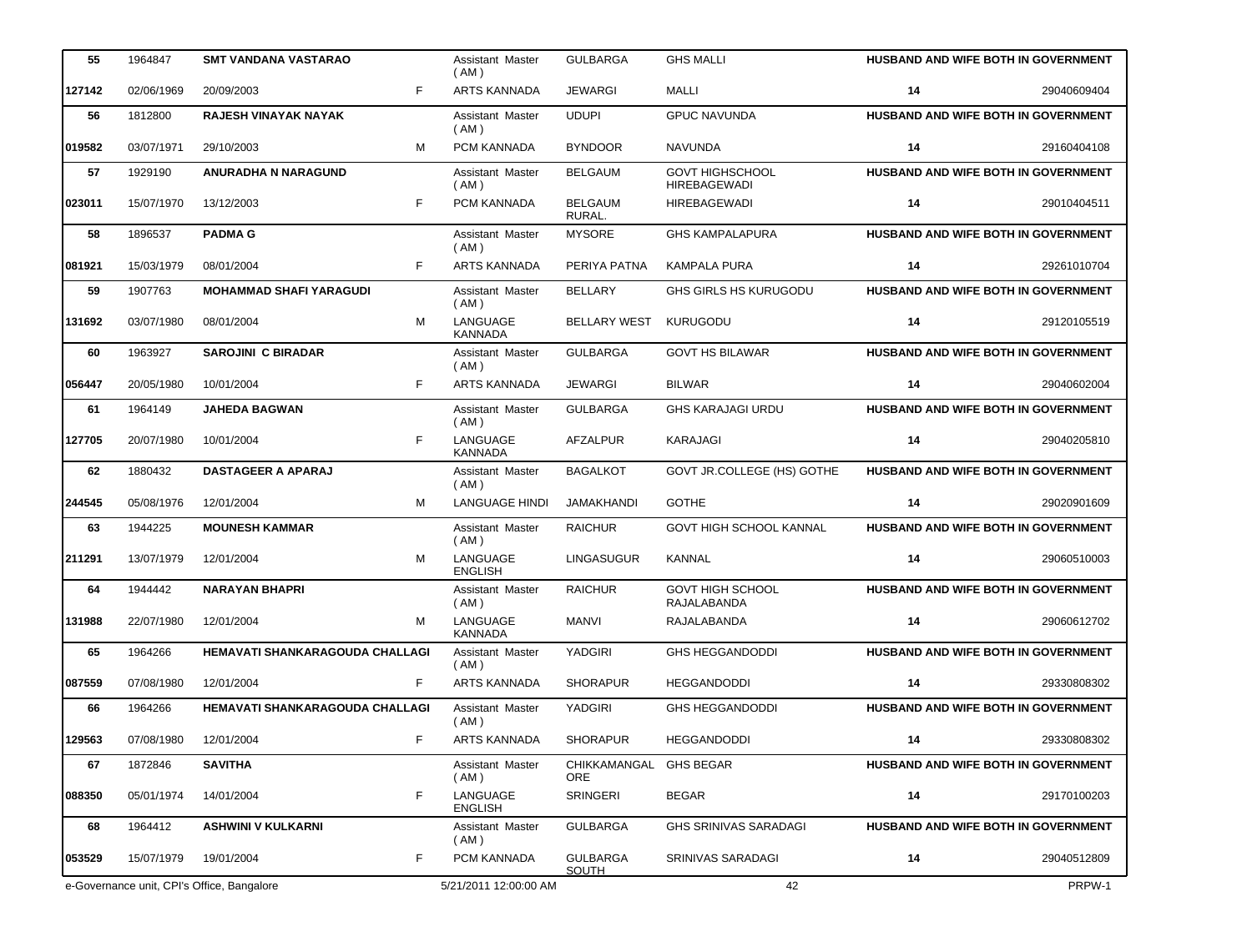| 69     | 1964213    | <b>KABADE SAVITRI</b>             |    | <b>Assistant Master</b><br>( AM ) | <b>GULBARGA</b>            | <b>GHS DEVALAGHANGAPUR</b>      | <b>HUSBAND AND WIFE BOTH IN GOVERNMENT</b> |             |
|--------|------------|-----------------------------------|----|-----------------------------------|----------------------------|---------------------------------|--------------------------------------------|-------------|
| 040062 | 15/06/1978 | 24/01/2004                        | F  | PCM KANNADA                       | <b>AFZALPUR</b>            | DEVALGHANAGAPUR                 | 14                                         | 29040203208 |
| 70     | 1953868    | <b>GAJANANA N</b>                 |    | Assistant Master<br>( AM )        | CHIKKABALLAPU<br><b>RA</b> | <b>GHS NANDANAHOSAHALLI</b>     | HUSBAND AND WIFE BOTH IN GOVERNMENT        |             |
| 099450 | 02/01/1979 | 28/01/2004                        | м  | <b>CBZ KANNADA</b>                | <b>CHINTAMANI</b>          | <b>NANDANAHOSAHALLI</b>         | 14                                         | 29290428202 |
| 71     | 1953506    | <b>CHANDRASHEKHARAGOUDA PATIL</b> |    | Assistant Master<br>(AM)          | <b>KOLAR</b>               | <b>GHS NAYAKARAHALLI</b>        | HUSBAND AND WIFE BOTH IN GOVERNMENT        |             |
| 022903 | 05/08/1980 | 29/01/2004                        | M  | <b>CBZ KANNADA</b>                | <b>KOLAR</b>               | NAYAKARAHALLI                   | 14                                         | 29190725304 |
| 72     | 1943858    | <b>BASAMMA SHIRAWAR</b>           |    | <b>Assistant Master</b><br>(AM)   | <b>RAICHUR</b>             | GOVT.PU COLLEGE                 | HUSBAND AND WIFE BOTH IN GOVERNMENT        |             |
| 085521 | 15/10/1972 | 31/01/2004                        | F. | <b>ARTS KANNADA</b>               | <b>SINDHANUR</b>           | TURAVIHAL                       | 14                                         | 29060812028 |
| 73     | 1967405    | <b>JAYASHREE</b>                  |    | Assistant Master<br>(AM)          | YADGIRI                    | <b>GOVT HS HONAGERA</b>         | HUSBAND AND WIFE BOTH IN GOVERNMENT        |             |
| 066385 | 01/06/1975 | 06/02/2004                        | F. | LANGUAGE<br><b>KANNADA</b>        | YADGIR                     | <b>HONAGERA</b>                 | 14                                         | 29331005103 |
| 74     | 1963570    | <b>MAHANAND SIDDANNA BIRADAR</b>  |    | Assistant Master<br>(AM)          | <b>YADGIRI</b>             | <b>GJC KODEKAL</b>              | HUSBAND AND WIFE BOTH IN GOVERNMENT        |             |
| 027235 | 01/06/1975 | 07/02/2004                        | F. | LANGUAGE<br><b>ENGLISH</b>        | <b>SHORAPUR</b>            | <b>KODEKAL</b>                  | 14                                         | 29330812306 |
| 75     | 1914683    | <b>MALLESHA ANANDAPPA</b>         |    | Assistant Master<br>(AM)          | <b>BIDAR</b>               | <b>GOVT P.U.COLLEGE HOKRANA</b> | HUSBAND AND WIFE BOTH IN GOVERNMENT        |             |
| 116521 | 20/06/1978 | 07/02/2004                        | M  | LANGUAGE<br><b>KANNADA</b>        | <b>AURAD</b>               | <b>HOKARNA</b>                  | 14                                         | 29050105408 |
| 76     | 1965468    | SHIVAPPA TIPPANNANAVAR            |    | Assistant Master<br>(AM)          | <b>YADGIRI</b>             | <b>GHS EDLUR</b>                | HUSBAND AND WIFE BOTH IN GOVERNMENT        |             |
| 043135 | 01/08/1980 | 09/02/2004                        | м  | LANGUAGE<br><b>KANNADA</b>        | YADGIR                     | <b>EDLUR</b>                    | 14                                         | 29331003502 |
| 77     | 1943822    | <b>ALTAF H JAHANGEER</b>          |    | Assistant Master<br>(AM)          | <b>RAICHUR</b>             | GOVT HIGH SCHOOL DEVASUGUR      | <b>HUSBAND AND WIFE BOTH IN GOVERNMENT</b> |             |
| 133399 | 22/07/1970 | 17/02/2004                        | M  | LANGUAGE<br><b>ENGLISH</b>        | <b>RAICHUR</b>             | <b>DEVASUGUR</b>                | 14                                         | 29060702513 |
| 78     | 1964431    | <b>MOHAN BABU NAIK</b>            |    | Assistant Master<br>(AM)          | <b>YADGIRI</b>             | <b>GHS GAJARKOT</b>             | HUSBAND AND WIFE BOTH IN GOVERNMENT        |             |
| 042268 | 21/05/1978 | 17/02/2004                        | м  | <b>LANGUAGE HINDI</b>             | YADGIR                     | <b>GAJARKOT</b>                 | 14                                         | 29331003606 |
| 79     | 1965882    | ANAND NAIK                        |    | Assistant Master<br>(AM)          | YADGIRI                    | <b>GOVT HS CHAMNAL</b>          | HUSBAND AND WIFE BOTH IN GOVERNMENT        |             |
| 065772 | 30/01/1979 | 17/02/2004                        | M  | <b>LANGUAGE HINDI</b>             | <b>SHAHAPUR</b>            | CHAMANAL                        | 14                                         | 29330702704 |
| 80     | 1964302    | ABDULRAHIMAN I MIYANAVAR          |    | Assistant Master<br>(AM)          | YADGIRI                    | <b>GOVT HS MUDBOOL</b>          | <b>HUSBAND AND WIFE BOTH IN GOVERNMENT</b> |             |
| 091381 | 15/08/1970 | 19/02/2004                        | M  | LANGUAGE<br><b>ENGLISH</b>        | <b>SHAHAPUR</b>            | <b>MUDABOOL</b>                 | 14                                         | 29330710405 |
| 81     | 1964627    | <b>SUNANDA YUVARAJ BHINGE</b>     |    | Assistant Master<br>( AM )        | <b>GULBARGA</b>            | <b>GHS CHINCHOLI</b>            | <b>HUSBAND AND WIFE BOTH IN GOVERNMENT</b> |             |
| 054271 | 01/06/1973 | 19/02/2004                        | F  | LANGUAGE<br><b>KANNADA</b>        | AFZALPUR                   | <b>CHINCHOLI</b>                | 14                                         | 29040202602 |
| 82     | 1915064    | <b>ASHOK B HAJAVAGOL</b>          |    | Assistant Master<br>(AM)          | <b>BIDAR</b>               | GOVT H.S. JAMBAGI               | <b>HUSBAND AND WIFE BOTH IN GOVERNMENT</b> |             |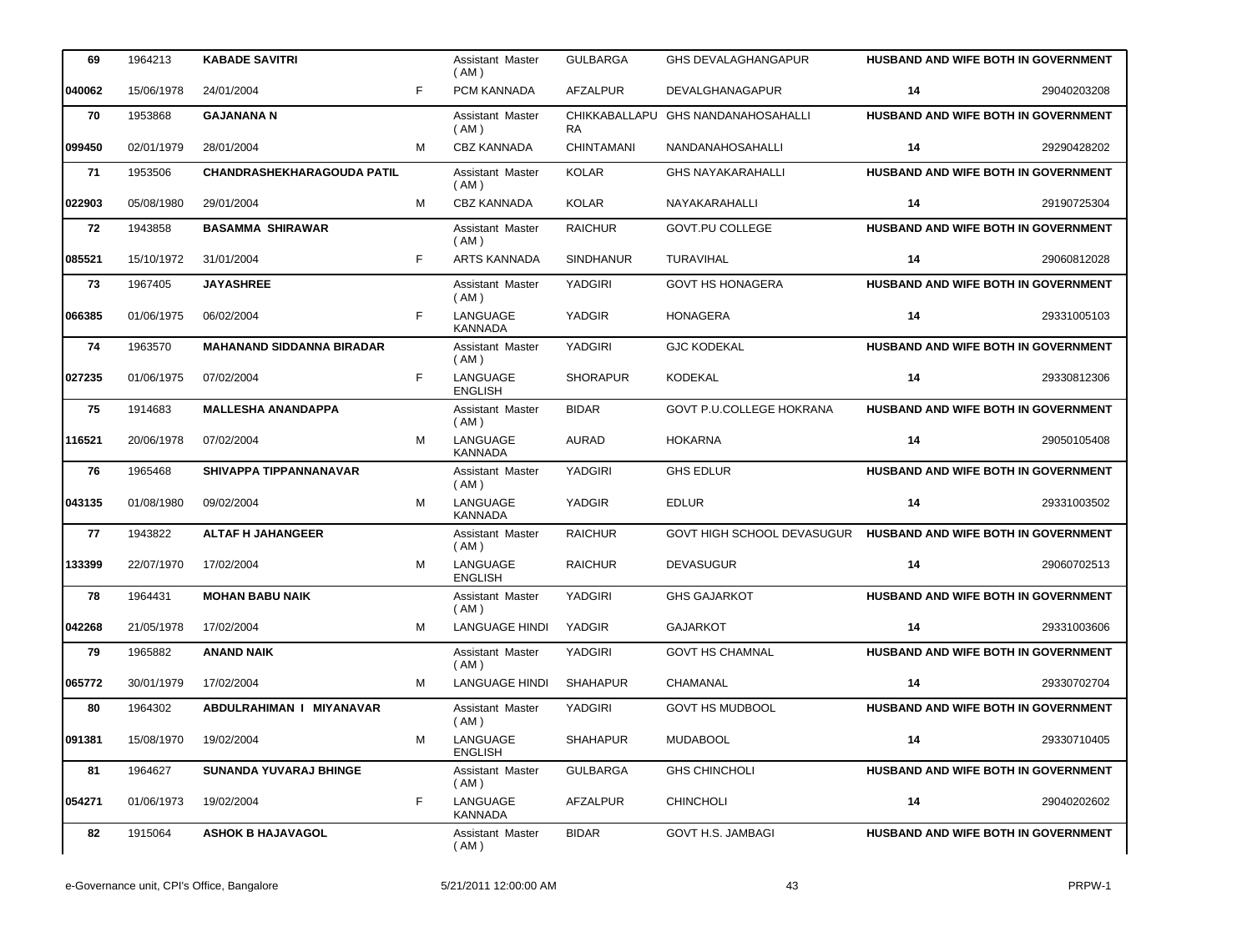| 026331 | 03/06/1979 | 19/02/2004                   | м  | LANGUAGE<br><b>ENGLISH</b>      | <b>AURAD</b>                      | <b>JAMBAGI</b>                         | 14 | 29050107107                                |
|--------|------------|------------------------------|----|---------------------------------|-----------------------------------|----------------------------------------|----|--------------------------------------------|
| 83     | 1940191    | <b>JYOTI NAYAK</b>           |    | Assistant Master<br>(AM)        | <b>DAKSHINA</b><br><b>KANNADA</b> | GPUC, KURNAD                           |    | HUSBAND AND WIFE BOTH IN GOVERNMENT        |
| 057818 | 11/06/1979 | 19/02/2004                   | F  | LANGUAGE<br><b>ENGLISH</b>      | <b>BANTWAL</b>                    | <b>KURNADU</b>                         | 14 | 29240104405                                |
| 84     | 1944106    | <b>RENUKAVVA S B</b>         |    | Assistant Master<br>(AM)        | <b>RAICHUR</b>                    | GOVT HIGH SCHOOL MAVINABHVI            |    | HUSBAND AND WIFE BOTH IN GOVERNMENT        |
| 064217 | 22/07/1978 | 20/02/2004                   | F  | LANGUAGE<br><b>ENGLISH</b>      | <b>LINGASUGUR</b>                 | MAVINABHAVI                            | 14 | 29060512502                                |
| 85     | 1954174    | <b>MAMATA R NAIK</b>         |    | <b>Assistant Master</b><br>(AM) | <b>RA</b>                         | CHIKKABALLAPU GHS CHEEMANGALA          |    | HUSBAND AND WIFE BOTH IN GOVERNMENT        |
| 160931 | 21/12/1978 | 23/02/2004                   | F. | <b>ARTS KANNADA</b>             | <b>SIDLAGHATTA</b>                | CHEEMANGALA                            | 14 | 29291104803                                |
| 86     | 1963791    | SAVITA MALLANAGOUDA PATIL    |    | Assistant Master<br>(AM)        | <b>GULBARGA</b>                   | <b>GHS BALABATTI</b>                   |    | HUSBAND AND WIFE BOTH IN GOVERNMENT        |
| 039359 | 10/08/1979 | 23/02/2004                   | F. | <b>ARTS KANNADA</b>             | <b>JEWARGI</b>                    | <b>BALABATTI</b>                       | 14 | 29040601203                                |
| 87     | 1944474    | <b>SADASHIV B SHAHIR</b>     |    | Assistant Master<br>(AM)        | <b>RAICHUR</b>                    | <b>GOVT HIGH SCHOOL</b><br>SANTEKELLUR |    | HUSBAND AND WIFE BOTH IN GOVERNMENT        |
| 051425 | 22/07/1975 | 27/02/2004                   | M  | <b>LANGUAGE HINDI</b>           | <b>LINGASUGUR</b>                 | SANTHIKELLUR                           | 14 | 29060515604                                |
| 88     | 1964813    | <b>MAHESHKUMAR</b>           |    | Assistant Master<br>( AM )      | <b>GULBARGA</b>                   | <b>GHS GADIKESHWAR</b>                 |    | HUSBAND AND WIFE BOTH IN GOVERNMENT        |
| 133023 | 20/03/1980 | 06/03/2004                   | м  | PCM KANNADA                     | <b>CHINCHOLI</b>                  | <b>GADIKESHWAR</b>                     | 14 | 29040303105                                |
| 89     | 1935110    | <b>CHIDAMBAR B BHAJANTRI</b> |    | Assistant Master<br>(AM)        | <b>BANGALORE</b><br><b>RURAL</b>  | G HS(COMP) KADATHIPURU                 |    | HUSBAND AND WIFE BOTH IN GOVERNMENT        |
| 034597 | 31/01/1977 | 23/03/2004                   | M  | LANGUAGE<br><b>KANNADA</b>      | DODDABALLAPU<br><b>RA</b>         | KADATHIPPURU                           | 14 | 29210215602                                |
| 90     | 1964670    | PRAKASH MANAHALLI            |    | Assistant Master<br>(AM)        | <b>GULBARGA</b>                   | <b>GHS HADALGI</b>                     |    | HUSBAND AND WIFE BOTH IN GOVERNMENT        |
| 088089 | 12/06/1977 | 02/06/2004                   | м  | <b>ARTS KANNADA</b>             | <b>ALAND</b>                      | HADALAGI                               | 12 | 29040103803                                |
| 91     | 2008168    | <b>HUSENBADSHA D KALKERI</b> |    | Assistant Master<br>(AM)        | YADGIRI                           | <b>GHS NAGANURU</b>                    |    | HUSBAND AND WIFE BOTH IN GOVERNMENT        |
| 025248 | 12/06/1973 | 20/10/2004                   | м  | LANGUAGE HINDI                  | <b>SHORAPUR</b>                   | <b>NAGANOOR</b>                        | 12 | 29330816506                                |
| 92     | 1915272    | <b>ABDUL REHMAN SAB</b>      |    | Assistant Master<br>(AM)        | <b>BIDAR</b>                      | <b>GOVT H.S. CHANGLER</b>              |    | HUSBAND AND WIFE BOTH IN GOVERNMENT        |
| 050380 | 01/06/1977 | 29/11/2004                   | м  | <b>CBZ URDU</b>                 | HUMNABAD                          | <b>CHANGLER</b>                        | 12 | 29050501610                                |
| 93     | 1923968    | <b>BASAVARAJ KAMMAR</b>      |    | Assistant Master<br>( AM )      | AR                                | CHAMARAJANAG GHS NANJEDEVANA PURA      |    | HUSBAND AND WIFE BOTH IN GOVERNMENT        |
| 117249 | 07/05/1983 | 10/03/2005                   | м  | <b>LANGUAGE HINDI</b>           | CHAMARAJA<br>NAGAR                | NANJEDEVANA PURA                       | 12 | 29270108501                                |
| 94     | 2052684    | SAVITA BASAVARAJ KALAGI      |    | <b>TGT-SSA</b>                  | <b>DHARWAD</b>                    | <b>HPS BASAPUR</b>                     |    | <b>HUSBAND AND WIFE BOTH IN GOVERNMENT</b> |
| 235354 | 22/07/1972 | 02/05/2005                   | F  | PCM-TGT                         | NAVALGUND                         | <b>BASAPUR</b>                         | 12 | 29090500901                                |
| 95     | 1978703    | <b>BHAGIRATH NAIK</b>        |    | <b>TGT-SSA</b>                  | <b>KOPPAL</b>                     | <b>GHPS HORATHATNAL</b>                |    | <b>HUSBAND AND WIFE BOTH IN GOVERNMENT</b> |
| 044516 | 14/06/1977 | 02/05/2005                   | м  | PCM-TGT                         | <b>KOPPAL</b>                     | HORATHATANAL                           | 12 | 29070307801                                |
| 96     | 2008227    | <b>LAKKANNA BEERAGONDA</b>   |    | <b>TGT-SSA</b>                  | <b>GULBARGA</b>                   | <b>GOVT HPS KADKOL</b>                 |    | <b>HUSBAND AND WIFE BOTH IN GOVERNMENT</b> |
| 119254 | 10/08/1978 | 02/05/2005                   | м  | PCM-TGT                         | <b>JEWARGI</b>                    | KADAKOL                                | 12 | 29040606401                                |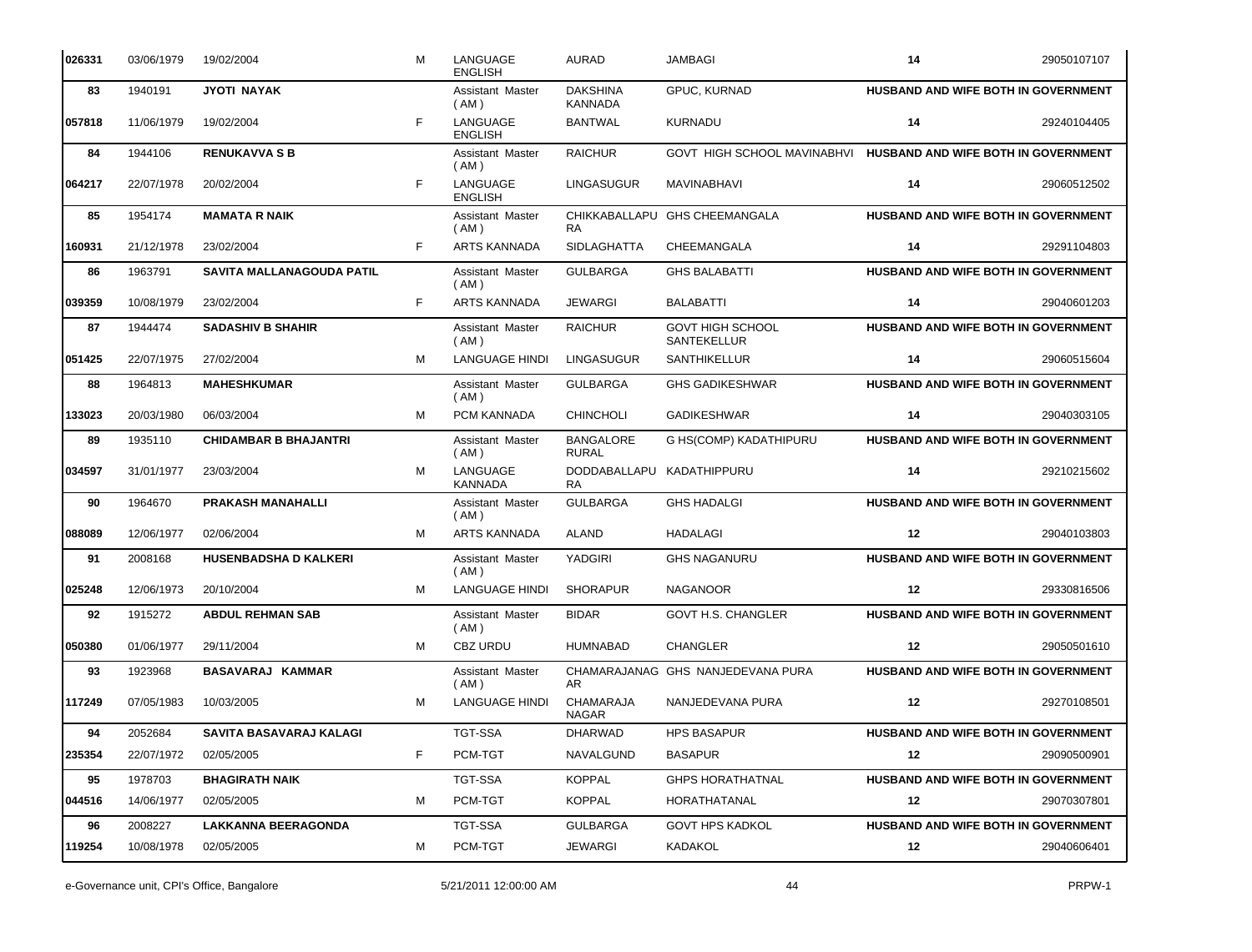| 97     | 1945132    | <b>SMT ARUNAMMA</b>                        |   | <b>TGT-SSA</b>                        | <b>RAICHUR</b>                       | <b>GHPS HARAVI</b>                                               | HUSBAND AND WIFE BOTH IN GOVERNMENT        |             |
|--------|------------|--------------------------------------------|---|---------------------------------------|--------------------------------------|------------------------------------------------------------------|--------------------------------------------|-------------|
| 105702 | 01/07/1979 | 02/05/2005                                 | F | PCM-TGT                               | MANVI                                | HARVI                                                            | 12                                         | 29060605601 |
| 98     | 2000659    | <b>PREMA S CHIKKANAGOUDAR</b>              |   | <b>TGT-SSA</b>                        | <b>CHIKKODI</b>                      | K.L.P.S.                                                         | HUSBAND AND WIFE BOTH IN GOVERNMENT        |             |
| 093984 | 07/12/1974 | 04/07/2005                                 | F | PCM-TGT                               | <b>MUDALGI</b>                       | <b>DANDAPUR</b>                                                  | 10                                         | 29301401501 |
| 99     | 1967373    | <b>JAGADISH SAJJAN</b>                     |   | <b>TGT-SSA</b>                        | <b>YADGIRI</b>                       | <b>GOVT HPS YANNIWADAGERA</b>                                    | <b>HUSBAND AND WIFE BOTH IN GOVERNMENT</b> |             |
| 022881 | 20/07/1977 | 28/07/2005                                 | м | PCM-TGT                               | <b>SHORAPUR</b>                      | YANNIWADAGERA                                                    | 10                                         | 29330821801 |
| 100    | 1096630    | <b>GAYATRIBAI VAIDYA</b>                   |   | Assistant Master<br>(AM)              | <b>RAICHUR</b>                       | GOVT HIGH SCHOOL PAGADADINNI HUSBAND AND WIFE BOTH IN GOVERNMENT |                                            |             |
| 209396 | 01/06/1961 | 15/09/2005                                 | F | <b>ARTS KANNADA</b>                   | <b>SINDHANUR</b>                     | PAGADADINNI                                                      | 10                                         | 29060809806 |
| 101    | 1956761    | SHAILAJA RACHAPPANAVAR                     |   | Assistant Master<br>(AM)              | CHIKKABALLAPU GHS GULUR<br><b>RA</b> |                                                                  | <b>HUSBAND AND WIFE BOTH IN GOVERNMENT</b> |             |
| 079024 | 05/03/1982 | 30/11/2005                                 | F | <b>ARTS KANNADA</b>                   | <b>BAGEPALLY</b>                     | <b>GULUR</b>                                                     | 10                                         | 29290106908 |
| 102    | 1956510    | <b>SAVITA BENAKATTI</b>                    |   | Assistant Master<br>(AM)              | <b>RA</b>                            | CHIKKABALLAPU GHS SOMENAHALLI                                    | <b>HUSBAND AND WIFE BOTH IN GOVERNMENT</b> |             |
| 012783 | 10/05/1983 | 30/11/2005                                 | F | <b>ARTS KANNADA</b>                   | <b>GUDIBANDA</b>                     | SOMENAHALLI                                                      | 10                                         | 29290608705 |
| 103    | 1979191    | <b>SMT SUVARNA C KANAKALAMATH</b>          |   | Assistant Master<br>(AM)              | <b>KOPPAL</b>                        | <b>GHS MASABAHANCHINAL</b>                                       | <b>HUSBAND AND WIFE BOTH IN GOVERNMENT</b> |             |
| 010816 | 25/05/1980 | 02/12/2005                                 | F | LANGUAGE<br><b>KANNADA</b>            | YELBURGA                             | <b>KUKANOOR</b>                                                  | 10                                         | 29070908120 |
| 104    | 1936858    | <b>DINESH H B</b>                          |   | Assistant Master<br>(AM)              | RAMANAGARA                           | <b>GJC BOYS CHANNAPATNA</b>                                      | <b>HUSBAND AND WIFE BOTH IN GOVERNMENT</b> |             |
| 236221 | 25/03/1983 | 24/12/2005                                 | м | <b>ARTS KANNADA</b>                   | <b>CHANNAPATNA</b>                   | CHANNAPATNA TOWN                                                 | 10                                         | 29210713066 |
| 105    | 1936858    | <b>DINESH H B</b>                          |   | Assistant Master<br>(AM)              | RAMANAGARA                           | G HS J.BYADARAHALLI                                              | <b>HUSBAND AND WIFE BOTH IN GOVERNMENT</b> |             |
| 003780 | 25/03/1983 | 24/12/2005                                 | м | <b>ARTS KANNADA</b>                   | <b>CHANNAPATNA</b>                   | J. BYADARAHALLI                                                  | 10                                         | 29210711603 |
| 106    | 1945712    | PARAMMA SANGAPPA PURAD                     |   | Assistant Master<br>(AM)              | <b>RAICHUR</b>                       | <b>GOVT HIGH SCHOOL</b><br><b>HALKAWATAGI</b>                    | HUSBAND AND WIFE BOTH IN GOVERNMENT        |             |
| 085958 | 18/06/1979 | 25/01/2006                                 | F | <b>LANGUAGE HINDI</b>                 | LINGASUGUR                           | HALAKAWATAGI                                                     | 10                                         | 29060506702 |
| 107    | 1978931    | <b>SHAMBHULINAGAPPA U BANAKAR</b>          |   | Assistant Master<br>(AM)              | <b>KOPPAL</b>                        | <b>GHS HANWAL</b>                                                | HUSBAND AND WIFE BOTH IN GOVERNMENT        |             |
| 061976 | 20/07/1982 | 30/01/2006                                 | м | <b>CBZ KANNADA</b>                    | GANGAVATHI                           | HANWAL                                                           | 10                                         | 29070205705 |
| 108    | 1790032    | <b>ANIS FATIMA SOUDAGAR</b>                |   | Assistant Master<br>(AM)              | DAVANAGERE                           | <b>GJC - HONNALI</b>                                             | <b>HUSBAND AND WIFE BOTH IN GOVERNMENT</b> |             |
| 055422 | 22/07/1977 | 13/02/2002                                 | F | LANGUAGE URDU                         | HONNALI                              | DEVANAIKANAHALLI                                                 | 9                                          | 29140513405 |
| 109    | 1984560    | <b>MANJUNATH MALLAPPA SHIVANNAVAR</b>      |   | Assistant Master<br>(AM)              | <b>BAGALKOT</b>                      | GHS SRI.RAMANNA SONNAD<br><b>BHANTNUR</b>                        | <b>HUSBAND AND WIFE BOTH IN GOVERNMENT</b> |             |
| 011746 | 01/06/1979 | 21/02/2006                                 | М | PCM KANNADA                           | <b>MUDHOL</b>                        | <b>BANTANUR</b>                                                  | 8                                          | 29021100703 |
| 110    | 2112175    | <b>ARATHI YATNALLI</b>                     |   | Assistant Master<br>(AM)              | <b>RAICHUR</b>                       | <b>GOVT HIGH SCHOOL</b><br>A.AMARESHWAR                          | HUSBAND AND WIFE BOTH IN GOVERNMENT        |             |
| 060861 | 10/08/1981 | 24/04/2007                                 | F | LANGUAGE<br><b>ENGLISH</b>            | <b>MANVI</b>                         | ADAVI AMARESWAR                                                  | 8                                          | 29060616303 |
| 111    | 2201612    | <b>VISHWANATH GANACHARI</b>                |   | Assistant Master<br>(AM)              | HASSAN                               | <b>GHS HEBBALALU</b>                                             | HUSBAND AND WIFE BOTH IN GOVERNMENT        |             |
| 039807 | 30/06/1981 | 25/04/2007                                 | м | LANGUAGE KANNA CHANNARAYAPA HEBBALALU |                                      |                                                                  | 8                                          | 29230514402 |
|        |            | e-Governance unit, CPI's Office, Bangalore |   | 5/21/2011 12:00:00 AM                 |                                      | 45                                                               |                                            | PRPW-1      |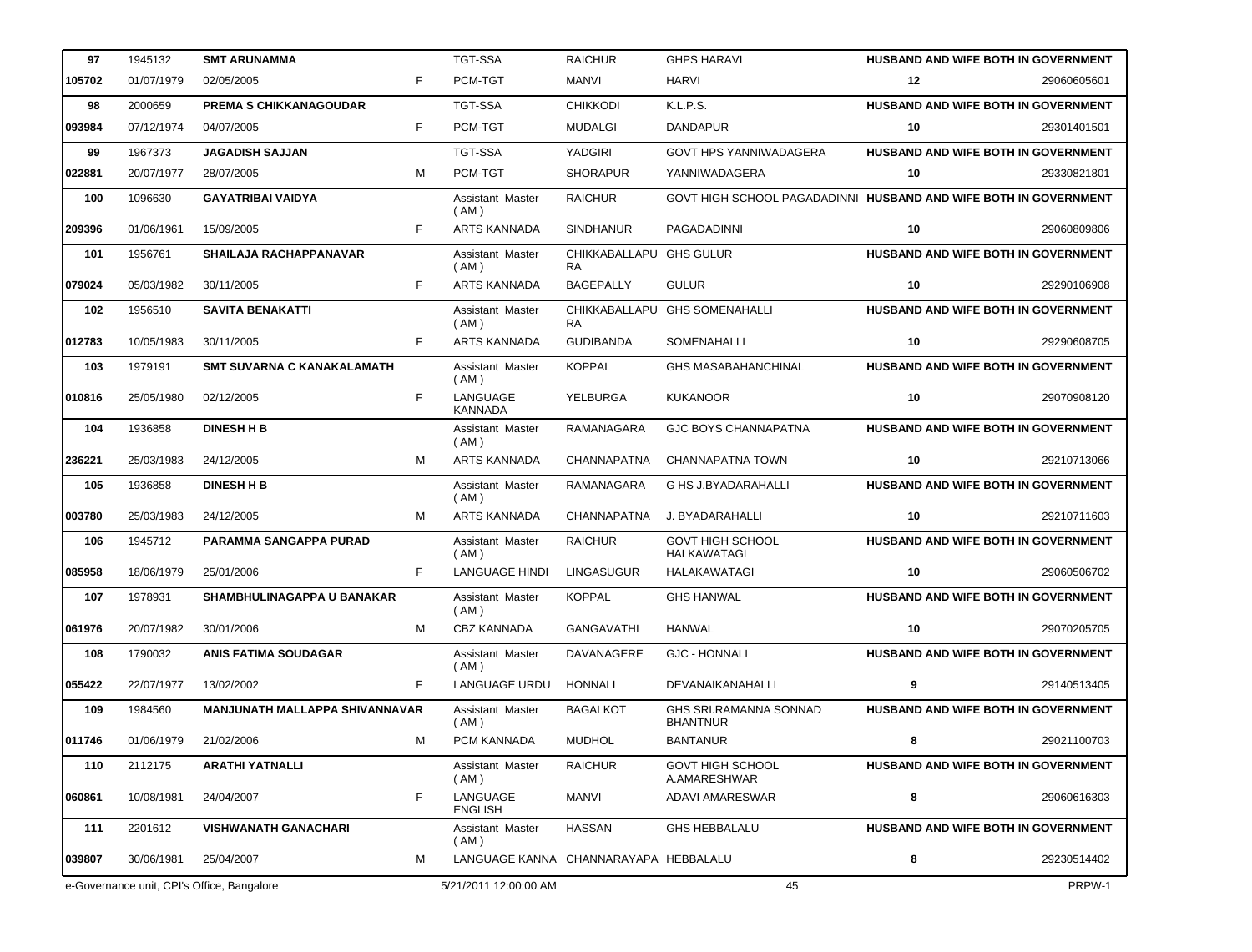| F<br>ARTS KANNADA<br>001772<br>20/07/1982<br>25/04/2007<br><b>SHORAPUR</b><br><b>HUNASAGI</b><br>GOVT H.S.<br>2273850<br>SANGEETA MANJUNATHYYA BALAGANUR<br>Assistant Master<br><b>CHIKKODI</b><br>113<br>(AM)<br>F<br>PCM KANNADA<br><b>HUKKERI</b><br><b>SHIRGAON</b><br>140783<br>04/03/1983<br>25/04/2007<br><b>GOVT P U COLLEGE</b><br>114<br>2113975<br>SIDDAYYA SHARANAYYA VAKIHALMATH<br><b>RAICHUR</b><br>Assistant Master<br>(AM)<br>SAJJALAGUDDA (H.S)<br>M<br>LANGUAGE<br><b>LINGASUGUR</b><br>234596<br>01/06/1976<br>26/04/2007<br>SAJJALAGUDDA<br><b>KANNADA</b><br>2095941<br><b>MANDYA</b><br><b>GJC KADABA HALLY</b><br>115<br><b>MANJAPPA CHOORI</b><br>Assistant Master<br>(AM)<br>M<br>LANGUAGE<br>030009<br>25/09/1981<br>27/04/2007<br>NAGAMANGALA<br>KADABA HALLY<br><b>ENGLISH</b> | 8<br>29330809113<br>HUSBAND AND WIFE BOTH IN GOVERNMENT<br>8<br>29300708203<br>HUSBAND AND WIFE BOTH IN GOVERNMENT<br>8<br>29060515404<br>HUSBAND AND WIFE BOTH IN GOVERNMENT<br>8<br>29220518905<br>HUSBAND AND WIFE BOTH IN GOVERNMENT<br>8<br>29180221503 |
|-------------------------------------------------------------------------------------------------------------------------------------------------------------------------------------------------------------------------------------------------------------------------------------------------------------------------------------------------------------------------------------------------------------------------------------------------------------------------------------------------------------------------------------------------------------------------------------------------------------------------------------------------------------------------------------------------------------------------------------------------------------------------------------------------------------|--------------------------------------------------------------------------------------------------------------------------------------------------------------------------------------------------------------------------------------------------------------|
|                                                                                                                                                                                                                                                                                                                                                                                                                                                                                                                                                                                                                                                                                                                                                                                                             |                                                                                                                                                                                                                                                              |
|                                                                                                                                                                                                                                                                                                                                                                                                                                                                                                                                                                                                                                                                                                                                                                                                             |                                                                                                                                                                                                                                                              |
|                                                                                                                                                                                                                                                                                                                                                                                                                                                                                                                                                                                                                                                                                                                                                                                                             |                                                                                                                                                                                                                                                              |
|                                                                                                                                                                                                                                                                                                                                                                                                                                                                                                                                                                                                                                                                                                                                                                                                             |                                                                                                                                                                                                                                                              |
|                                                                                                                                                                                                                                                                                                                                                                                                                                                                                                                                                                                                                                                                                                                                                                                                             |                                                                                                                                                                                                                                                              |
|                                                                                                                                                                                                                                                                                                                                                                                                                                                                                                                                                                                                                                                                                                                                                                                                             |                                                                                                                                                                                                                                                              |
|                                                                                                                                                                                                                                                                                                                                                                                                                                                                                                                                                                                                                                                                                                                                                                                                             |                                                                                                                                                                                                                                                              |
| 2124249<br><b>SHAILA YALAMALI</b><br>Assistant Master<br><b>TUMKUR</b><br><b>GCHS ANKASANDRA</b><br>116<br>(AM)                                                                                                                                                                                                                                                                                                                                                                                                                                                                                                                                                                                                                                                                                             |                                                                                                                                                                                                                                                              |
| F<br><b>ARTS KANNADA</b><br><b>GUBBI</b><br>ANKASANDRA<br>131738<br>16/05/1983<br>27/04/2007                                                                                                                                                                                                                                                                                                                                                                                                                                                                                                                                                                                                                                                                                                                |                                                                                                                                                                                                                                                              |
| 2280847<br>117<br>SHIVAKUMAR CHANNAYYA NALATWAD<br><b>GULBARGA</b><br><b>GHS CHINCHOLI</b><br>Assistant Master<br>(AM)                                                                                                                                                                                                                                                                                                                                                                                                                                                                                                                                                                                                                                                                                      | HUSBAND AND WIFE BOTH IN GOVERNMENT                                                                                                                                                                                                                          |
| M<br><b>CBZ KANNADA</b><br><b>AFZALPUR</b><br><b>CHINCHOLI</b><br>062368<br>01/07/1975<br>02/05/2007                                                                                                                                                                                                                                                                                                                                                                                                                                                                                                                                                                                                                                                                                                        | 8<br>29040202602                                                                                                                                                                                                                                             |
| 118<br>2280994<br><b>TGT-SSA</b><br><b>GOVT HPS TONASANAHLLI [S]</b><br><b>SMT DEEPA KULKARNI</b><br><b>GULBARGA</b>                                                                                                                                                                                                                                                                                                                                                                                                                                                                                                                                                                                                                                                                                        | HUSBAND AND WIFE BOTH IN GOVERNMENT                                                                                                                                                                                                                          |
| F<br>003988<br>02/08/1982<br>02/05/2007<br>PCM-TGT<br><b>CHITTAPUR</b><br><b>TONASANAHALLI</b>                                                                                                                                                                                                                                                                                                                                                                                                                                                                                                                                                                                                                                                                                                              | 8<br>29040411404                                                                                                                                                                                                                                             |
| 119<br>2160753<br>YASHODA INGALAKI<br><b>GHS-KUNCHUR</b><br>Assistant Master<br>DAVANAGERE<br>(AM)                                                                                                                                                                                                                                                                                                                                                                                                                                                                                                                                                                                                                                                                                                          | HUSBAND AND WIFE BOTH IN GOVERNMENT                                                                                                                                                                                                                          |
| F<br>LANGUAGE<br>207129<br>01/07/1982<br>03/05/2007<br>HARAPANAHALLI KUNCHOORU<br><b>KANNADA</b>                                                                                                                                                                                                                                                                                                                                                                                                                                                                                                                                                                                                                                                                                                            | 8<br>29140704706                                                                                                                                                                                                                                             |
| <b>ARATI PATIL</b><br><b>GULBARGA</b><br>120<br>2280845<br>Assistant Master<br>GPUC (HS) KAMALAPUR<br>(AM)                                                                                                                                                                                                                                                                                                                                                                                                                                                                                                                                                                                                                                                                                                  | HUSBAND AND WIFE BOTH IN GOVERNMENT                                                                                                                                                                                                                          |
| F<br>LANGUAGE<br><b>GULBARGA</b><br>130781<br>01/04/1983<br>03/05/2007<br><b>KAMALAPUR</b><br><b>NORTH</b><br><b>ENGLISH</b>                                                                                                                                                                                                                                                                                                                                                                                                                                                                                                                                                                                                                                                                                | 8<br>29041103419                                                                                                                                                                                                                                             |
| 2265475<br><b>RAJASHRI R PATIL</b><br><b>SHIMOGA</b><br><b>GHS HULUGINAKOPPA</b><br>121<br>Assistant Master<br>(AM)                                                                                                                                                                                                                                                                                                                                                                                                                                                                                                                                                                                                                                                                                         | HUSBAND AND WIFE BOTH IN GOVERNMENT                                                                                                                                                                                                                          |
| F<br>LANGUAGE<br>HULUGINAKOPPA<br>139878<br>01/02/1982<br>04/05/2007<br><b>SHIKARIPUR</b><br><b>KANNADA</b>                                                                                                                                                                                                                                                                                                                                                                                                                                                                                                                                                                                                                                                                                                 | 8<br>29150404602                                                                                                                                                                                                                                             |
| <b>REKHA C ALLOLLI</b><br><b>TGT-SSA</b><br><b>GULBARGA</b><br><b>GOVT HPS YEKANCHI</b><br>122<br>2280426                                                                                                                                                                                                                                                                                                                                                                                                                                                                                                                                                                                                                                                                                                   | HUSBAND AND WIFE BOTH IN GOVERNMENT                                                                                                                                                                                                                          |
| F<br>PCM-TGT<br>129514<br>01/06/1975<br><b>JEWARGI</b><br><b>YENKACHI</b><br>08/05/2007                                                                                                                                                                                                                                                                                                                                                                                                                                                                                                                                                                                                                                                                                                                     | 8<br>29040613901                                                                                                                                                                                                                                             |
| 2038198<br><b>MUBEENA J INAMDAR</b><br>RAMANAGARA<br>123<br>Assistant Master<br><b>GJC KUDURU</b><br>(AM)                                                                                                                                                                                                                                                                                                                                                                                                                                                                                                                                                                                                                                                                                                   | HUSBAND AND WIFE BOTH IN GOVERNMENT                                                                                                                                                                                                                          |
| F<br>LANGUAGE URDU<br>MAGADI<br>KUDURU<br>15/07/1982<br>08/05/2007<br>131335                                                                                                                                                                                                                                                                                                                                                                                                                                                                                                                                                                                                                                                                                                                                | 8<br>29210506514                                                                                                                                                                                                                                             |
| 124<br>1907942<br><b>MANJUNATH BALAREDDI</b><br><b>BELLARY</b><br>Assistant Master<br>(AM)                                                                                                                                                                                                                                                                                                                                                                                                                                                                                                                                                                                                                                                                                                                  | GOVT PU COLLEGE TEKKALAKOTE HUSBAND AND WIFE BOTH IN GOVERNMENT                                                                                                                                                                                              |
| LANGUAGE<br>м<br><b>SIRUGUPPA</b><br>THEKKALAKOTA<br> 039579<br>20/07/1979<br>08/01/2004<br>KANNADA                                                                                                                                                                                                                                                                                                                                                                                                                                                                                                                                                                                                                                                                                                         | 7<br>29120808522                                                                                                                                                                                                                                             |
| 125<br>1953499<br><b>JAYA NAYAK</b><br>Assistant Master<br>CHIKKABALLAPU GJC SIDLAGATTA<br>( AM )<br>RA                                                                                                                                                                                                                                                                                                                                                                                                                                                                                                                                                                                                                                                                                                     | HUSBAND AND WIFE BOTH IN GOVERNMENT                                                                                                                                                                                                                          |
| F<br>LANGUAGE<br>121304<br>16/05/1976<br>SIDLAGHATTA<br><b>SIDLAGATTA</b><br>27/01/2004<br><b>KANNADA</b>                                                                                                                                                                                                                                                                                                                                                                                                                                                                                                                                                                                                                                                                                                   | $\mathbf{7}$<br>29291128628                                                                                                                                                                                                                                  |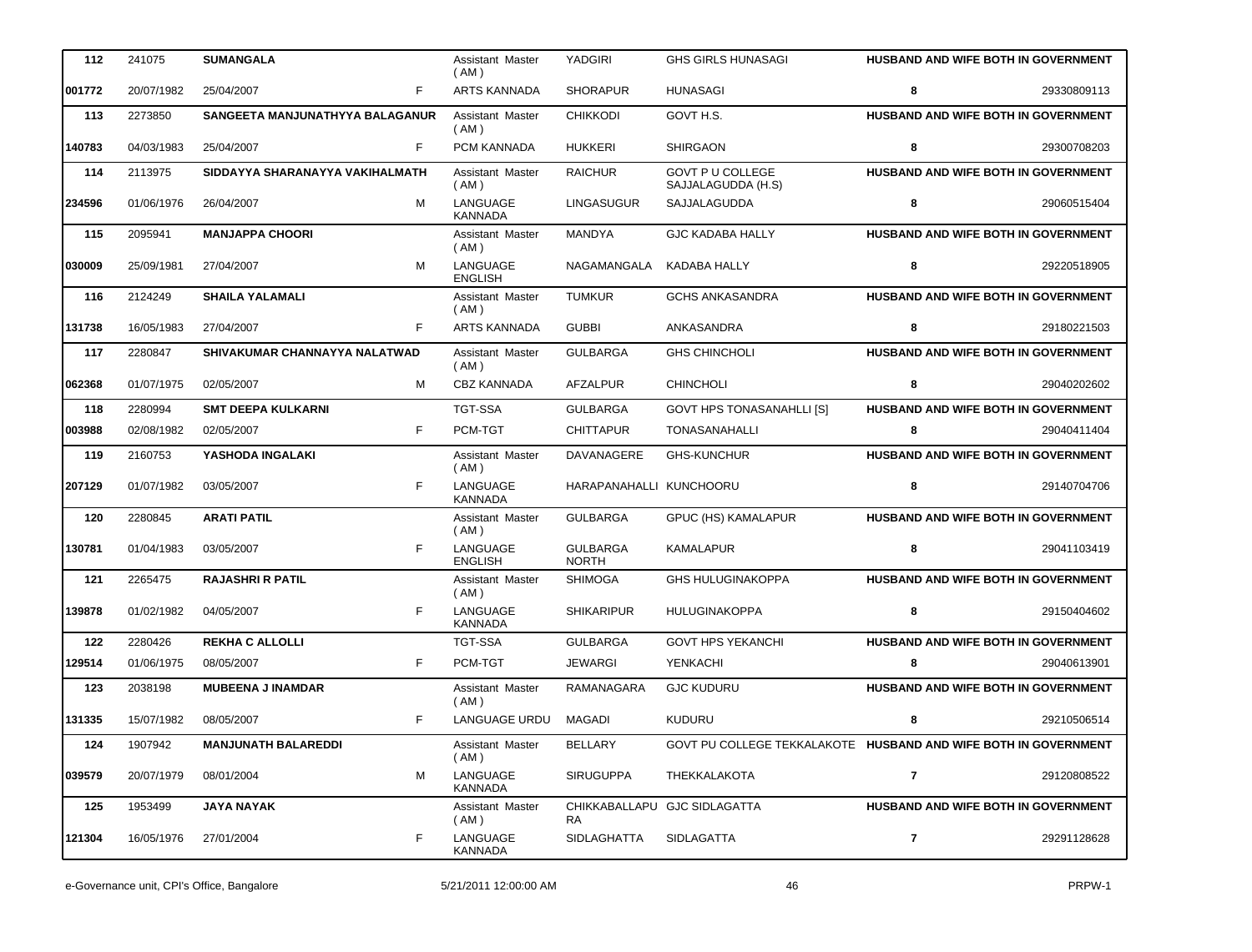| 126    | 1907487    | <b>SUNITA SAJJAN</b>               |   | Assistant Master<br>(AM)           | <b>BELLARY</b>             | <b>GHS EX-MUNCIPAL</b>      |                | HUSBAND AND WIFE BOTH IN GOVERNMENT        |
|--------|------------|------------------------------------|---|------------------------------------|----------------------------|-----------------------------|----------------|--------------------------------------------|
| 015530 | 04/01/1981 | 06/02/2004                         | F | LANGUAGE<br><b>KANNADA</b>         | <b>BELLARY EAST</b>        | WARD 18                     | $\overline{7}$ | 29120901725                                |
| 127    | 1393409    | <b>HUSAINSAB HASANSAB ILKAL</b>    |   | Assistant Master<br>(AM)           | <b>KOPPAL</b>              | <b>GHS CHALGERA</b>         |                | HUSBAND AND WIFE BOTH IN GOVERNMENT        |
| 235674 | 28/06/1969 | 17/02/1997                         | м | LANGUAGE<br><b>ENGLISH</b>         | <b>KUSTAGI</b>             | <b>CHALAGERA</b>            | 6              | 29070402205                                |
| 128    | 1978944    | UMATAR SHANTA BASAVANTAPPA         |   | Assistant Master<br>(AM)           | <b>KOPPAL</b>              | <b>GHS MNM GIRLS</b>        |                | <b>HUSBAND AND WIFE BOTH IN GOVERNMENT</b> |
| 038667 | 02/01/1982 | 02/12/2005                         | F | LANGUAGE<br><b>ENGLISH</b>         | <b>GANGAVATHI</b>          | WARD 1                      | 6              | 29070217907                                |
| 129    | 2281445    | PARASAPPA MUTTAGI                  |   | Assistant Master<br>(AM)           | <b>YADGIRI</b>             | <b>GOVT HS KAKKSAGERA</b>   |                | HUSBAND AND WIFE BOTH IN GOVERNMENT        |
| 073828 | 10/09/1979 | 02/06/2007                         | м | <b>CBZ KANNADA</b>                 | <b>SHAHAPUR</b>            | <b>KAKKASGERA</b>           | 6              | 29330707203                                |
| 130    | 2096509    | <b>MALLANAGOUDA S H</b>            |   | Assistant Master<br>(AM)           | <b>MANDYA</b>              | <b>GJC CHANDUPURA</b>       |                | <b>HUSBAND AND WIFE BOTH IN GOVERNMENT</b> |
| 043199 | 25/07/1980 | 02/06/2007                         | м | ARTS KANNADA                       | <b>MADDUR</b>              | <b>CHANDUPURA</b>           | 6              | 29220216301                                |
| 131    | 2171787    | <b>BEERANNA</b>                    |   | <b>TGT-SSA</b>                     | <b>KOPPAL</b>              | <b>GHPS KADIVAL</b>         |                | HUSBAND AND WIFE BOTH IN GOVERNMENT        |
| 042493 | 20/07/1971 | 04/06/2007                         | м | PCM-TGT                            | <b>KUSTAGI</b>             | KADIVAL                     | 6              | 29070407501                                |
| 132    | 1990795    | <b>SHIVANAND VAJRAKANT GANIGER</b> |   | Assistant Master<br>(AM)           | <b>BIDAR</b>               | <b>GOVT H.S. UDAMNALLI</b>  |                | <b>HUSBAND AND WIFE BOTH IN GOVERNMENT</b> |
| 122007 | 22/03/1983 | 12/06/2007                         | м | LANGUAGE<br><b>ENGLISH</b>         | <b>HUMNABAD</b>            | <b>UDAMNALLI</b>            | 6              | 29050508402                                |
| 133    | 2303200    | <b>SAVITA KANDAGAL</b>             |   | <b>TGT-SSA</b>                     | <b>BELLARY</b>             | <b>GHPS VADDARA HALLI</b>   |                | <b>HUSBAND AND WIFE BOTH IN GOVERNMENT</b> |
| 096951 | 17/04/1982 | 13/06/2007                         | F | PCM-TGT                            | <b>HOSPET</b>              | VADDARA HALLI               | 6              | 29120505902                                |
| 134    | 1991092    | <b>HANAMANT MASUTI</b>             |   | Assistant Master<br>(AM)           | <b>BIDAR</b>               | <b>GOVT H.S.MANHALLI</b>    |                | <b>HUSBAND AND WIFE BOTH IN GOVERNMENT</b> |
| 129494 | 04/06/1977 | 16/06/2007                         | м | LANGUAGE<br><b>ENGLISH</b>         | <b>BIDAR</b>               | MANHALLI                    | 6              | 29050408708                                |
| 135    |            |                                    |   |                                    |                            |                             |                |                                            |
|        | 2124221    | RATNAPRABHA KARANING               |   | Assistant Master                   | <b>TUMKUR</b>              | <b>GPUC AMRUTHUR</b>        |                | HUSBAND AND WIFE BOTH IN GOVERNMENT        |
| 032771 | 17/01/1984 | 19/06/2007                         | F | (AM)<br>LANGUAGE<br><b>ENGLISH</b> | <b>KUNIGAL</b>             | AMRUTHUR                    | 6              | 29181002805                                |
| 136    | 1716479    | <b>MANJUNATH</b>                   |   | Assistant Master<br>(AM)           | <b>KODAGU</b>              | HIGH SCHOOL CHEMBU          |                | HUSBAND AND WIFE BOTH IN GOVERNMENT        |
| 042354 | 22/12/1979 | 20/06/2007                         | M | LANGUAGE HINDI                     | MADIKERI                   | HALECHEMBU                  | 6.             | 29250106708                                |
| 137    | 2323930    | NAGARAJA KRISHNA PANDITHA          |   | Assistant Master<br>(AM)           | RA                         | CHIKKABALLAPU GHS CHAKAVELU |                | <b>HUSBAND AND WIFE BOTH IN GOVERNMENT</b> |
| 066056 | 22/08/1979 | 29/06/2007                         | м | <b>CBZ KANNADA</b>                 | <b>BAGEPALLY</b>           | CHAKAVELU                   | 6              | 29290103013                                |
| 138    | 2054634    | <b>SHIVASHARANAPPA KUMBAR</b>      |   | Assistant Master<br>( AM )         | CHIKKAMANGAL<br><b>ORE</b> | GJC,KUDUREMUKHA             |                | <b>HUSBAND AND WIFE BOTH IN GOVERNMENT</b> |
| 040270 | 01/06/1981 | 29/06/2007                         | м | LANGUAGE<br>KANNADA                | <b>MOODIGERE</b>           | KUDUREMUKHA                 | 6              | 29170716001                                |
| 139    | 2171686    | <b>IRAPPA HANAMANT GASTI</b>       |   | Assistant Master<br>(AM)           | <b>KOPPAL</b>              | <b>GHS KABBARAGI</b>        |                | HUSBAND AND WIFE BOTH IN GOVERNMENT        |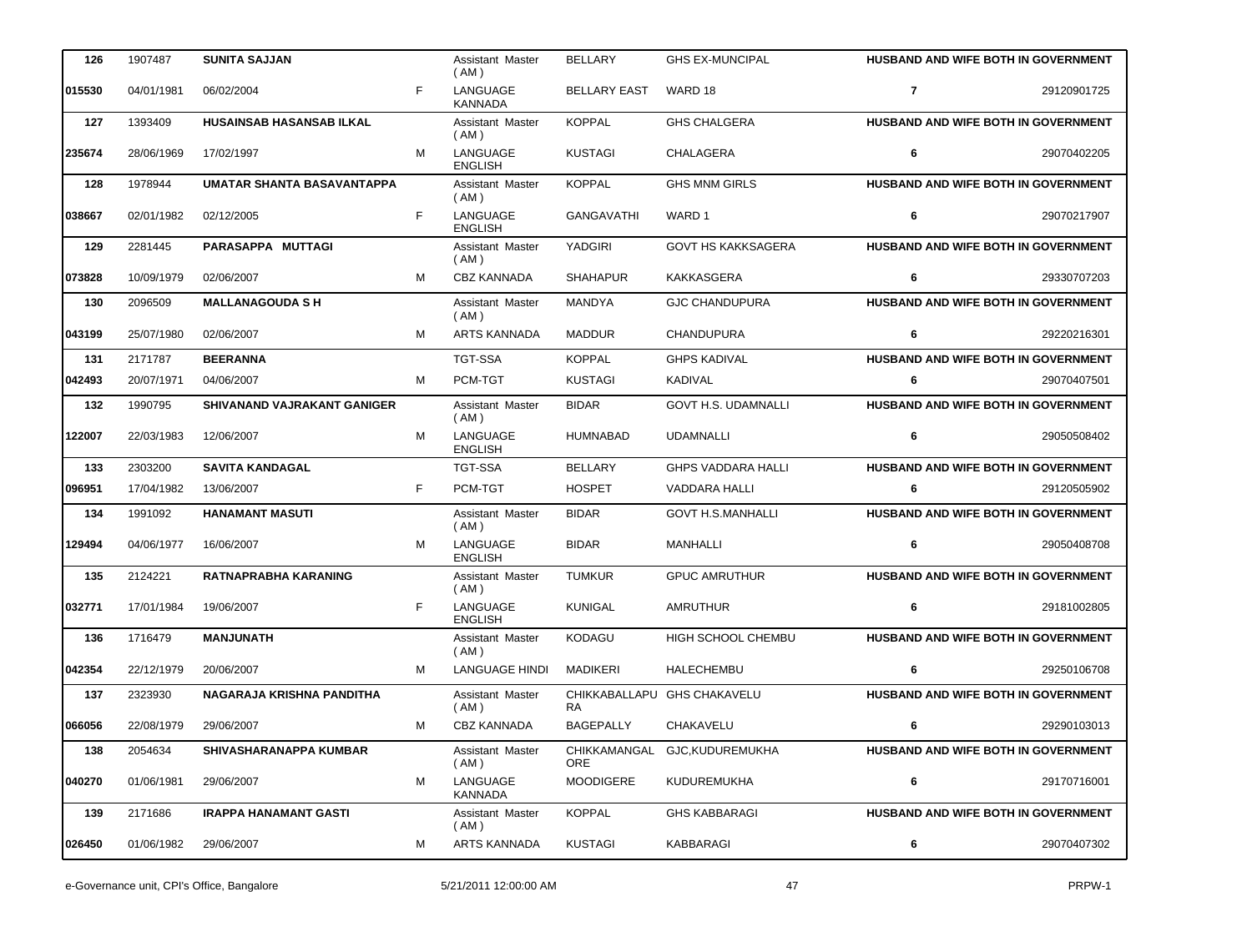| 140    | 2094250    | <b>ANAND BIRADAR</b>                       | Assistant Master<br>(AM)        | <b>MANDYA</b>                    | <b>GCHS MALLENAHALLI</b>                 | HUSBAND AND WIFE BOTH IN GOVERNMENT        |             |
|--------|------------|--------------------------------------------|---------------------------------|----------------------------------|------------------------------------------|--------------------------------------------|-------------|
| 144679 | 22/07/1977 | M<br>02/07/2007                            | LANGUAGE<br><b>ENGLISH</b>      |                                  | MANDYA NORTH MALLENA HALLY               | 6                                          | 29220806602 |
| 141    | 2282044    | <b>MANJAPPA KOTEPPANAVAR</b>               | Assistant Master<br>(AM)        | <b>GULBARGA</b>                  | <b>GOVT HS KOTANHIPPARGA</b>             | HUSBAND AND WIFE BOTH IN GOVERNMENT        |             |
| 133718 | 20/01/1982 | M<br>03/07/2007                            | LANGUAGE<br><b>ENGLISH</b>      | <b>ALAND</b>                     | KOTAN HIPPARGA                           | 6                                          | 29040107402 |
| 142    | 1991512    | <b>ASLAM KOLHAR</b>                        | Assistant Master<br>(AM)        | <b>BIDAR</b>                     | GOVT H.S. MUDHOL(B)                      | HUSBAND AND WIFE BOTH IN GOVERNMENT        |             |
| 064248 | 19/07/1983 | M<br>03/07/2007                            | LANGUAGE<br><b>ENGLISH</b>      | <b>AURAD</b>                     | MUDHOL(B)                                | 6                                          | 29050110809 |
| 143    | 2116815    | SANGAMESH SHANKARAGOUDA BIRADAR            | Assistant Master<br>(AM)        | <b>RAICHUR</b>                   | <b>GOVT HIGH SCHOOL BAIYAPUR</b>         | <b>HUSBAND AND WIFE BOTH IN GOVERNMENT</b> |             |
| 012141 | 14/11/1983 | 03/07/2007<br>м                            | <b>ARTS KANNADA</b>             | <b>LINGASUGUR</b>                | <b>BAIYAPUR</b>                          | 6                                          | 29060501904 |
| 144    | 2095922    | <b>DUNDAPPA GOUDA BIRADAR</b>              | Assistant Master<br>(AM)        | <b>MANDYA</b>                    | <b>GHS NITTUR</b>                        | HUSBAND AND WIFE BOTH IN GOVERNMENT        |             |
| 230910 | 01/05/1984 | M<br>03/07/2007                            | <b>ARTS KANNADA</b>             | MALAVALLY                        | <b>NITTUR</b>                            | 6                                          | 29220313608 |
| 145    | 2124261    | <b>GULZAR SHAIKH</b>                       | <b>Assistant Master</b><br>(AM) | <b>TUMKUR</b>                    | <b>GHS KODAVATTI</b>                     | HUSBAND AND WIFE BOTH IN GOVERNMENT        |             |
| 044537 | 08/08/1981 | M<br>05/07/2007                            | LANGUAGE<br><b>ENGLISH</b>      | <b>KUNIGAL</b>                   | KODAVATHI (UJJAIN)                       | 6                                          | 29181003502 |
| 146    | 2160265    | <b>KAVITA PATIL</b>                        | Assistant Master<br>(AM)        | DAVANAGERE                       | GHS - H.G HALLI                          | HUSBAND AND WIFE BOTH IN GOVERNMENT        |             |
| 081590 | 21/07/1979 | F<br>06/07/2007                            | LANGUAGE<br><b>KANNADA</b>      | <b>HONNALI</b>                   | H G HALLI                                | 6                                          | 29140514804 |
| 147    | 2241242    | SHIVANANDA MARABA SHETTY                   | Assistant Master<br>(AM)        | AR                               | CHAMARAJANAG GHS KOLIPALYA               | HUSBAND AND WIFE BOTH IN GOVERNMENT        |             |
| 063406 | 02/02/1976 | M<br>10/07/2007                            | <b>ARTS KANNADA</b>             | <b>CHAMARAJA</b><br><b>NAGAR</b> | <b>KOLI PALYA</b>                        | 6                                          | 29270115304 |
| 148    | 1991220    | <b>SHIVALINGAPPA</b>                       | Assistant Master<br>(AM)        | <b>BIDAR</b>                     | GOVT H.S. (BOYS) WADGAON(D)              | HUSBAND AND WIFE BOTH IN GOVERNMENT        |             |
| 133205 | 24/07/1980 | M<br>24/07/2007                            | LANGUAGE<br><b>ENGLISH</b>      | <b>AURAD</b>                     | WADGAON(D)                               | 6                                          | 29050115209 |
| 149    | 1829916    | <b>SHAHANAZ BEGUM NEGALUR</b>              | Assistant Master<br>(AM)        | <b>HAVERI</b>                    | GOVT URDU HIGH SCHOOL<br><b>AKKIALUR</b> | HUSBAND AND WIFE BOTH IN GOVERNMENT        |             |
| 177870 | 01/06/1975 | F<br>30/07/2007                            | CBZ URDU                        | <b>HANAGAL</b>                   | AKKIALUR                                 | 6                                          | 29110500312 |
| 150    | 2242990    | <b>RAMESH KAMBALE</b>                      | Assistant Master<br>(AM)        | <b>AR</b>                        | CHAMARAJANAG GHS SURAPURA                | HUSBAND AND WIFE BOTH IN GOVERNMENT        |             |
| 124368 | 15/01/1984 | M<br>03/08/2007                            | LANGUAGE<br><b>ENGLISH</b>      | KOLLEGAL                         | <b>SURAPURA</b>                          | 6                                          | 29270516602 |
| 151    | 2350307    | <b>NINGAPPA N KOLIGUDDA</b>                | Assistant Master<br>(AM)        | RAMANAGARA                       | G HS KADASIKOPPA                         | <b>HUSBAND AND WIFE BOTH IN GOVERNMENT</b> |             |
| 013361 | 20/06/1979 | м<br>08/08/2007                            | LANGUAGE<br><b>ENGLISH</b>      | <b>KANAKAPURA</b>                | <b>KADASIKOPPA</b>                       | 6                                          | 29210800404 |
| 152    | 2313898    | <b>RUKIYA BEGUM JAGIRDAR</b>               | TGT-SSA                         | <b>DHARWAD</b>                   | <b>HPUBS KALAS</b>                       | HUSBAND AND WIFE BOTH IN GOVERNMENT        |             |
| 011381 | 14/06/1978 | F<br>08/01/2008                            | PCM-TGT                         | <b>KUNDAGOL</b>                  | <b>KALAS</b>                             | 6                                          | 29090403104 |
| 153    | 2283177    | <b>MAMATA KV</b>                           | TGT-SSA                         | <b>GULBARGA</b>                  | <b>GLPS TELKUR GANI</b>                  | HUSBAND AND WIFE BOTH IN GOVERNMENT        |             |
| 019329 | 26/06/1985 | F<br>04/04/2008                            | KANNADA -<br>GENERAL            | SEDAM                            | <b>TELKOOR</b>                           | 6                                          | 29040910102 |
|        |            | e-Governance unit, CPI's Office, Bangalore | 5/21/2011 12:00:00 AM           |                                  | 48                                       |                                            | PRPW-1      |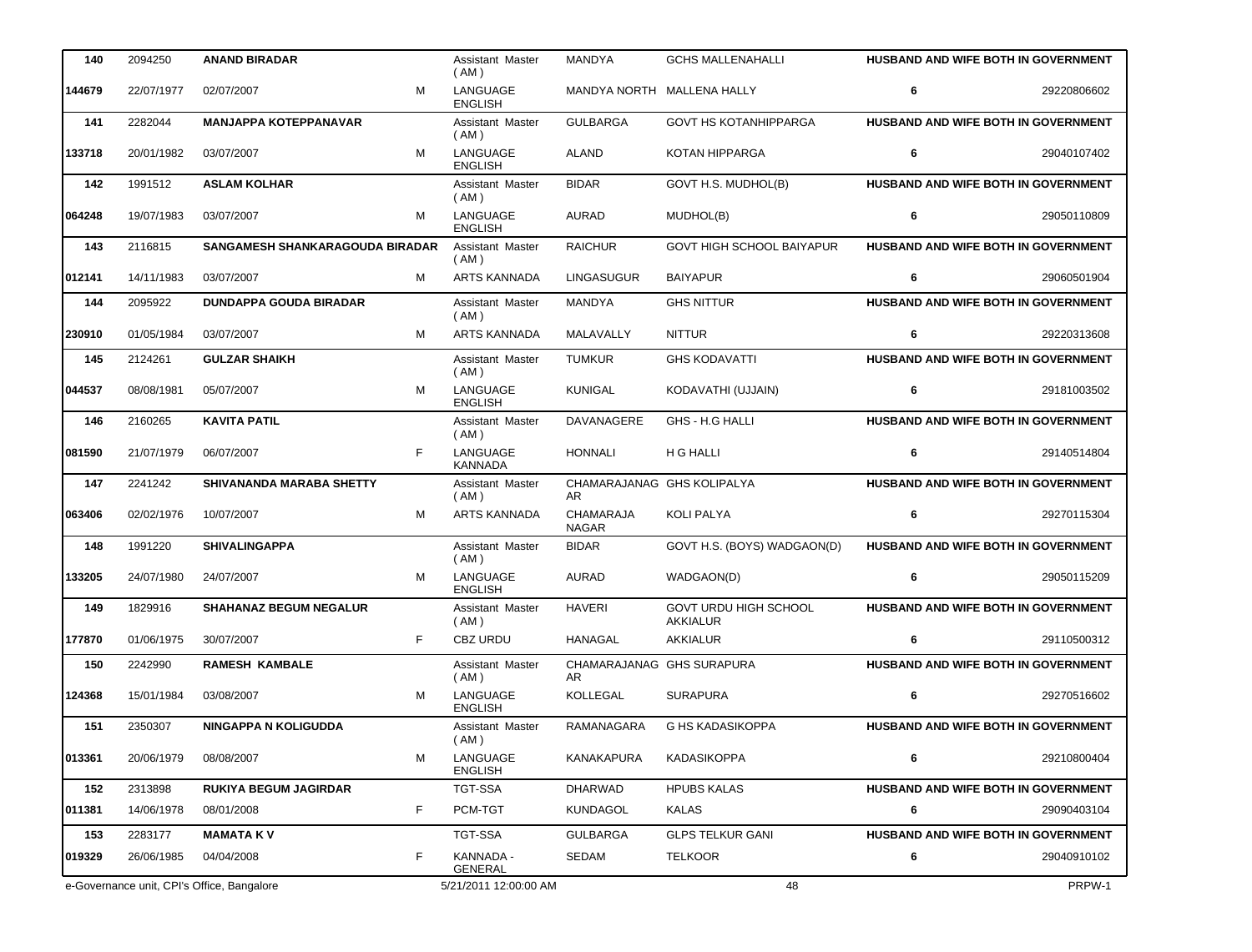| 154    | 2287071    | <b>VANAJAKSHI PATIL</b>                    |   | Assistant Master<br>(AM)        | YADGIRI                            | <b>GJC RANGAMPET</b>                     | HUSBAND AND WIFE BOTH IN GOVERNMENT  |             |
|--------|------------|--------------------------------------------|---|---------------------------------|------------------------------------|------------------------------------------|--------------------------------------|-------------|
| 103918 | 05/08/1978 | 20/01/2006                                 | F | <b>CBZ KANNADA</b>              | <b>SHORAPUR</b>                    | <b>RANGAMPETH</b>                        | 5                                    | 29330818314 |
| 155    | 1176292    | <b>HANUMANTHAGOUDA M N</b>                 |   | Assistant Master<br>(AM)        | <b>SHIMOGA</b>                     | <b>GHS MALLENAHALLI</b>                  | HUSBAND AND WIFE BOTH IN GOVERNMENT  |             |
| 146232 | 19/12/1964 | 15/06/1990                                 | м | <b>LANGUAGE HINDI</b>           | <b>SHIKARIPUR</b>                  | MALLENAHALLI                             | 4                                    | 29150400502 |
| 156    | 1265112    | <b>IRANNA PARAPPA KOTRANNAVAR</b>          |   | Assistant Master<br>(AM)        | <b>KOPPAL</b>                      | <b>GHS MANNERHAL</b>                     | HUSBAND OR WIFE IN GOVERNMENT        |             |
| 148841 | 21/08/1970 | 28/07/1994                                 | м | <b>ARTS KANNADA</b>             | <b>KUSTAGI</b>                     | <b>MANNERAL</b>                          | 30                                   | 29070410702 |
| 157    | 1641396    | <b>SURESH R SHETTY</b>                     |   | <b>Assistant Master</b><br>(AM) | <b>BELGAUM</b>                     | <b>GOVT HIGHSCHOOL</b><br>SANGRESHAKOPPA | <b>HUSBAND OR WIFE IN GOVERNMENT</b> |             |
| 115126 | 20/12/1970 | 10/07/1998                                 | м | <b>ARTS KANNADA</b>             | <b>SOUNDATTI</b>                   | SANGRESHAKOPPA                           | 22                                   | 29011208702 |
| 158    | 2287117    | DUNDAPPA BASAPPA TALAWAR                   |   | Assistant Master<br>(AM)        | YADGIRI                            | <b>GHS MALLA.B</b>                       | HUSBAND OR WIFE IN GOVERNMENT        |             |
| 236195 | 01/06/1977 | 03/12/1999                                 | м | LANGUAGE<br><b>ENGLISH</b>      | <b>SHORAPUR</b>                    | MALLA B.                                 | 20                                   | 29330815202 |
| 159    | 2287117    | DUNDAPPA BASAPPA TALAWAR                   |   | Assistant Master<br>(AM)        | <b>YADGIRI</b>                     | <b>GHS MALLA.B</b>                       | <b>HUSBAND OR WIFE IN GOVERNMENT</b> |             |
| 229313 | 01/06/1977 | 03/12/1999                                 | м | LANGUAGE<br><b>ENGLISH</b>      | <b>SHORAPUR</b>                    | MALLA B.                                 | 20                                   | 29330815202 |
| 160    | 1963355    | SURENDRA LAKKAPPA YALLATTI                 |   | Assistant Master<br>(AM)        | <b>GULBARGA</b>                    | <b>GHS HOSUR</b>                         | <b>HUSBAND OR WIFE IN GOVERNMENT</b> |             |
| 127639 | 01/06/1974 | 15/02/2002                                 | м | LANGUAGE<br><b>KANNADA</b>      | AFZALPUR                           | <b>HOSUR</b>                             | 18                                   | 29040209203 |
| 161    | 1859014    | <b>SHASHIDHAR M S</b>                      |   | Assistant Master<br>(AM)        | <b>HASSAN</b>                      | <b>GHS KEMBALU</b>                       | HUSBAND OR WIFE IN GOVERNMENT        |             |
| 038341 | 23/07/1975 | 18/02/2002                                 | M | <b>CBZ KANNADA</b>              | CHANNARAYAPA KEMBALU<br><b>TNA</b> |                                          | 18                                   | 29230511003 |
| 162    | 1835204    | <b>SEETA S HOSAMANI</b>                    |   | Assistant Master<br>(AM)        | <b>DAKSHINA</b><br><b>KANNADA</b>  | GPUC, KURNAD                             | HUSBAND OR WIFE IN GOVERNMENT        |             |
| 088911 | 29/03/1977 | 19/02/2002                                 | F | <b>CBZ KANNADA</b>              | <b>BANTWAL</b>                     | <b>KURNADU</b>                           | 18                                   | 29240104405 |
| 163    | 1878648    | <b>MAYA SHANKAR LUGADE</b>                 |   | Assistant Master<br>(AM)        | <b>BAGALKOT</b>                    | GOVT JR.COLLEGE (HS) GOTHE               | HUSBAND OR WIFE IN GOVERNMENT        |             |
| 240388 | 01/06/1977 | 01/03/2002                                 | F | LANGUAGE<br><b>ENGLISH</b>      | JAMAKHANDI                         | <b>GOTHE</b>                             | 16                                   | 29020901609 |
| 164    | 1785369    | <b>BASAPPA WALIKAR</b>                     |   | Assistant Master<br>(AM)        | <b>KOPPAL</b>                      | <b>GHS HIREGONNAGAR</b>                  | <b>HUSBAND OR WIFE IN GOVERNMENT</b> |             |
| 207708 | 01/06/1971 | 01/08/2002                                 | м | CBZ KANNADA                     | <b>KUSTAGI</b>                     | HIREGONNAGAR                             | 16                                   | 29070405302 |
| 165    | 1806004    | <b>SHAMASHADBEGAM H BALLARY</b>            |   | Assistant Master<br>(AM)        | <b>BAGALKOT</b>                    | <b>GIRLS GHS BILAGI</b>                  | HUSBAND OR WIFE IN GOVERNMENT        |             |
| 227567 | 01/06/1975 | 05/09/1998                                 | F | LANGUAGE<br><b>KANNADA</b>      | <b>BILAGI</b>                      | <b>BILAGI WARD NO.2</b>                  | 15                                   | 29020608006 |
| 166    | 1916580    | <b>RAVEENDRA MALAGI</b>                    |   | Assistant Master<br>(AM)        | <b>SHIMOGA</b>                     | <b>GHS MALLENAHALLI</b>                  | <b>HUSBAND OR WIFE IN GOVERNMENT</b> |             |
| 232307 | 22/07/1974 | 28/06/2002                                 | м | CBZ KANNADA                     | <b>SHIKARIPUR</b>                  | MALLENAHALLI                             | 14                                   | 29150400502 |
| 167    | 1663430    | <b>MUKTHA BAIK</b>                         |   | Assistant Master<br>(AM)        | <b>UDUPI</b>                       | <b>GPUC NAVUNDA</b>                      | <b>HUSBAND OR WIFE IN GOVERNMENT</b> |             |
| 039352 | 18/07/1973 | 28/11/2003                                 | F | PCM KANNADA                     | <b>BYNDOOR</b>                     | <b>NAVUNDA</b>                           | 14                                   | 29160404108 |
|        |            | e-Governance unit, CPI's Office, Bangalore |   | 5/21/2011 12:00:00 AM           |                                    | 49                                       |                                      | PRPW-1      |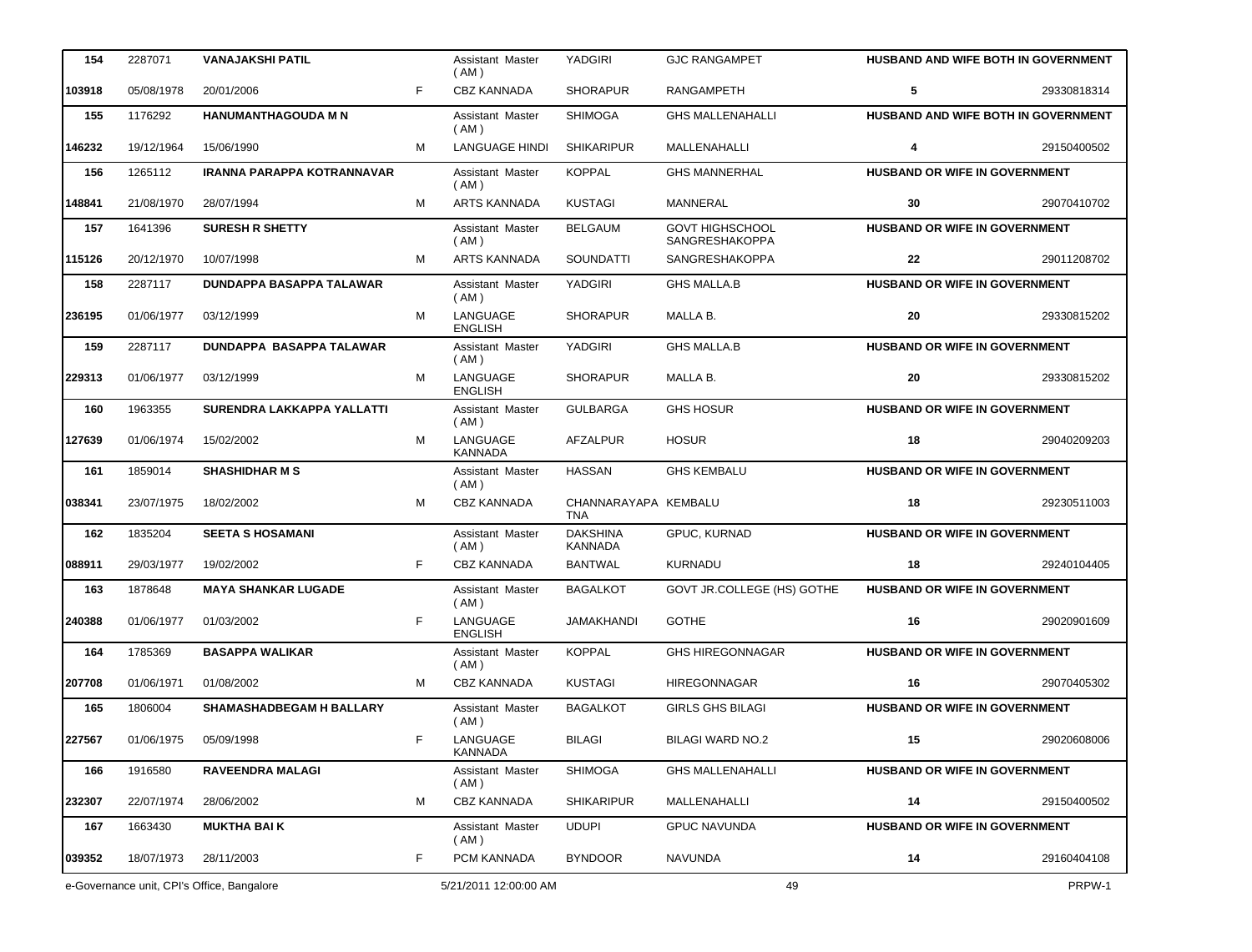| 168    | 1965010    | <b>SHAHAJI BAPURAY NAGANE</b>              |    | Assistant Master<br>(AM)   | <b>GULBARGA</b>    | <b>GHS YALASANGI</b>                            | <b>HUSBAND OR WIFE IN GOVERNMENT</b> |             |
|--------|------------|--------------------------------------------|----|----------------------------|--------------------|-------------------------------------------------|--------------------------------------|-------------|
| 084817 | 26/02/1975 | 10/01/2004                                 | M  | <b>ARTS KANNADA</b>        | ALAND              | YELASANGI                                       | 14                                   | 29040112505 |
| 169    | 1812949    | <b>ANITHA</b>                              |    | Assistant Master<br>(AM)   | <b>UDUPI</b>       | GPUC YERMALU BADA                               | HUSBAND OR WIFE IN GOVERNMENT        |             |
| 093478 | 18/07/1978 | 10/01/2004                                 | F  | <b>ARTS KANNADA</b>        | <b>UDUPI</b>       | <b>BADA</b>                                     | 14                                   | 29160204004 |
| 170    | 1795984    | PRAJNYA PHATAK                             |    | Assistant Master<br>(AM)   | <b>HAVERI</b>      | <b>GOVT HIGH SCH KUNNUR</b>                     | HUSBAND OR WIFE IN GOVERNMENT        |             |
| 063617 | 31/08/1980 | 10/01/2004                                 | F. | <b>LANGUAGE HINDI</b>      | <b>SHIGGOAN</b>    | <b>KUNNUR</b>                                   | 14                                   | 29111704605 |
| 171    | 1943848    | <b>NIRMALA B PATIL</b>                     |    | Assistant Master<br>(AM)   | <b>RAICHUR</b>     | <b>GOVT P U COLLEGE</b><br>SAJJALAGUDDA (H.S)   | HUSBAND OR WIFE IN GOVERNMENT        |             |
| 177485 | 21/02/1968 | 12/01/2004                                 | F  | LANGUAGE<br><b>ENGLISH</b> | LINGASUGUR         | SAJJALAGUDDA                                    | 14                                   | 29060515404 |
| 172    | 19644415   | <b>UMADEVI BASAYYA GINDIMATH</b>           |    | Assistant Master<br>(AM)   | YADGIRI            | <b>GHS KANDAKUR</b>                             | HUSBAND OR WIFE IN GOVERNMENT        |             |
| 122952 | 01/06/1976 | 12/01/2004                                 | F. | PCM KANNADA                | YADGIR             | <b>KANDAKUR</b>                                 | 14                                   | 29331005803 |
| 173    | 1943981    | <b>GEETA KULKARNI</b>                      |    | Assistant Master<br>(AM)   | <b>RAICHUR</b>     | <b>GOVT HIGH SCHOOL KALLUR</b>                  | <b>HUSBAND OR WIFE IN GOVERNMENT</b> |             |
| 142820 | 12/07/1976 | 12/01/2004                                 | F  | LANGUAGE<br><b>ENGLISH</b> | MANVI              | <b>KALLUR</b>                                   | 14                                   | 29060608411 |
| 174    | 1963706    | <b>GANAPATI B SOLLAPUR</b>                 |    | Assistant Master<br>(AM)   | YADGIRI            | <b>GOVT HS HAGARATGI</b>                        | HUSBAND OR WIFE IN GOVERNMENT        |             |
| 178382 | 01/06/1977 | 12/01/2004                                 | М  | LANGUAGE<br><b>ENGLISH</b> | <b>SHORAPUR</b>    | HAGARATAGI                                      | 14                                   | 29330807202 |
| 175    | 1963538    | <b>NIRANJAN M BIRADAR</b>                  |    | Assistant Master<br>(AM)   | <b>GULBARGA</b>    | <b>GOVT HS KOTANHIPPARGA</b>                    | <b>HUSBAND OR WIFE IN GOVERNMENT</b> |             |
| 235221 | 01/06/1977 | 12/01/2004                                 | м  | <b>PCM KANNADA</b>         | ALAND              | KOTAN HIPPARGA                                  | 14                                   | 29040107402 |
| 176    | 1982575    | <b>VIJAYAKUMAR KARIKATTI</b>               |    | Assistant Master<br>(AM)   | <b>BAGALKOT</b>    | <b>GHS HERAKAL</b>                              | <b>HUSBAND OR WIFE IN GOVERNMENT</b> |             |
| 210873 | 17/08/1978 | 12/01/2004                                 | м  | LANGUAGE<br><b>ENGLISH</b> | <b>BILAGI</b>      | HERAKAL                                         | 14                                   | 29020603105 |
| 177    | 1812771    | <b>SUJATHA SHETTY</b>                      |    | Assistant Master<br>(AM)   | <b>UDUPI</b>       | <b>GPUC BYNDOOR</b>                             | HUSBAND OR WIFE IN GOVERNMENT        |             |
| 010952 | 13/09/1978 | 12/01/2004                                 | F  | PCM KANNADA                | <b>BYNDOOR</b>     | YADTHARE                                        | 14                                   | 29160405012 |
| 178    | 1973242    | <b>APPASAHEB SATWAR</b>                    |    | Assistant Master<br>(AM)   | <b>HASSAN</b>      | <b>GHS KUNDUR</b>                               | <b>HUSBAND OR WIFE IN GOVERNMENT</b> |             |
| 107987 | 20/07/1980 | 12/01/2004                                 | м  | PCM KANNADA                | <b>ALUR</b>        | <b>KUNDUR</b>                                   | 14                                   | 29230109802 |
| 179    | 1943894    | <b>SURESH BIRADAR</b>                      |    | Assistant Master<br>(AM)   | <b>RAICHUR</b>     | <b>GOVT HIGH SCHOOL KANYA</b><br><b>KAWTHAL</b> | <b>HUSBAND OR WIFE IN GOVERNMENT</b> |             |
| 125093 | 22/07/1980 | 12/01/2004                                 | М  | LANGUAGE<br><b>ENGLISH</b> | <b>MANVI</b>       | <b>KOWTHAL</b>                                  | 14                                   | 29060609419 |
| 180    | 1989722    | <b>SHRIDHAR VASUDEV ALUR</b>               |    | Assistant Master<br>(AM)   | <b>BIDAR</b>       | <b>GOVT H.S. MUDBI</b>                          | <b>HUSBAND OR WIFE IN GOVERNMENT</b> |             |
| 222080 | 09/02/1976 | 14/01/2004                                 | M  | LANGUAGE<br><b>ENGLISH</b> | BASAVAKALYAN MUDBI |                                                 | 14                                   | 29050211611 |
| 181    | 1963473    | <b>MALLIKARJUN HIREMATH</b>                |    | Assistant Master<br>(AM)   | <b>GULBARGA</b>    | <b>GHS NELOGI</b>                               | <b>HUSBAND OR WIFE IN GOVERNMENT</b> |             |
| 152053 | 20/07/1974 | 17/01/2004                                 | М  | LANGUAGE<br><b>ENGLISH</b> | <b>JEWARGI</b>     | <b>NELOGI</b>                                   | 14                                   | 29040611521 |
|        |            | e-Governance unit, CPI's Office, Bangalore |    | 5/21/2011 12:00:00 AM      |                    | 50                                              |                                      | PRPW-1      |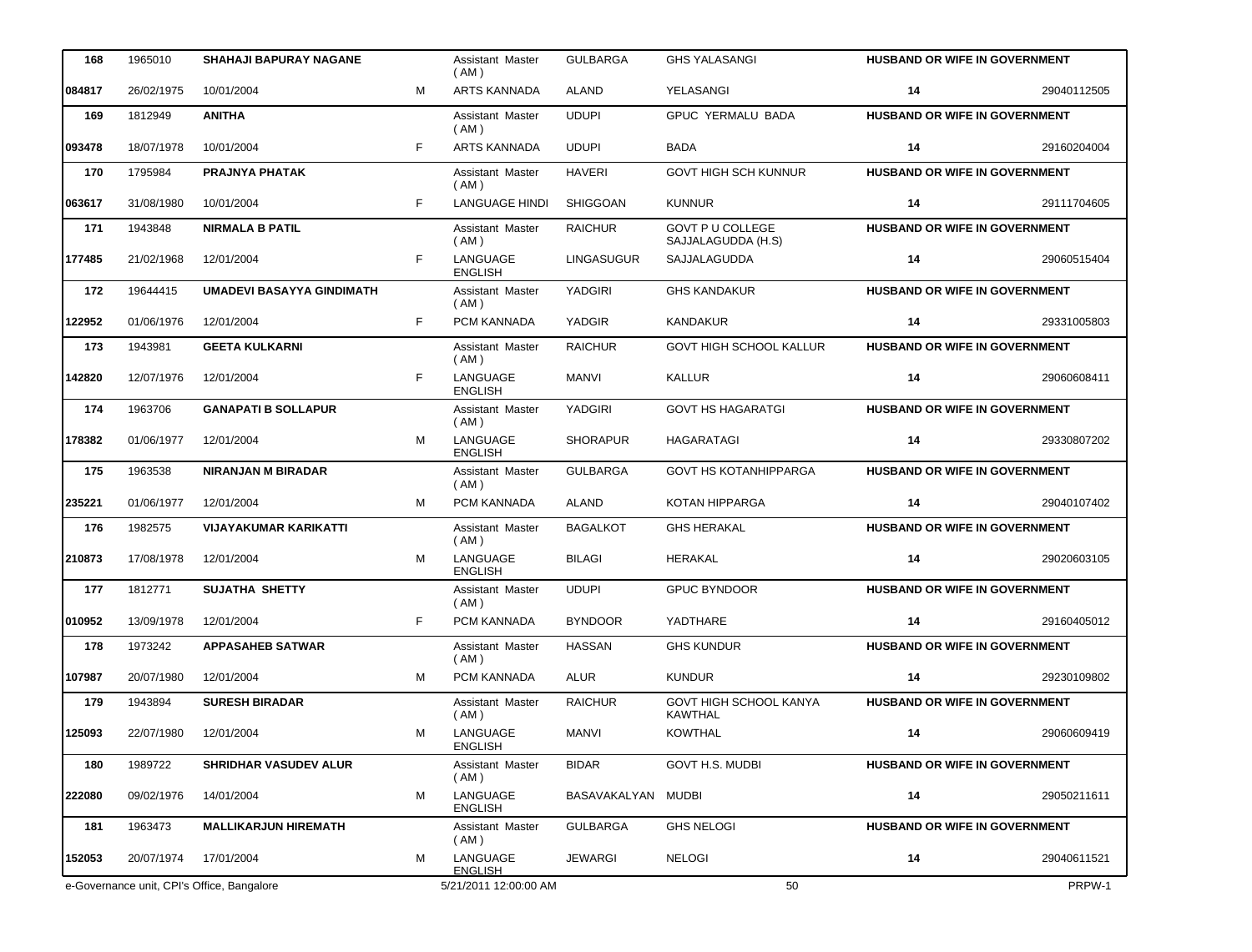| 182    | 1915111    | <b>MUMTAZ BAGWAN</b>            |   | Assistant Master<br>(AM)   | <b>BIDAR</b>                     | GOVT.P.U. (BOYS) BASAVAKALYAN HUSBAND OR WIFE IN GOVERNMENT |                                      |             |
|--------|------------|---------------------------------|---|----------------------------|----------------------------------|-------------------------------------------------------------|--------------------------------------|-------------|
| 000412 | 01/04/1976 | 17/01/2004                      | F | PCM URDU                   |                                  | BASAVAKALYAN BASAVAKALAYAN                                  | 14                                   | 29050200853 |
| 183    | 1963707    | <b>SANJEEVKUMAR B NANDRE</b>    |   | Assistant Master<br>(AM)   | <b>GULBARGA</b>                  | <b>GHS NAGAIDLAI</b>                                        | HUSBAND OR WIFE IN GOVERNMENT        |             |
| 176540 | 22/07/1972 | 19/01/2004                      | M | LANGUAGE<br><b>ENGLISH</b> | <b>CHINCHOLI</b>                 | NAGAIDALAI                                                  | 14                                   | 29040308004 |
| 184    | 1944000    | <b>UMESH G HUCHCHAYYANAMATH</b> |   | Assistant Master<br>(AM)   | <b>RAICHUR</b>                   | <b>GOVT HIGH SCHOOL</b><br>KHAIRAVADAGI                     | HUSBAND OR WIFE IN GOVERNMENT        |             |
| 056084 | 01/06/1980 | 19/01/2004                      | м | PCM KANNADA                | <b>LINGASUGUR</b>                | <b>KHIRWADAGI</b>                                           | 14                                   | 29060510703 |
| 185    | 1963704    | <b>GIRIYAPPAGOUDA METI</b>      |   | Assistant Master<br>(AM)   | YADGIRI                          | <b>GOVT HS HAGARATGI</b>                                    | HUSBAND OR WIFE IN GOVERNMENT        |             |
| 220406 | 10/07/1972 | 21/01/2004                      | м | CBZ KANNADA                | <b>SHORAPUR</b>                  | HAGARATAGI                                                  | 14                                   | 29330807202 |
| 186    | 1943969    | BASAVARAJ ADIVEPPA MATHAPATI    |   | Assistant Master<br>(AM)   | <b>RAICHUR</b>                   | <b>GOVT HIGH SCHOOL MUSTUR</b>                              | HUSBAND OR WIFE IN GOVERNMENT        |             |
| 177199 | 28/07/1973 | 21/01/2004                      | м | <b>ARTS KANNADA</b>        | DEVADURGA                        | <b>MUSTUR</b>                                               | 14                                   | 29060112802 |
| 187    | 1953835    | <b>RAMKRISHNA GOUDA</b>         |   | Assistant Master<br>(AM)   | CHIKKABALLAPU<br><b>RA</b>       | <b>GHS NALLAGUTTAPALLI</b>                                  | <b>HUSBAND OR WIFE IN GOVERNMENT</b> |             |
| 171032 | 01/03/1980 | 28/01/2004                      | М | LANGUAGE<br><b>KANNADA</b> | <b>BAGEPALLY</b>                 | NALLAGUTTAPALLI                                             | 14                                   | 29290113407 |
| 188    | 1953838    | <b>BASAPPA S MILLANATTI</b>     |   | Assistant Master<br>(AM)   | <b>KOLAR</b>                     | <b>GHS LAKSHMIPURA</b>                                      | HUSBAND OR WIFE IN GOVERNMENT        |             |
| 204615 | 08/07/1979 | 29/01/2004                      | м | ARTS KANNADA               | <b>SRINIVASAPUR</b>              | LAKSHMIPURA                                                 | 14                                   | 29191219108 |
| 189    | 1953465    | SUSHILA VIGHNESHWAR BHAT        |   | Assistant Master<br>(AM)   | <b>KOLAR</b>                     | <b>GHS HUTHUR</b>                                           | HUSBAND OR WIFE IN GOVERNMENT        |             |
| 037582 | 22/06/1980 | 29/01/2004                      | F | LANGUAGE<br>KANNADA        | <b>KOLAR</b>                     | <b>HUTHUR</b>                                               | 14                                   | 29190714403 |
| 190    | 1934808    | <b>DANAYYA HIREMATH</b>         |   | Assistant Master<br>(AM)   | <b>BANGALORE</b><br><b>RURAL</b> | <b>G HS HOSAHALLI</b>                                       | HUSBAND OR WIFE IN GOVERNMENT        |             |
| 127712 | 01/06/1977 | 30/01/2004                      | м | <b>ARTS KANNADA</b>        | DODDABALLAPU HOSAHALLI<br>RA     |                                                             | 14                                   | 29210200904 |
| 191    | 1914920    | <b>RAVEENDRA CHIKKAMATH</b>     |   | Assistant Master<br>(AM)   | <b>BIDAR</b>                     | <b>GOVT H.S.JANTI</b>                                       | HUSBAND OR WIFE IN GOVERNMENT        |             |
| 065305 | 10/08/1973 | 03/02/2004                      | м | PCM KANNADA                | <b>BHALKI</b>                    | <b>JANTHI</b>                                               | 14                                   | 29050305402 |
| 192    | 1964373    | <b>GIRISH UMARANI</b>           |   | Assistant Master<br>(AM)   | <b>GULBARGA</b>                  | <b>GHS KHAJURI</b>                                          | HUSBAND OR WIFE IN GOVERNMENT        |             |
| 125741 | 20/07/1974 | 04/02/2004                      | М | PCM KANNADA                | <b>ALAND</b>                     | <b>KHAJURI</b>                                              | 14                                   | 29040106605 |
| 193    | 1715297    | <b>VENKATRAMAN GOWDA</b>        |   | Assistant Master<br>(AM)   | <b>KODAGU</b>                    | <b>G H S ANKANAHALLI</b>                                    | <b>HUSBAND OR WIFE IN GOVERNMENT</b> |             |
| 077933 | 13/04/1978 | 09/02/2004                      | М | LANGUAGE<br><b>KANNADA</b> | SOMAVARPET                       | ANKANALLI                                                   | 14                                   | 29250206903 |
| 194    | 1963930    | RAMAPPA SATYAPPA NAVHI          |   | Assistant Master<br>(AM)   | <b>GULBARGA</b>                  | <b>GHS DHANGAPUR</b>                                        | <b>HUSBAND OR WIFE IN GOVERNMENT</b> |             |
| 007110 | 15/07/1978 | 11/02/2004                      | М | ARTS KANNADA               | ALAND                            | <b>DHANGAPUR</b>                                            | 14                                   | 29040103203 |
| 195    | 1943817    | <b>MARUTI B PATIL</b>           |   | Assistant Master<br>(AM)   | <b>RAICHUR</b>                   | GOVT HIGH SCHOOL GOUDUR                                     | <b>HUSBAND OR WIFE IN GOVERNMENT</b> |             |
| 206924 | 01/06/1967 | 12/02/2004                      | М | <b>LANGUAGE HINDI</b>      | <b>LINGASUGUR</b>                | <b>GOUDUR</b>                                               | 14                                   | 29060505903 |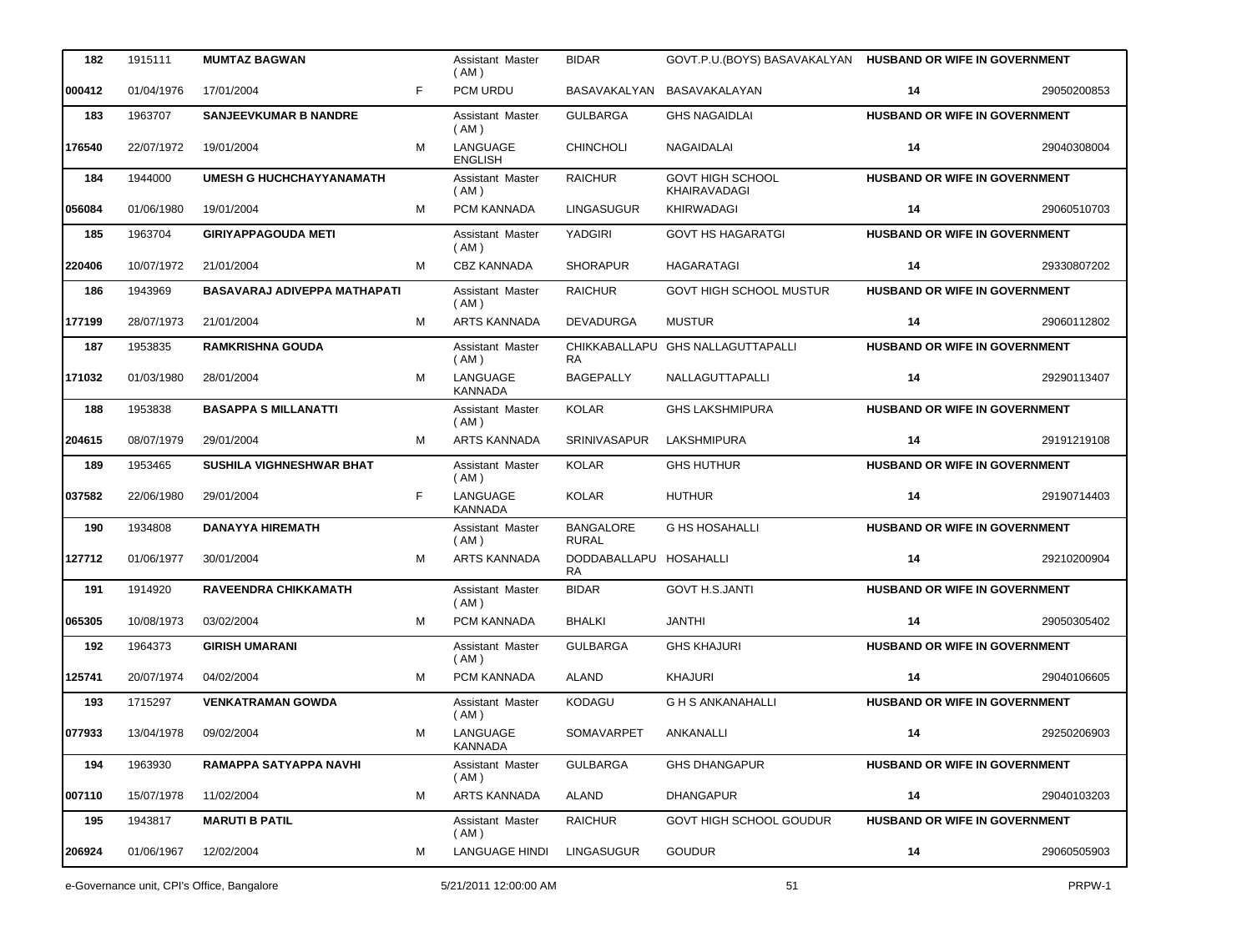| 196    | 1944035    | <b>SADANAND H HANDARAGAL</b>   |   | Assistant Master<br>(AM)   | <b>RAICHUR</b>      | <b>GOVT PU COLLEGE SIRWAR</b> | <b>HUSBAND OR WIFE IN GOVERNMENT</b> |             |
|--------|------------|--------------------------------|---|----------------------------|---------------------|-------------------------------|--------------------------------------|-------------|
| 000857 | 10/09/1979 | 13/02/2004                     | м | LANGUAGE<br><b>ENGLISH</b> | MANVI               | <b>SIRWAR</b>                 | 14                                   | 29060613822 |
| 197    | 1907664    | <b>BHIMAPPA DHANAGAR</b>       |   | Assistant Master<br>(AM)   | <b>BELLARY</b>      | <b>GHS SRIRAMA RANGAPURA</b>  | HUSBAND OR WIFE IN GOVERNMENT        |             |
| 087763 | 04/03/1980 | 13/02/2004                     | M | LANGUAGE<br><b>ENGLISH</b> | <b>HOSPET</b>       | <b>SUGGENA HALLI</b>          | 14                                   | 29120505105 |
| 198    | 1965915    | SMT BHARATI RACHAPPA JIGAJINNI |   | Assistant Master<br>(AM)   | <b>GULBARGA</b>     | <b>GHS YALAGUD</b>            | HUSBAND OR WIFE IN GOVERNMENT        |             |
| 236737 | 20/10/1974 | 14/02/2004                     | F | <b>LANGUAGE HINDI</b>      | <b>JEWARGI</b>      | YELGUD                        | 14                                   | 29040614202 |
| 199    | 1977758    | <b>RAMACHANDRA KHARVI</b>      |   | Assistant Master<br>(AM)   | <b>KOPPAL</b>       | <b>GHS GANADAL</b>            | HUSBAND OR WIFE IN GOVERNMENT        |             |
| 144012 | 01/06/1974 | 16/02/2004                     | M | <b>CBZ KANNADA</b>         | YELBURGA            | <b>GANADAL</b>                | 14                                   | 29070904002 |
| 200    | 1977795    | <b>DIVATE SARJERAO</b>         |   | Assistant Master<br>(AM)   | <b>KOPPAL</b>       | <b>GHS CHELLUR</b>            | HUSBAND OR WIFE IN GOVERNMENT        |             |
| 126675 | 22/06/1978 | 16/02/2004                     | М | LANGUAGE<br><b>ENGLISH</b> | <b>GANGAVATHI</b>   | <b>CHELLUR</b>                | 14                                   | 29070202906 |
| 201    | 1964342    | <b>HANAMANTAPPA KOTI</b>       |   | Assistant Master<br>(AM)   | <b>GULBARGA</b>     | <b>GHS KAVALGA</b>            | HUSBAND OR WIFE IN GOVERNMENT        |             |
| 137938 | 22/07/1978 | 17/02/2004                     | M | <b>ARTS KANNADA</b>        | ALAND               | KAWALAGA                      | 14                                   | 29040106302 |
| 202    | 1963539    | <b>SHARATT B PAWAR</b>         |   | Assistant Master<br>(AM)   | <b>GULBARGA</b>     | <b>GOVT HS KOTANHIPPARGA</b>  | <b>HUSBAND OR WIFE IN GOVERNMENT</b> |             |
| 235556 | 12/07/1980 | 20/02/2004                     | М | LANGUAGE<br><b>KANNADA</b> | <b>ALAND</b>        | KOTAN HIPPARGA                | 14                                   | 29040107402 |
| 203    | 1965054    | RAYAVVA H UKKALI               |   | Assistant Master<br>(AM)   | YADGIRI             | <b>GHS MUDANUR</b>            | HUSBAND OR WIFE IN GOVERNMENT        |             |
| 040990 | 22/07/1972 | 21/02/2004                     | F | <b>CBZ KANNADA</b>         | <b>SHORAPUR</b>     | MUDANOOR K.                   | 14                                   | 29330816205 |
| 204    | 1953451    | <b>RAMESH PUJARI</b>           |   | Assistant Master<br>(AM)   | CHIKKABALLAPU<br>RA | <b>GHS BEECHAGANAHALLI</b>    | HUSBAND OR WIFE IN GOVERNMENT        |             |
| 014608 | 01/06/1979 | 03/03/2004                     | M | LANGUAGE<br><b>KANNADA</b> | <b>GUDIBANDA</b>    | <b>BEECHAGANAHALLI</b>        | 14                                   | 29290600702 |
| 205    | 1934785    | <b>JAYAPPA H KUDARIHAL</b>     |   | Assistant Master<br>(AM)   | RAMANAGARA          | <b>G HS MAKALI</b>            | <b>HUSBAND OR WIFE IN GOVERNMENT</b> |             |
| 082615 | 12/06/1980 | 03/03/2004                     | м | LANGUAGE<br><b>KANNADA</b> | <b>CHANNAPATNA</b>  | MAKALI                        | 14                                   | 29210700306 |
| 206    | 1964229    | <b>RAMESH PARTHANALLI</b>      |   | Assistant Master<br>(AM)   | <b>GULBARGA</b>     | <b>GHS RAIKOD</b>             | <b>HUSBAND OR WIFE IN GOVERNMENT</b> |             |
| 220720 | 23/07/1976 | 04/03/2004                     | М | ARTS KANNADA               | <b>CHINCHOLI</b>    | <b>RAIKOD</b>                 | 14                                   | 29040309502 |
| 207    | 1813111    | AKKAMAHADEVI DUNDAPPA CHAVAN   |   | Assistant Master<br>(AM)   | <b>UDUPI</b>        | <b>GPUCUPPUNDA</b>            | <b>HUSBAND OR WIFE IN GOVERNMENT</b> |             |
| 222936 | 22/07/1976 | 09/03/2004                     | F | <b>LANGUAGE HINDI</b>      | <b>BYNDOOR</b>      | <b>UPPUNDA</b>                | 14                                   | 29160404807 |
| 208    | 1957958    | <b>UMESH AGASIMANI</b>         |   | Assistant Master<br>(AM)   | <b>MADHUGIRI</b>    | <b>GJC THIRUMANI</b>          | HUSBAND OR WIFE IN GOVERNMENT        |             |
| 089267 | 06/06/1978 | 10/03/2004                     | м | LANGUAGE<br><b>ENGLISH</b> | PAVAGADA            | THIRUMANI                     | 14                                   | 29180511504 |
| 209    | 1477635    | <b>SANTHOSH KUMARI SOLOMON</b> |   | Assistant Master<br>(AM)   | <b>GULBARGA</b>     | <b>GHS RAJAPUR</b>            | HUSBAND OR WIFE IN GOVERNMENT        |             |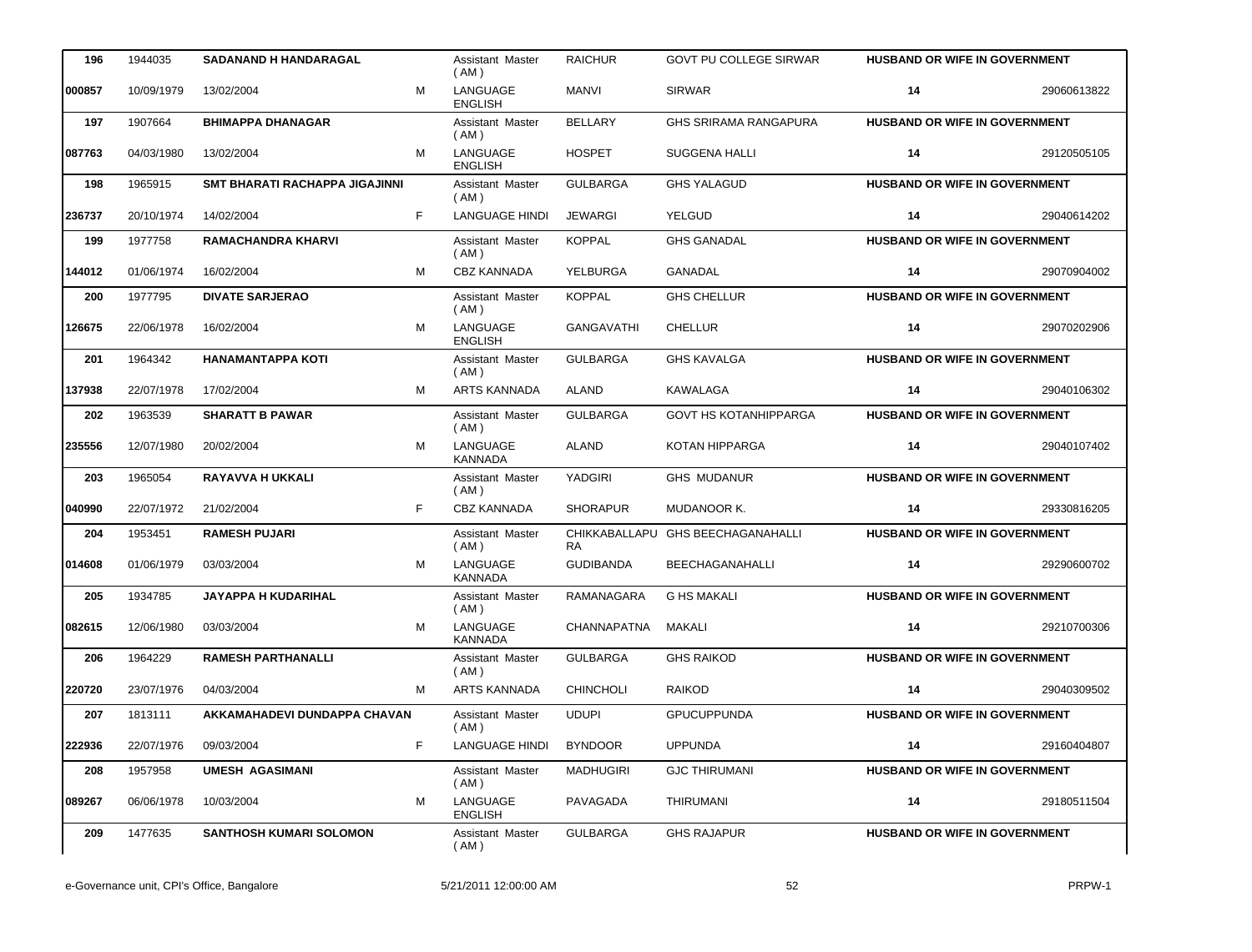| 003326 | 22/05/1959 | 13/06/1997                        | F  | <b>CBZ KANNADA</b>         | <b>GULBARGA</b><br><b>SOUTH</b> | WARD NO 46                 | 13.5                                 | 29040534621 |
|--------|------------|-----------------------------------|----|----------------------------|---------------------------------|----------------------------|--------------------------------------|-------------|
| 210    | 1913287    | <b>SHAMA ANJUM AGASBAL</b>        |    | Assistant Master<br>(AM)   | <b>BIDAR</b>                    | GOVT H.S. (URDU) HUDGI     | HUSBAND OR WIFE IN GOVERNMENT        |             |
| 145461 | 17/05/1970 | 02/04/2002                        | F  | <b>CBZ URDU</b>            | <b>HUMNABAD</b>                 | <b>HUDGI</b>               | 13.5                                 | 29050503410 |
| 211    | 1869782    | <b>ISHWAR BENNUR</b>              |    | Assistant Master<br>(AM)   | CHIKKABALLAPU<br><b>RA</b>      | <b>GHS MURAGAMALLA</b>     | HUSBAND OR WIFE IN GOVERNMENT        |             |
| 117215 | 05/07/1978 | 02/05/2002                        | М  | <b>ARTS KANNADA</b>        | CHINTAMANI                      | MURAGAMALLA                | 13.5                                 | 29290426403 |
| 212    | 1973046    | <b>KADAPPA H HANCHINAL</b>        |    | Assistant Master<br>(AM)   | <b>HASSAN</b>                   | GHS J.C.PURA               | HUSBAND OR WIFE IN GOVERNMENT        |             |
| 064915 | 01/04/1981 | 23/02/2004                        | M  | <b>ARTS KANNADA</b>        | ARASIKERE                       | J.C.PURA                   | $12 \,$                              | 29230326805 |
| 213    | 1944150    | <b>VIJAYALAXMI GAONKAR</b>        |    | Assistant Master<br>(AM)   | <b>RAICHUR</b>                  | <b>GHS IDAPANOOR</b>       | HUSBAND OR WIFE IN GOVERNMENT        |             |
| 083752 | 21/07/1975 | 22/06/2004                        | F  | LANGUAGE<br><b>ENGLISH</b> | <b>RAICHUR</b>                  | GANADAL                    | 12                                   | 29060703405 |
| 214    | 1915090    | <b>HANMANTHRAYA</b>               |    | Assistant Master<br>(AM)   | <b>BIDAR</b>                    | GOVT H.S BELKUNI(CH)       | HUSBAND OR WIFE IN GOVERNMENT        |             |
| 017409 | 21/07/1976 | 08/09/2004                        | м  | PCM KANNADA                | AURAD                           | BELKUNI(CH)                | $12 \,$                              | 29050101206 |
| 215    | 1973849    | <b>G N PRASHANT</b>               |    | Assistant Master<br>(AM)   | <b>HASSAN</b>                   | <b>GHS HADAVANAHALLY</b>   | HUSBAND OR WIFE IN GOVERNMENT        |             |
| 123737 | 15/07/1977 | 23/09/2004                        | M  | CBZ KANNADA                | HOLENARASIPU<br><b>RA</b>       | HADAVANALLY(AGRAHARAGATE)  | 12                                   | 29230616102 |
| 216    | 1978607    | <b>GOWTHAMI KUMARI</b>            |    | Assistant Master<br>(AM)   | <b>KOPPAL</b>                   | <b>GHS KARATAGI</b>        | HUSBAND OR WIFE IN GOVERNMENT        |             |
| 124244 | 16/05/1964 | 20/10/2004                        | F  | <b>LANGUAGE HINDI</b>      | GANGAVATHI                      | KARATAGI                   | $12 \,$                              | 29070208735 |
| 217    | 1954942    | <b>SHANKAR BHIMU KAMBLE</b>       |    | Assistant Master<br>(AM)   | <b>KOLAR</b>                    | <b>GHS ARIKUNTE</b>        | <b>HUSBAND OR WIFE IN GOVERNMENT</b> |             |
| 016580 | 08/12/1973 | 16/11/2004                        | м  | LANGUAGE<br><b>ENGLISH</b> | SRINIVASAPUR                    | <b>ARIKUNTE</b>            | 12                                   | 29191201902 |
| 218    | 2271925    | <b>SHAHJAHAN BEGUM MOHAMMD</b>    |    | <b>TGT-SSA</b>             | <b>CHIKKODI</b>                 | <b>U.H.P.S.</b>            | HUSBAND OR WIFE IN GOVERNMENT        |             |
| 084449 | 01/06/1977 | 02/05/2005                        | F. | PCM-TGT                    | <b>MUDALGI</b>                  | <b>SHINDIKURBET</b>        | 12                                   | 29301405603 |
| 219    | 2007753    | <b>MANJUNATH VENKAPPA BUJARUK</b> |    | <b>TGT-SSA</b>             | <b>GULBARGA</b>                 | <b>GOVT HPS KALLUR (D)</b> | <b>HUSBAND OR WIFE IN GOVERNMENT</b> |             |
| 131388 | 05/06/1980 | 02/05/2005                        | м  | PCM-TGT                    | AFZALPUR                        | KALLUR                     | $12 \,$                              | 29040205601 |
| 220    | 1896647    | <b>DUNDAPPA SHIVAPUR</b>          |    | Assistant Master<br>(AM)   | <b>MYSORE</b>                   | <b>GHS SAGARE</b>          | HUSBAND OR WIFE IN GOVERNMENT        |             |
| 124219 | 20/06/1977 | 01/03/2004                        | М  | ARTS KANNADA               | H.D.KOTE                        | SAGARE                     | 10.5                                 | 29260312403 |
| 221    | 1954243    | <b>SANGAPPA NISHTI</b>            |    | Assistant Master<br>(AM)   | <b>KOLAR</b>                    | <b>GHS PATHAPALLI</b>      | <b>HUSBAND OR WIFE IN GOVERNMENT</b> |             |
| 089241 | 01/06/1980 | 30/03/2004                        | М  | LANGUAGE<br>KANNADA        | <b>SRINIVASAPUR</b>             | PATHAPALLI                 | 10.5                                 | 29191225102 |
| 222    | 1939368    | SANDHYA S MITBHAVAKAR             |    | Assistant Master<br>(AM)   | <b>DAKSHINA</b><br>KANNADA      | GHS, GOLTHAMAJAL           | <b>HUSBAND OR WIFE IN GOVERNMENT</b> |             |
| 157334 | 23/03/1975 | 02/04/2004                        | F  | LANGUAGE<br><b>ENGLISH</b> | <b>BANTWAL</b>                  | <b>GOLTHAMAJAL</b>         | 10.5                                 | 29240102106 |
| 223    | 1909281    | <b>SARASWATHIS</b>                |    | TGT-SSA                    | <b>BELLARY</b>                  | <b>GHPS DANAPURA</b>       | <b>HUSBAND OR WIFE IN GOVERNMENT</b> |             |
| 229230 | 15/06/1982 | 28/06/2005                        | F  | PCM-TGT                    | <b>HOSPET</b>                   | DANAPURA-114               | 10                                   | 29120501102 |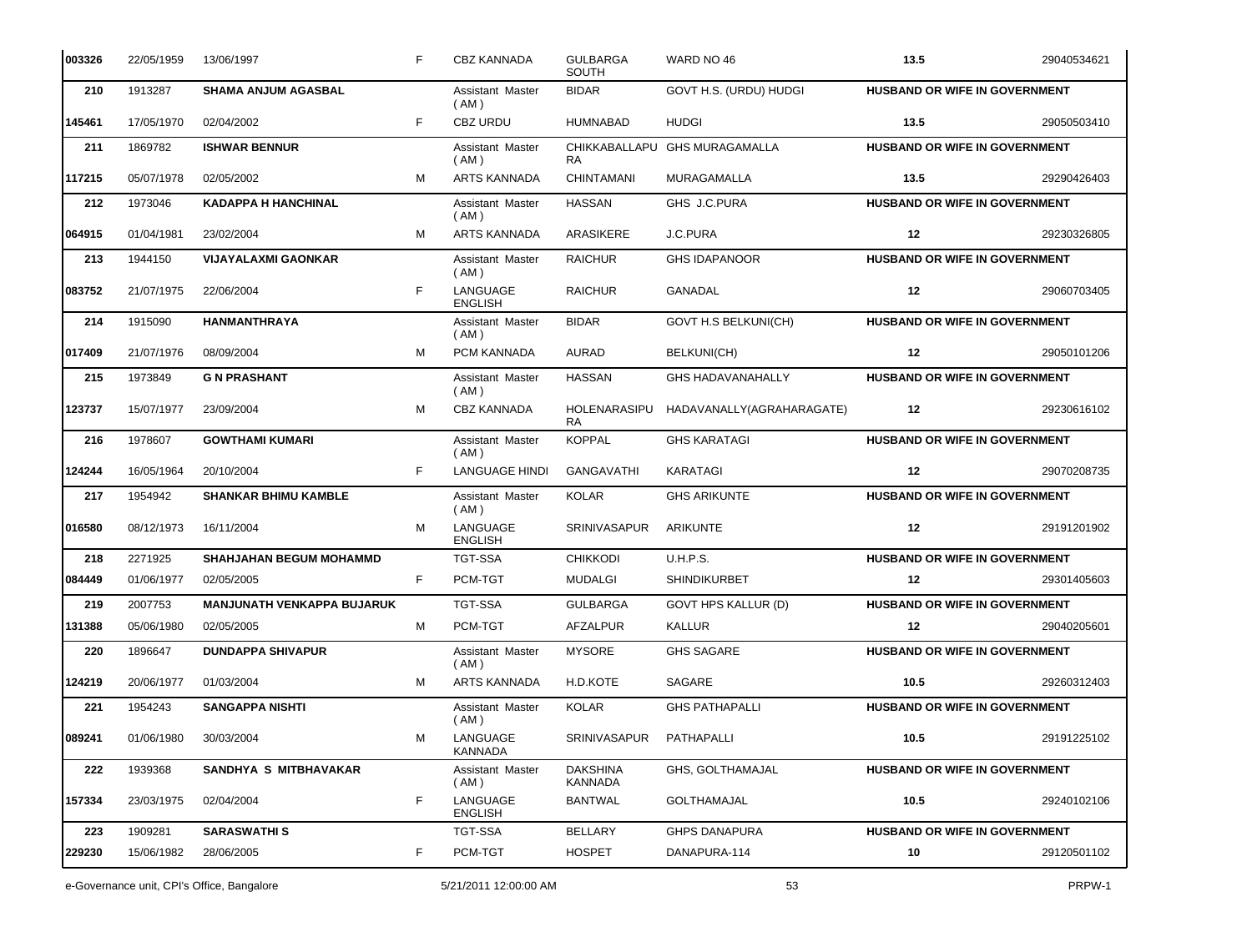| 224    | 2008044    | SIDDAPPA RAYAPPA HADNUR           |   | <b>TGT-SSA</b>             | <b>GULBARGA</b>           | <b>GOVT HPS BHOSAGA</b>                 | <b>HUSBAND OR WIFE IN GOVERNMENT</b> |             |
|--------|------------|-----------------------------------|---|----------------------------|---------------------------|-----------------------------------------|--------------------------------------|-------------|
| 164567 | 01/06/1980 | 30/06/2005                        | м | PCM-TGT                    | AFZALPUR                  | <b>BHOSAGA</b>                          | 10                                   | 29040202501 |
| 225    | 1986390    | SHIVALINGAPPA SADSHIVA VAJRAMATTI |   | <b>TGT-SSA</b>             | <b>BELGAUM</b>            | K.H.P.S. BIJAGUPPI                      | HUSBAND OR WIFE IN GOVERNMENT        |             |
| 091045 | 15/06/1971 | 01/07/2005                        | м | PCM-TGT                    | <b>RAMDURG</b>            | <b>BIJAGUPPI</b>                        | 10                                   | 29011100801 |
| 226    | 1987919    | <b>SIDDALINGAPPA</b>              |   | <b>TGT-SSA</b>             | <b>BIDAR</b>              | <b>GOVT HPS YELADAGUNDI</b>             | <b>HUSBAND OR WIFE IN GOVERNMENT</b> |             |
| 136239 | 16/05/1974 | 02/07/2005                        | м | PCM-TGT                    | BASAVAKALYAN YELADA GUNDI |                                         | 10                                   | 29050215801 |
| 227    | 1967256    | <b>BASAVARAJ CHABBI</b>           |   | <b>TGT-SSA</b>             | <b>GULBARGA</b>           | <b>GOVT HPS BENAKANHALLI</b>            | <b>HUSBAND OR WIFE IN GOVERNMENT</b> |             |
| 060685 | 07/06/1975 | 05/07/2005                        | м | PCM-TGT                    | SEDAM                     | <b>BENAKANHALLI</b>                     | 10                                   | 29040901101 |
| 228    | 2008546    | <b>ARIFA SULTANA</b>              |   | TGT-SSA                    | YADGIRI                   | <b>GOVHPS KOLLUR (M)</b>                | HUSBAND OR WIFE IN GOVERNMENT        |             |
| 210586 | 21/05/1974 | 27/09/2005                        | F | PCM-TGT                    | <b>SHAHAPUR</b>           | <b>KOLLUR</b>                           | 10                                   | 29330708202 |
| 229    | 1899475    | REVANASIDDAPPA KOTYAL             |   | Assistant Master<br>(AM)   | <b>MYSORE</b>             | GHS KALAMMANAKOPPALU                    | HUSBAND OR WIFE IN GOVERNMENT        |             |
| 116418 | 01/07/1979 | 02/12/2005                        | м | LANGUAGE<br><b>KANNADA</b> | K.R.NAGARA                | KALAMMANAKOPPAL                         | 10                                   | 29260601202 |
| 230    | 1978939    | <b>VIKRANT GAJENDRAGAD</b>        |   | Assistant Master<br>(AM)   | <b>KOPPAL</b>             | <b>GHS KORDAKERA</b>                    | HUSBAND OR WIFE IN GOVERNMENT        |             |
| 006467 | 22/04/1981 | 08/12/2005                        | м | <b>CBZ KANNADA</b>         | <b>KUSTAGI</b>            | <b>KORADKERA</b>                        | 10                                   | 29070409102 |
| 231    | 2007924    | <b>NAGARATNA</b>                  |   | Assistant Master<br>(AM)   | <b>GULBARGA</b>           | <b>GHS URDU ATNOOR</b>                  | HUSBAND OR WIFE IN GOVERNMENT        |             |
| 097974 | 22/08/1977 | 15/12/2005                        | F | LANGUAGE<br><b>KANNADA</b> | AFZALPUR                  | <b>ATANOOR</b>                          | 10                                   | 29040200505 |
| 232    | 2008905    | <b>SADANAND</b>                   |   | Assistant Master<br>(AM)   | <b>GULBARGA</b>           | <b>GHS KARADAL</b>                      | HUSBAND OR WIFE IN GOVERNMENT        |             |
| 068169 | 23/07/1976 | 02/01/2006                        | м | PCM KANNADA                | <b>CHITTAPUR</b>          | KAMARADI                                | 10                                   | 29040405806 |
| 233    | 2008073    | DUNDAPPA SHIVAPPA GUBACHATTI      |   | Assistant Master<br>(AM)   | YADGIRI                   | <b>GOVT HS CHATNALLI</b>                | <b>HUSBAND OR WIFE IN GOVERNMENT</b> |             |
| 200574 | 01/06/1981 | 06/01/2006                        | м | LANGUAGE<br><b>KANNADA</b> | <b>SHAHAPUR</b>           | CHATTANHALLI                            | 10                                   | 29330703004 |
| 234    | 1967458    | <b>BASAVARAJA N GUNJAL</b>        |   | Assistant Master<br>(AM)   | <b>GULBARGA</b>           | <b>HS NELLUR</b>                        | HUSBAND OR WIFE IN GOVERNMENT        |             |
| 235685 | 22/10/1977 | 12/01/2006                        | м | LANGUAGE<br><b>ENGLISH</b> | <b>ALAND</b>              | <b>NEELOOR</b>                          | 10                                   | 29040109302 |
| 235    | 2008061    | <b>SHANKAR HAVERI</b>             |   | Assistant Master<br>(AM)   | <b>GULBARGA</b>           | GOVT. H.S DUGNOOR                       | HUSBAND OR WIFE IN GOVERNMENT        |             |
| 226605 | 21/05/1980 | 21/01/2006                        | М | <b>ARTS KANNADA</b>        | SEDAM                     | <b>DUGANOOR</b>                         | 10                                   | 29040902103 |
| 236    | 1945754    | <b>GOPAL RAMACHANDRA HANCHATE</b> |   | Assistant Master<br>(AM)   | <b>RAICHUR</b>            | <b>GOVT HIGH SCHOOL</b><br>A.AMARESHWAR | HUSBAND OR WIFE IN GOVERNMENT        |             |
| 004817 | 01/01/1972 | 23/01/2006                        | м | PCM KANNADA                | MANVI                     | ADAVI AMARESWAR                         | 10                                   | 29060616303 |
| 237    | 1979592    | <b>MUBEEN TAJ</b>                 |   | Assistant Master<br>(AM)   | <b>KOPPAL</b>             | <b>GHS CHIKKADANKANAKAL</b>             | HUSBAND OR WIFE IN GOVERNMENT        |             |
| 145203 | 04/04/1984 | 25/01/2006                        | F | <b>LANGUAGE HINDI</b>      | GANGAVATHI                | CHIKKADANKANKAL                         | 10                                   | 29070203503 |
| 238    | 1936733    | <b>RAVI V HOSAMANI</b>            |   | Assistant Master<br>(AM)   | RAMANAGARA                | <b>GCHS HALASURU</b>                    | HUSBAND OR WIFE IN GOVERNMENT        |             |
| 042238 | 01/07/1977 | 08/02/2006                        | м | ARTS KANNADA               | <b>KANAKAPURA</b>         | HERINDYAPANAHALLI                       | 10                                   | 29210818206 |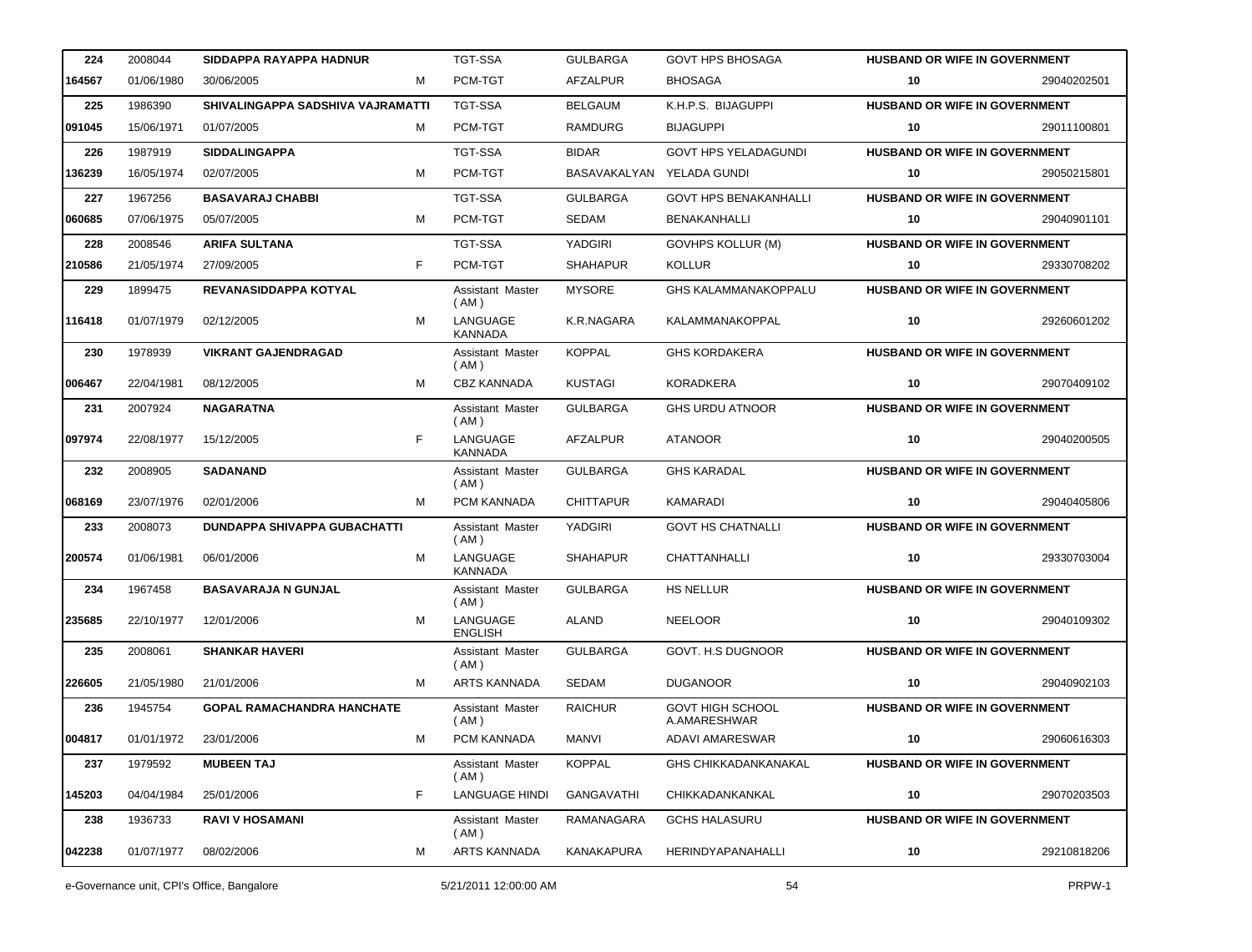| 239    | 1790392    | <b>RAMAKANT SAIRU KERKAR</b>                                | Assistant Master<br>(AM)        | DAVANAGERE                       | <b>GJC - HONNALI</b>                           | HUSBAND OR WIFE IN GOVERNMENT        |             |
|--------|------------|-------------------------------------------------------------|---------------------------------|----------------------------------|------------------------------------------------|--------------------------------------|-------------|
| 132733 | 03/11/1978 | M<br>01/04/2002                                             | LANGUAGE<br><b>SANSKRIT</b>     | <b>HONNALI</b>                   | DEVANAIKANAHALLI                               | 9                                    | 29140513405 |
| 240    | 1978705    | <b>SHOBHA C</b>                                             | <b>TGT-SSA</b>                  | <b>KOPPAL</b>                    | <b>GHPS TANAKANAKAL</b>                        | HUSBAND OR WIFE IN GOVERNMENT        |             |
| 117363 | 20/04/1979 | F<br>02/05/2005                                             | PCM-TGT                         | <b>KOPPAL</b>                    | TANAKANKAL                                     | 9                                    | 29070314701 |
| 241    | 1936852    | <b>NEELANKANTHA BELAVI</b>                                  | Assistant Master<br>(AM)        | <b>BANGALORE</b><br><b>RURAL</b> | <b>G HS TUBAGERE</b>                           | HUSBAND OR WIFE IN GOVERNMENT        |             |
| 233118 | 17/07/1981 | 22/02/2006<br>м                                             | <b>ARTS KANNADA</b>             | DODDABALLAPU TUBUGERE<br>RA      |                                                | 8                                    | 29210208204 |
| 242    | 2280344    | MUNEER AHMED H GANGANALLI                                   | <b>TGT-SSA</b>                  | YADGIRI                          | <b>GOVT HPS KURKUNDA [URDU]</b>                | HUSBAND OR WIFE IN GOVERNMENT        |             |
| 165916 | 22/07/1979 | 25/04/2007<br>м                                             | PCM-TGT                         | <b>SHAHAPUR</b>                  | <b>KURUKUNDA</b>                               | 8                                    | 29330709102 |
| 243    | 2178828    | GOURAMMA BASANAGOUDA GOUDARADDI                             | <b>Assistant Master</b><br>(AM) | <b>CHITRADURGA</b>               | <b>GHS NAGASAMUDRA</b>                         | HUSBAND OR WIFE IN GOVERNMENT        |             |
| 086700 | 01/06/1982 | F<br>25/04/2007                                             | LANGUAGE<br><b>KANNADA</b>      | MOLAKALMUR                       | NAGASAMUDRA                                    | 8                                    | 29130609307 |
| 244    | 2160564    | <b>SHIVAPRASAD TARAPURMATH</b>                              | Assistant Master<br>(AM)        | DAVANAGERE                       | <b>GHS - MATHIHALLI</b>                        | HUSBAND OR WIFE IN GOVERNMENT        |             |
| 086092 | 08/06/1980 | M<br>26/04/2007                                             | LANGUAGE<br><b>ENGLISH</b>      | HARAPANAHALLI MATHTHIHALLI       |                                                | 8                                    | 29140705605 |
| 245    | 2370102    | <b>VIDYA URF SHIVALEELA PANCHAKSHARI</b><br><b>HIREMATH</b> | Assistant Master<br>(AM)        | <b>BAGALKOT</b>                  | <b>GHS MADHABHAVI</b>                          | HUSBAND OR WIFE IN GOVERNMENT        |             |
| 088188 | 23/05/1983 | F<br>27/04/2007                                             | PCM KANNADA                     | <b>MUDHOL</b>                    | MADHABHAVI                                     | 8                                    | 29021104505 |
| 246    | 2171692    | <b>ROHINI</b>                                               | Assistant Master<br>(AM)        | <b>KOPPAL</b>                    | <b>GOVT PU COLLEGE</b><br>HANAMASAGAR          | HUSBAND OR WIFE IN GOVERNMENT        |             |
| 084827 | 05/06/1983 | 27/04/2007<br>F.                                            | <b>ARTS KANNADA</b>             | <b>KUSTAGI</b>                   | HANUMASAGAR                                    | 8                                    | 29070404811 |
| 247    | 2168696    | <b>SADIYA TAZAEEN INAMDAR</b>                               | <b>TGT-SSA</b>                  | <b>BAGALKOT</b>                  | <b>GOVT UBHPS KAZIBUDIHAL</b>                  | HUSBAND OR WIFE IN GOVERNMENT        |             |
| 091436 | 08/05/1982 | F<br>28/04/2007                                             | PCM-TGT                         | <b>BADAMI</b>                    | KHAZIBUDIHAL                                   | 8                                    | 29020107002 |
| 248    | 2272858    | <b>SARASWATI M ALAMSHETTI</b>                               | <b>TGT-SSA</b>                  | <b>CHIKKODI</b>                  | K.H.P.G.S.                                     | HUSBAND OR WIFE IN GOVERNMENT        |             |
| 117947 | 12/09/1978 | F<br>02/05/2007                                             | PCM-TGT                         | <b>NIPPANI</b>                   | <b>GALATAGA</b>                                | 8                                    | 29300901202 |
| 249    | 1964043    | <b>BHARATI M SHETTY</b>                                     | Assistant Master<br>(AM)        | <b>GULBARGA</b>                  | GOVT.H.S. AFZALPUR.                            | HUSBAND OR WIFE IN GOVERNMENT        |             |
| 087522 | 19/06/1980 | F<br>10/01/2004                                             | LANGUAGE<br><b>ENGLISH</b>      | AFZALPUR                         | WARD NO 3                                      | $\overline{7}$                       | 29040210106 |
| 250    | 1943838    | <b>ARATI G KURUVATTI</b>                                    | Assistant Master<br>(AM)        | <b>RAICHUR</b>                   | <b>GOVT HIGH SCHOOL</b><br><b>K.LINGASUGUR</b> | HUSBAND OR WIFE IN GOVERNMENT        |             |
| 091284 | 27/08/1968 | F<br>12/01/2004                                             | LANGUAGE<br><b>ENGLISH</b>      | <b>LINGASUGUR</b>                | LINGSUGUR 19                                   | 7                                    | 29060523402 |
| 251    | 1965356    | ZOHRA KHANUM MASOOMKHAN TERDAL                              | Assistant Master<br>(AM)        | YADGIRI                          | <b>GOVT JR COLLAGEGIRLS</b><br><b>SHAHAPUR</b> | <b>HUSBAND OR WIFE IN GOVERNMENT</b> |             |
| 004906 | 03/10/1974 | 12/01/2004<br>F.                                            | <b>ARTS URDU</b>                | <b>SHAHAPUR</b>                  | <b>SHAHAPUR</b>                                | $\mathbf{7}$                         | 29330712339 |
| 252    | 1944269    | <b>KALEEM SHAIKH</b>                                        | Assistant Master<br>(AM)        | <b>RAICHUR</b>                   | GOVT P U COLLEGE HATTI (H.S)                   | HUSBAND OR WIFE IN GOVERNMENT        |             |
| 089685 | 08/02/1975 | 12/01/2004<br>м                                             | PCM URDU                        | <b>LINGASUGUR</b>                | HATTI                                          | 7                                    | 29060506826 |
| 253    | 1953382    | <b>GEETA SINDAGI</b>                                        | Assistant Master<br>(AM)        | KOLAR                            | <b>GJC BOYS</b>                                | <b>HUSBAND OR WIFE IN GOVERNMENT</b> |             |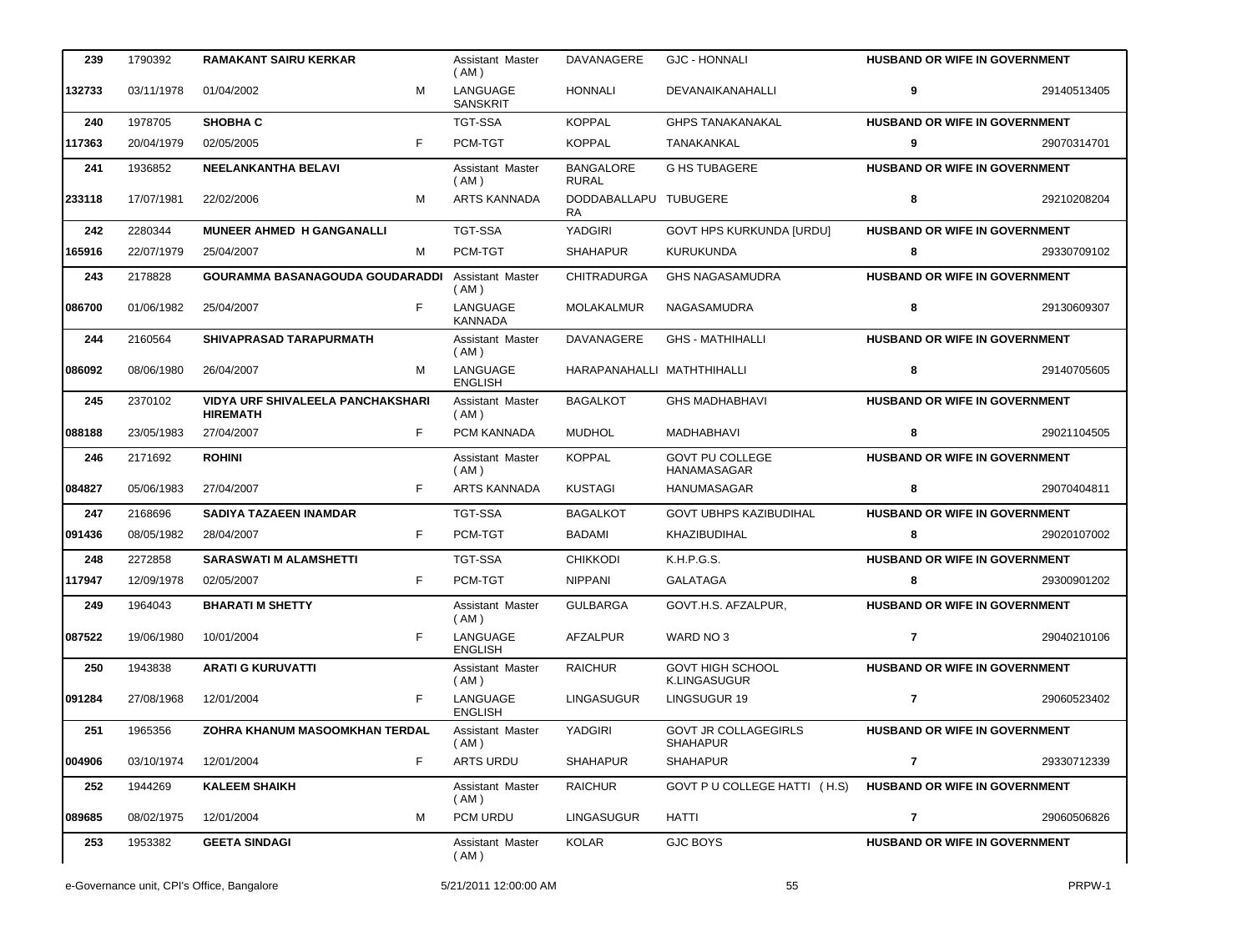| 083297 | 30/05/1980 | 29/01/2004                      | F. | LANGUAGE<br><b>SANSKRIT</b>     | <b>KOLAR</b>                      | WARD3(KOTE GANDHI NAGARA)                      | $\overline{7}$                       | 29190736206 |
|--------|------------|---------------------------------|----|---------------------------------|-----------------------------------|------------------------------------------------|--------------------------------------|-------------|
| 254    | 1908069    | <b>GEETHA SAGAR</b>             |    | <b>Assistant Master</b><br>(AM) | <b>BELLARY</b>                    | <b>GHS EX-MUNCIPAL</b>                         | HUSBAND OR WIFE IN GOVERNMENT        |             |
| 059672 | 15/08/1974 | 16/02/2004                      | F. | <b>LANGUAGE HINDI</b>           | <b>BELLARY EAST</b>               | WARD 18                                        | $\overline{7}$                       | 29120901725 |
| 255    | 1964066    | SHREEDEVI BASAVARAJ TALIKOTI    |    | <b>Assistant Master</b><br>(AM) | <b>GULBARGA</b>                   | GOVT.H.S. AFZALPUR,                            | <b>HUSBAND OR WIFE IN GOVERNMENT</b> |             |
| 163157 | 24/03/1979 | 04/03/2004                      | F. | LANGUAGE<br><b>ENGLISH</b>      | AFZALPUR                          | WARD NO 3                                      | $\overline{7}$                       | 29040210106 |
| 256    | 1965351    | <b>LALITHAMMAKH</b>             |    | Assistant Master<br>( AM )      | YADGIRI                           | <b>GOVT JR COLLAGEGIRLS</b><br><b>SHAHAPUR</b> | HUSBAND OR WIFE IN GOVERNMENT        |             |
| 013690 | 01/06/1970 | 25/03/2004                      | F. | PCM KANNADA                     | <b>SHAHAPUR</b>                   | <b>SHAHAPUR</b>                                | $\overline{7}$                       | 29330712339 |
| 257    | 2270655    | <b>KAVITA SIDDAPPA GOUDER</b>   |    | <b>TGT-SSA</b>                  | <b>BELGAUM</b>                    | KHPS BASTWAD                                   | HUSBAND OR WIFE IN GOVERNMENT        |             |
| 107506 | 22/07/1978 | 27/04/2007                      | F  | PCM-TGT                         | BELGAUM<br>RURAL.                 | <b>BASTWAD</b>                                 | 6                                    | 29010400801 |
| 258    | 2171581    | <b>SAVITA ULLAGADDI</b>         |    | <b>TGT-SSA</b>                  | <b>KOPPAL</b>                     | <b>GHPS MANNAPUR</b>                           | HUSBAND OR WIFE IN GOVERNMENT        |             |
| 036127 | 22/07/1978 | 04/06/2007                      | F. | PCM-TGT                         | <b>YELBURGA</b>                   | <b>MANNAPUR</b>                                | 6                                    | 29070909201 |
| 259    | 2114914    | <b>PRABHULING HIDAKAL</b>       |    | Assistant Master<br>(AM)        | <b>RAICHUR</b>                    | <b>GOVT HIGH SCHOOL MADAGIRI</b>               | <b>HUSBAND OR WIFE IN GOVERNMENT</b> |             |
| 015078 | 01/07/1980 | 05/06/2007                      | м  | LANGUAGE<br><b>ENGLISH</b>      | <b>MANVI</b>                      | <b>MADAGIRI</b>                                | 6                                    | 29060610003 |
| 260    | 2115634    | <b>BHAGYALAKSHMI A V</b>        |    | Assistant Master<br>( AM )      | <b>RAICHUR</b>                    | GOVT HIGH SCHOOL(KANYA G)<br><b>SIRWAR</b>     | HUSBAND OR WIFE IN GOVERNMENT        |             |
| 037572 | 22/01/1981 | 14/06/2007                      | F. | <b>CBZ KANNADA</b>              | MANVI                             | <b>SIRWAR</b>                                  | 6                                    | 29060613821 |
| 261    | 2095230    | THIMMAKKA                       |    | Assistant Master<br>(AM)        | MANDYA                            | <b>GJC HONNAVARA</b>                           | HUSBAND OR WIFE IN GOVERNMENT        |             |
| 165256 | 15/06/1975 | 15/06/2007                      | F. | <b>ARTS KANNADA</b>             | NAGAMANGALA                       | <b>HONNAVARA</b>                               | 6                                    | 29220515207 |
| 262    | 2212810    | <b>JAGADISH KESHAVA MADIVAL</b> |    | Assistant Master<br>(AM)        | RAMANAGARA                        | <b>G HS DASHAVARA</b>                          | HUSBAND OR WIFE IN GOVERNMENT        |             |
| 161688 | 16/07/1978 | 18/06/2007                      | м  | LANGUAGE<br><b>KANNADA</b>      | CHANNAPATNA                       | DASHAVARA                                      | 6                                    | 29210700503 |
| 263    | 2080636    | <b>SURESH B HADAPAD</b>         |    | Assistant Master<br>(AM)        | <b>KOLAR</b>                      | <b>GHS ARALERI</b>                             | HUSBAND OR WIFE IN GOVERNMENT        |             |
| 207947 | 15/05/1980 | 20/06/2007                      | м  | LANGUAGE<br><b>ENGLISH</b>      | <b>MALUR</b>                      | ARALERI                                        | 6                                    | 29190902103 |
| 264    | 2272108    | NAGARAJ RUDRAPPA GANIGER        |    | <b>TGT-SSA</b>                  | <b>BELGAUM</b>                    | K.H.P.S. KUNNAL                                | <b>HUSBAND OR WIFE IN GOVERNMENT</b> |             |
| 094229 | 22/07/1972 | 29/06/2007                      | M  | PCM-TGT                         | RAMDURG                           | <b>KUNNAL</b>                                  | 6                                    | 29011105801 |
| 265    | 2283667    | <b>SAVITA V GORKAL</b>          |    | Assistant Master<br>(AM)        | <b>GULBARGA</b>                   | <b>GHS URDU ATNOOR</b>                         | HUSBAND OR WIFE IN GOVERNMENT        |             |
| 039864 | 12/03/1984 | 29/06/2007                      | F  | LANGUAGE<br><b>ENGLISH</b>      | <b>AFZALPUR</b>                   | <b>ATANOOR</b>                                 | 6                                    | 29040200505 |
| 266    | 2090722    | VIJAYALAXMI CHAVADANNANAVAR     |    | Assistant Master<br>( AM )      | <b>HASSAN</b>                     | <b>GHS NAVILE</b>                              | HUSBAND OR WIFE IN GOVERNMENT        |             |
| 237558 | 11/10/1978 | 03/07/2007                      | F. | LANGUAGE<br><b>KANNADA</b>      | CHANNARAYAPA NAVTLE<br><b>TNA</b> |                                                | 6                                    | 29230521804 |
| 267    | 2124248    | SOMALING GARASANGI              |    | Assistant Master<br>(AM)        | <b>MADHUGIRI</b>                  | <b>GJC KOTAGUDDA</b>                           | <b>HUSBAND OR WIFE IN GOVERNMENT</b> |             |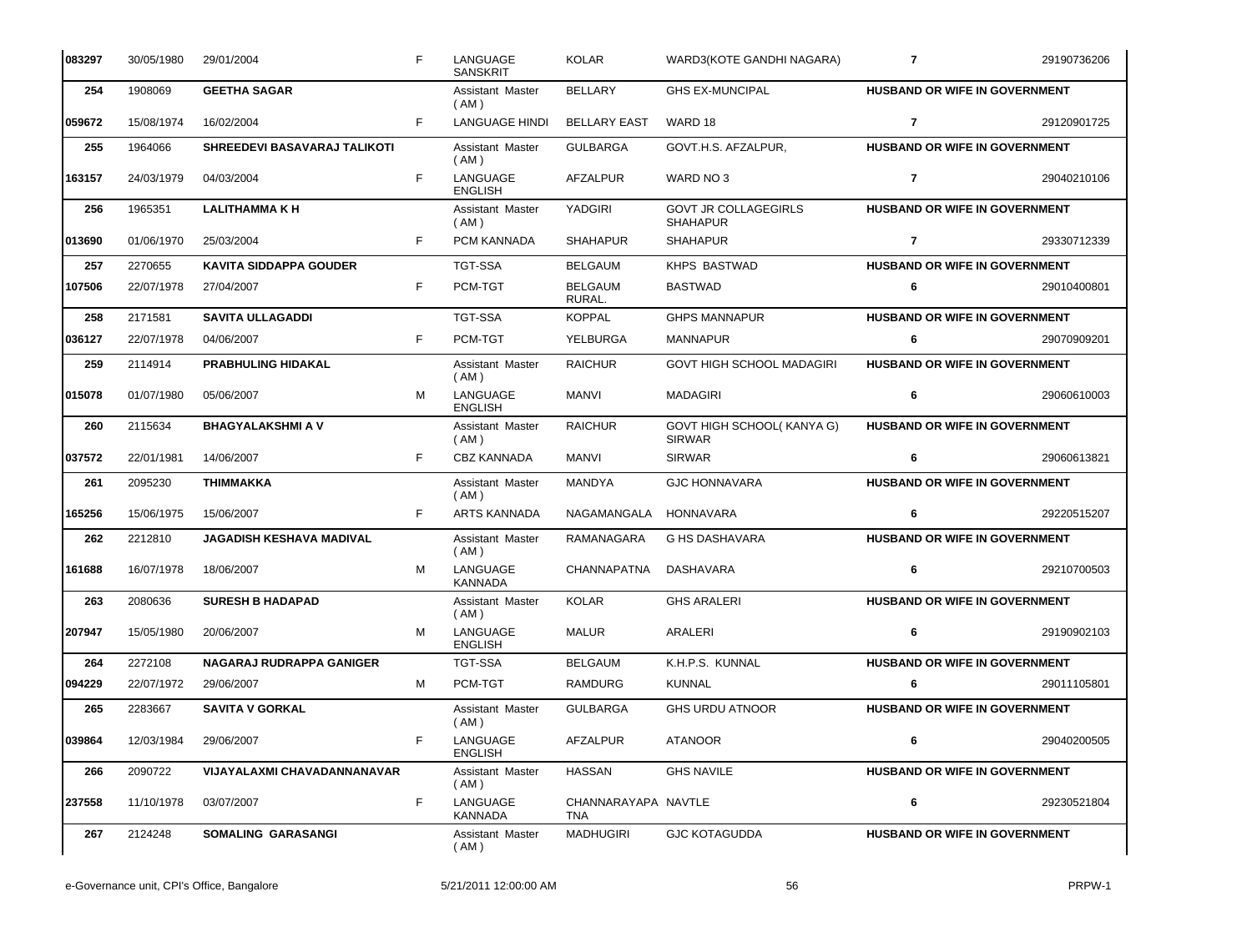| 229543 | 26/07/1980 | 10/07/2007                  | м  | LANGUAGE<br><b>KANNADA</b> | PAVAGADA                       | <b>KOTAGUDDA</b>         | 6                                    | 29180509105 |
|--------|------------|-----------------------------|----|----------------------------|--------------------------------|--------------------------|--------------------------------------|-------------|
| 268    | 2173117    | <b>BHIMAPPA SAVALAGI</b>    |    | Assistant Master<br>(AM)   | <b>KOPPAL</b>                  | <b>GHS MUSTUR</b>        | HUSBAND OR WIFE IN GOVERNMENT        |             |
| 209447 | 01/06/1981 | 11/07/2007                  | м  | ARTS KANNADA               | <b>GANGAVATHI</b>              | <b>MUSTUR</b>            | 6                                    | 29070211211 |
| 269    | 2322123    | <b>RAMESHA AGASUMUNDINA</b> |    | Assistant Master<br>(AM)   | <b>KOLAR</b>                   | <b>GHS RONUR</b>         | HUSBAND OR WIFE IN GOVERNMENT        |             |
| 114994 | 01/06/1980 | 26/07/2007                  | м  | <b>ARTS KANNADA</b>        | <b>SRINIVASAPUR</b>            | <b>RONUR</b>             | 6                                    | 29191227302 |
| 270    | 2160249    | <b>NETHRAVATHI P NAIK</b>   |    | <b>TGT-SSA</b>             | <b>DAVANAGERE</b>              | <b>GHPS - GOVINALU</b>   | <b>HUSBAND OR WIFE IN GOVERNMENT</b> |             |
| 083883 | 31/12/1983 | 10/09/2007                  | F. | PCM-TGT                    | HARIHARA                       | <b>GOVINALU</b>          | 6                                    | 29140402101 |
| 271    | 2172206    | ROOPA SHEKARGOUDA DODAMANI  |    | Assistant Master<br>(AM)   | <b>KOPPAL</b>                  | <b>GHS GUNNAL</b>        | <b>HUSBAND OR WIFE IN GOVERNMENT</b> |             |
| 203666 | 01/06/1980 | 03/10/2007                  | F. | <b>ARTS KANNADA</b>        | YELBURGA                       | <b>GUNHAL</b>            | 6                                    | 29070904503 |
| 272    | 2242862    | <b>ASHA V SURANNAVAR</b>    |    | Assistant Master<br>(AM)   | CHAMARAJANAG GHS MINYAM<br>AR. |                          | HUSBAND OR WIFE IN GOVERNMENT        |             |
| 121078 | 15/06/1984 | 05/10/2007                  | F. | <b>ARTS KANNADA</b>        | <b>HANUR</b>                   | MINYAM                   | 6                                    | 29271303503 |
| 273    | 2275174    | SAROJA DEVENDRAPPA SADASHIV |    | <b>TGT-SSA</b>             | <b>CHIKKODI</b>                | K.H.P.S.                 | HUSBAND OR WIFE IN GOVERNMENT        |             |
| 176077 | 11/09/1969 | 07/11/2007                  | F. | PCM-TGT                    | <b>HUKKERI</b>                 | SHIRADHAN                | 6                                    | 29300708701 |
| 274    | 1945821    | <b>BALAKRISHNA P C</b>      |    | Assistant Master<br>(AM)   | <b>MADHUGIRI</b>               | <b>GHS RAJAVANTHI</b>    | <b>HUSBAND OR WIFE IN GOVERNMENT</b> |             |
| 009680 | 01/08/1972 | 06/03/2008                  | м  | <b>DRAWING</b>             | PAVAGADA                       | RAJAVANTHI               | 6                                    | 29180500302 |
| 275    | 1945821    | <b>BALAKRISHNA P C</b>      |    | Assistant Master<br>(AM)   | MADHUGIRI                      | <b>GHS RAJAVANTHI</b>    | HUSBAND OR WIFE IN GOVERNMENT        |             |
| 239752 | 01/08/1972 | 06/03/2008                  | м  | <b>DRAWING</b>             | PAVAGADA                       | RAJAVANTHI               | 6                                    | 29180500302 |
| 276    | 2287071    | <b>VANAJAKSHI PATIL</b>     |    | Assistant Master<br>(AM)   | YADGIRI                        | <b>GJC RANGAMPET</b>     | HUSBAND OR WIFE IN GOVERNMENT        |             |
| 106576 | 05/08/1978 | 20/01/2006                  | F. | <b>CBZ KANNADA</b>         | <b>SHORAPUR</b>                | <b>RANGAMPETH</b>        | 5                                    | 29330818314 |
| 277    | 1782472    | <b>SHIVANANAD TIMMAPUR</b>  |    | Assistant Master<br>(AM)   | <b>KOPPAL</b>                  | <b>GHS HULIHYDER</b>     | <b>HUSBAND OR WIFE IN GOVERNMENT</b> |             |
| 143540 | 20/07/1977 | 30/12/1999                  | M  | LANGUAGE<br><b>ENGLISH</b> | <b>GANGAVATHI</b>              | <b>HULIHYADAR</b>        | $\mathbf{2}$                         | 29070207104 |
| 278    | 1785123    | <b>RAJU</b>                 |    | Assistant Master<br>(AM)   | <b>KOPPAL</b>                  | <b>GHS KARAMUDI</b>      | HUSBAND OR WIFE IN GOVERNMENT        |             |
| 175014 | 01/06/1977 | 01/08/2002                  | M  | LANGUAGE<br><b>ENGLISH</b> | YELBURGA                       | KARAMUDI                 | $\mathbf 0$                          | 29070907003 |
| 279    | 1963704    | <b>GIRIYAPPAGOUDA METI</b>  |    | Assistant Master<br>(AM)   | YADGIRI                        | <b>GOVT HS HAGARATGI</b> | HUSBAND OR WIFE IN GOVERNMENT        |             |
| 215988 | 10/07/1972 | 21/01/2004                  | м  | CBZ KANNADA                | <b>SHORAPUR</b>                | HAGARATAGI               | 0                                    | 29330807202 |
| 280    | 1236579    | PUSHAPAVATI AGNIHOTRI       |    | Assistant Master<br>(AM)   | DAVANAGERE                     | <b>GJC - MALEBENNURU</b> | <b>OTHER CASES WOMEN</b>             |             |
| 123422 | 15/08/1961 | 10/09/1985                  | F  | ARTS KANNADA               | <b>HARIHARA</b>                | MALEBENNURU              | 48                                   | 29140405625 |
| 281    | 1043157    | <b>UMA B JALIHAL</b>        |    | Assistant Master<br>( AM ) | YADGIRI                        | <b>GHS CHINCHOLI</b>     | <b>OTHER CASES WOMEN</b>             |             |
| 045070 | 14/01/1969 | 07/06/1990                  | F. | ARTS KANNADA               | <b>SHORAPUR</b>                | <b>CHINCHOLI</b>         | 40                                   | 29330804602 |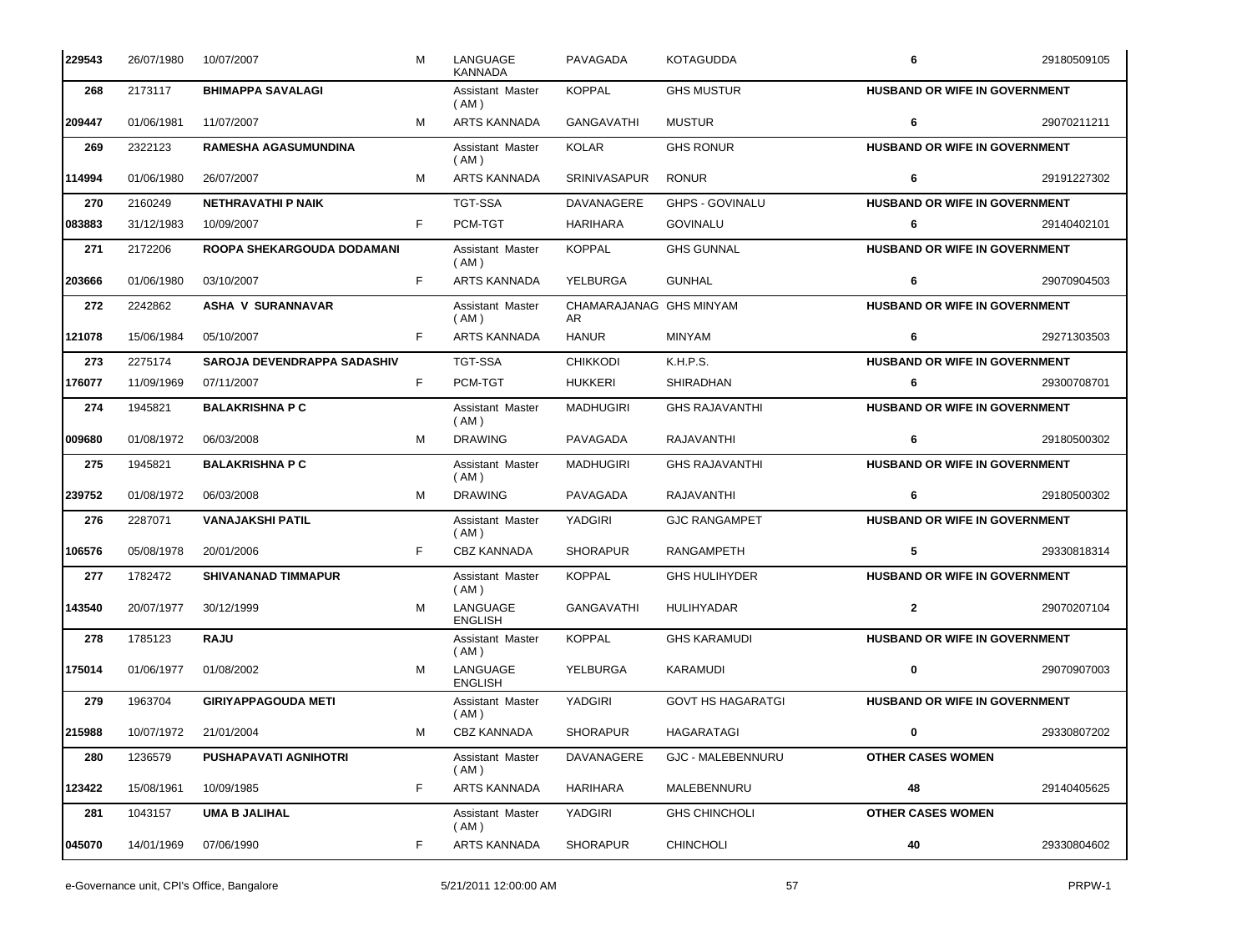| 282    | 1071430    | <b>MANGALA M BHAT</b>                                  | Assistant Master<br>(AM)   | MANDYA             | <b>BEO, MANDYA NORTH</b>                | <b>OTHER CASES WOMEN</b> |             |
|--------|------------|--------------------------------------------------------|----------------------------|--------------------|-----------------------------------------|--------------------------|-------------|
| 135150 | 02/01/1963 | F<br>16/09/1985                                        | <b>ARTS KANNADA</b>        |                    | MANDYA NORTH BEO, MANDYA NORTH          | 29                       | 31292208149 |
| 283    | 1326323    | YANKAMMA JOSHI MADHAVACHARYA                           | Assistant Master<br>(AM)   | <b>BELLARY</b>     | <b>GHS RARAVI</b>                       | <b>OTHER CASES WOMEN</b> |             |
| 096299 | 05/07/1968 | F<br>17/02/1997                                        | LANGUAGE<br>KANNADA        | <b>SIRUGUPPA</b>   | RARAVI                                  | 28                       | 29120806313 |
| 284    | 1400443    | NEELAMMA BASALINGAPPA<br><b>NAGARABETTA</b>            | Assistant Master<br>( AM ) | YADGIRI            | <b>GHS KAKKERA</b>                      | <b>OTHER CASES WOMEN</b> |             |
| 128800 | 20/08/1972 | 06/03/1997<br>F.                                       | <b>ARTS KANNADA</b>        | <b>SHORAPUR</b>    | <b>KAKKERA</b>                          | 28                       | 29330810827 |
| 285    | 1724646    | <b>GEETHA</b>                                          | Assistant Master<br>(AM)   | <b>SHIMOGA</b>     | <b>GJC MEGARAVALLI</b>                  | <b>OTHER CASES WOMEN</b> |             |
| 119129 | 03/02/1971 | F<br>10/03/1999                                        | LANGUAGE<br><b>KANNADA</b> | THIRTHAHALLI       | MEGARAVALLI                             | 22                       | 29150722609 |
| 286    | 1361044    | PUSHPA VAMAN MADIVALA                                  | Assistant Master<br>(AM)   | <b>UDUPI</b>       | <b>GPUCUPPUNDA</b>                      | <b>OTHER CASES WOMEN</b> |             |
| 055790 | 20/03/1973 | F<br>15/03/1997                                        | LANGUAGE<br><b>KANNADA</b> | <b>BYNDOOR</b>     | <b>UPPUNDA</b>                          | 21                       | 29160404807 |
| 287    | 1780465    | <b>VIDYA A HIPPARAGI</b>                               | Assistant Master<br>(AM)   | YADGIRI            | <b>GHS CHINCHOLI</b>                    | <b>OTHER CASES WOMEN</b> |             |
| 030508 | 04/02/1967 | F<br>11/09/1998                                        | <b>CBZ KANNADA</b>         | <b>SHORAPUR</b>    | <b>CHINCHOLI</b>                        | 18                       | 29330804602 |
| 288    | 1492842    | RANUKA BALACHANDRA MURANAL                             | Assistant Master<br>(AM)   | <b>GADAG</b>       | <b>GOVT G HS NARAGUND</b>               | <b>OTHER CASES WOMEN</b> |             |
| 210476 | 22/07/1974 | F<br>04/09/1998                                        | <b>CBZ KANNADA</b>         | NARAGUND           | <b>NARAGUND</b>                         | 16                       | 29080303123 |
| 289    | 1361022    | NAZHAT ARA RASHID AHAMAD MUNSHI                        | Assistant Master<br>(AM)   | <b>BAGALKOT</b>    | <b>GUHS BILAGI</b>                      | <b>OTHER CASES WOMEN</b> |             |
| 011215 | 22/09/1971 | F.<br>10/06/1997                                       | ARTS URDU                  | <b>BILAGI</b>      | <b>BILAGI WARD NO.2</b>                 | 13                       | 29020608011 |
| 290    | 1101181    | <b>RAGHVENDRA SHETTAR</b>                              | Assistant Master<br>(AM)   | <b>KOPPAL</b>      | <b>G J. C.BALUTAGI</b>                  | <b>OTHER CASES MEN</b>   |             |
| 212798 | 01/05/1962 | 05/09/1986<br>м                                        | PCM KANNADA                | YELBURGA           | <b>BALLUTAGI</b>                        | 46                       | 29070900704 |
| 291    | 1042635    | <b>CHANDRASHEKHARAPPA SAHADEVAPPA</b><br><b>THORAT</b> | Assistant Master<br>(AM)   | <b>GADAG</b>       | <b>GVOT COMP JUN COL BELLATTI</b>       | <b>OTHER CASES MEN</b>   |             |
| 010766 | 18/04/1958 | 17/11/1986<br>м                                        | ARTS KANNADA               | <b>SHIRHATTI</b>   | <b>BELLATTI</b>                         | 46                       | 29080505007 |
| 292    | 474795     | <b>IBRAHIM M KANDAGAL</b>                              | Assistant Master<br>(AM)   | YADGIRI            | <b>GHS DEVAPUR</b>                      | <b>OTHER CASES MEN</b>   |             |
| 030282 | 10/08/1957 | 09/08/1979                                             | ARTS KANNADA               | <b>SHORAPUR</b>    | <b>DEVAPUR</b>                          | 45                       | 29330805104 |
| 293    | 1397345    | KALLAPPA RUDRAPPA HANGARAGI                            | Assistant Master<br>(AM)   | YADGIRI            | <b>GOVT JR COLLAGEGIRLS</b><br>SHAHAPUR | <b>OTHER CASES MEN</b>   |             |
| 121717 | 22/07/1958 | 01/06/1979<br>м                                        | <b>ARTS KANNADA</b>        | <b>SHAHAPUR</b>    | <b>SHAHAPUR</b>                         | 44                       | 29330712339 |
| 294    | 1141252    | CHANNAPPA GIRIMALLAPPA BAGEWADI                        | Assistant Master<br>(AM)   | YADGIRI            | <b>GHS GIRLS HUNASAGI</b>               | <b>OTHER CASES MEN</b>   |             |
| 068294 | 01/06/1967 | 27/03/1989<br>м                                        | LANGUAGE<br>KANNADA        | <b>SHORAPUR</b>    | <b>HUNASAGI</b>                         | 40                       | 29330809113 |
| 295    | 1071991    | <b>SAVANT KAMAPPA KAMBLE</b>                           | Assistant Master<br>( AM ) | <b>MANDYA</b>      | <b>GHS MADAPURA</b>                     | <b>OTHER CASES MEN</b>   |             |
| 013320 | 22/05/1957 | 20/02/1991<br>м                                        | LANGUAGE<br>KANNADA        | KRISHNARAJA<br>PET | MADA PURA                               | 40                       | 29220121004 |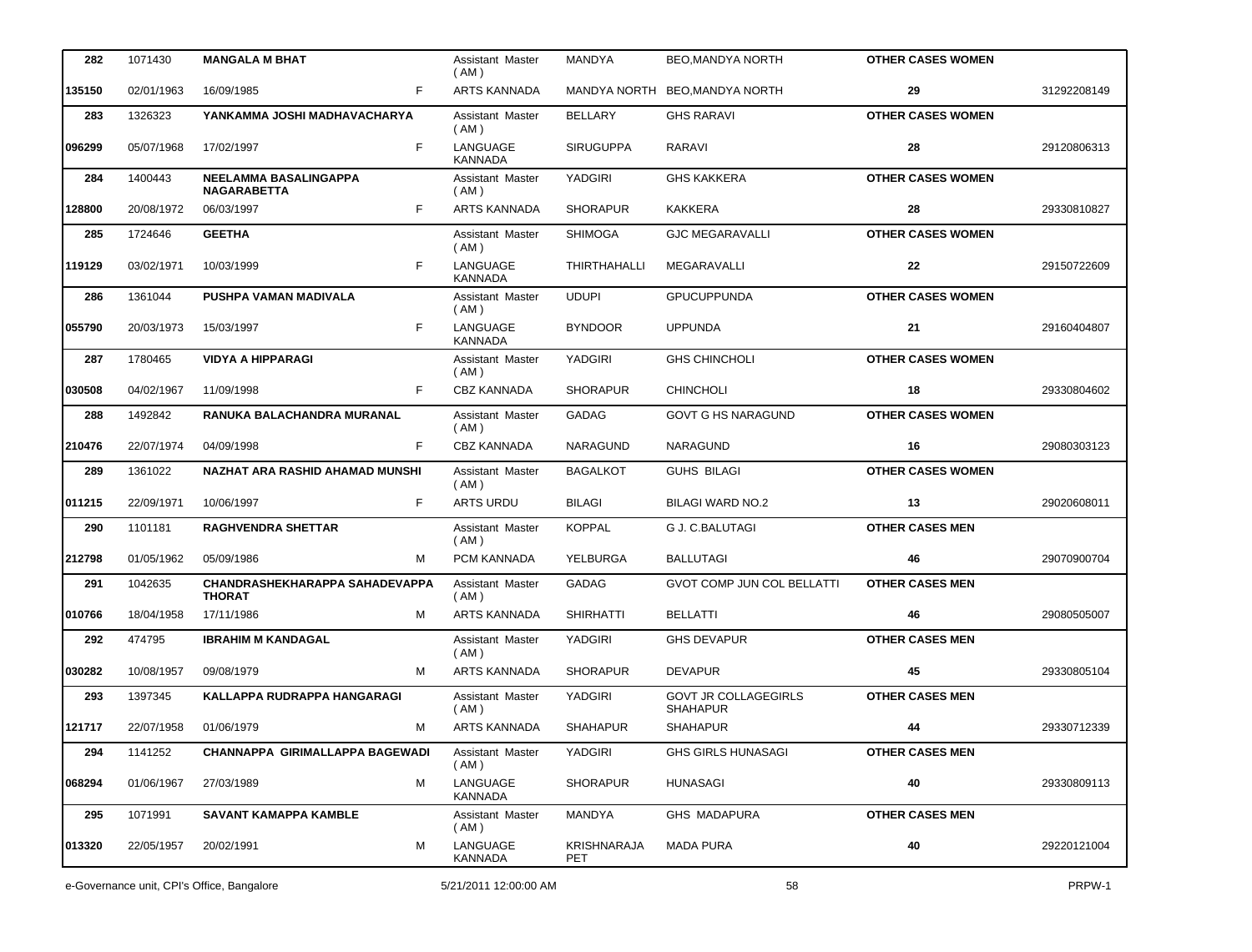| 296    | 1139558    | <b>BASAPPA IRAPPA NAIK</b>                 |   | Assistant Master<br>(AM)   | <b>YADGIRI</b>                    | <b>GHS GOGANDABHAVI</b>           | <b>OTHER CASES MEN</b> |             |
|--------|------------|--------------------------------------------|---|----------------------------|-----------------------------------|-----------------------------------|------------------------|-------------|
| 148873 | 01/06/1964 | 30/06/1990                                 | M | LANGUAGE<br><b>KANNADA</b> | <b>SHORAPUR</b>                   | JOGANDABHAVI                      | 38                     | 29330810006 |
| 297    | 1237344    | <b>SHARANAPPA MULLUR</b>                   |   | Assistant Master<br>(AM)   | <b>RAICHUR</b>                    | <b>GOVT HIGH SCHOOL KALAMANGI</b> | <b>OTHER CASES MEN</b> |             |
| 061378 | 11/06/1968 | 01/01/1991                                 | M | LANGUAGE<br>KANNADA        | <b>SINDHANUR</b>                  | <b>KALAMANGI</b>                  | 38                     | 29060807302 |
| 298    | 1177478    | <b>MOHAMEDSAB IMAMSAB HUDLI</b>            |   | Assistant Master<br>(AM)   | <b>SIRSI</b>                      | <b>G.H.S MAGALWAD</b>             | <b>OTHER CASES MEN</b> |             |
| 244752 | 01/04/1961 | 12/09/1985                                 | м | <b>LANGUAGE HINDI</b>      | HALIYAL                           | MANGALAWAD                        | 37                     | 29100412803 |
| 299    | 1162625    | <b>PRAKASH DIDDIMANI</b>                   |   | Assistant Master<br>(AM)   | <b>YADGIRI</b>                    | GOVT HPS YANNIWADAGERA            | <b>OTHER CASES MEN</b> |             |
| 233112 | 20/07/1969 | 29/08/1990                                 | М | LANGUAGE<br><b>KANNADA</b> | <b>SHORAPUR</b>                   | YANNIWADAGERA                     | 36                     | 29330821801 |
| 300    | 1481500    | <b>BASAVARAJ MUDAKAPPA BITTAL</b>          |   | Assistant Master<br>(AM)   | YADGIRI                           | GOVT HS HAYYAL (B)                | <b>OTHER CASES MEN</b> |             |
| 026809 | 01/06/1967 | 13/08/1990                                 | м | <b>ARTS KANNADA</b>        | <b>SHAHAPUR</b>                   | <b>HAYYAL [B]</b>                 | 35                     | 29330705802 |
| 301    | 1139558    | <b>BASAPPA IRAPPA NAIK</b>                 |   | Assistant Master<br>(AM)   | YADGIRI                           | <b>GHS GOGANDABHAVI</b>           | <b>OTHER CASES MEN</b> |             |
| 145125 | 01/06/1964 | 30/06/1990                                 | м | LANGUAGE<br><b>KANNADA</b> | <b>SHORAPUR</b>                   | <b>JOGANDABHAVI</b>               | 34                     | 29330810006 |
| 302    | 1221653    | SIDRAMAYYA RAMALINGAYYA MATH               |   | Assistant Master<br>(AM)   | <b>YADGIRI</b>                    | <b>GHS MALLA.B</b>                | <b>OTHER CASES MEN</b> |             |
| 017218 | 23/07/1963 | 20/02/1991                                 | м | <b>ARTS KANNADA</b>        | <b>SHORAPUR</b>                   | MALLA B.                          | 32                     | 29330815202 |
| 303    | 1372875    | <b>SULAPPA PATGAR</b>                      |   | Assistant Master<br>(AM)   | <b>SHIMOGA</b>                    | <b>GHS BILIGARU</b>               | <b>OTHER CASES MEN</b> |             |
| 124223 | 01/07/1967 | 22/07/1994                                 | м | LANGUAGE<br><b>KANNADA</b> | SAGAR                             | <b>BILIGIRI</b>                   | 32                     | 29150324001 |
| 304    | 1382612    | <b>HAJIMALANG BADASHA NADAF</b>            |   | Assistant Master<br>(AM)   | <b>DAKSHINA</b><br><b>KANNADA</b> | GHS, DAREGUDDE                    | <b>OTHER CASES MEN</b> |             |
| 034609 | 01/06/1962 | 28/09/1994                                 | м | <b>LANGUAGE HINDI</b>      | <b>MOODABIDRE</b>                 | <b>DAREGUDDE</b>                  | 32                     | 29240700302 |
| 305    | 1069726    | LAYAPPA HARIJAN                            |   | Assistant Master<br>(AM)   | <b>MANDYA</b>                     | GJC KRPET                         | <b>OTHER CASES MEN</b> |             |
| 029705 | 01/06/1967 | 28/11/1989                                 | м | <b>LANGUAGE HINDI</b>      | <b>KRISHNARAJA</b><br><b>PET</b>  | K.R.PET WARD -2                   | 30                     | 29220133402 |
| 306    | 1295558    | <b>NIRANJAN NAYAK</b>                      |   | Assistant Master<br>(AM)   | <b>UDUPI</b>                      | <b>GHS KEDURU</b>                 | <b>OTHER CASES MEN</b> |             |
| 030550 | 20/05/1964 | 13/09/1994                                 | м | <b>CBZ KANNADA</b>         | <b>KUNDAPURA</b>                  | <b>KEDOOR</b>                     | 30                     | 29160307502 |
| 307    | 1261419    | <b>MAHANTAPPA B ARALI</b>                  |   | Assistant Master<br>(AM)   | <b>KOPPAL</b>                     | <b>GHS MUDENOOR</b>               | <b>OTHER CASES MEN</b> |             |
| 096343 | 01/08/1964 | 27/09/1994                                 | м | PCM KANNADA                | <b>KUSTAGI</b>                    | <b>SIRAGUMPI</b>                  | 30                     | 29070415003 |
| 308    | 1400028    | SHRISHAILAPPA NARAGAL                      |   | Assistant Master<br>(AM)   | YADGIRI                           | <b>GJC NARAYANPUR</b>             | <b>OTHER CASES MEN</b> |             |
| 233583 | 20/05/1968 | 29/09/1994                                 | м | ARTS KANNADA               | <b>SHORAPUR</b>                   | NARAYANPUR                        | 30                     | 29330816708 |
| 309    | 1323048    | BASAVARAJ MALLAPPA HOSAMANI                |   | Assistant Master<br>(AM)   | <b>KOPPAL</b>                     | <b>GHS HANUMANAL</b>              | <b>OTHER CASES MEN</b> |             |
| 130711 | 01/06/1969 | 31/10/1994                                 | м | PCM KANNADA                | <b>KUSTAGI</b>                    | HANUMANHAL                        | 30                     | 29070405006 |
|        |            | e-Governance unit, CPI's Office, Bangalore |   | 5/21/2011 12:00:00 AM      |                                   | 59                                |                        | PRPW-1      |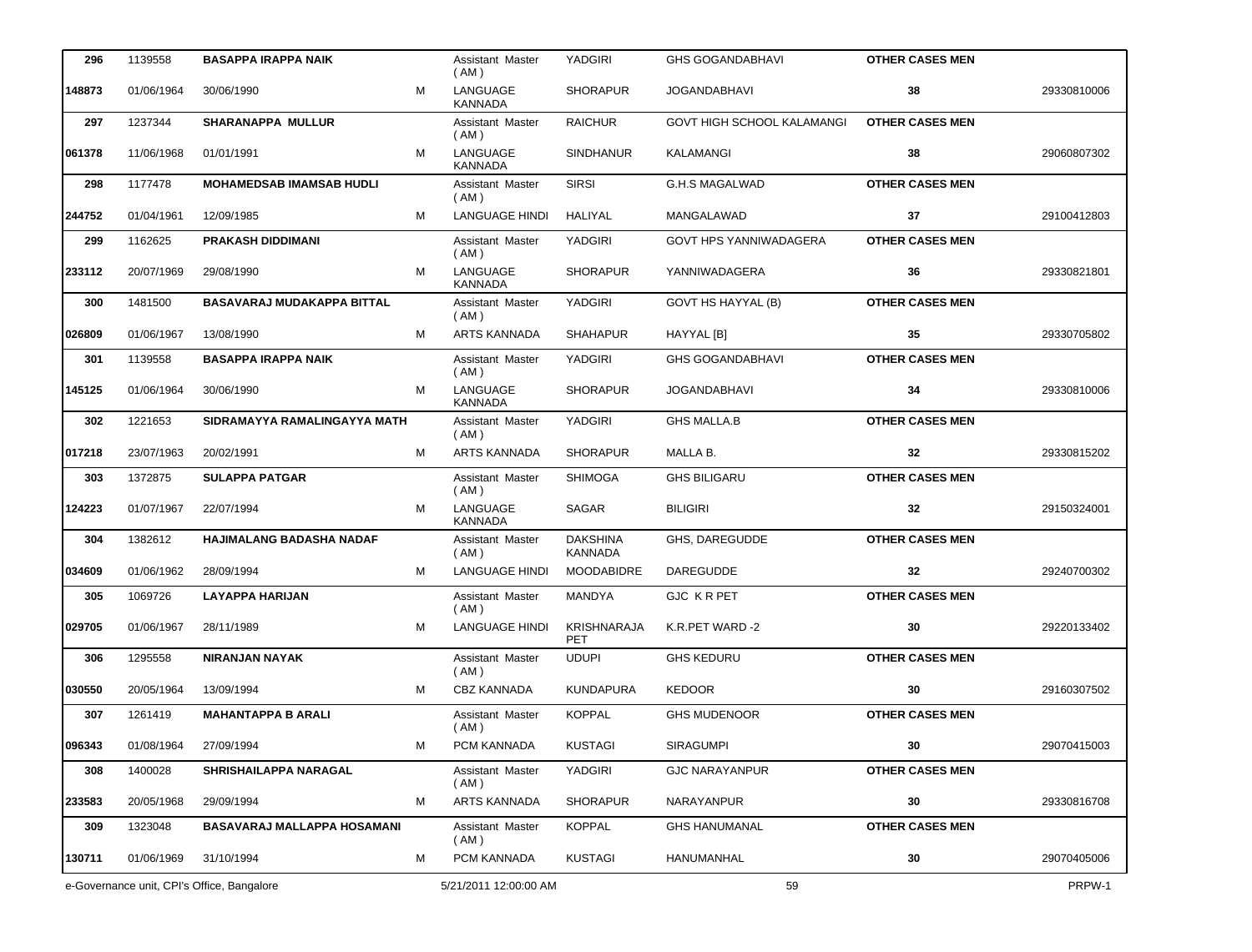| 310    | 1158275    | <b>HANAMANTHGOUDA SHIVANAGOUDA PATIL Assistant Master</b> | (AM)                       | <b>GADAG</b>       | <b>GOVT COMP JUNIOR COLLEGE</b><br><b>SORATUR</b> | <b>OTHER CASES MEN</b> |             |
|--------|------------|-----------------------------------------------------------|----------------------------|--------------------|---------------------------------------------------|------------------------|-------------|
| 061162 | 28/04/1954 | м<br>30/10/1986                                           | LANGUAGE<br><b>KANNADA</b> | <b>GADAG RURAL</b> | <b>SORATUR</b>                                    | 28                     | 29080605605 |
| 311    | 1397245    | <b>BASAVARAJ CHANNAPPA SURPUR</b>                         | Assistant Master<br>(AM)   | YADGIRI            | <b>GOVT HS CHAMNAL</b>                            | <b>OTHER CASES MEN</b> |             |
| 069886 | 01/06/1968 | 13/02/1997<br>М                                           | <b>ARTS KANNADA</b>        | <b>SHAHAPUR</b>    | CHAMANAL                                          | 28                     | 29330702704 |
| 312    | 1472244    | RAVIKUMAR GANGADHAR DAIVADNYA                             | Assistant Master<br>(AM)   | <b>HAVERI</b>      | GOVT HIGH SCHOOL KUNCHUR                          | <b>OTHER CASES MEN</b> |             |
| 128500 | 18/09/1968 | 09/06/1997<br>м                                           | PCM KANNADA                | <b>HIREKERUR</b>   | <b>KUNCHUR</b>                                    | 26                     | 29110707702 |
| 313    | 1395451    | HADAPAD MALLAPPA ANDAPPA                                  | Assistant Master<br>(AM)   | <b>RAICHUR</b>     | <b>GOVT PU COLLEGE KAWTHAL</b>                    | <b>OTHER CASES MEN</b> |             |
| 247118 | 01/06/1966 | 11/12/1997<br>м                                           | <b>ARTS KANNADA</b>        | MANVI              | <b>KOWTHAL</b>                                    | 26                     | 29060609420 |
| 314    | 1381692    | <b>GAJANANA SUBBA HEGDE</b>                               | Assistant Master<br>(AM)   | <b>UDUPI</b>       | <b>GHS TALLUR</b>                                 | <b>OTHER CASES MEN</b> |             |
| 058873 | 25/04/1970 | 14/09/1994<br>м                                           | <b>CBZ KANNADA</b>         | <b>BYNDOOR</b>     | <b>TALLUR</b>                                     | 24                     | 29160404504 |
| 315    | 1473349    | <b>HANAMANT LAXMAN DEVAMANE</b>                           | Assistant Master<br>(AM)   | <b>BELGAUM</b>     | GOVT HIGHSCHOOL SALAHALLI<br>KADAMPUR             | <b>OTHER CASES MEN</b> |             |
| 101977 | 21/05/1966 | 01/06/1998<br>м                                           | <b>LANGUAGE HINDI</b>      | <b>RAMDURG</b>     | <b>KADAMPUR</b>                                   | 24                     | 29011105303 |
| 316    | 1473349    | <b>HANAMANT LAXMAN DEVAMANE</b>                           | Assistant Master<br>(AM)   | <b>BELGAUM</b>     | GOVT HIGHSCHOOL SALAHALLI<br><b>KADAMPUR</b>      | <b>OTHER CASES MEN</b> |             |
| 101977 | 21/05/1966 | 01/06/1998<br>м                                           | <b>LANGUAGE HINDI</b>      | <b>RAMDURG</b>     | KADAMPUR                                          | 24                     | 29011105303 |
| 317    | 1613006    | SHARANAPPA S SUNKAD                                       | Assistant Master<br>(AM)   | <b>KOPPAL</b>      | P.U.COLLEGE<br><b>HOSABANDIHARLAPUR</b>           | <b>OTHER CASES MEN</b> |             |
| 004362 | 01/07/1971 | 05/09/1998<br>м                                           | CBZ KANNADA                | <b>KOPPAL</b>      | <b>BANDIHARLAPUR</b>                              | 24                     | 29070301102 |
| 318    | 1782490    | <b>ADIVEPPA GUNARI</b>                                    | Assistant Master<br>(AM)   | <b>KOPPAL</b>      | <b>GHS KARATAGI</b>                               | <b>OTHER CASES MEN</b> |             |
| 080403 | 01/06/1970 | 07/09/1998<br>м                                           | PCM KANNADA                | GANGAVATHI         | KARATAGI                                          | 24                     | 29070208735 |
| 319    | 1208597    | <b>MEHBOOBSAB ABDULSAHEB PHANIBAND</b>                    | Assistant Master<br>(AM)   | <b>GADAG</b>       | <b>GOVT G HS NARAGUND</b>                         | <b>OTHER CASES MEN</b> |             |
| 025479 | 01/06/1969 | 28/07/1994<br>м                                           | PCM KANNADA                | NARAGUND           | <b>NARAGUND</b>                                   | 23                     | 29080303123 |
| 320    | 902065     | BASAVARAJ M GARAWAD                                       | Assistant Master<br>(AM)   | <b>HASSAN</b>      | <b>GGJC ARASIKERE</b>                             | <b>OTHER CASES MEN</b> |             |
| 023468 | 22/06/1963 | 17/11/1988<br>М                                           | <b>ARTS KANNADA</b>        | ARASIKERE          | ARASIKERE                                         | 22                     | 29230312452 |
| 321    | 1428212    | UMESH VEERAPPA DHOTARAD                                   | Assistant Master<br>(AM)   | <b>HAVERI</b>      | GOVT HIGH SCHOOL CHIKKONATHI OTHER CASES MEN      |                        |             |
| 118092 | 14/04/1968 | 08/01/1997<br>М                                           | <b>ARTS KANNADA</b>        | <b>HIREKERUR</b>   | <b>CHIKKONATI</b>                                 | 22                     | 29110702906 |
| 322    | 1122746    | <b>MALLIKARJUN B PATIL</b>                                | Assistant Master<br>(AM)   | YADGIRI            | <b>GHS HEGGANDODDI</b>                            | <b>OTHER CASES MEN</b> |             |
| 027406 | 03/06/1969 | 15/06/1999<br>М                                           | LANGUAGE<br><b>ENGLISH</b> | <b>SHORAPUR</b>    | <b>HEGGANDODDI</b>                                | 22                     | 29330808302 |
| 323    | 1122746    | <b>MALLIKARJUN B PATIL</b>                                | Assistant Master<br>(AM)   | YADGIRI            | <b>GHS HEGGANDODDI</b>                            | <b>OTHER CASES MEN</b> |             |
| 026944 | 03/06/1969 | 15/06/1999<br>М                                           | LANGUAGE<br><b>ENGLISH</b> | <b>SHORAPUR</b>    | <b>HEGGANDODDI</b>                                | 22                     | 29330808302 |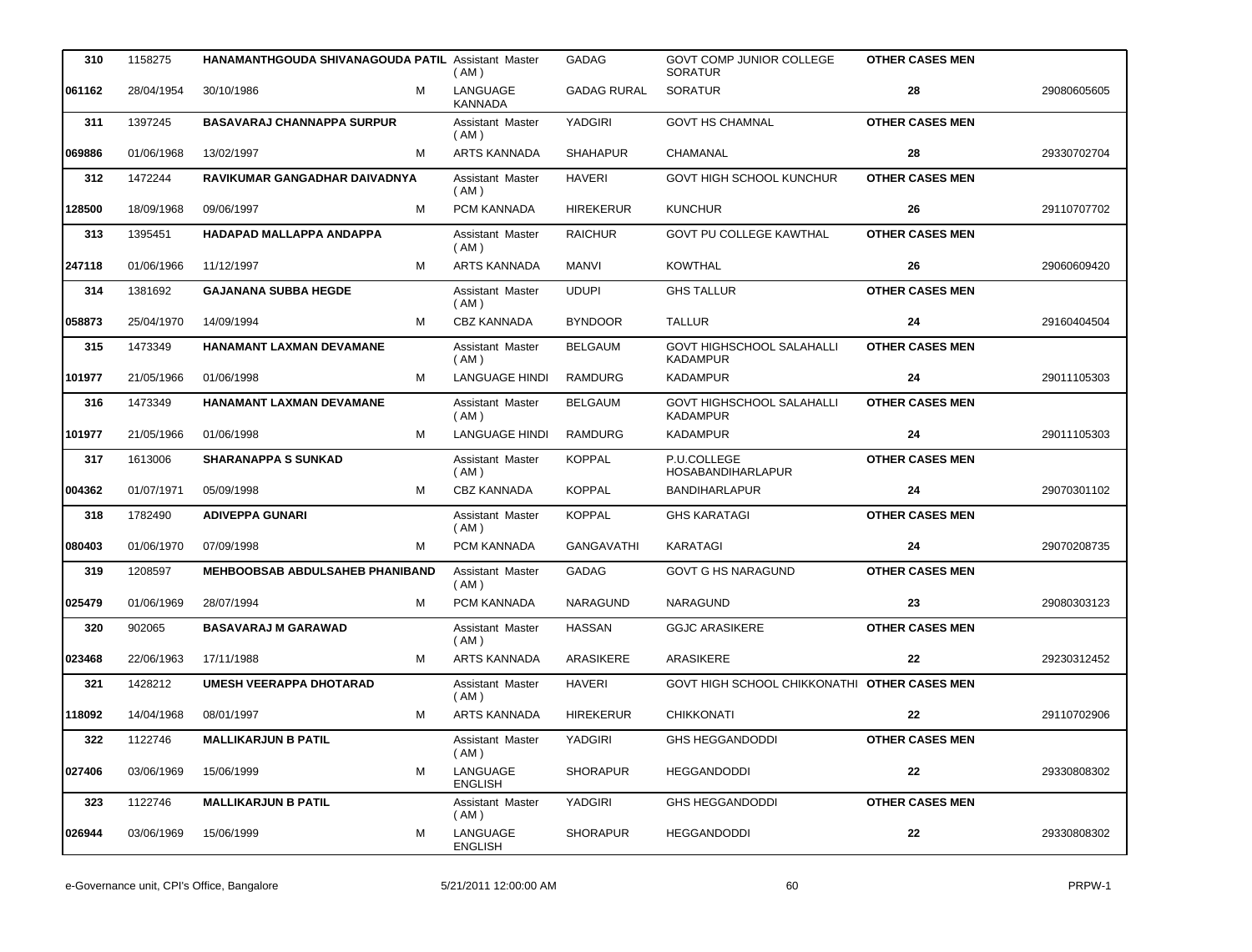| 324    | 1099642    | <b>MAHEBOOB A KASUTIGAR</b>            |   | Assistant Master<br>(AM)                               | <b>RAICHUR</b>                      | <b>GOVT PU COLLEGE BOYS</b><br><b>DEVDURGA</b> | <b>OTHER CASES MEN</b> |             |
|--------|------------|----------------------------------------|---|--------------------------------------------------------|-------------------------------------|------------------------------------------------|------------------------|-------------|
| 005904 | 23/07/1964 | 26/12/1989                             | M | <b>CBZ URDU</b>                                        | <b>DEVADURGA</b>                    | WARD 1                                         | 21                     | 29060120602 |
| 325    | 1777586    | <b>VEERAPPA SANGAPPA IRANNAVAR</b>     |   | Assistant Master<br>(AM)                               | <b>KOPPAL</b>                       | <b>GHS YARGERA</b>                             | <b>OTHER CASES MEN</b> |             |
| 093782 | 01/06/1969 | 04/06/1999                             | M | LANGUAGE<br><b>ENGLISH</b>                             | <b>KUSTAGI</b>                      | <b>YERGERI</b>                                 | 16                     | 29070417202 |
| 326    | 1075022    | YALLAPPA RAMANNAVAR                    |   | Assistant Master<br>(AM)                               | CHIKKAMANGAL<br><b>ORE</b>          | GHS, KARKESHWARA                               | <b>OTHER CASES MEN</b> |             |
| 212465 | 19/12/1967 | 16/08/1988                             | м | <b>ARTS KANNADA</b>                                    | <b>NARASIMHARAJ</b><br><b>APURA</b> | KAREKESHWARA                                   | 14                     | 29170305006 |
| 327    | 551148     | <b>SIDDAPPA S HAVALAGI</b>             |   | Assistant Master<br>(AM)                               | <b>GULBARGA</b>                     | <b>GHS GATTARGA</b>                            | <b>OTHER CASES MEN</b> |             |
| 177721 | 01/06/1957 | 14/03/1978                             | м | <b>ARTS KANNADA</b>                                    | <b>AFZALPUR</b>                     | <b>GHATTARGA</b>                               | 13                     | 29040203604 |
| 328    | 1360812    | <b>MOHAMMED ASLAM H HONGAL</b>         |   | <b>Education Co-</b><br>Ordinator (ECO) -<br>Secondary | <b>HAVERI</b>                       | <b>BEO, SHIGGOAN</b>                           | <b>OTHER CASES MEN</b> |             |
| 246196 | 22/07/1970 | 05/07/1997                             | M | <b>ARTS URDU</b>                                       | <b>SHIGGOAN</b>                     | <b>BEO, SHIGGOAN</b>                           | 13                     | 31291117071 |
| 329    | 1457653    | <b>ABDUL RAZAK ABDUL GAFFAR KITTUR</b> |   | Assistant Master<br>(AM)                               | <b>HAVERI</b>                       | GOVT URDU HIGH SCH SHIGGAON                    | <b>OTHER CASES MEN</b> |             |
| 230181 | 22/06/1971 | 27/12/1997                             | M | PCM URDU                                               | SHIGGOAN                            | SHIGGAON WARD NO 14                            | 12                     | 29111713601 |
| 330    | 1280289    | <b>MALLAPPA Y SORATI</b>               |   | Assistant Master<br>(AM)                               | DAVANAGERE                          | <b>GHS-TELIGI</b>                              | <b>OTHER CASES MEN</b> |             |
| 028188 | 22/07/1971 | 03/02/1995                             | M | LANGUAGE<br><b>ENGLISH</b>                             | HARAPANAHALLI THELIGI               |                                                | 10                     | 29140708107 |
| 331    | 1423075    | <b>MASANNA</b>                         |   | Assistant Master<br>(AM)                               | <b>GULBARGA</b>                     | GOVT. H.S LINGAMPALLI                          | <b>OTHER CASES MEN</b> |             |
| 034913 | 20/05/1967 | 07/02/1997                             | м | <b>ARTS KANNADA</b>                                    | <b>SEDAM</b>                        | <b>LINGAMPALLI</b>                             | 6                      | 29040906103 |
| 332    | 1139132    | <b>BAPURAYA BAGALI</b>                 |   | Assistant Master<br>(AM)                               | <b>GULBARGA</b>                     | GOVT. H.S. ADKI                                | <b>OTHER CASES MEN</b> |             |
| 176764 | 01/06/1969 | 05/03/1990                             | М | <b>ARTS KANNADA</b>                                    | <b>SEDAM</b>                        | <b>ADAKI</b>                                   | 0                      | 29040900110 |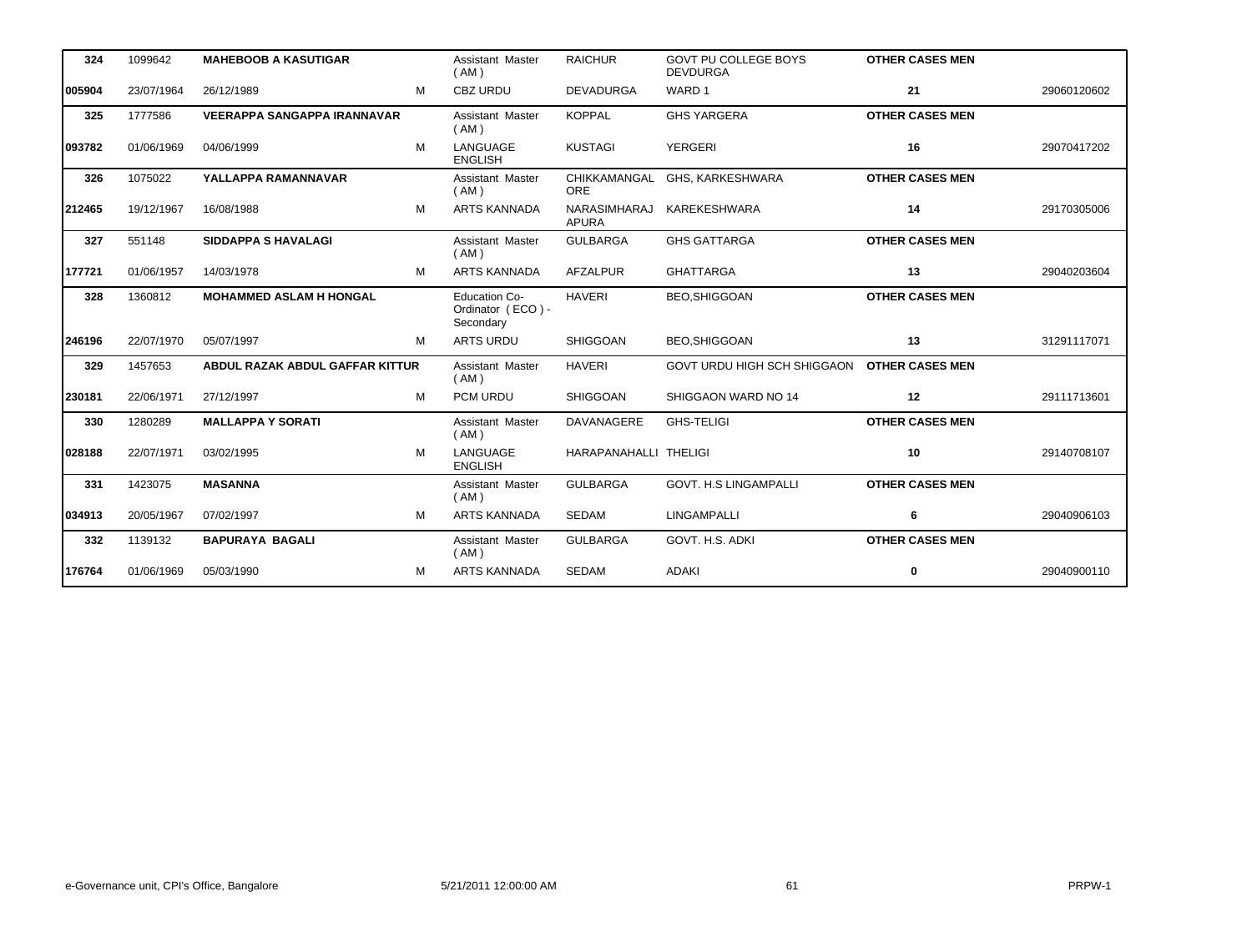# **PROVISIONAL LIST OF TEACHERS FOR REQUEST TRANSFER -2011 ( SECONDARY - OUT OF UNIT ) : AM / GHM / ECO / BRP / TA /TGT**

## **TRANSFER AUTHORITY : DPI GULBARGA**

| PRI.NO. KGID NO                            |                       | <b>APPLICANT NAME</b>              |                       | <b>DESIG NAME</b>               | <b>DIST NAME</b>                 | <b>SCHOOL NAME</b>                       | <b>GROUNDS FOR PRIORITY</b>         |                |
|--------------------------------------------|-----------------------|------------------------------------|-----------------------|---------------------------------|----------------------------------|------------------------------------------|-------------------------------------|----------------|
| <b>APPL NO DOB</b>                         |                       | DATE OF ENTRY INTO SERVICE         | <b>SEX</b>            | <b>SUBJECT NAME</b>             | <b>TALUK NAME</b>                | <b>VILLAGE NAME</b>                      | <b>Total Weightage</b>              | <b>SCH COD</b> |
| $\mathbf{1}$                               | 1399857               | <b>SMT VIJAYA S BISNAL</b>         |                       | Assistant Master<br>(AM)        | <b>MYSORE</b>                    | <b>GJC PEOPLE'S PARK</b>                 | <b>TERMINALLY ILL CASES</b>         |                |
| 062640                                     | 01/06/1958            | 13/02/1997                         | F.                    | ARTS KANNADA                    | MYSORE NORTH WARD-64             |                                          | 16                                  | 29260706707    |
| $\overline{2}$                             | 2286437               | <b>SHILPAVATI</b>                  |                       | <b>TGT-SSA</b>                  | <b>GULBARGA</b>                  | <b>GOVT HPS DANDOTI</b>                  | PHISICALLY HANDICAPPED (> 40%)      |                |
| 235987                                     | 29/07/1981            | 02/06/2008                         | F.                    | PCM-TGT                         | <b>CHITTAPUR</b>                 | <b>DANDOTI</b>                           | 4                                   | 29040402701    |
| $\mathbf{3}$                               | 2430638               | <b>ANJUM FATIMA</b>                |                       | <b>Assistant Master</b><br>(AM) | <b>BIDAR</b>                     | GOVT H.S. (URDU) TALMADGI                | PHISICALLY HANDICAPPED (> 40%)      |                |
| 129290                                     | 03/06/1980            | 06/09/2008                         | F.                    | <b>LANGUAGE URDU</b>            | HUMNABAD                         | <b>TALMADGI</b>                          | 4                                   | 29050508205    |
| 4                                          | 2421722               | <b>SIDDALINGAPPA M M</b>           |                       | Assistant Master<br>(AM)        | MANDYA                           | <b>GHS BHIMANA HALLI</b>                 | PHISICALLY HANDICAPPED (> 40%)      |                |
| 038256                                     | 15/05/1983            | 09/09/2008                         | M                     | LANGUAGE<br><b>KANNADA</b>      | NAGAMANGALA                      | <b>BHIMANA HALLY</b>                     | 4                                   | 29220504307    |
| 5                                          | 2221626               | <b>MALLINATH SHRISHAIL JANIWAR</b> |                       | <b>TGT-SSA</b>                  | <b>BIJAPUR</b>                   | <b>GOVT HPS HIKKANAGUTTI</b>             | HUSBAND AND WIFE BOTH IN GOVERNMENT |                |
| 140526                                     | 13/07/1979            | 30/05/2005                         | м                     | PCM-TGT                         | <b>SINDAGI</b>                   | <b>HIKKANAGUTTI</b>                      | 10                                  | 29031206301    |
| 6                                          | 1987878               | <b>USHA RATHOD</b>                 |                       | <b>TGT-SSA</b>                  | <b>BIDAR</b>                     | <b>GOVT HPS HANDIKERA</b>                | HUSBAND AND WIFE BOTH IN GOVERNMENT |                |
| 063329                                     | 01/01/1978            | 30/06/2005                         | F.                    | PCM-TGT                         | <b>HUMNABAD</b>                  | <b>HANDIKERA</b>                         | 10                                  | 29050503001    |
| $\overline{7}$                             | 1956525               | <b>MAHANTESH SURPUR</b>            |                       | Assistant Master<br>(AM)        | <b>RA</b>                        | CHIKKABALLAPU GHS CHAKAVELU              | HUSBAND AND WIFE BOTH IN GOVERNMENT |                |
| 016088                                     | 10/08/1981            | 09/01/2006                         | м                     | <b>ARTS KANNADA</b>             | <b>BAGEPALLY</b>                 | CHAKAVELU                                | 10                                  | 29290103013    |
| 8                                          | 1991396               | SAVITA NEELAKANTHAPPA GUNJALLI     |                       | Assistant Master<br>(AM)        | <b>BIDAR</b>                     | GOVT HIGH SCHOOL ALGOOD                  | HUSBAND AND WIFE BOTH IN GOVERNMENT |                |
| 109699                                     | 01/06/1982            | 25/01/2006                         | F.                    | LANGUAGE<br><b>KANNADA</b>      | BASAVAKALYAN ALGOOD              |                                          | 10                                  | 29050200402    |
| 9                                          | 1936621               | <b>HUSNARA A</b>                   |                       | Assistant Master<br>(AM)        | <b>BANGALORE</b><br><b>RURAL</b> | G HS (COMP) DODDABELE                    | HUSBAND AND WIFE BOTH IN GOVERNMENT |                |
| 117844                                     | 20/03/1982            | 02/02/2006                         | F                     | LANGUAGE<br><b>KANNADA</b>      | NELAMANGALA                      | <b>DODDABELE</b>                         | 10                                  | 29210109004    |
| 10                                         | 2490968               | <b>MARUTIREDDY NAGREDDY MUNGE</b>  |                       | <b>TGT-SSA</b>                  | <b>CHIKKODI</b>                  | M.H.P.S.                                 | HUSBAND AND WIFE BOTH IN GOVERNMENT |                |
| 167708                                     | 24/12/1972            | 05/10/2006                         | м                     | PCM-TGT                         | ATHANI                           | KHILEGAON                                | 8                                   | 29300104602    |
| 11                                         | 2280355               | KALYANAKUMARA J                    |                       | <b>TGT-SSA</b>                  | <b>GULBARGA</b>                  | GOVT HPS ALLUR (K)                       | HUSBAND AND WIFE BOTH IN GOVERNMENT |                |
| 064288                                     | 01/07/1980 13/06/2007 |                                    | M                     | PCM-TGT                         | CHITTAPUR                        | ALLUR [K]                                | -6                                  | 29040400402    |
| 12                                         | 2242752               | <b>SHANKAR</b>                     |                       | Assistant Master<br>(AM)        | AR.                              | CHAMARAJANAG GHS GOPINATHAM              | HUSBAND AND WIFE BOTH IN GOVERNMENT |                |
| 004076                                     | 20/04/1981            | 16/06/2007                         | М                     | <b>ARTS KANNADA</b>             | <b>HANUR</b>                     | <b>GOPINATHAM BEAT</b>                   | 6                                   | 29271306272    |
| 13                                         | 2275069               | <b>MANJAPPA B</b>                  |                       | TGT-SSA                         | <b>BELGAUM</b>                   | K.H.P.S.HANUMANSAGAR<br><b>CHUNCHNUR</b> | HUSBAND AND WIFE BOTH IN GOVERNMENT |                |
| 074637                                     | 01/06/1977            | 05/07/2007                         | М                     | PCM-TGT                         | RAMDURG                          | <b>CHUNCHNUR</b>                         | 6                                   | 29011102202    |
| e-Governance unit, CPI's Office, Bangalore |                       |                                    | 5/21/2011 12:00:00 AM |                                 | 62                               |                                          | PRPW-1                              |                |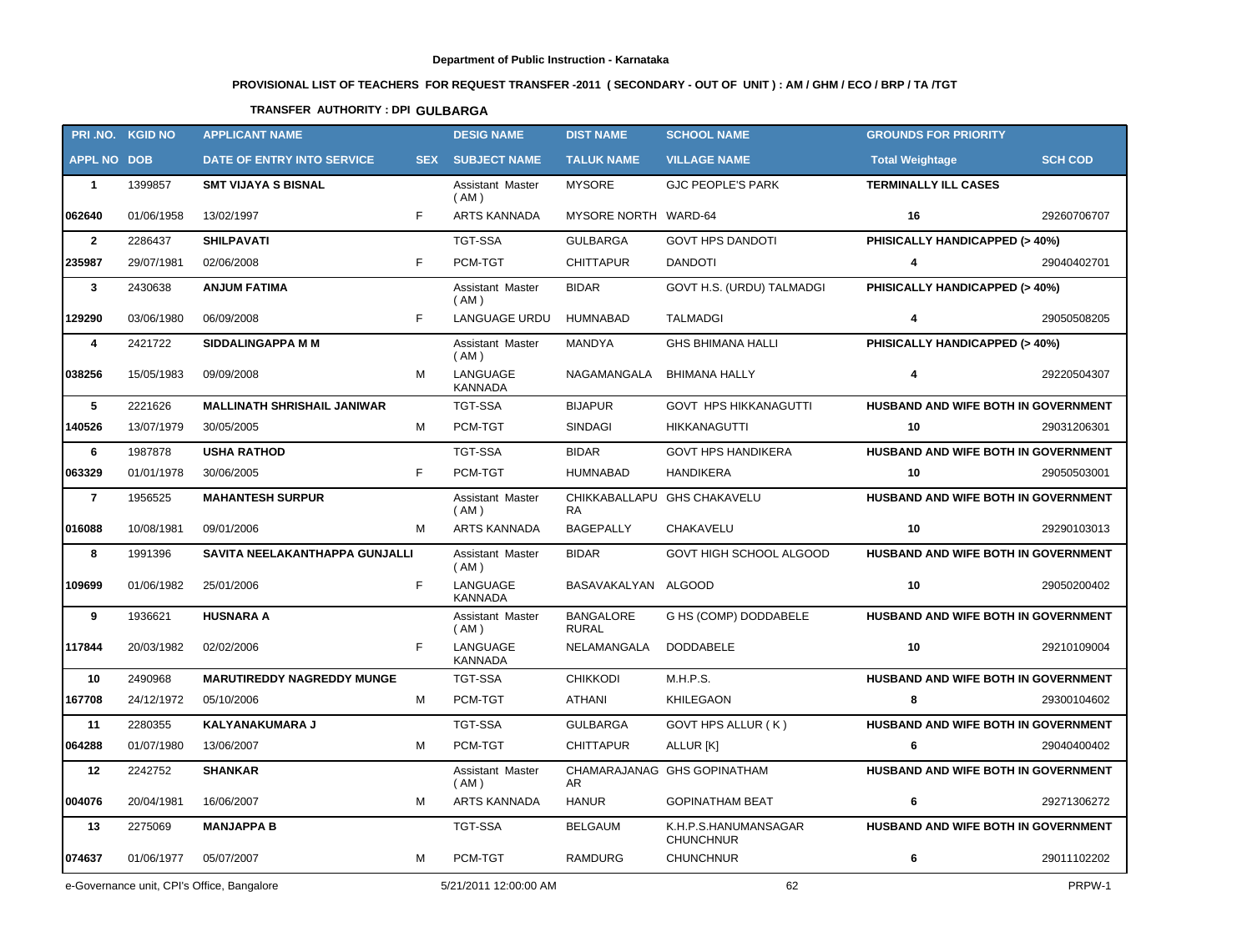| 14                                         | 1398192    | <b>SURESH D WALI</b>     |                       | Assistant Master<br>( AM ) | <b>GULBARGA</b>                   | GOVT. H.S KODLA                                |                                      | <b>HUSBAND AND WIFE BOTH IN GOVERNMENT</b> |
|--------------------------------------------|------------|--------------------------|-----------------------|----------------------------|-----------------------------------|------------------------------------------------|--------------------------------------|--------------------------------------------|
| 177796                                     | 22/07/1967 | 12/08/1994               | M                     | ARTS KANNADA               | SEDAM                             | <b>KODALA</b>                                  | 0                                    | 29040905407                                |
| 15                                         | 790976     | <b>SUGANDHA</b>          |                       | Assistant Master<br>( AM ) | <b>GULBARGA</b>                   | <b>GHS MB NAGAR</b>                            | HUSBAND OR WIFE IN GOVERNMENT        |                                            |
| 044463                                     | 01/10/1956 | 04/06/1979               | F.                    | <b>LANGUAGE HINDI</b>      | <b>GULBARGA</b><br><b>NORTH</b>   | WARD NO 30                                     | 30                                   | 29041108804                                |
| 16                                         | 1396585    | <b>K S KRISHNA RAO</b>   |                       | Assistant Master<br>(AM)   | <b>RA</b>                         | CHIKKABALLAPU GGJC BAGEPALLI                   | <b>HUSBAND OR WIFE IN GOVERNMENT</b> |                                            |
| 170244                                     | 15/10/1966 | 24/11/1994               | м                     | <b>LANGUAGE HINDI</b>      | <b>BAGEPALLY</b>                  | WARD NO:14                                     | 23                                   | 29290123602                                |
| 17                                         | 1902453    | <b>SHARIFA TAMKEEN</b>   |                       | Assistant Master<br>(AM)   | YADGIRI                           | <b>GOVT JR COLLAGEGIRLS</b><br><b>SHAHAPUR</b> | HUSBAND OR WIFE IN GOVERNMENT        |                                            |
| 124894                                     | 21/07/1970 | 11/06/1999               | F                     | PCM URDU                   | <b>SHAHAPUR</b>                   | <b>SHAHAPUR</b>                                | 22                                   | 29330712339                                |
| 18                                         | 1964506    | <b>ALMAS</b>             |                       | Assistant Master<br>(AM)   | <b>GULBARGA</b>                   | <b>GHS BOYS ALAND</b>                          | HUSBAND OR WIFE IN GOVERNMENT        |                                            |
| 081612                                     | 23/07/1980 | 12/01/2004               | F.                    | <b>CBZ URDU</b>            | <b>ALAND</b>                      | WARD NO 13                                     | 10.5                                 | 29040116411                                |
| 19                                         | 2278583    | <b>MARUTI DHONDIBA</b>   |                       | <b>TGT-SSA</b>             | <b>CHIKKODI</b>                   | M.H.P.S.KHOTNATTI                              | <b>HUSBAND OR WIFE IN GOVERNMENT</b> |                                            |
| 206544                                     | 01/10/1975 | 02/07/2005               | м                     | PCM-TGT                    | ATHANI                            | <b>KOKATNUR</b>                                | 10                                   | 29300104506                                |
| 20                                         | 1940285    | <b>BASANAGOUDA PATIL</b> |                       | Assistant Master<br>( AM ) | <b>DAKSHINA</b><br><b>KANNADA</b> | GPUC, KUMBRA                                   | HUSBAND OR WIFE IN GOVERNMENT        |                                            |
| 077378                                     | 06/06/1978 | 30/11/2005               | M                     | <b>ARTS KANNADA</b>        | <b>PUTTUR</b>                     | VOLAMOGRU                                      | 10                                   | 29240406707                                |
| 21                                         | 2000599    | SHUBHA KESHAV BHAT       |                       | <b>TGT-SSA</b>             | <b>BELGAUM</b>                    | <b>KLPS KADOLI</b>                             | HUSBAND OR WIFE IN GOVERNMENT        |                                            |
| 164368                                     | 12/07/1979 | 02/05/2005               | F.                    | PCM-TGT                    | <b>BELGAUM</b><br>RURAL.          | <b>KADOLI</b>                                  | 9                                    | 29010405802                                |
| 22                                         | 2361131    | <b>ASLAM</b>             |                       | Assistant Master<br>(AM)   | CHIKKABALLAPU GHS ALLIPURA<br>RA. |                                                | HUSBAND OR WIFE IN GOVERNMENT        |                                            |
| 035318                                     | 09/08/1982 | 02/05/2007               | M                     | LANGUAGE URDU              | GOWRIBIDANUR ALLIPURA             |                                                | 8                                    | 29290500607                                |
| 23                                         | 2201671    | <b>NAGAYYA</b>           |                       | Assistant Master<br>(AM)   | <b>HASSAN</b>                     | <b>GHPS KAMATHI KUDIGE</b>                     | HUSBAND OR WIFE IN GOVERNMENT        |                                            |
| 051455                                     | 03/07/1983 | 10/05/2007               | м                     | <b>ARTS KANNADA</b>        | <b>ALUR</b>                       | KAMATHI KUDIGE                                 | 8                                    | 29230110602                                |
| 24                                         | 2201671    | <b>NAGAYYA</b>           |                       | Assistant Master<br>(AM)   | <b>HASSAN</b>                     | <b>GHS KAMATHI KUDIGE</b>                      | HUSBAND OR WIFE IN GOVERNMENT        |                                            |
| 051455                                     | 03/07/1983 | 10/05/2007               | м                     | <b>ARTS KANNADA</b>        | ALUR                              | <b>KAMATHI KUDIGE</b>                          | 8                                    | 29230110602                                |
| 25                                         | 2302501    | <b>BHARATI</b>           |                       | <b>TGT-SSA</b>             | <b>BELLARY</b>                    | GHPS HAMPINAKATTI                              | HUSBAND OR WIFE IN GOVERNMENT        |                                            |
| 186199                                     | 17/06/1983 | 15/05/2007               | F.                    | PCM-TGT                    | <b>HOSPET</b>                     | DANAPURA - 82                                  | 8                                    | 29120501204                                |
| 26                                         | 2168565    | <b>ANITADEVI GOUDAR</b>  |                       | <b>TGT-SSA</b>             | <b>BAGALKOT</b>                   | <b>GOVT KBHPS JADARAMAKLUNTI</b>               | HUSBAND OR WIFE IN GOVERNMENT        |                                            |
| 126445                                     | 22/07/1980 | 22/06/2007               | F                     | PCM-TGT                    | <b>BAGALKOT</b>                   | JADRAMAKUNTI                                   | 8                                    | 29020204401                                |
| 27                                         | 1964181    | <b>RABBANI BEGUM</b>     |                       | Assistant Master<br>( AM ) | YADGIRI                           | GJC BOYS SHORAPUR                              | HUSBAND OR WIFE IN GOVERNMENT        |                                            |
| 129509                                     | 12/06/1979 | 12/01/2004               | F                     | <b>ARTS URDU</b>           | <b>SHORAPUR</b>                   | <b>SHORAPUR</b>                                | 7                                    | 29330819434                                |
| 28                                         | 2097060    | <b>LAXMIDEVI</b>         |                       | Assistant Master<br>(AM)   | MANDYA                            | <b>GJC CHIKKANKANAHALLY</b>                    | <b>HUSBAND OR WIFE IN GOVERNMENT</b> |                                            |
| 083919                                     | 17/08/1982 | 19/06/2007               | F                     | LANGUAGE<br><b>KANNADA</b> | <b>MADDUR</b>                     | CHIKKA ANKANA HALLY                            | 6                                    | 29220203403                                |
| e-Governance unit, CPI's Office, Bangalore |            |                          | 5/21/2011 12:00:00 AM |                            | 63                                |                                                | PRPW-1                               |                                            |